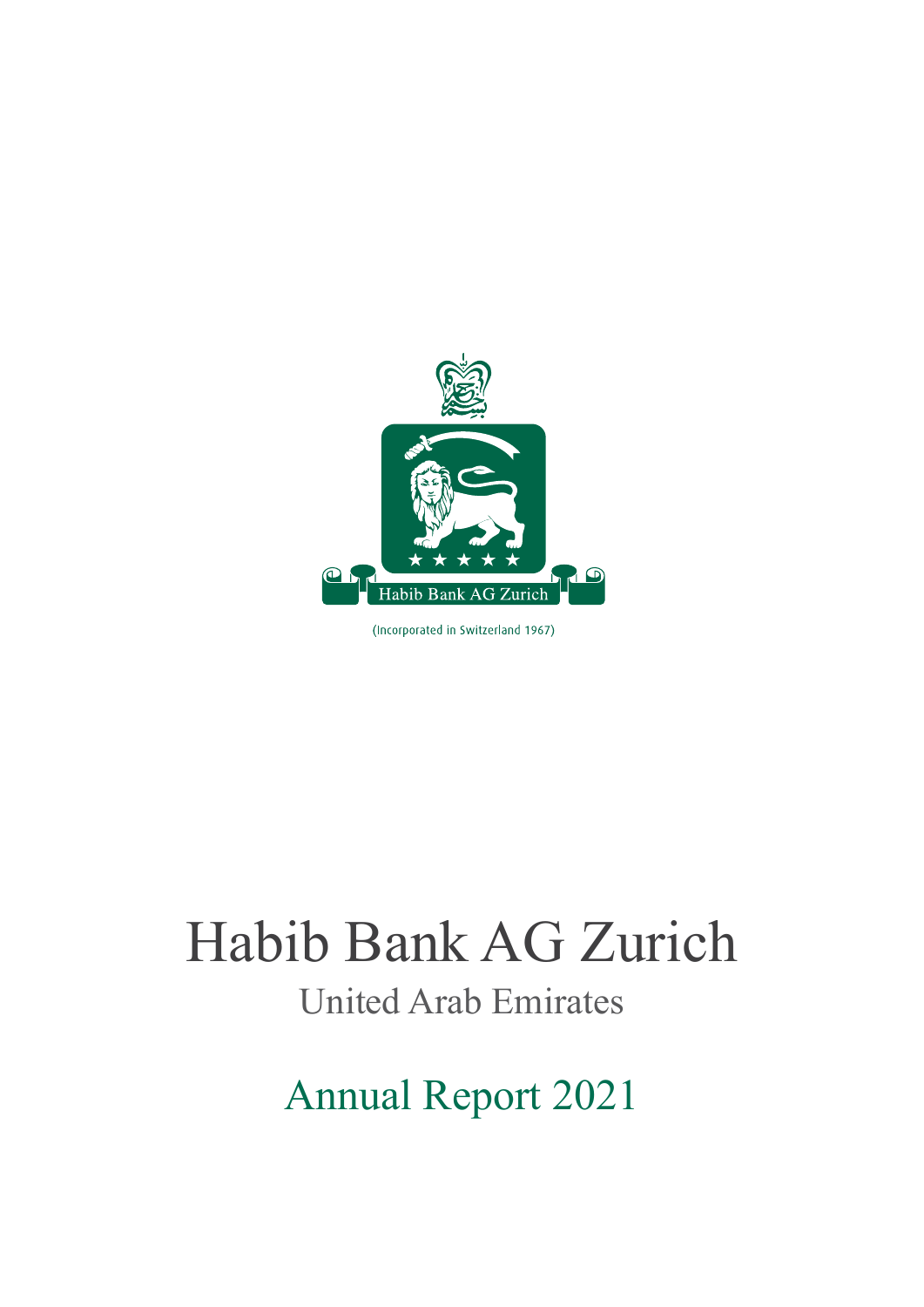# **FINANCIAL STATEMENTS**

**31 DECEMBER 2021**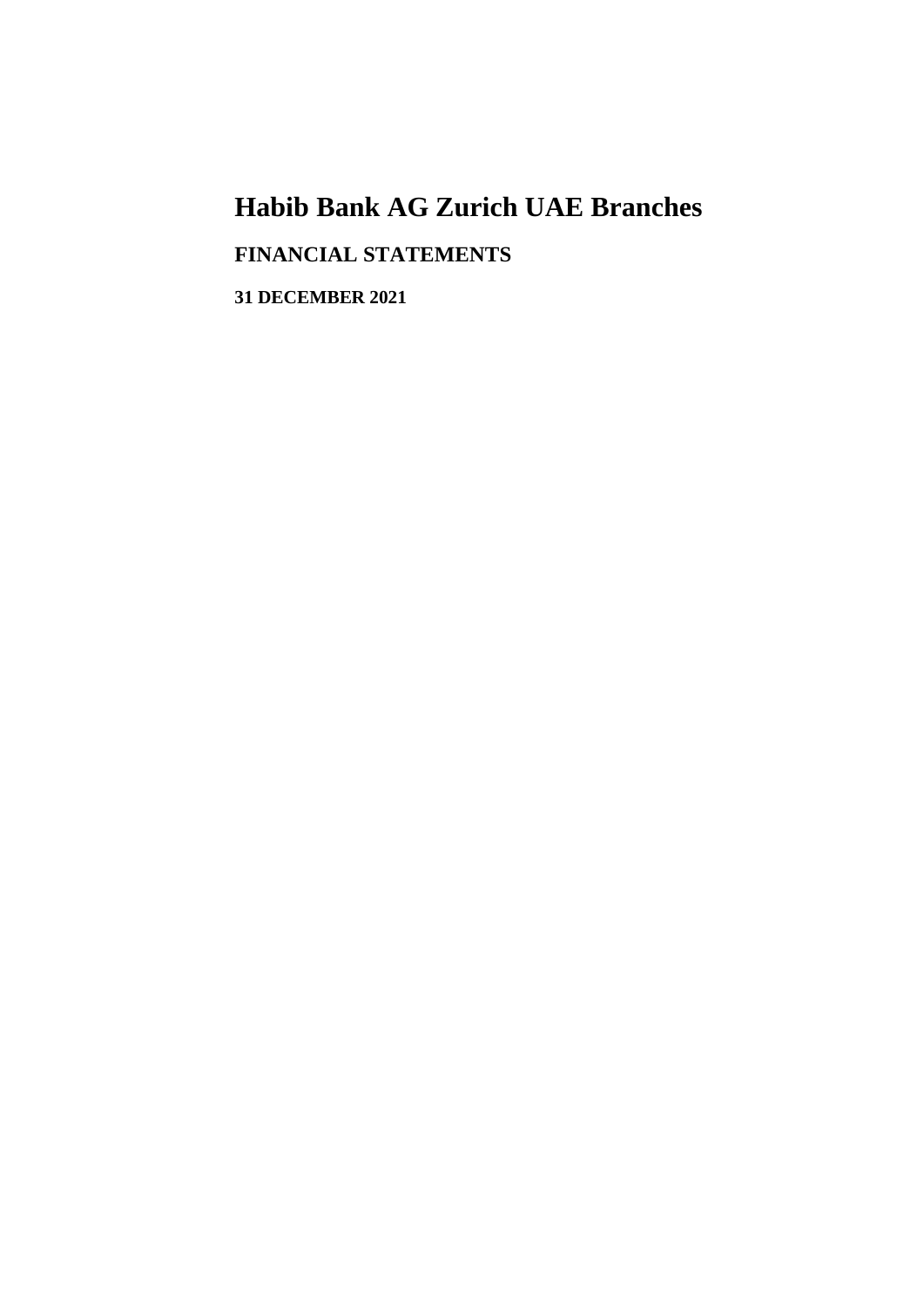Financial statements

*31 December 2021*

| <b>Contents</b> | Page |
|-----------------|------|
|-----------------|------|

| Report of the management                                   |          |
|------------------------------------------------------------|----------|
| Independent auditors' report                               | $2 - 4$  |
| Statement of financial position                            | 5        |
| Statement of profit or loss and other comprehensive income | 6        |
| Statement of changes in Head Office capital and reserves   | 7        |
| Statement of cash flows                                    | 8        |
| Notes to the financial statements                          | $9 - 85$ |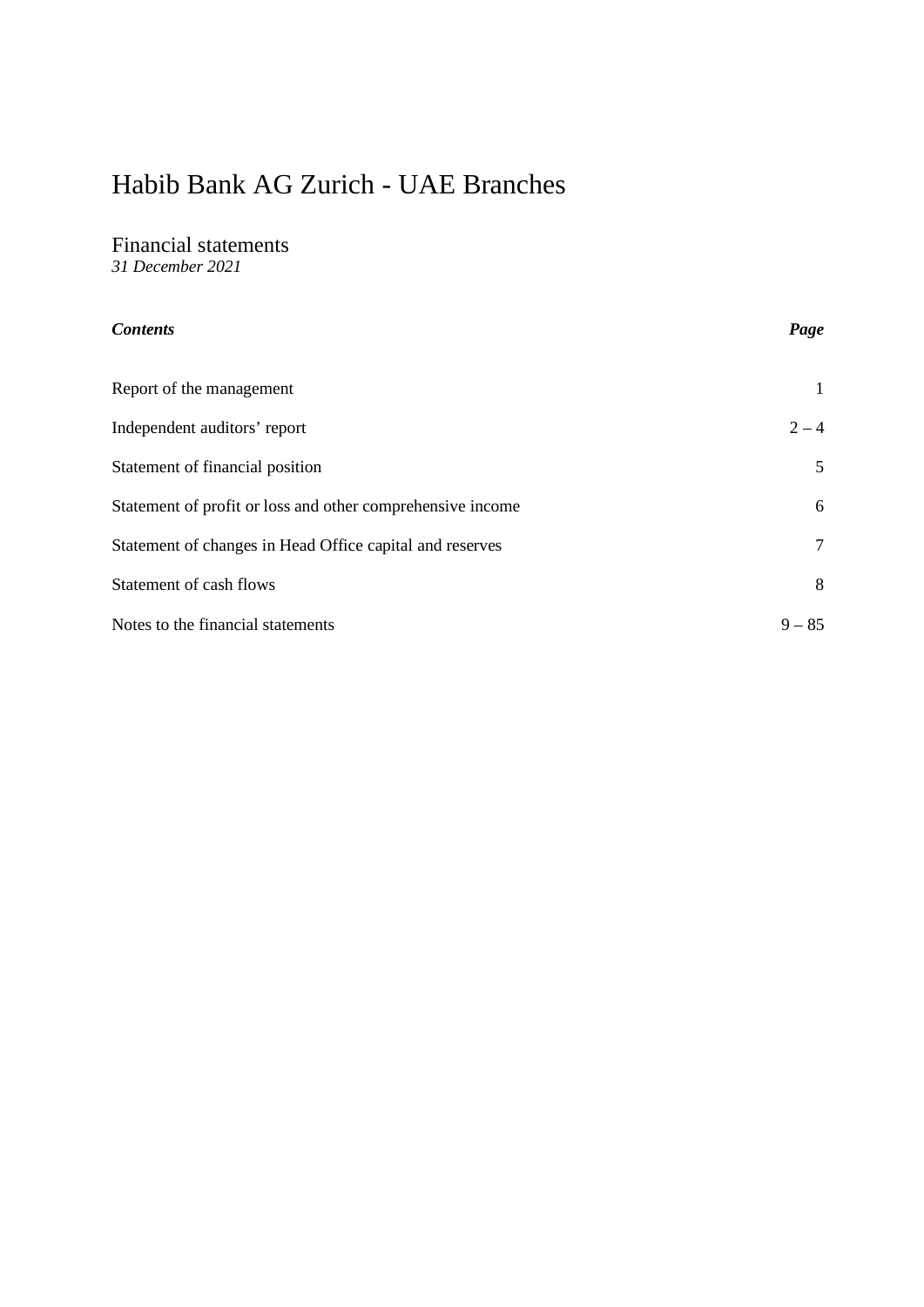#### **REPORT OF THE MANAGEMENT**

We are pleased to submit this report and the audited financial statements of Habib Bank AG Zurich, United Arab Emirates ("UAE") branches (the "Branches" or the "Bank") for the year ended 31 December 2021.

#### *Incorporation and registered offices*

The Bank has been operating in the United Arab Emirates since 1974. The Bank has eight branches across the country in the emirates of Dubai, Abu Dhabi and Sharjah. The registered address of the Bank is PO Box 3306, Dubai, United Arab Emirates.

The Head Office of the Bank is Habib Bank AG Zurich ("Head Office") incorporated in Switzerland.

#### *Islamic Banking Window "SIRAT" of Habib Bank AG Zurich - UAE Branches*

Subsequent to year end, the Internal Shari'ah Supervision Committee of Habib Bank AG Zurich, UAE Branches, has concluded with reasonable level of confidence, that the Islamic Window SIRAT's activities are in compliance with Islamic Shari'ah. Islamic Banking window SIRAT maintains a separate set of financial records to ensure that the accounts for the Islamic business are completely segregated from HBZ's conventional funds. The bank's financial statements include the results of Islamic Banking Window "SIRAT" and key figures are separately disclosed in the notes of the financial statements.

#### *Financial position and results*

The financial position and results of the Branches for the year ended 31 December 2021 are set out in the accompanying financial statements.

During the year ended 31 December 2021, the Branches recorded total operating income and net profit of AED 388,353 thousand (2020: AED 373,939 thousand) and AED 117,522 thousand (2020: AED 94,679 thousand) respectively.

Signed on behalf of the Management

Jamaluddin Alvi Chief Executive Officer

Date: 28 March 2022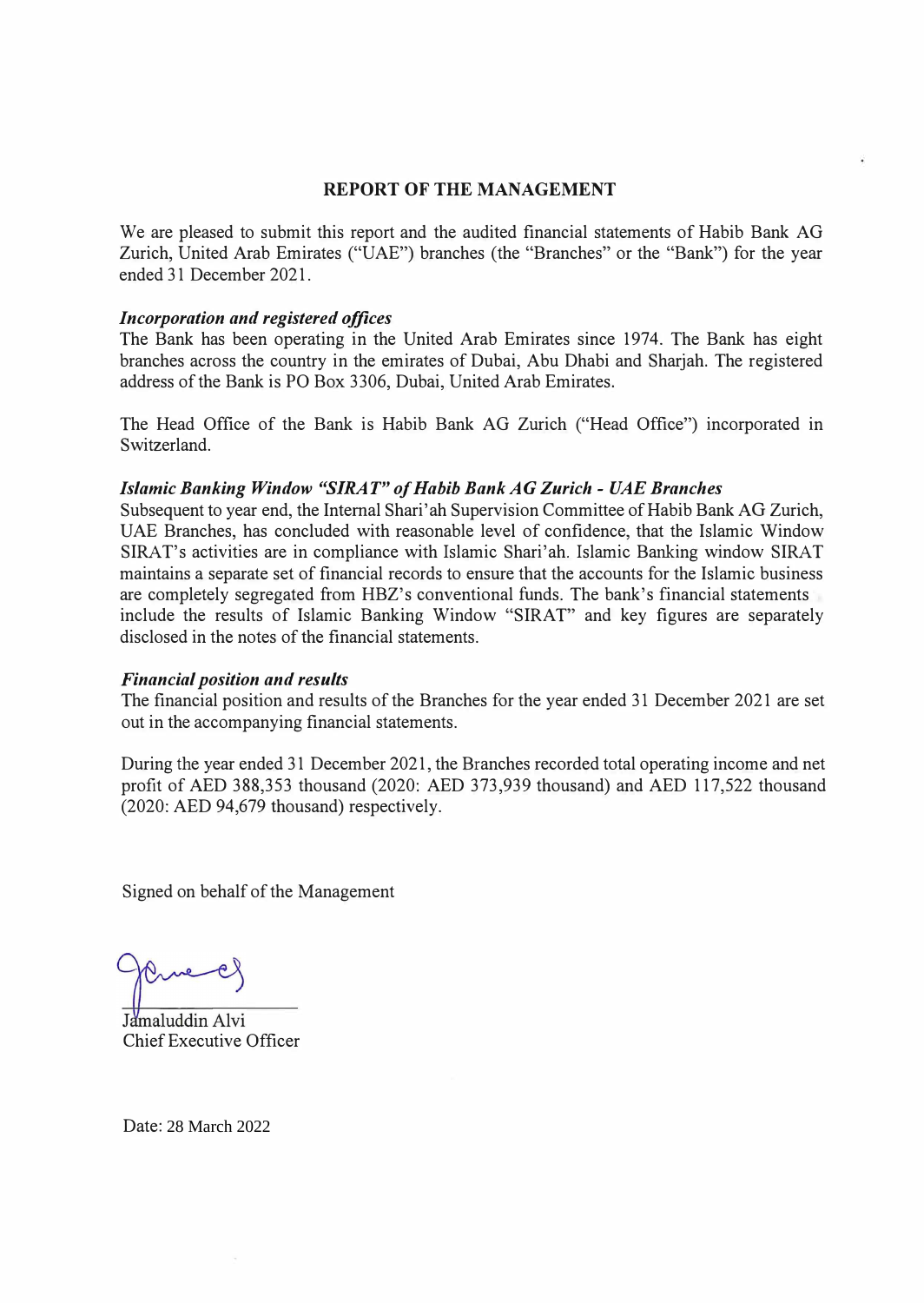

**Ernst & Young Middle East (Dubai Branch)** P.O. Box 9267 Ground Floor, ICD Brookfield Place Al Mustaqbal Street Dubai International Financial Centre Dubai United Arab Emirates

Tel: +971 4 701 0100 +971 4 332 4000 Fax: +971 4 332 4004 dubai@ae.ey.com ey.com

#### **INDEPENDENT AUDITORS' REPORT TO THE BOARD OF DIRECOTRS OF HABIB BANK AG ZURICH, UNITED ARAB EMIRATES BRANCHES**

#### **Report on the audit of the financial statements**

#### *Opinion*

We have audited the financial statements of Habib Bank AG Zurich, United Arab Emirates Branches (the "Bank" or the "Branches"), which comprise the statement of financial position as at 31 December 2021, and the statement of profit or loss and other comprehensive income, statement of changes in head office capital and reserves and statement of cash flows for the year then ended, and notes to the financial statements, including a summary of significant accounting policies.

In our opinion, the accompanying financial statements present fairly, in all material respects, the financial position of the Branches as at 31 December 2021 and their financial performance and their cash flows for the year then ended in accordance with International Financial Reporting Standards ("IFRS").

#### *Basis for opinion*

We conducted our audit in accordance with International Standards on Auditing ("ISAs"). Our responsibilities under those standards are further described in the *Auditor's responsibilities for the audit of the financial statements section* of our report. We are independent of the Branches in accordance with the *International Code of Ethics for Professional Accountants (including International Independence Standards) (the "IESBA Code")* together with the ethical requirements that are relevant to our audit of the financial statements in the United Arab Emirates, and we have fulfilled our other ethical responsibilities in accordance with these requirements and the IESBA Code. We believe that the audit evidence we have obtained is sufficient and appropriate to provide a basis for our opinion.

#### *Other information*

The other information obtained at the date of the auditor's report is the Branches' 2021 Management Report. Those charged with governance are responsible for the other information.

Our opinion on the financial statements does not cover the other information and we do not express any form of assurance conclusion thereon.

In connection with our audit of the financial statements, our responsibility is to read the other information and, in doing so, consider whether the other information is materially inconsistent with the financial statements or our knowledge obtained in the audit or otherwise appears to be materially misstated. If, based on the work we have performed, we conclude that there is a material misstatement of this other information, we are required to report that fact. We have nothing to report in this regard.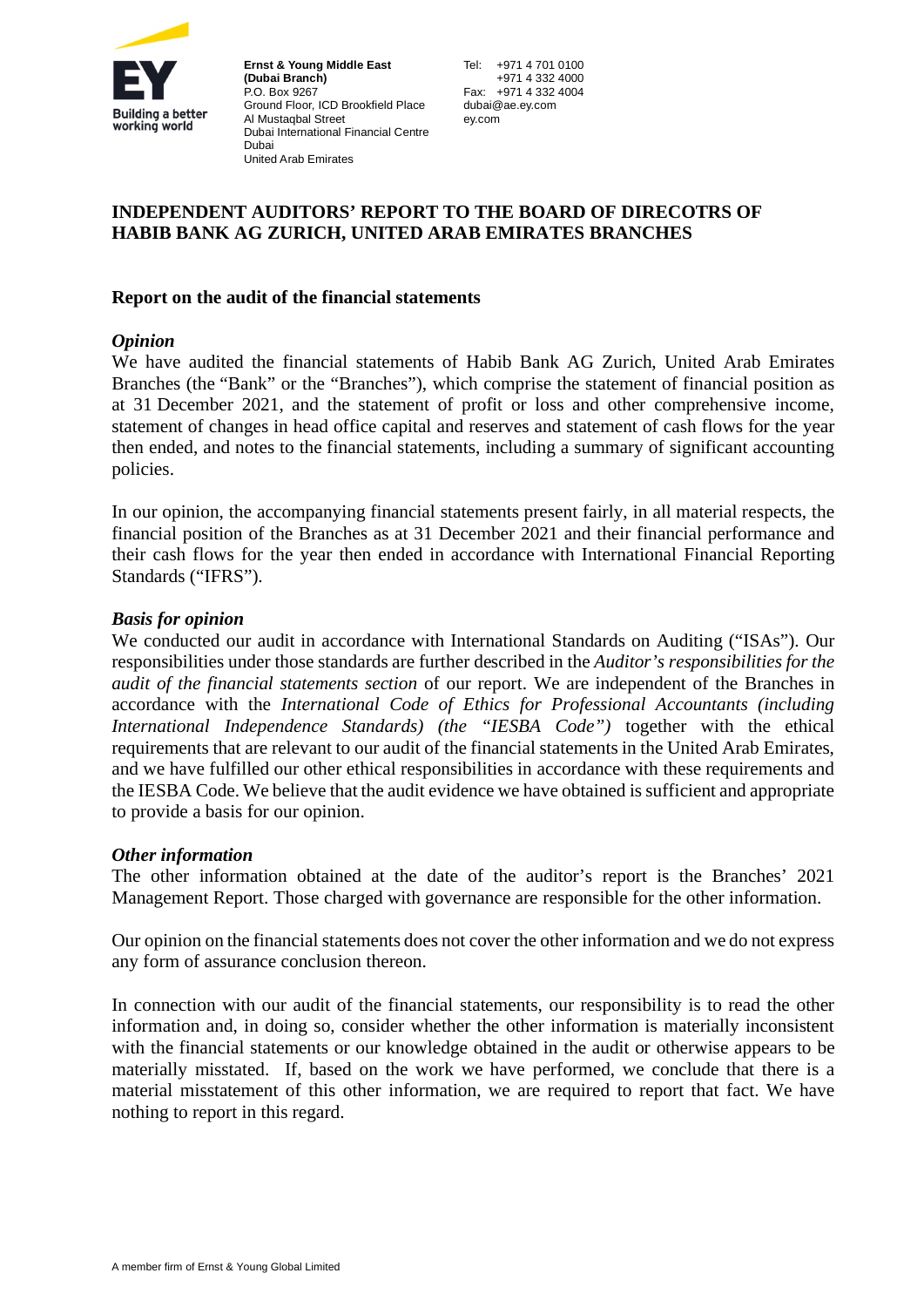

#### **INDEPENDENT AUDITORS' REPORT TO THE BOARD OF DIRECTORS OF HABIB BANK AG ZURICH, UNITED ARAB EMIRATES BRANCHES (continued)**

#### **Report on the audit of the financial statements (continued)**

#### *Responsibilities of management and those charged with governance for the financial statements*

Management is responsible for the preparation and fair presentation of the financial statements in accordance with IFRS and in compliance with the applicable provisions of the UAE Federal Law No (2) of 2015 (as amended), and for such internal control as management determines is necessary to enable the preparation of financial statements that are free from material misstatement, whether due to fraud or error.

In preparing the financial statements, management is responsible for assessing the Branches' ability to continue as a going concern, disclosing, as applicable, matters related to going concern and using the going concern basis of accounting unless management either intends to liquidate the Branches or to cease operations, or has no realistic alternative but to do so.

Those charged with governance are responsible for overseeing the Branches' financial reporting process.

#### *Auditor's responsibilities for the audit of the financial statements*

Our objectives are to obtain reasonable assurance about whether the financial statements as a whole are free from material misstatement, whether due to fraud or error, and to issue an auditor's report that includes our opinion. Reasonable assurance is a high level of assurance, but is not a guarantee that an audit conducted in accordance with ISAs will always detect a material misstatement when it exists. Misstatements can arise from fraud or error and are considered material if, individually or in the aggregate, they could reasonably be expected to influence the economic decisions of users taken on the basis of these financial statements.

As part of an audit in accordance with ISAs, we exercise professional judgment and maintain professional skepticism throughout the audit. We also:

- Identify and assess the risks of material misstatement of the financial statements, whether due to fraud or error, design and perform audit procedures responsive to those risks, and obtain audit evidence that is sufficient and appropriate to provide a basis for our opinion. The risk of not detecting a material misstatement resulting from fraud is higher than for one resulting from error, as fraud may involve collusion, forgery, intentional omissions, misrepresentations, or the override of internal control.
- Obtain an understanding of internal control relevant to the audit in order to design audit procedures that are appropriate in the circumstances, but not for the purpose of expressing an opinion on the effectiveness of the Branches' internal control.
- Evaluate the appropriateness of accounting policies used and the reasonableness of accounting estimates and related disclosures made by management.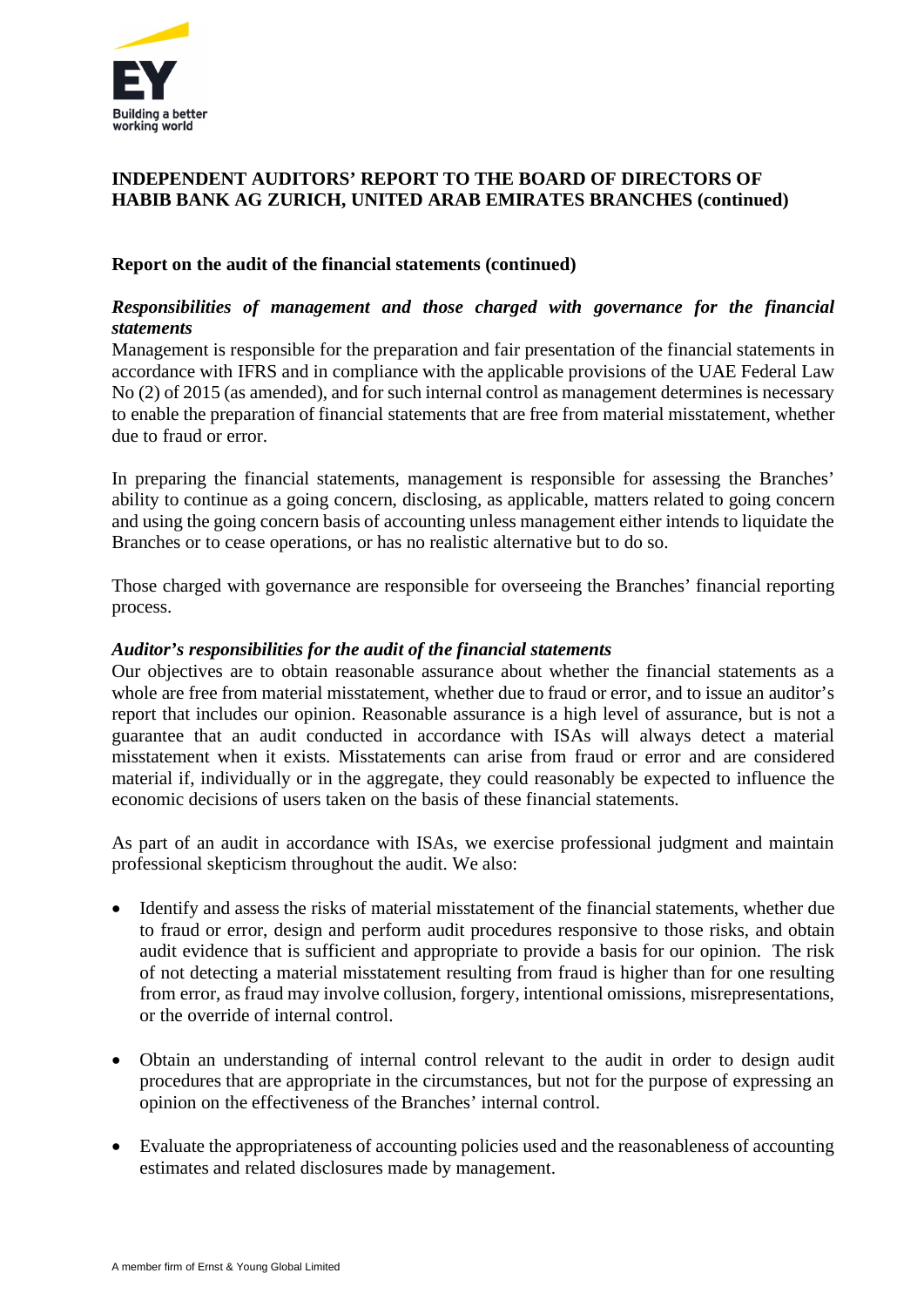

#### **INDEPENDENT AUDITORS' REPORT TO THE BOARD OF DIRECTORS OF HABIB BANK AG ZURICH, UNITED ARAB EMIRATES BRANCHES (continued)**

#### **Report on the audit of the financial statements (continued)**

#### *Auditor's responsibilities for the audit of the financial statements (continued)*

- Conclude on the appropriateness of management's use of the going concern basis of accounting and, based on the audit evidence obtained, whether a material uncertainty exists related to events or conditions that may cast significant doubt on the Branches' ability to continue as a going concern. If we conclude that a material uncertainty exists, we are required to draw attention in our auditor's report to the related disclosures in the financial statements or, if such disclosures are inadequate, to modify our opinion. Our conclusions are based on the audit evidence obtained up to the date of our auditor's report. However, future events or conditions may cause the Branches to cease to continue as a going concern.
- Evaluate the overall presentation, structure and content of the financial statements, including the disclosures, and whether the financial statements represent the underlying transactions and events in a manner that achieves fair presentation.

We communicate with those charged with governance regarding, among other matters, the planned scope and timing of the audit and significant audit findings, including any significant deficiencies in internal control that we identify during our audit.

#### **Report on other legal and regulatory requirements**

Further, as required by the Decretal Federal Law No. (14) of 2018, we report that we have obtained all the information and explanations we considered necessary for the purposes of our audit.

For Ernst & Young

cris

Signed by: Anthony O'Sullivan Partner Registration No: 687

30 March 2022

Dubai, United Arab Emirates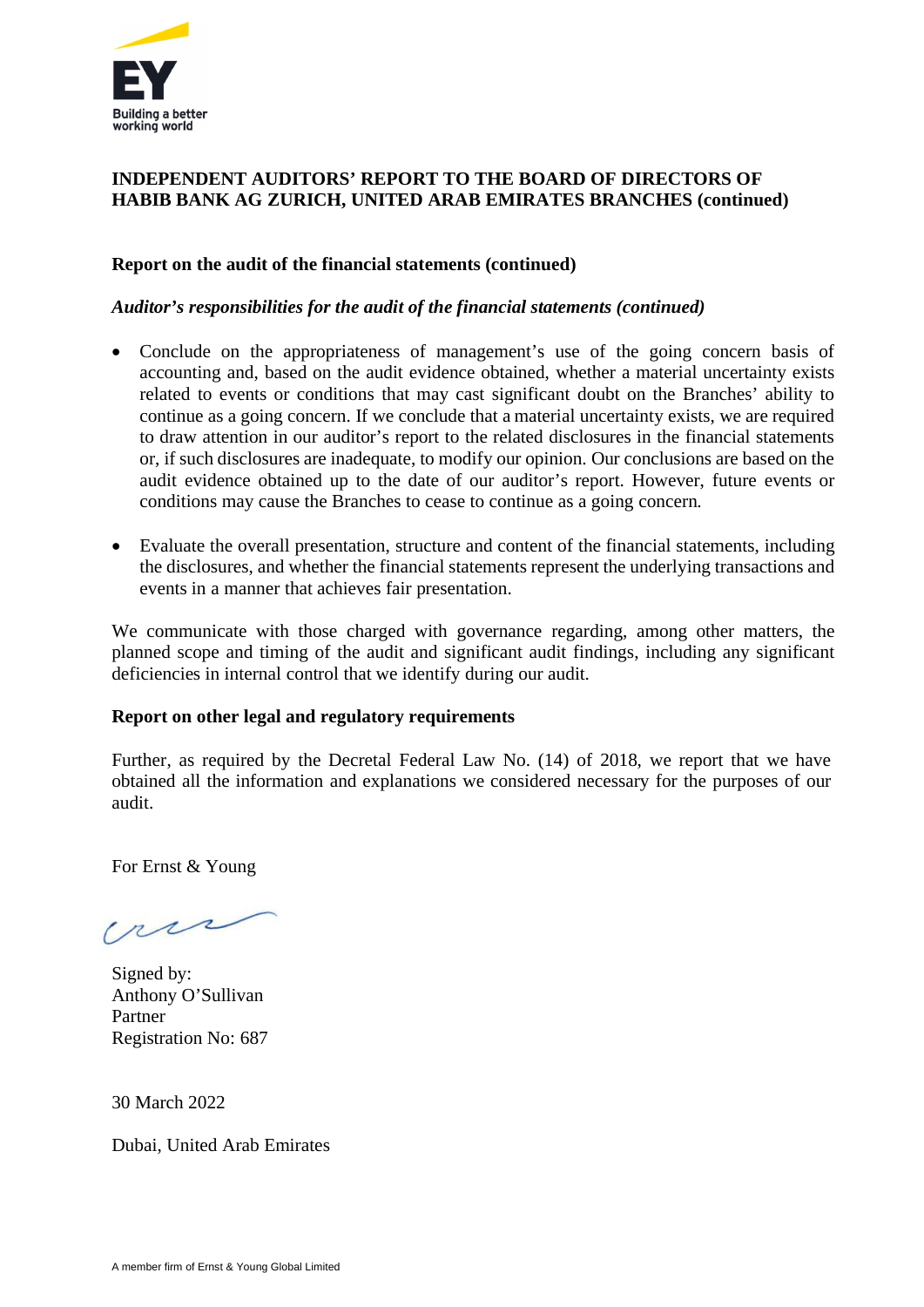# STATEMENT OF FINANCIAL POSITION

As at 31 December 2021

|                                                     |                | 2021           | 2020           |
|-----------------------------------------------------|----------------|----------------|----------------|
|                                                     | <b>Notes</b>   | <b>AED 000</b> | <b>AED 000</b> |
| <b>ASSETS</b>                                       |                |                |                |
| Cash and balances with the Central Bank of UAE      | 6              | 1,486,086      | 3,668,854      |
| Due from banks, net                                 | $\overline{7}$ | 2,971,663      | 3,939,817      |
| Due from related parties                            | 28             | 52,036         | 37,527         |
| Loans and Islamic financing receivables, net        | 8              | 3,502,038      | 2,836,713      |
| Investments, net                                    | 9              | 4,470,709      | 2,174,203      |
| Property and equipment                              | 10             | 52,826         | 53,995         |
| Right-of-use assets                                 | 11             | 105,448        | 124,160        |
| Customers' indebtedness for acceptances             |                | 48,244         | 44,387         |
| Deferred tax assets                                 | 12             | 69,150         | 83,347         |
| Other assets                                        | 13             | 79,996         | 62,920         |
| <b>Total assets</b>                                 |                | 12,838,196     | 13,025,923     |
|                                                     |                |                |                |
| <b>LIABILITIES</b>                                  |                |                |                |
| Deposits from customers                             | 14             | 10,938,025     | 10,883,342     |
| Due to banks                                        | 15             | 20,607         | 43,501         |
| Due to related parties                              | 28             | 38,806         | 52,163         |
| Liabilities under acceptances                       |                | 48,244         | 44,387         |
| Other liabilities                                   | 16             | 167,804        | 175,500        |
| Lease liabilities                                   | 11             | 77,743         | 101,505        |
| Deferred tax liability                              | 12             | 3,419          | 15,239         |
| <b>Total liabilities</b>                            |                | 11,294,648     | 11,315,637     |
| <b>CAPITAL AND RESERVES</b>                         |                |                |                |
| Allocated capital                                   | 17             | 100,000        | 100,000        |
| Legal reserve                                       | 18             | 50,000         | 50,000         |
| Retained earnings                                   |                | 1,379,562      | 1,498,202      |
| Revaluation reserve                                 |                | 13,676         | 60,957         |
| Impairment reserve                                  | 32             | 310            | 1,127          |
| <b>Total capital and reserves</b>                   |                | 1,543,548      | 1,710,286      |
| Total liabilities, capital and reserves             |                | 12,838,196     | 13,025,923     |
| <b>CONTINGENT LIABILITIES AND OTHER COMMITMENTS</b> | 19             | 611,831        | 618,326        |
|                                                     |                |                |                |

These financial statements were approved and authorized for issue on 28 March 2022 by

Janey

**Chief Executive Officer**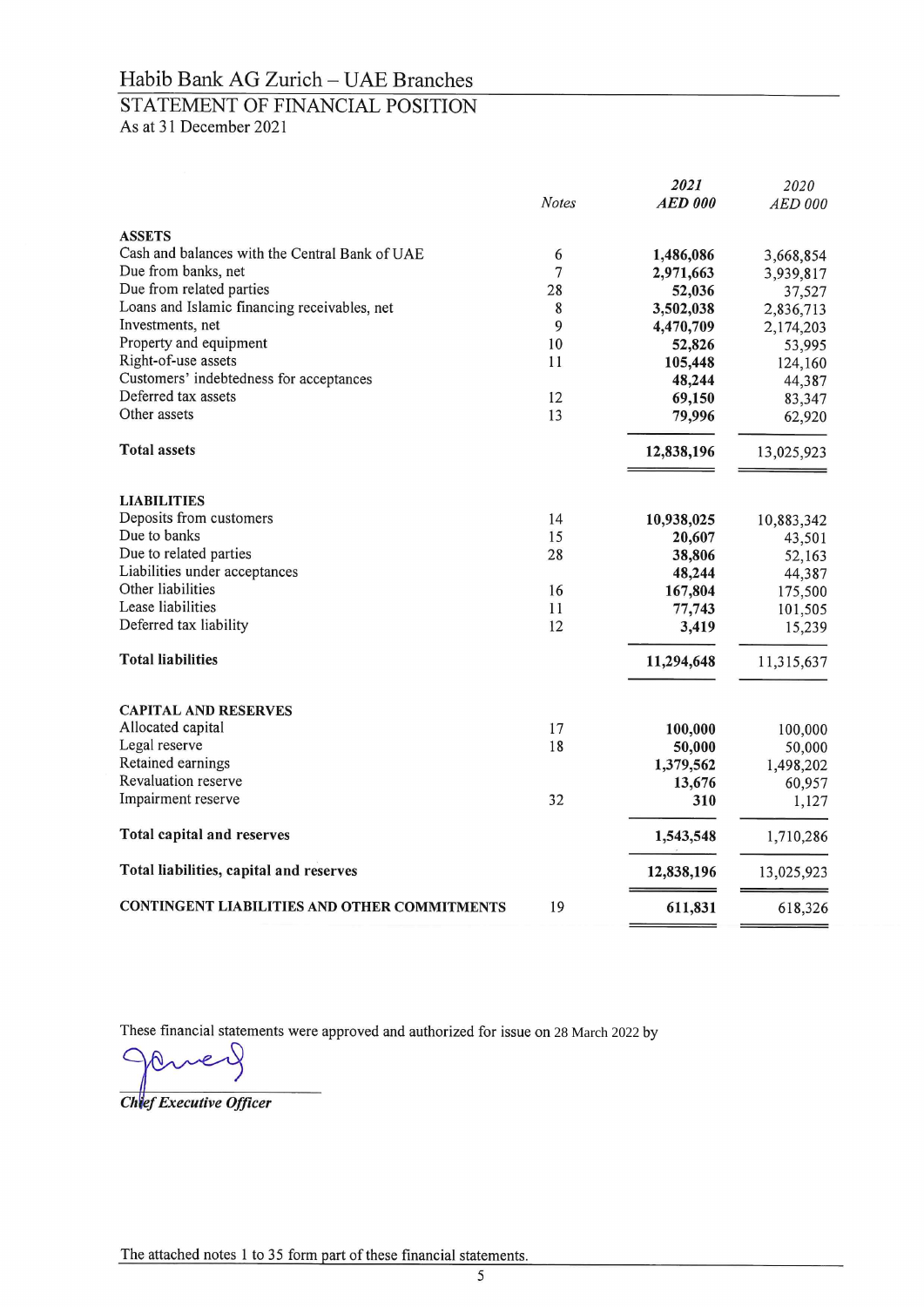# STATEMENT OF PROFIT OR LOSS AND OTHER COMPREHENSIVE INCOME For the year ended 31 December 2021

|                                                                                            | <b>Notes</b> | 2021<br><b>AED 000</b> | 2020<br><i><b>AED 000</b></i> |
|--------------------------------------------------------------------------------------------|--------------|------------------------|-------------------------------|
| Interest income and income from Islamic financing                                          | 20           | 230,602                | 269,442                       |
| Interest expense and distribution to Islamic depositors                                    | 21           | (9,767)                | (26, 885)                     |
| Net interest income and income from Islamic financing                                      |              | 220,835                | 242,557                       |
| Fee and commission income (net)                                                            | 22           | 78,726                 | 62,317                        |
| Other income                                                                               | 23           | 88,792                 | 69,065                        |
| <b>Operating income</b>                                                                    |              | 388,353                | 373,939                       |
| Credit loss reversal / expense on financial assets (net)                                   | 25           | 4,157                  | (11,021)                      |
| Net operating income                                                                       |              | 392,510                | 362,918                       |
| General and administrative expenses                                                        | 24           | (242, 195)             | (241, 914)                    |
| Profit for the year before taxation                                                        |              | 150,315                | 121,004                       |
| Income tax expense                                                                         | 26           | (32,793)               | (26, 325)                     |
| Net profit for the year after taxation                                                     |              | 117,522                | 94,679                        |
| Other comprehensive income                                                                 |              |                        |                               |
| Items that will be subsequently reclassified to profit or loss:                            |              |                        |                               |
| Net changes in fair values of debt investments<br>classified as FVOCI                      |              | (47, 411)              | 37,282                        |
| Changes in allowance for expected credit losses<br>on debt investments classified as FVOCI | 9(a)         | (11,690)               | (2,765)                       |
| Income tax related to the above                                                            | 12(b)        | 11,820                 | (6,903)                       |
| Other comprehensive (loss) / income for<br>the year, net of tax                            |              | (47, 281)              | 27,614                        |
| TOTAL COMPREHENSIVE INCOME FOR THE YEAR                                                    |              | 70,241                 | 122,293                       |
|                                                                                            |              |                        |                               |

The attached notes 1 to 35 form part of these financial statements.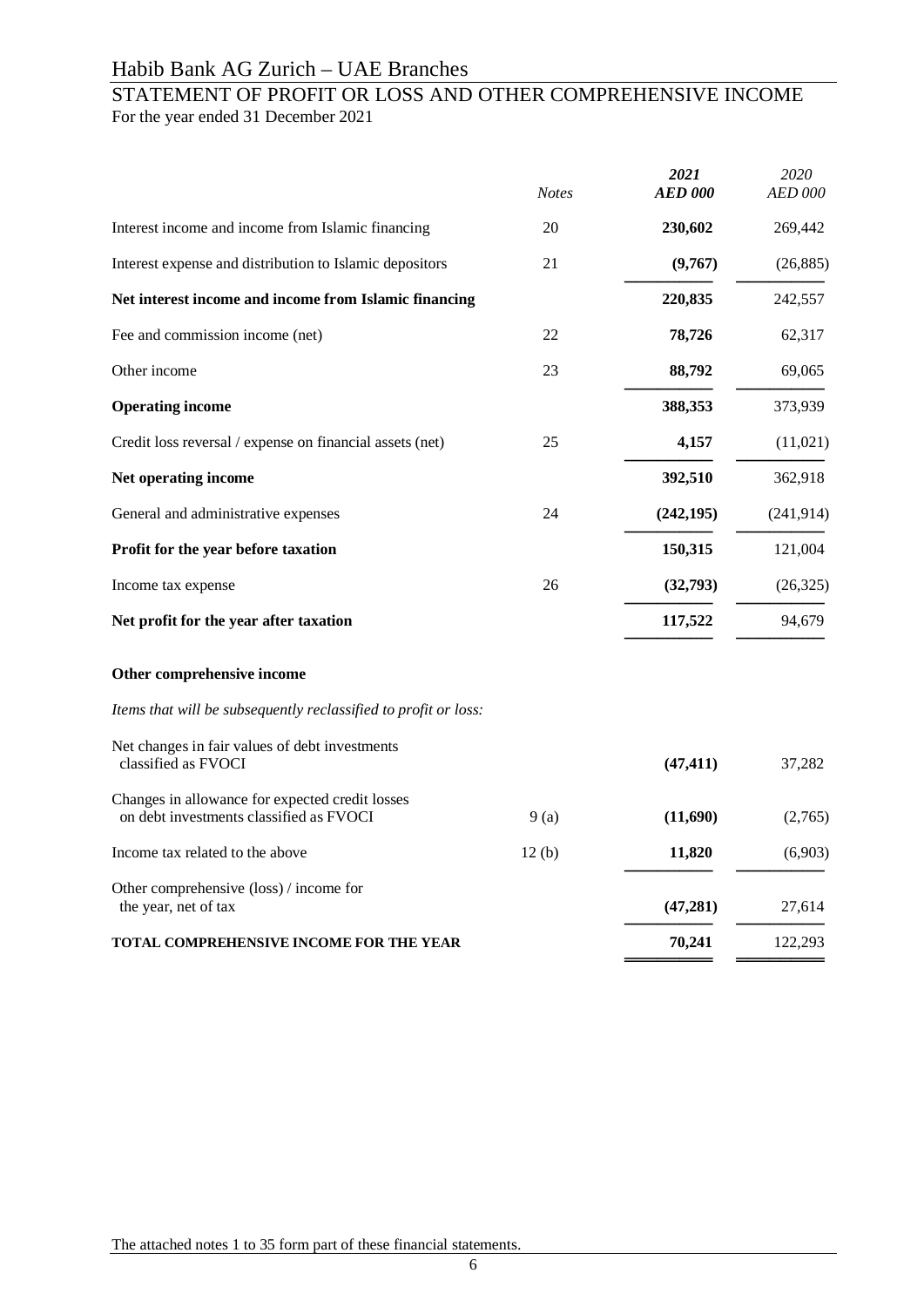# STATEMENT OF CHANGES IN HEAD OFFICE CAPITAL AND RESERVES

For the year ended 31 December 2021

|                                            | Allocated<br>capital<br><b>AED 000</b> | Legal<br>reserve<br><b>AED 000</b> | Retained<br>earnings<br><b>AED 000</b> | <b>Impairment</b><br>reserve<br><b>AED 000</b> | Revaluation<br>reserve<br><b>AED 000</b> | Total<br><b>AED 000</b> |
|--------------------------------------------|----------------------------------------|------------------------------------|----------------------------------------|------------------------------------------------|------------------------------------------|-------------------------|
| As at 1 January 2020                       | 100,000                                | 50,000                             | 1,402,676                              | 1,974                                          | 33,343                                   | 1,587,993               |
| Transfer from impairment reserve (Note 32) |                                        |                                    | 847                                    | (847)                                          |                                          |                         |
| Profit for the year                        |                                        |                                    | 94,679                                 |                                                |                                          | 94,679                  |
| Other comprehensive income                 |                                        |                                    |                                        | $\blacksquare$                                 | 27,614                                   | 27,614                  |
| Total comprehensive income                 |                                        |                                    | 94,679                                 |                                                | 27,614                                   | 122,293                 |
| As at 31 December 2020                     | 100,000                                | 50,000                             | 1,498,202                              | 1,127                                          | 60,957                                   | 1,710,286               |
| Repatriation to Head Office *              |                                        |                                    | (236,979)                              |                                                | $\overline{\phantom{a}}$                 | (236,979)               |
| Transfer from impairment reserve (Note 32) |                                        |                                    | 817                                    | (817)                                          |                                          |                         |
| Profit for the year                        |                                        |                                    | 117,522                                |                                                |                                          | 117,522                 |
| Other comprehensive income                 |                                        |                                    | $\overline{\phantom{a}}$               | $\blacksquare$                                 | (47, 281)                                | (47,281)                |
| Total comprehensive income                 |                                        | $\blacksquare$                     | 117,522                                |                                                | (47, 281)                                | 70,241                  |
| As at 31 December 2021                     | 100,000                                | 50,000                             | 1,379,562                              | 310                                            | 13,676                                   | 1,543,548               |

\* During the year, the Bank repatriated AED 236,979 thousand (2020: Nil) after obtaining approval from the Central Bank of UAE.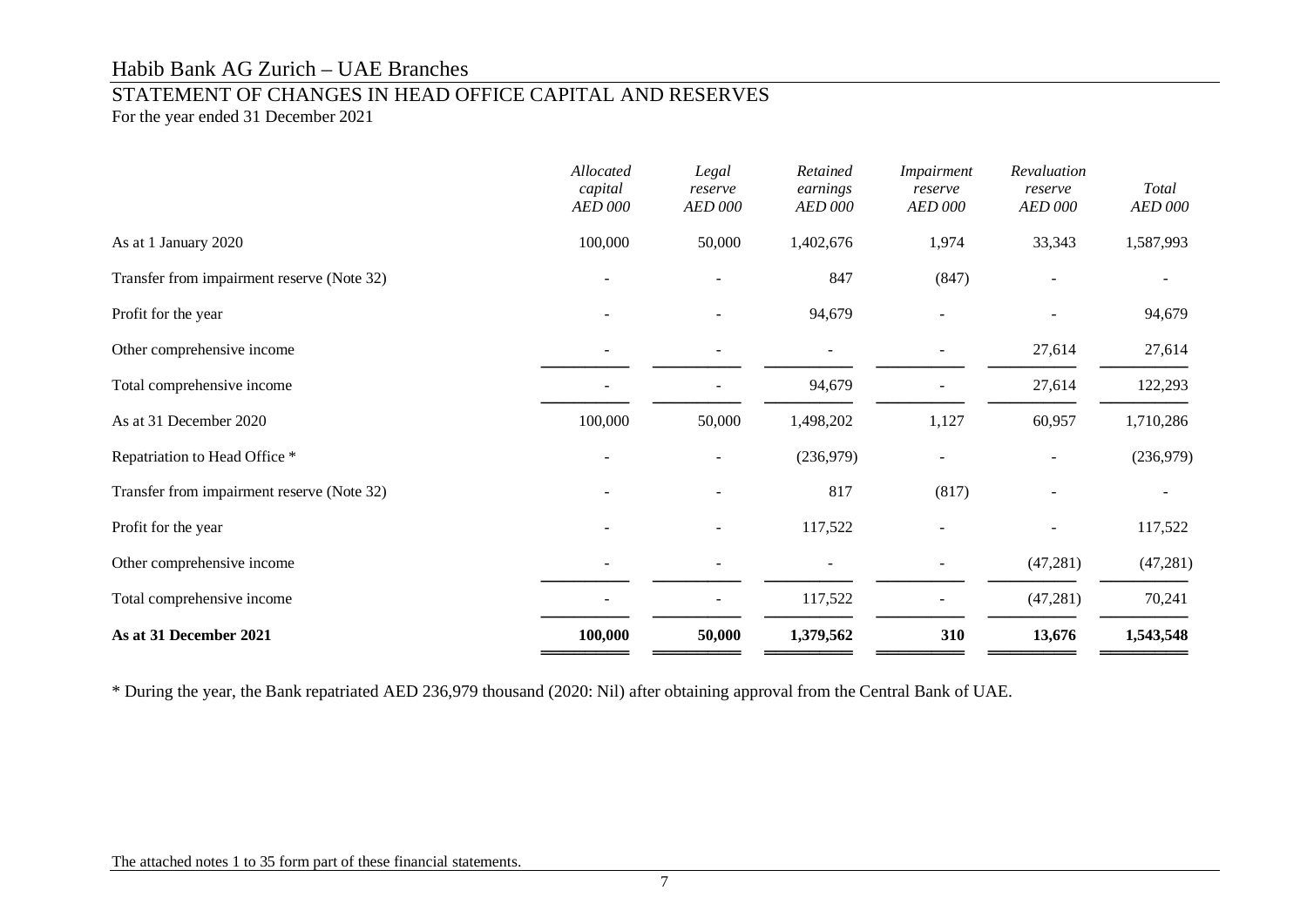# STATEMENT OF CASH FLOWS

For the year ended 31 December 2021

|                                                                                  | <b>Notes</b> | 2021<br><b>AED 000</b> | 2020<br><b>AED 000</b> |
|----------------------------------------------------------------------------------|--------------|------------------------|------------------------|
| <b>Operating activities</b>                                                      |              |                        |                        |
| Profit for the year before taxation                                              |              | 150,315                | 121,004                |
| Adjustments for:                                                                 |              |                        |                        |
| Impairment allowance on loans and Islamic                                        |              |                        |                        |
| financing receivables                                                            | 25           | 8,238                  | 4,385                  |
| Charge/ (reversal) of impairment allowance on other assets                       | 25           | 2,397                  | (41)                   |
| Reversal of impairment allowance on investments                                  | 25           | (11, 929)              | (2,593)                |
| (Reversal)/ charge of impairment allowance on due from banks                     | 25<br>25     | (3, 413)<br>550        | 3,040<br>6,230         |
| Impairment allowance on off balance-sheet<br>Depreciation on right-of-use assets | 11           | 18,001                 | 16,278                 |
| Finance cost on lease liabilities                                                | 11           | 2,557                  | 2,711                  |
| Depreciation on property and equipment                                           | 10           | 8,404                  | 9,225                  |
| Realized gain on sale of investments (net)                                       | 9            | (2,089)                | (432)                  |
| Amortization of premium on Investments (net)                                     | 9            | 29,036                 | 14,091                 |
| Gain on disposal / write off of property and equipment (net)                     | 10           | (89)                   | (168)                  |
|                                                                                  |              |                        |                        |
| Operating profit before changes in net operating assets                          |              | 201,978                | 173,730                |
| Change in UAE Central Bank certificates of deposit                               |              |                        |                        |
| with maturity over three months                                                  | 33           | 155,000                | 480,000                |
| Change in statutory reserve with UAE Central Bank                                | 33           | 34,795                 | 185,321                |
| Change in bank placements with maturity over three months                        |              | 777,394                | (1,004,317)            |
| Change in loans and receivables                                                  |              | (673, 563)             | 362,752                |
| Change in other assets                                                           |              | (19, 473)              | 6,197                  |
| Change in deposits from customers                                                |              | 54,683                 | 1,099,245              |
| Change in other liabilities                                                      |              | 1,207                  | (24, 748)              |
| Net cash generated from operations                                               |              | 532,021                | 1,278,180              |
| Income tax paid                                                                  |              | (28, 049)              | (39, 355)              |
| Net cash generated from operating activities                                     |              | 503,972                | 1,238,825              |
| <b>Investing activities</b>                                                      |              |                        |                        |
| Purchase of property and equipment                                               | 10           | (7,235)                | (3,185)                |
| Sale proceeds from disposal of property and equipment                            |              | 89                     | 1,249                  |
| Net proceeds from sale/redemption of investments                                 |              | 192,592                | 227,550                |
| Purchase of investments                                                          |              | (2,563,217)            | (869, 384)             |
| Net cash used in investing activities                                            |              | (2,377,771)            | (643,770)              |
| <b>Financing activities</b>                                                      |              |                        |                        |
| Profits remitted to Head Office                                                  |              | (236,979)              |                        |
| Repayment of lease liabilities                                                   | 11           | (25,608)               | (6,209)                |
| Net cash used in financing activities                                            |              | (262, 587)             | (6,209)                |
| (DECREASE) / INCREASE IN CASH AND CASH EQUIVALENTS                               |              | (2, 136, 386)          | 588,846                |
| Balance at 1 January                                                             |              | 4,988,265              | 4,399,419              |
|                                                                                  | 33           | 2,851,879              | 4,988,265              |
| <b>BALANCE AT 31 DECEMBER</b>                                                    |              |                        |                        |

The attached notes 1 to 35 form part of these financial statements.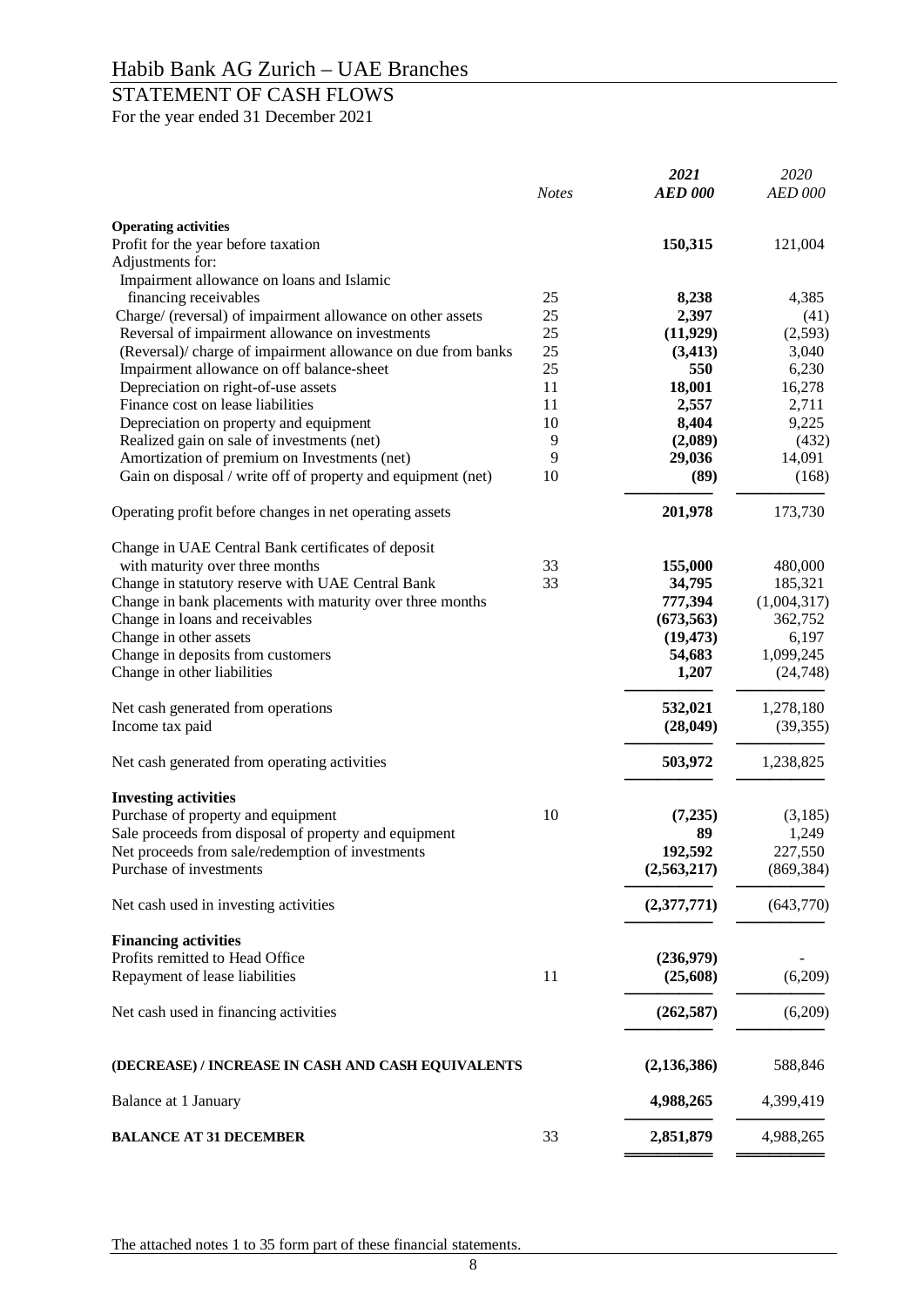#### **1 LEGAL STATUS AND ACTIVITIES**

Habib Bank AG Zurich, UAE Branches (the "Bank") operates in the Emirates of Abu Dhabi, Dubai and Sharjah under a full commercial banking license issued by the Central Bank of the United Arab Emirates. The Head Office of the Bank is Habib Bank AG Zurich (the "Head Office") incorporated in Switzerland. The registered address of the Bank is PO Box 3306, Dubai, United Arab Emirates.

These financial statements represent the combined financial position and results of the eight branches of the Bank in the United Arab Emirates. The Bank is not a separate legal entity but meets the definition of a reporting entity under IFRS under the Conceptual Framework for IFRS. IFRS defines a reporting entity as an entity that is required, or chooses, to prepare financial statements.

The Bank is owned by the Head Office and is in the business of providing retail, commercial and Islamic banking services in United Arab Emirates, which represent its economic activities. All the operating activities of the Bank are clearly defined and separately managed from the other businesses of the Head Office and accounting records are maintained on this basis. The assets of the Bank are used solely by the Bank and are registered in the name of the Bank. The liabilities relate to the activities of the Bank.

It is important to note whilst the reporting boundary is defined above, the assets and liabilities presented within the reporting boundary remain the assets and liabilities of the Head Office and are not legally separable from the Head Offices' other assets and liabilities. As such legally, the assets of the reporting entity may be available to the other claims of the Head Office.

#### **2 BASIS OF PREPARATION**

#### **2.1 Statement of compliance**

The financial statements of the Branches have been prepared in accordance with International Financial Reporting Standards ("IFRS") issued by the International Accounting Standards Board ("IASB"), the UAE Federal Law No. (2) of 2015 (as amended) and applicable regulations of the Central Bank of the UAE.

The financial statements have been prepared on the historical cost basis except for the following:

- Derivative financial instruments measured at fair value; and
- Financial instruments classified as fair value through other comprehensive income.

The Bank presents its statement of financial position in order of liquidity based on the Bank's intention and perceived ability to recover/settle the majority of assets/liabilities of the corresponding financial statement line item. An analysis regarding the recovery or settlement within 12 months after the reporting date (current) and more than 12 months after the reporting date (non-current) is presented in Note 32 (c).

The Covid 19 pandemic resulted in significant volatility in the financial markets worldwide. Numerous governments, including UAE announced measures to provide both financial and non-financial assistance to the affected entities. The pandemic affects the assumptions and estimation uncertainty associated with the measurements of assets and liabilities with details covered in Note 32 (a) of these financial statements.

#### **2.2 Functional and presentation currency**

These financial statements are presented in United Arab Emirates Dirhams ("AED") which is the Bank's functional and presentation currency. Except as otherwise indicated, financial information presented in AED has been rounded to the nearest thousand.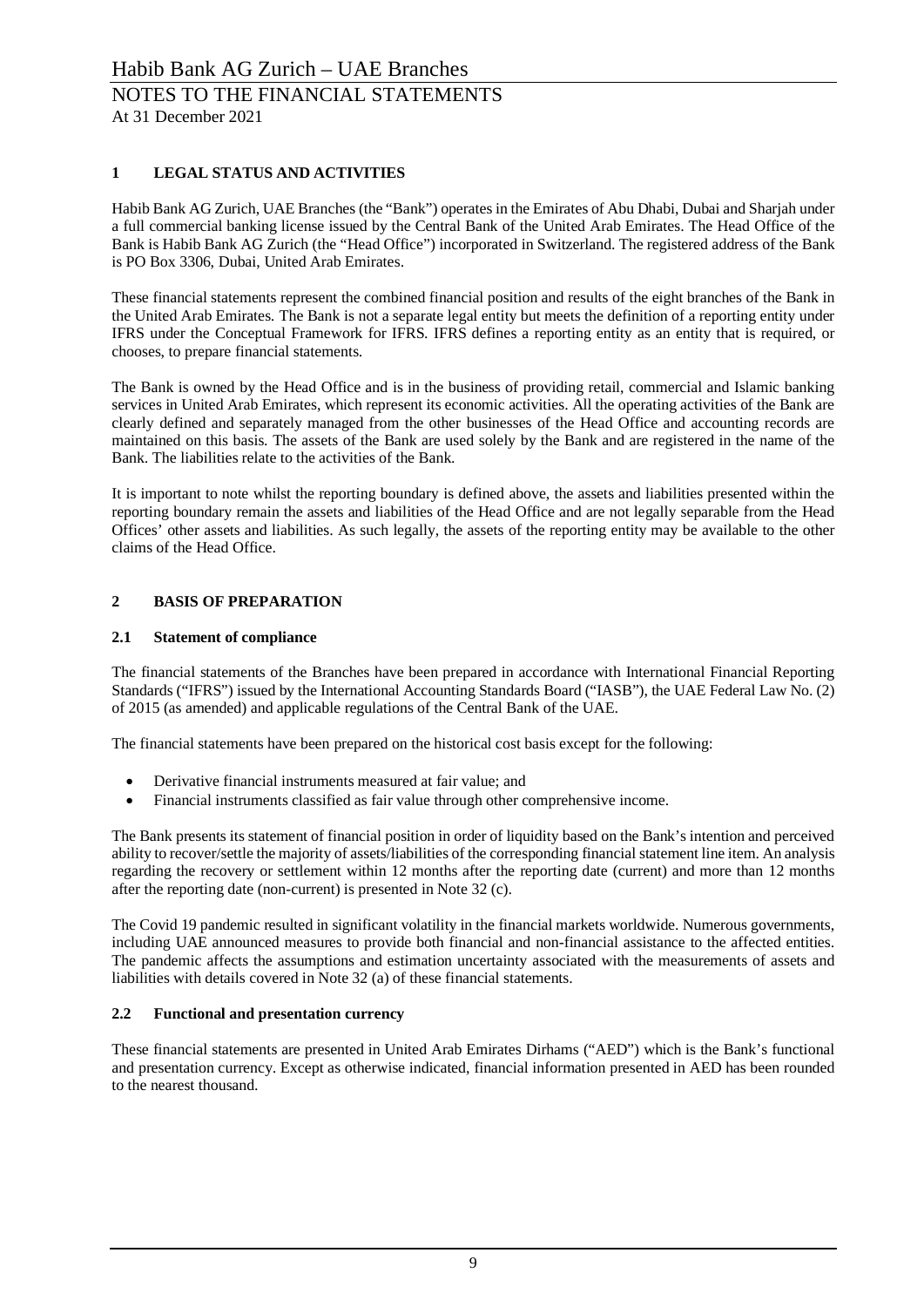#### **3 SIGNIFICANT ACCOUNTING POLICIES**

#### **Foreign currency translation**

Foreign currency transactions are translated into the UAE Dirham at the rate ruling on the transaction date. Monetary assets and liabilities denominated in foreign currencies are translated into UAE Dirhams at the rates ruling at the reporting date. Any resultant gains or losses are accounted for in the statement of profit or loss and other comprehensive income.

Non-monetary assets and liabilities denominated in foreign currencies, which are stated at historical cost, are translated at the foreign exchange rate ruling at the date of the transaction. Non-monetary assets and liabilities denominated in foreign currencies that are stated at fair value are translated to AED at the foreign exchange rates ruling at the dates that the fair values were determined.

Forward foreign exchange contracts are translated into AED at market rates of exchange ruling at the reporting date. Foreign exchange differences arising on translation are recognised in the statement of profit or loss and other comprehensive income.

#### **Fair value measurement**

For those assets and liabilities carried at fair value, the Branches measure fair value at each reporting date. Fair value is the price that would be received to sell an asset or paid to transfer a liability in an orderly transaction between market participants at the measurement date.

The fair value measurement of financial instruments is based on the presumption that the transaction to sell the asset or transfer the liability takes place either:

- In the principal market for the asset or liability, or
- In the absence of a principal market, in the most advantageous market for the asset or liability

The principal or the most advantageous market must be accessible to the Branches. The fair value of an asset or a liability is measured using the assumptions that market participants would use when pricing the asset or liability, assuming that market participants act in their economic best interest. A fair value measurement of non-financial instruments (instruments other than financial instruments) takes into account a market participant's ability to generate economic benefits by using the asset in its highest and best use or by selling it to another market participant that would use the asset in its highest and best use.

The Branches use valuation techniques that are appropriate in the circumstances and for which sufficient data are available to measure fair value, maximising the use of relevant observable inputs and minimising the use of unobservable inputs.

Fair values for financial instruments traded in active markets are based on closing bid prices. For all other financial instruments including instruments for which the market has become inactive, the fair value is determined by using appropriate valuation techniques. Valuation techniques include the fair value derived from recent arm's length transaction, comparison to similar instruments for which market observable prices exist, discounted cash flow method or other relevant valuation techniques commonly used by market participants.

Fair values of non-financial instruments are measured based on valuation provided by independent valuators.

The fair value of a derivative financial instrument is the equivalent of the unrealised gain or loss from marking to market the derivative financial instrument, using relevant market rates or internal pricing models.

All assets and liabilities for which fair value is measured or disclosed in the financial statements are categorised within the fair value hierarchy, described as follows, based on the lowest level input that is significant to the fair value measurement as a whole:

Level 1: Quoted market price (unadjusted) in an active market for an identical instrument. A financial instrument is regarded as quoted in an active market if quoted prices are readily and regularly available from an exchange, dealer, broker, industry, branch, pricing service or regulatory agency, and those prices represent actual and regularly recurring market transactions on an arm's length basis.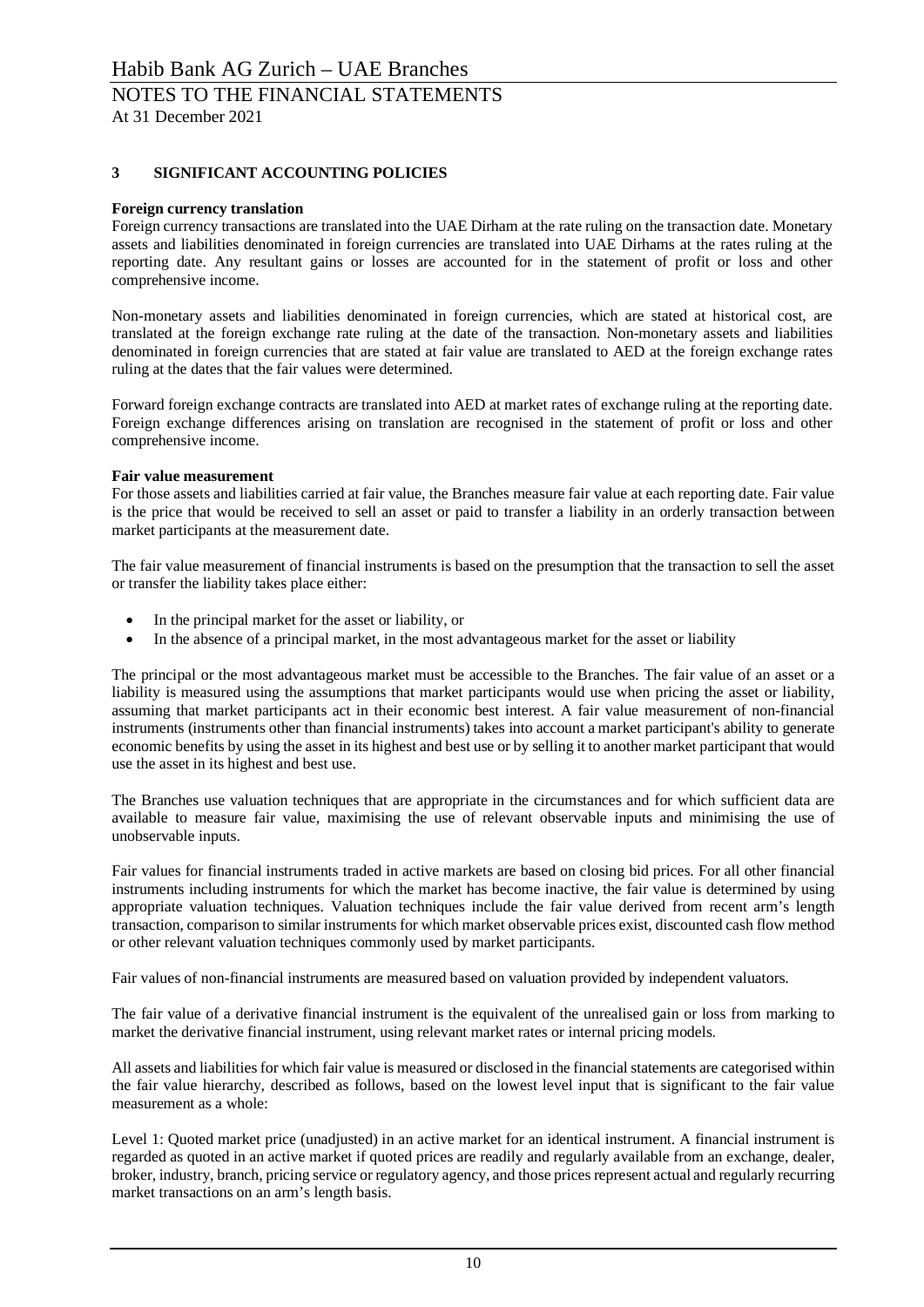#### **3 SIGNIFICANT ACCOUNTING POLICIES (continued)**

#### **Fair value measurement (continued)**

Level 2: Valuation techniques based on observable inputs, either directly (i.e. as prices) or indirectly (i.e. derived from prices). This category includes instruments valued using: quoted market prices in active markets for similar instruments; quoted prices for identical or similar instruments; or other valuation techniques where all significant inputs are directly or indirectly observable from market data.

Level 3: Valuation techniques using significant unobservable inputs. This category includes all instruments where the valuation technique includes inputs based on unobservable data and the unobservable inputs have a significant effect on the instrument's valuation. This category includes instruments that are valued based on quoted prices for similar instruments where significant unobservable adjustments or assumptions are required to reflect differences between the instruments.

For assets and liabilities that are recognised in the financial statements on a recurring basis, the Branches determine whether transfers have occurred between Levels in the hierarchy by re-assessing categorisation (based on the lowest level input that is significant to the fair value measurement as a whole) at the end of each reporting period.

The Bank's Valuation Committee determines the policies and procedures for both recurring fair value measurement and unquoted financial assets. External valuers are involved for valuation of significant assets, such as unquoted financial assets, and significant liabilities, such as contingent consideration. At each reporting date, the Valuation Committee analyses the movements in the values of assets and liabilities which are required to be remeasured or reassessed as per the Bank's accounting policies. For this analysis, the Valuation Committee verifies the major inputs applied in the latest valuation by agreeing the information in the valuation computation to contracts and other relevant documents.

For the purpose of fair value disclosures, the Bank has determined classes of assets and liabilities on the basis of the nature, characteristics and risks of the asset or liability and the level of the fair value hierarchy, as explained above.

Fair-value related disclosures for financial instruments and non-financial assets that are measured at fair value or where fair values are disclosed, are summarised in the following notes:

- Disclosures for valuation methods, significant estimates and assumptions notes
- Quantitative disclosures of fair value measurement hierarchy
- Investment in non-listed equity shares (discontinued operations)
- Financial instruments (including those carried at amortised cost)
- Contingent consideration

#### **Financial instruments**

A financial instrument is any contract that gives rise to both a financial asset for the Branches and a financial liability or equity instrument for another party or vice versa.

#### *Date of recognition*

All financial assets and liabilities are initially recognised on the trade date, i.e., the date that the Branches become a party to the contractual provisions of the instrument. This includes regular way trades: purchases or sales of financial assets that require delivery of assets within the time frame generally established by regulation or convention in the market place.

#### *Initial measurement of financial instruments*

The classification of financial instruments at initial recognition depends on their purpose and characteristics and the management's intention in acquiring them. All financial instruments are measured initially at their fair value plus transaction costs, except in the case of financial assets and financial liabilities recorded at fair value through profit or loss where transaction costs are charged off to the statement of profit or loss and other comprehensive income.

If the transaction price differs from fair value at initial recognition, the bank will account for such difference as follows:

- if fair value is evidenced by a quoted price in an active market for an identical asset or liability or based on a valuation technique that uses only data from observable markets, then the difference is recognised in statement of profit or loss on initial recognition (i.e. day 1 profit or loss); and
- in all other cases, the fair value will be adjusted to bring it in line with the transaction price (i.e. day 1 profit or loss will be deferred by including it in the initial carrying amount of the asset or liability). After initial recognition, the deferred gain or loss will be released to statement of profit or loss on a rational basis, only to the extent that it arises from a change in a factor (including time) that market participants would take into account when pricing the asset or liability.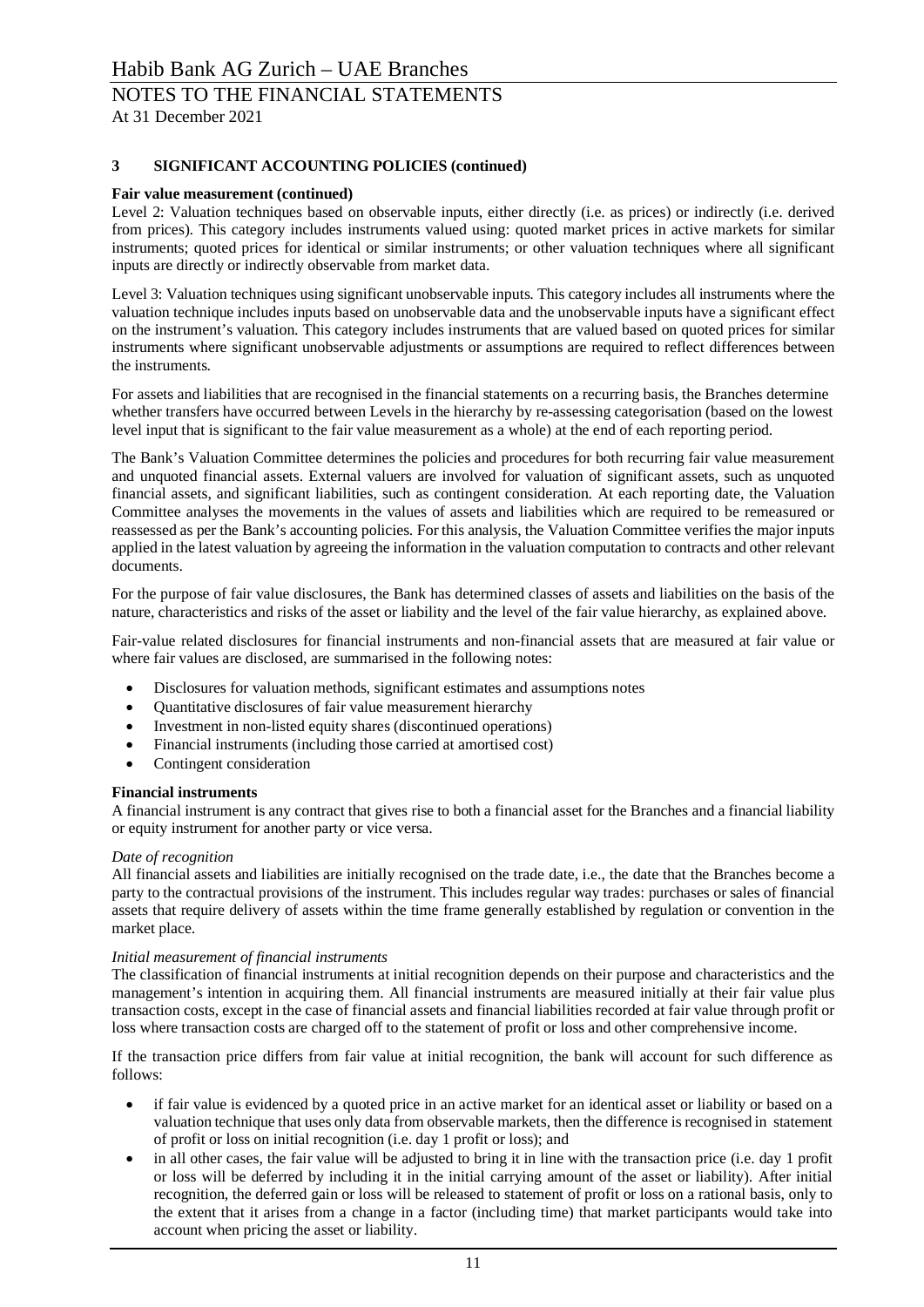At 31 December 2021

#### **3 SIGNIFICANT ACCOUNTING POLICIES (continued)**

#### **Financial instruments (continued)**

#### **Financial assets**

All regular way purchases or sales of financial assets are recognised and derecognised on a trade date basis. Regular way purchases or sales are purchases or sales of financial assets that require delivery of assets within the time frame established by regulation or convention in the marketplace.

All recognised financial assets are subsequently measured in their entirety at either amortised cost or fair value, depending on the classification of the financial assets.

#### *Classification of financial assets*

For the purposes of classifying financial assets, an instrument is an 'equity instrument' if it is a non-derivative and meets the definition of 'equity' for the issuer except for certain non-derivative puttable instruments presented as equity by the issuer. All other non-derivative financial assets are 'debt instruments'.

Debt instruments, including loans and advances and investments products, are measured at amortised cost if both of the following conditions are met:

- the asset is held within a business model whose objective is to hold assets in order to collect contractual cash flows; and
- the contractual terms of the instrument give rise on specified dates to cash flows that are solely payments of principal and interest/profit (SPPI) on the principal amount outstanding.

All other financial assets are subsequently measured at fair value.

#### *Business model assessment*

The Bank makes an assessment of the objective of a business model in which a financial asset is held at portfolio level, because this reflects the way the business is managed and information is provided to the management. The assessment is not determined by a single factor or activity. Instead, the entity considers all relevant information available at the date of the assessment. The information considered includes:

- The stated policies and objectives for the business and the operation of those policies in practice. In particular, whether management's strategy focuses on earning contractual interest revenue, maintaining a particular interest rate profile, matching the duration of the financial assets to the duration of the liabilities that are funding those assets or realising cash flows through the sale of the assets;
- How the performance of the portfolio and the financial asset held within the portfolio is evaluated and reported to the management;
- The risks that affect the performance of the portfolio and, in particular, the way in which those risks are managed;
- How the managers of the business are compensated;
- The frequency, volume and timing of sales in prior periods, the reasons for such sales and its expectations about future sales activity. However, information about sales activity is not considered in isolation, but as part of an overall assessment of how the Bank's stated objective for managing the financial assets is achieved and how cash flows are realised; and

Financial assets that are held for trading or managed and whose performance is evaluated on a fair value basis are measured at FVTPL because they are neither held to collect contractual cash flows nor held both to collect contractual cash flows and to sell financial assets.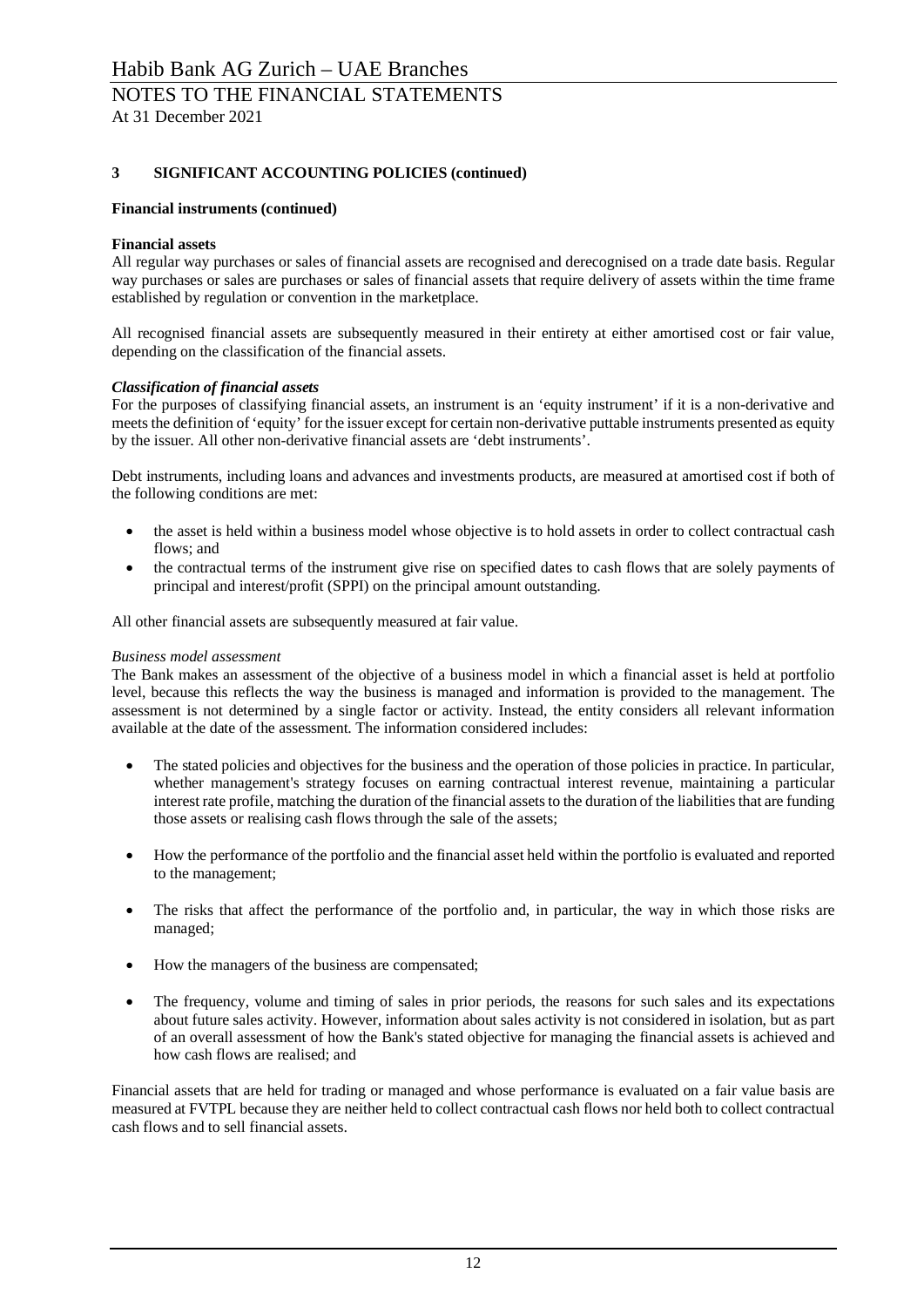At 31 December 2021

#### **3 SIGNIFICANT ACCOUNTING POLICIES (continued)**

#### **Financial instruments (continued)**

#### **Financial assets (continued)**

#### *Classification of financial assets (continued)*

*Assessment whether contractual cash flows is solely payments of principal and interest* In assessing whether the contractual cash flows are solely payments of principal and interest (SPPI), the Bank considers the contractual terms of the instrument.

For the purpose of this assessment, 'Principal' is defined as the fair value of the financial asset on initial recognition. 'Interest' is defined as consideration for the time value of money and for the credit risk associated with the principal amount outstanding during a particular period of time and for other basic lending risks and costs (e.g. liquidity risk and administrative costs), as well as profit margin.

This includes assessing whether the financial asset contains a contractual term that could change the timing or amount of contractual cash flows such that it would not meet this condition. In making the assessment, the Bank considers:

- Contingent events that would change the amount and timing of cash flows;
- Leverage features;
- Prepayment and extension terms;
- Terms that limit the Bank's claim to cash from specified assets; and
- Features that modify consideration of the time value of money (e.g. periodical reset of interest rates).

The Bank holds a portfolio of long-term fixed-rate loans for which the Bank has the option to propose to revise the interest rate at periodic reset dates. These reset rights are limited to the market rate at the time of revision. The Bank has determined that the contractual cash flows of these loans are SPPI because the interest rate varies in a way that is consideration for the time value of money, credit risk, other basic lending risks and costs associated with the principal amount outstanding.

#### *Financial assets at amortised cost*

Debt instruments meeting above criteria are measured initially at fair value plus transaction costs (except if they are designated as at fair value through profit or loss - see below). They are subsequently measured at amortised cost using the effective interest method less any impairment (see below), with interest revenue recognised on an effective yield basis in interest income.

Subsequent to initial recognition, the Branches are required to reclassify debt instruments from amortised cost to fair value through profit or loss, if the objective of the business model changes so that the amortised cost criteria are no longer met.

The effective interest method is a method of calculating the amortised cost of a debt instrument and of allocating interest income over the relevant period. The effective interest rate is the rate that exactly discounts estimated future cash receipts through the expected life of the debt instrument, or, where appropriate, a shorter period, to the net carrying amount on initial recognition.

The Branches may irrevocably elect at initial recognition to classify a debt instrument that meets the amortised cost criteria above as at fair value through profit or loss, if that designation eliminates or significantly reduces an accounting mismatch had the financial asset been measured at amortised cost.

#### *Financial assets at FVTOCI*

At initial recognition, the Branches can make an irrevocable election (on an instrument-by-instrument basis) to designate investments in equity instruments as at FVTOCI. Designation at FVTOCI is not permitted if the equity investment is held for trading.

A financial asset is held for trading if:

- it has been acquired principally for the purpose of selling it in the near term;
- on initial recognition it is part of a portfolio of identified financial instruments that the Branches manage together and has evidence of a recent actual pattern of short-term profit-taking; or
- it is a derivative that is not designated and effective as a hedging instrument or a financial guarantee.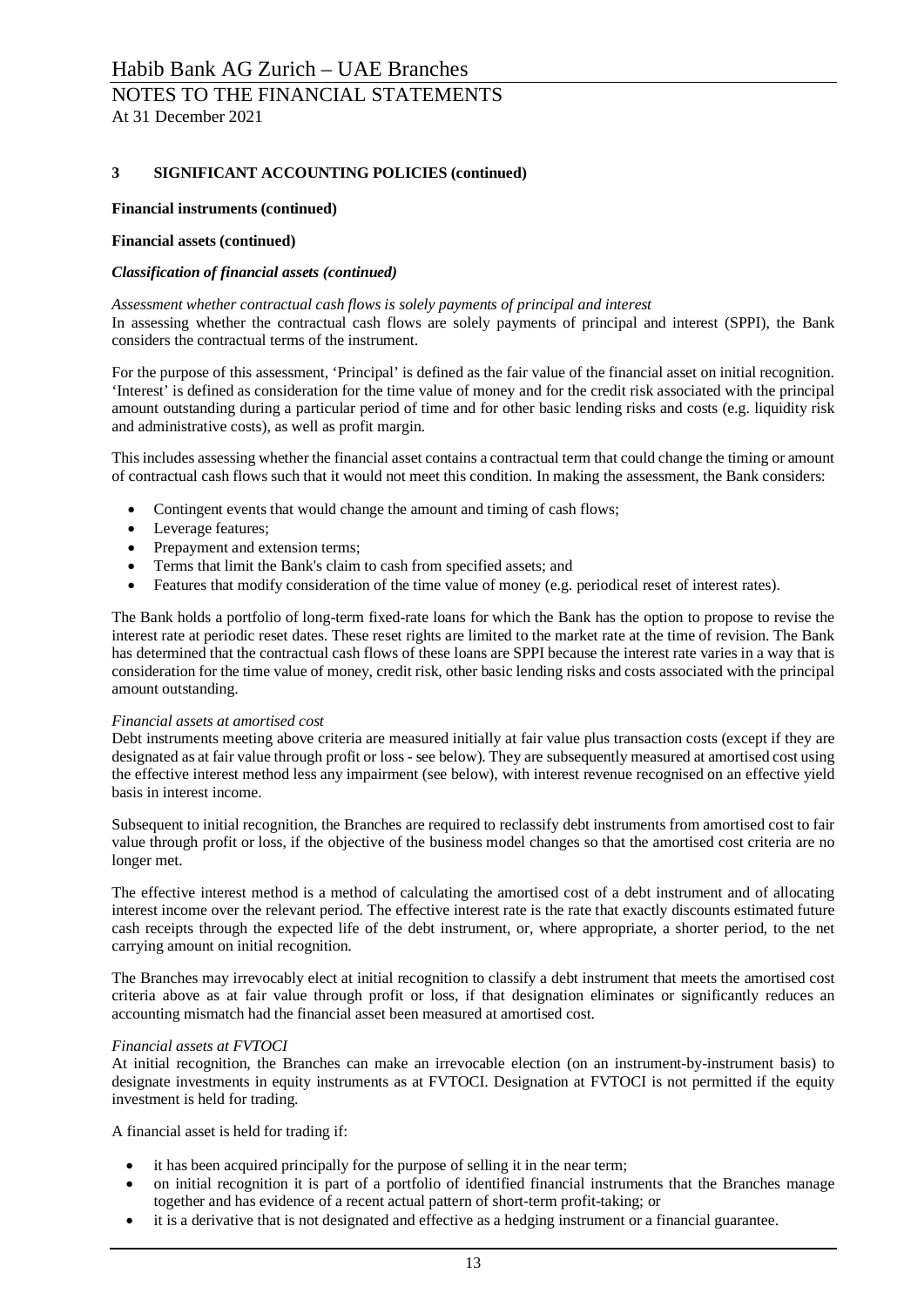#### **3 SIGNIFICANT ACCOUNTING POLICIES (continued)**

#### **Financial instruments (continued)**

#### **Financial assets (continued)**

#### *Classification of financial assets (continued)*

#### *Financial assets at FVTOCI (continued)*

Investments in equity instruments at FVTOCI are initially measured at fair value plus transaction costs. Subsequently, they are measured at fair value with gains and losses arising from changes in fair value recognised in other comprehensive income and accumulated in the investment revaluation reserve. Where the asset is disposed of, the cumulative gain or loss previously accumulated in the investment revaluation reserve is not transferred to income statement, but is reclassified to retained earnings.

Dividends on these investments in equity instruments are recognised in income statement when the Branches' right to receive the dividends is established, unless the dividends clearly represent a recovery of part of the cost of the investment.

#### *Financial assets at fair value through profit or loss (FVTPL)*

Debt instruments that do not meet the amortised cost criteria (as described above) are measured at FVTPL. In addition, debt instruments that meet the amortised cost criteria but are designated as at FVTPL are measured at FVTPL. A debt instrument may be designated as at FVTPL upon initial recognition if such designation eliminates or significantly reduces a measurement or recognition inconsistency that would arise from measuring assets or liabilities or recognising the gains and losses on them on different bases.

Debt instruments are reclassified from amortised cost to FVTPL when the business model is changed such that the amortised cost criteria are no longer met. Reclassification of debt instruments that are designated as at FVTPL on initial recognition is not allowed.

Financial assets at FVTPL are measured at fair value at the end of each reporting period, with any gains or losses arising on remeasurement recognised in the income statement. The net gain or loss is recognised in the income statement.

Interest income on debt instruments as at FVTPL is included in the net gain or loss described above and is included in the income statement.

Dividend income on investments in equity instruments at FVTPL is recognised in the income statement when the Branches' right to receive the dividends is established.

#### *Reclassification of financial assets*

The financial assets are required to be reclassified if the objective of the Branches' business model for managing those financial assets changes. Such changes are expected to be very infrequent. The Branches' management determine these changes as a result of external or internal changes and must be significant to the Branches' operations and demonstrable to external parties.

If the Branches reclassify financial assets, it shall apply the reclassification prospectively from the reclassification date. Any previously recognised gains, losses or interest are not required to be restated.

If the Branches reclassify a financial asset so that it is measured at fair value, its fair value is determined at the reclassification date. Any gain or loss arising from a difference between the previous carrying amount and fair value is recognised in the income statement.

If the Branches reclassify a financial asset so that it is measured at amortised cost, its fair value at the reclassification date becomes its new carrying amount. The reclassification day is the first day of the first reporting period following the change in business model that results in an entity reclassifying financial assets.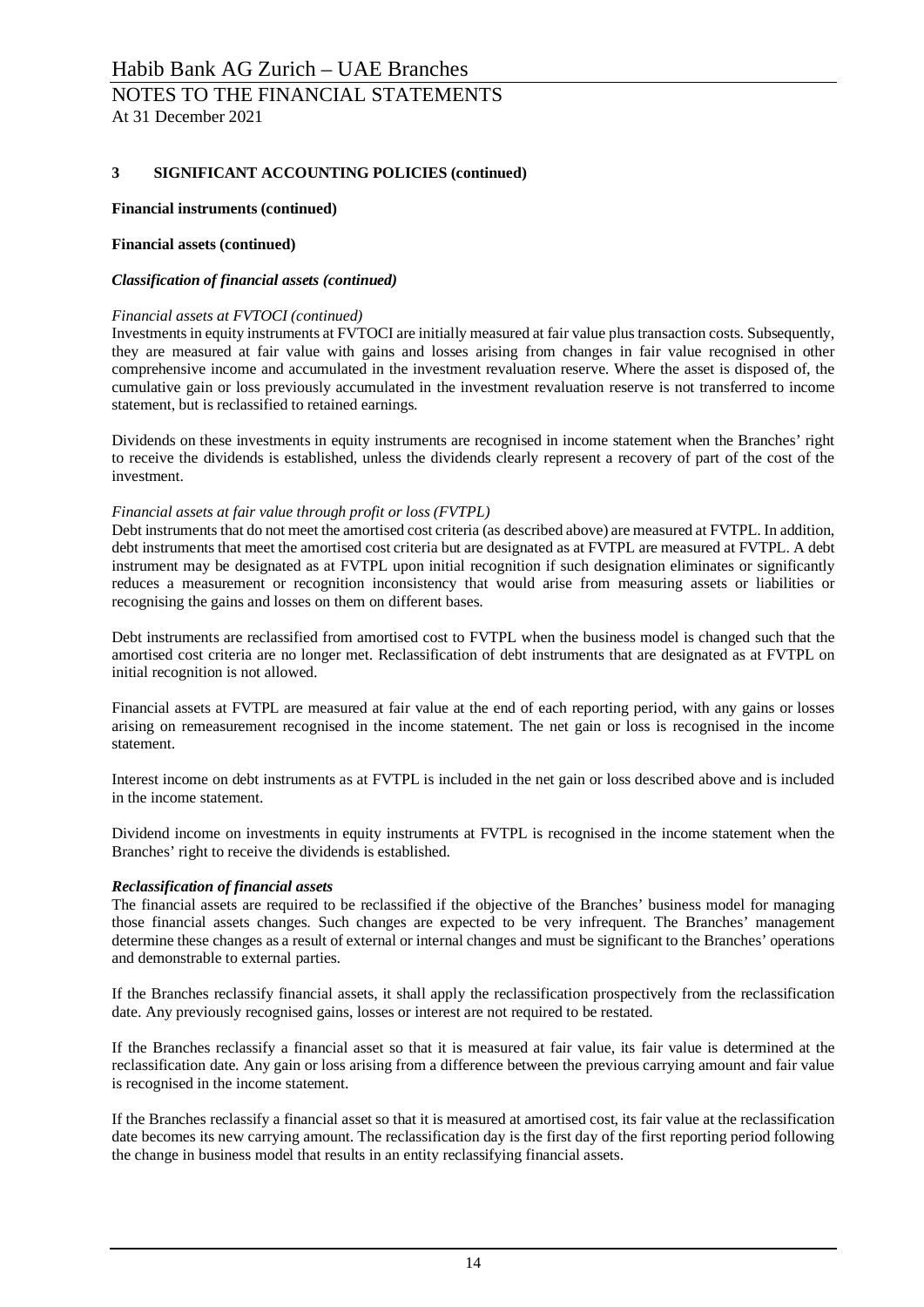#### **3 SIGNIFICANT ACCOUNTING POLICIES (continued)**

#### **Financial instruments (continued)**

#### **Financial assets (continued)**

#### *Expected credit losses*

#### *(i) Overview of expected credit losses*

IFRS 9 requires the Bank to record an allowance for ECLs for all loans and other debt financial assets not held at FVTPL, together with loan commitments and financial guarantee contracts. The allowance is based on the ECLs associated with the probability of default in the next twelve months unless there has been a significant increase in credit risk since origination.

The Bank recognizes loss allowances for Expected Credit Losses (ECL) on the following financial instruments that are not measured at FVTPL:

- balances with central banks;
- due from banks and financial institutions;
- financial assets that are debt instruments;
- loans and advances;
- loan commitments issued; and
- financial guarantees contracts issued.

Equity instruments are not subject to impairment testing under IFRS 9.

The provision for credit losses is based on expected credit losses over the lifetime of the asset. If there is no significant change in credit risk from inception, the provision is based on the expected 12-month credit loss.

The expected credit loss weighted by the probability of default on credit exposure within 12 months is part of the expected credit loss on the lifetime of the asset arising from financial instrument deteriorations that may occur within 12 months of the reporting date.

The expected credit losses are calculated by the probability of default for the entire lifetime of the credit exposure or within 12 months of the credit exposure either on an individual or collective basis based on the nature of the portfolio of financial instruments.

The Bank has established a policy to periodically assess whether the credit risk of the financial instrument has increased significantly from the date of initial recognition, taking into account the change in the risk of default on the remaining life of the financial instruments.

Based on the above, the Bank classifies the financial instruments into three stages, stage (1), stage (2) and stage (3), as described below:

- Stage 1 Upon initial recognition of financial instruments, the Bank records an allowance based on credit losses expected over the next 12 months. Stage 1 also includes financial assets which have been reclassified from Stage 2.
- Stage 2 When a financial instrument experiences a significant increase in credit risk subsequent to origination, the Bank recognizes an allowance for expected credit losses for the entire lifetime of the credit exposure. Stage 2 includes financial instruments which have seen an improvement in credit risk and have been reclassified from Stage 3.
- Stage 3 Financial instruments that are considered to be impaired are included in this stage. Similar to Stage 2, the allowance for credit losses captures the lifetime expected credit losses.

The key inputs into the measurement of ECL are:

- Probability of default (PD);
- Loss given default (LGD);
- Exposure at default (EAD)

For financial assets where the Bank has no reasonable expectation of recovery, either for the full amount of the outstanding amount or part of it, the carrying amount of the financial asset is reduced. It is considered as a (partial) cancellation of the financial assets.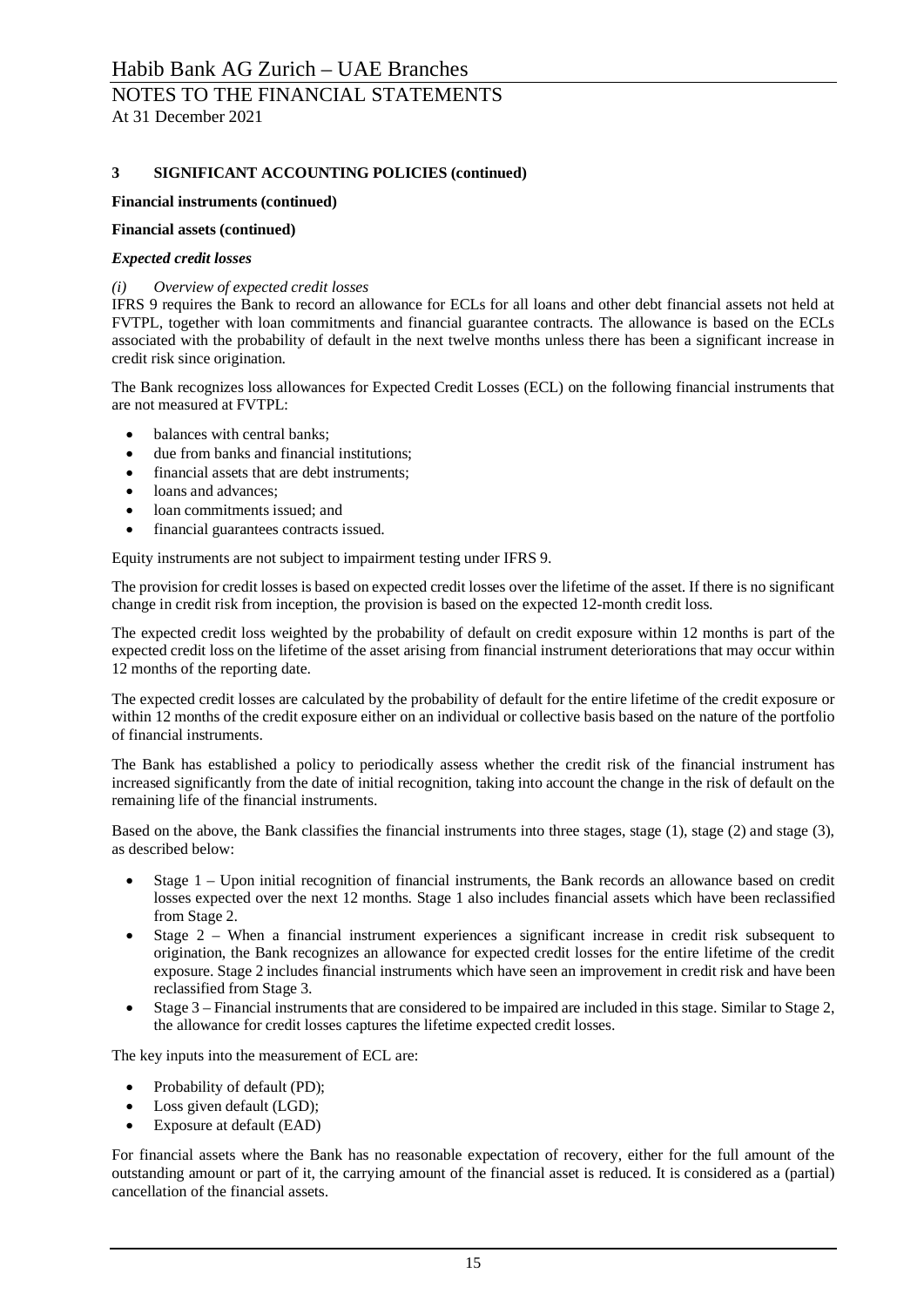#### **3 SIGNIFICANT ACCOUNTING POLICIES (continued)**

#### **Financial instruments (continued)**

#### **Financial assets (continued)**

#### *Expected credit losses (continued)*

#### *(i) Overview of expected credit losses (continued)*

#### *The Bank's internal credit rating system:*

The Bank's credit review and evaluation process is governed by the credit rules and policies set out in the Credit Facility Policies. The credit rating of the borrower is a key element in the credit review and evaluation. Consequently, the Bank has developed an internal rating methodology whereby the customer is evaluated according to the customer's financial and non-financial criteria.

#### *(ii) Measurement of ECL*

The Bank calculates expected credit losses based on the weighted average estimate of the expected cash deficit, discounted at an effective interest rate. The cash deficit is the difference between the cash flows due to the Bank in accordance with the contract and the expected cash flows.

The mechanism for calculating expected credit losses and key components is as follows:

- **Probability of default (PD):** The probability of default is an estimate of the probability of default over a certain period of time. Impairment may occur in a specified period during the valuation period.
- **Exposure at default (EAD):** The credit exposure at default is the estimate of the amount outstanding at a future date, taking into account expected changes to the amount after the reporting date, principal and interest, whether scheduled with a contract, expected withdrawals from facilities, or interest payable due to delayed payments.
- Loss given default (LGD): The loss given default is an estimate of the loss arising in a situation where the default occurs at a particular time. It represents the difference between the contractual cash flows due and the amount that the lender expects to collect from the existence of collateral. It is usually expressed as a percentage of credit exposure upon default.

In estimating the expected credit losses, the Bank takes into account three scenarios (the base scenario, the upside scenario, the downside scenario), each with different probabilities of default, credit exposure at default, and loss given default.

The multi-scenario assessment also includes how to recover non-performing loans, including the possibility of recovering non-performing loans and the amount of collaterals or amounts expected to be collected from the sale of collateral.

Except for credit cards and other revolving loans, the maximum period for which credit losses are determined is the contractual life of the financial instruments unless the Bank has the legal right to purchase them in advance.

The mechanisms for calculating expected credit losses are summarized as follows:

- **Stage 1** The expected credit losses are calculated as the probability of default on the credit exposure within 12 months as part of the expected credit losses on the lifetime of the asset. Accordingly, the Bank calculates the provision for the probability of default of the financial instruments within 12 months after the reporting date. These 12-month defaults are applied to the amount of credit exposure at default multiplied by the loss rate given default, discounted at the effective interest rate.
- **Stage 2** In the event of a significant increase in credit risk from the date of initial recognition, the Bank calculates an allowance for expected credit loss for the entire lifetime of the credit exposure. The calculation mechanism is similar to the method described above, including the use of different scenarios, but the probability of default and credit exposure at default are used for the entire lifetime of the financial instrument and the expected cash deficit amount is deducted at the effective interest rate.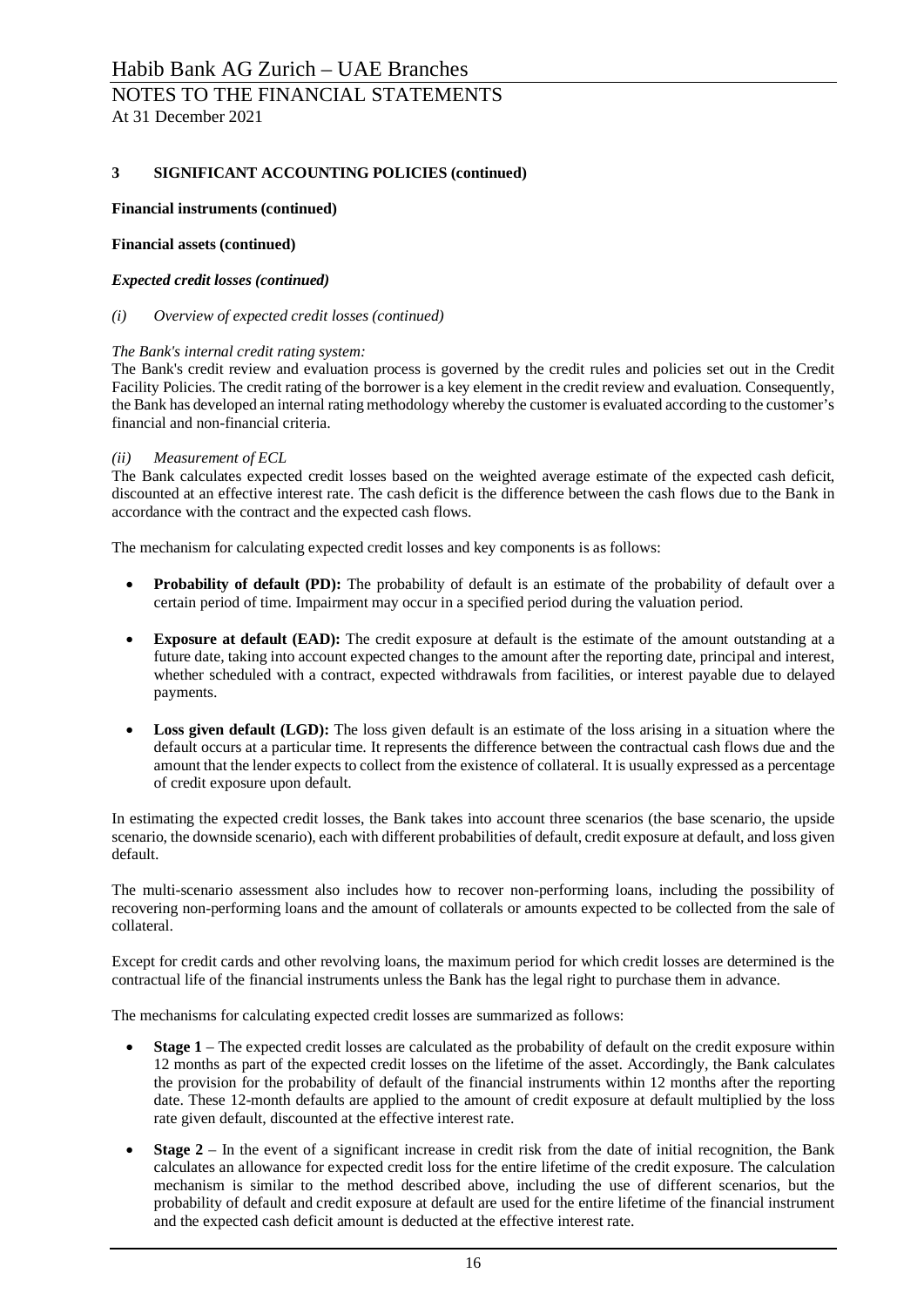#### **3 SIGNIFICANT ACCOUNTING POLICIES (continued)**

#### **Financial instruments (continued)**

#### **Financial assets (continued)**

#### *Expected credit losses (continued)*

#### *(ii) Measurement of ECL (continued)*

- **Stage 3** Financial instruments to which the concept of default applies, the Bank calculates the expected credit loss for the entire lifetime of the credit exposure. The calculation mechanism is similar to that used in stage 2. The probability of default is 100% and the loss rate is assumed to be greater than that applied in stages 1 and 2.
- **Loan commitment and letter of credit** The ECL related to loan commitments and letters of credit are included in expected credit losses relating to loans and advances. When estimating ECLs for undrawn loan commitments, the Branch estimates the expected portion of the loan commitment that will be drawn down over its expected life. The ECL is then based on the present value of the expected shortfalls in cash flows if the loan is drawn down, based on a probability-weighting of the three scenarios. The expected cash shortfalls are discounted at an approximation to the expected EIR on the loan.
- **Financial guarantee contract** The Branches' liability under each guarantee is measured at the higher of the amount initially recognized less cumulative amortization recognized in the statement of profit or loss and other comprehensive income, and the ECL provision. For this purpose, the Branch estimates ECLs based on the present value of the expected payments to reimburse the holder for a credit loss that it incurs. The shortfalls are discounted by the risk-adjusted interest rate relevant to the exposure. The calculation is made using a probability-weighting of the three scenarios. The ECLs related to financial guarantee contracts are recognized within other liabilities.

#### *(iii) Forward-looking Expected Credit Losses approach*

In the expected credit loss calculation model, the Bank relies on a wide range of future information used as inputs, for example:

- International oil prices
- Gross domestic products

The inputs and models used to calculate expected credit losses may not include all market characteristics as at the date of the financial statements. As a result, qualitative adjustments are sometimes made as temporary modifications in case of significant differences.

#### *(iv) Scenarios*

Weighted average ECL is calculated considering base case, upside and downside scenarios multiplied by the associated scenario weightings, at the input stage for reflection of the ECL impact in the books of accounts. The management has assessed the impact of recent development and the abnormal situation that resulted from COVID-19, on the scenarios considered and based on its portfolio assessment concluded that the given scenarios remain appropriate. The most significant period-end assumptions used for ECL estimate as at 31 December 2021 are Gross Domestic Product (GDP) of United Arab Emirates (UAE) and international oil prices. The scenarios base case, upside and downside were used for all portfolios keeping in view the following principal macroeconomic variables

| <b>Macroeconomic</b><br>variables | <b>Scenario</b> | <b>Assigned</b><br>probabilities | 2021    | 2022    | 2023    | 2024    | <b>Subsequent</b><br>years |
|-----------------------------------|-----------------|----------------------------------|---------|---------|---------|---------|----------------------------|
|                                   | Base case       | 67.0%                            | 1,450.6 | 1,494.7 | 1.494.7 | 1,588.2 | 1,639.5                    |
| GDP of UAE                        | Upside          | 17.1%                            | 1,477.9 | 1,546.4 | 1,628.0 | 1,719.1 | 1,807.1                    |
|                                   | Downside        | 15.9%                            | 1,437.0 | 1,441.5 | 1,453.0 | 1,471.6 | 1,493.9                    |
|                                   | Base case       | 67.0%                            | 71.6    | 72.3    | 72.3    | 74.9    | 71.0                       |
| Oil prices<br>(USD per barrel)    | Upside          | 17.1%                            | 72.5    | 80.5    | 80.5    | 87.0    | 80.0                       |
|                                   | Downside        | 15.9%                            | 40.0    | 65.0    | 65.0    | 51.0    | 55.0                       |

#### *(v) Sensitivity analysis*

If the macroeconomic variables (defined above) were to change by the base case, upside and downside scenarios, the ECL under stages 1 and 2 will change between -10% to +15% among 3 scenarios.

There has been no significant sensitivity impact on stage 3 ECL.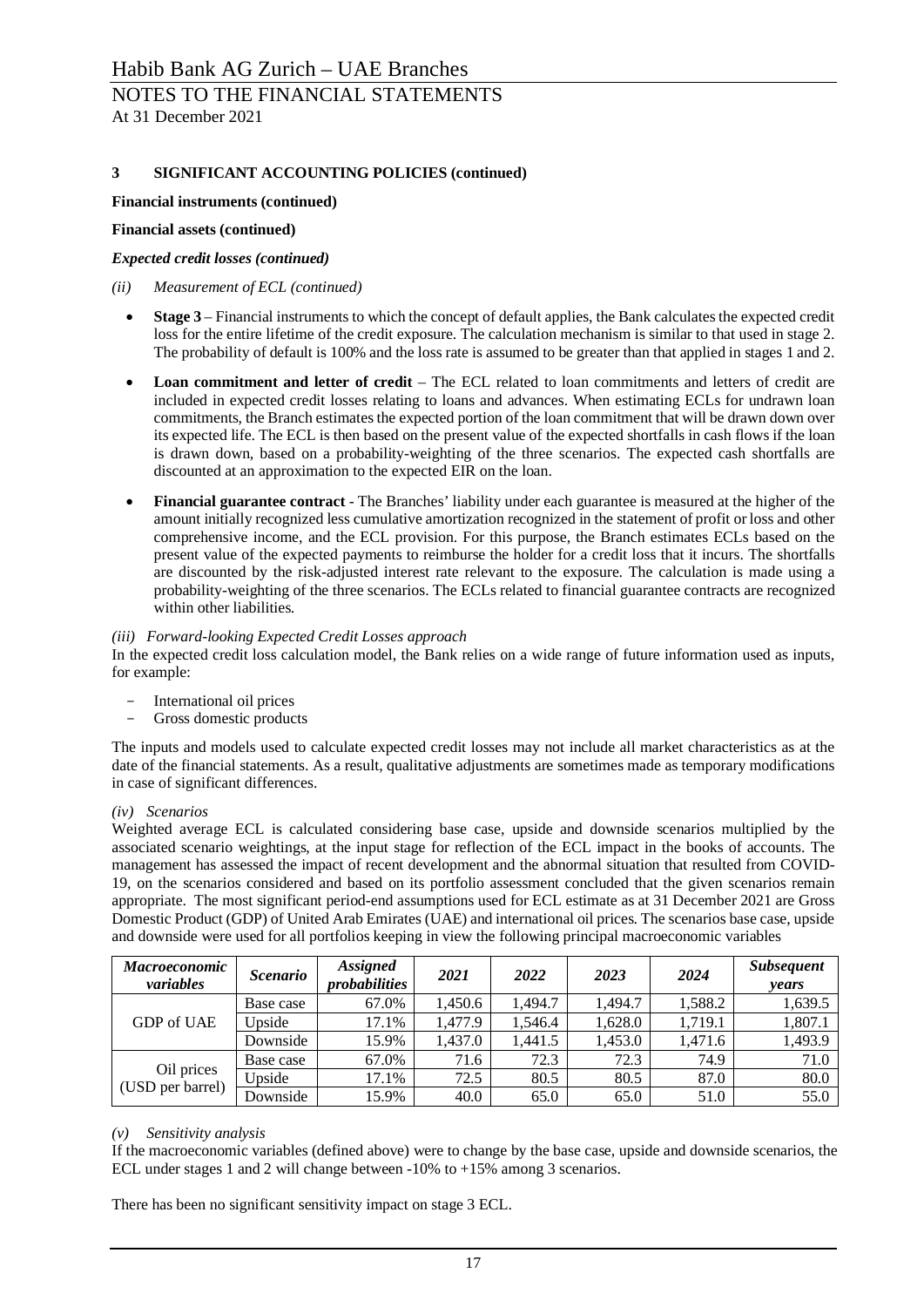#### **3 SIGNIFICANT ACCOUNTING POLICIES (continued)**

#### **Financial instruments (continued)**

#### **Financial assets (continued)**

#### **Credit-impaired financial assets / definition of default:**

At each reporting date, the Bank assesses whether financial assets carried at amortised cost and debt securities carried at FVOCI are credit-impaired.

Assets classified under this category are obligors which are unlikely to repay their contractual obligations, on a timely basis and are considered as defaulted obligors. The default definition used by the Bank is captured by the 'For Adjustment Purpose ("FAP")' tagging which in turn is triggered by the qualitative and quantitative criteria listed below:

- **•** Days Past Due (DPD): Corporate / SME / Retail accounts is identified as default if the contractual payment is more than or equal to 90 days past due. For Investments & FI portfolios account is identified as default if the contractual coupon payment is more than 30 days past due. Additionally, for overdraft exposures, any excess over limit or forced debit will be treated similar to days past due i.e., an overdraft account showing excess over limit for 90 days will become a Stage 3 exposure. The days past due will be calculated and applied in line with the credit risk policy as applicable to the bank (and will be reflected in FAP tagging).
- **Non-Performing Loans ('For Adjustment Purpose (FAP)' Tagging):** The tagging of exposures to the Nonperforming Loans ("NPL") category or Default FAP (2 or worse) based on the overdue status or qualitative information available with the Bank will trigger transfer of credit exposures to Stage 3.
- **Credit Rating Downgrade:** Under Investments & FI portfolios for Investment Grade ("IG") exposures, a downgrade of more than 2 notches from IG to Non-Investment Grade ("NIG") will trigger transfer to Stage 3. Whereas for exposures within the NIG, a 3 notch downgrade will trigger transfer to Stage 3.
- **Cross-Product Default:** For Corporate / SME or Retail portfolio whenever a credit exposure is marked NPL or Default FAP (2 or worse), all related exposures within the same entity / counterparty (all facilities and credit exposure from all product areas) are marked NPL or Overdue / Default FAP. The tagging of credit exposures as NPL or Default FAP (2 or worse) will trigger transfer to stage 3.

#### *Collateral valuation*

To mitigate its credit risks on financial assets, the Branches seek to use collateral, where possible. The collateral comes in various forms, such as cash, securities, letters of credit/guarantees, real estate, receivables, inventories and other non-financial assets and credit enhancements such as netting agreements. The Branches' accounting policy for collateral assigned to it through its lending arrangements under IFRS 9 is the same it was under IAS 39. Collateral, unless foreclosed, is not recorded on the Branches' statement of financial position. However, the fair value of collateral is re-assessed periodically. However, some collateral, for example, cash or securities relating to margining requirements, is valued daily.

To the extent possible, the Branches uses active market data for valuing financial assets held as collateral. Other financial assets which do not have readily determinable market values are valued using models. Non-financial collateral, such as real estate, is valued based on data provided by third parties such as mortgage brokers or independent valuers.

#### *Write-offs*

Financial assets are written off either partially or in their entirety only when the Branches has no reasonable expectation of recovering a financial asset in its entirety or a portion thereof. If the amount to be written off is greater than the accumulated loss allowance, the difference is first treated as an addition to the allowance that is then applied against the gross carrying amount. Any subsequent recoveries are credited to credit loss expense.

#### *Renegotiated loans and advances*

Where possible, the Branches seek to restructure loans rather than to take possession of collateral. This may involve extending the payment arrangements and the agreement on new loan conditions. Once the terms have been renegotiated, any impairment is measured using the original effective interest rate as calculated before the modification of terms and the loan is no longer considered past due. Management continuously reviews renegotiated loans to ensure that all criteria are met and that future payments are likely to occur. The loans continue to be subject to an individual or collective impairment assessment, calculated using the loan's original effective interest rate.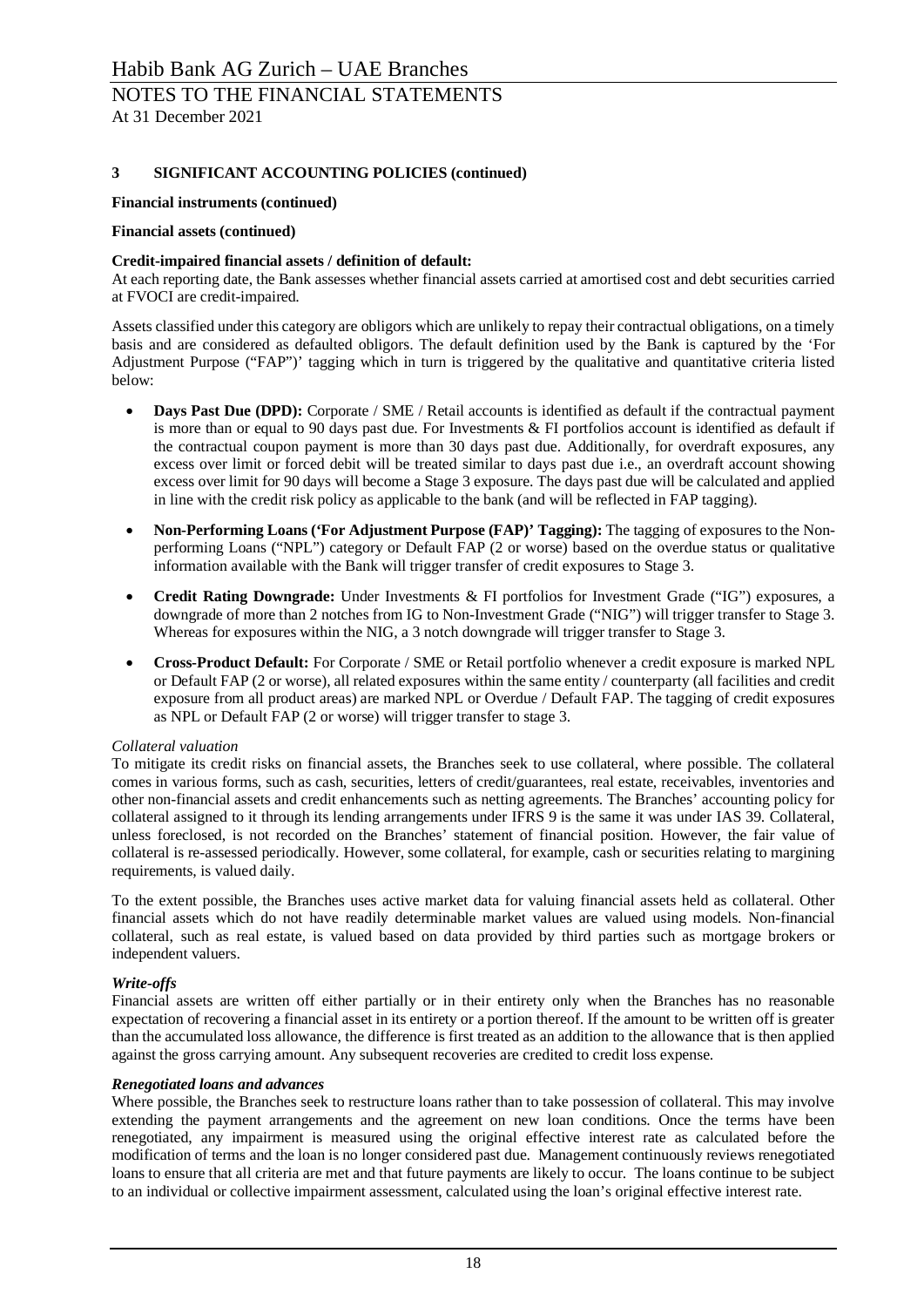#### **3 SIGNIFICANT ACCOUNTING POLICIES (continued)**

#### **Financial instruments (continued)**

#### **Financial assets (continued)**

#### *Derecognition of financial assets*

The Branches derecognise a financial asset only when the contractual rights to the cash flows from the asset expire, or when it transfers the financial asset and substantially all the risks and rewards of ownership of the asset to another entity. If the Branches neither transfer nor retains substantially all the risks and rewards of ownership and continues to control the transferred asset, the Branches recognise its retained interest in the asset and an associated liability for amounts it may have to pay. If the Branches retain substantially all the risks and rewards of ownership of a transferred financial asset, the Branches continue to recognise the financial asset and also recognises a collateralised borrowing for the proceeds received.

On derecognition of a financial asset measured at amortised cost, the difference between the asset's carrying amount and the sum of the consideration received and receivable is recognised in the income statement.

On derecognition of a financial asset (equity instrument) that is classified as FVTOCI, the cumulative gain or loss previously accumulated in the investment revaluation reserve is not reclassified to the income statement, but is reclassified to retained earnings.

On derecognition of a financial asset (debt instrument) that is classified as FVTOCI, the cumulative gain or loss previously accumulated in the investment revaluation reserve is reclassified to the income statement.

#### **Purchased or originated credit-impaired (POCI) financial assets**

The Bank, as a policy, does not purchase credit impaired assets. However, a significant modification of a financial asset can result in de-recognition of the existing financial asset and the subsequent recognition of the modified financial asset, the modified asset is considered a 'New' financial asset, assuming that the level of modification exceeds the internal thresholds set by the management.

The effective interest rate (EIR) for a POCI asset is estimated using expected cash-flows (i.e. its credit adjusted) rather than contractual cash-flows. For a POCI, interest accrual is not done on a gross basis, even if the credit quality of the asset improves. Since, the Bank utilizes the expected cash-flows to compute the credit adjusted EIR, these assets already incorporate life time expected credit losses and hence a separate loss allowance is not required. Any changes (whether a loss or a gain), however in the lifetime expected losses for these assets would require that a loss allowance is accrued to reflect the same.

#### **Modification of financial assets**

Restructuring a credit facility, based on urgent request from the client, enables the client to continue servicing interest and amortization payments. Without restructuring the client would not be able anymore to meet the conditions of the contract. A restructuring therefore can be defined as the inability of the borrower to continue servicing the debt without any relief in the terms and conditions.

Restructuring is not referring to a normal - business as usual – rescheduling request by the client to amend credit facilities according to the changing economic environment. This could be due to expansion of the business or reallocation of resources and therefore changing financing needs in view of a different expectation of the future economic environment.

In certain cases, there might be a subtle line between the two above described cases. However, whenever all credit facilities of various banks need to be re-negotiated or a syndicated loan needs re-negotiation, this is most likely due to a breach of contract. If a private client is asking for re-negotiation, the Bank's judgment should be dependent on the financial flexibility of the client. An over-leveraged home loan where the Loan-to-value (LTV) is over 100% and the client asks for re-negotiation but has no additional financial resources (which he possibly could bring in) is also to be treated as a breach of contract.

Restructured cases need to be flagged as "restructured" from the start. This flagging is an additional earmark besides the classification. The ECL numbers for stage 2 exposures will be computed over the lifetime of the facility based on residual maturity / tenor of the facility.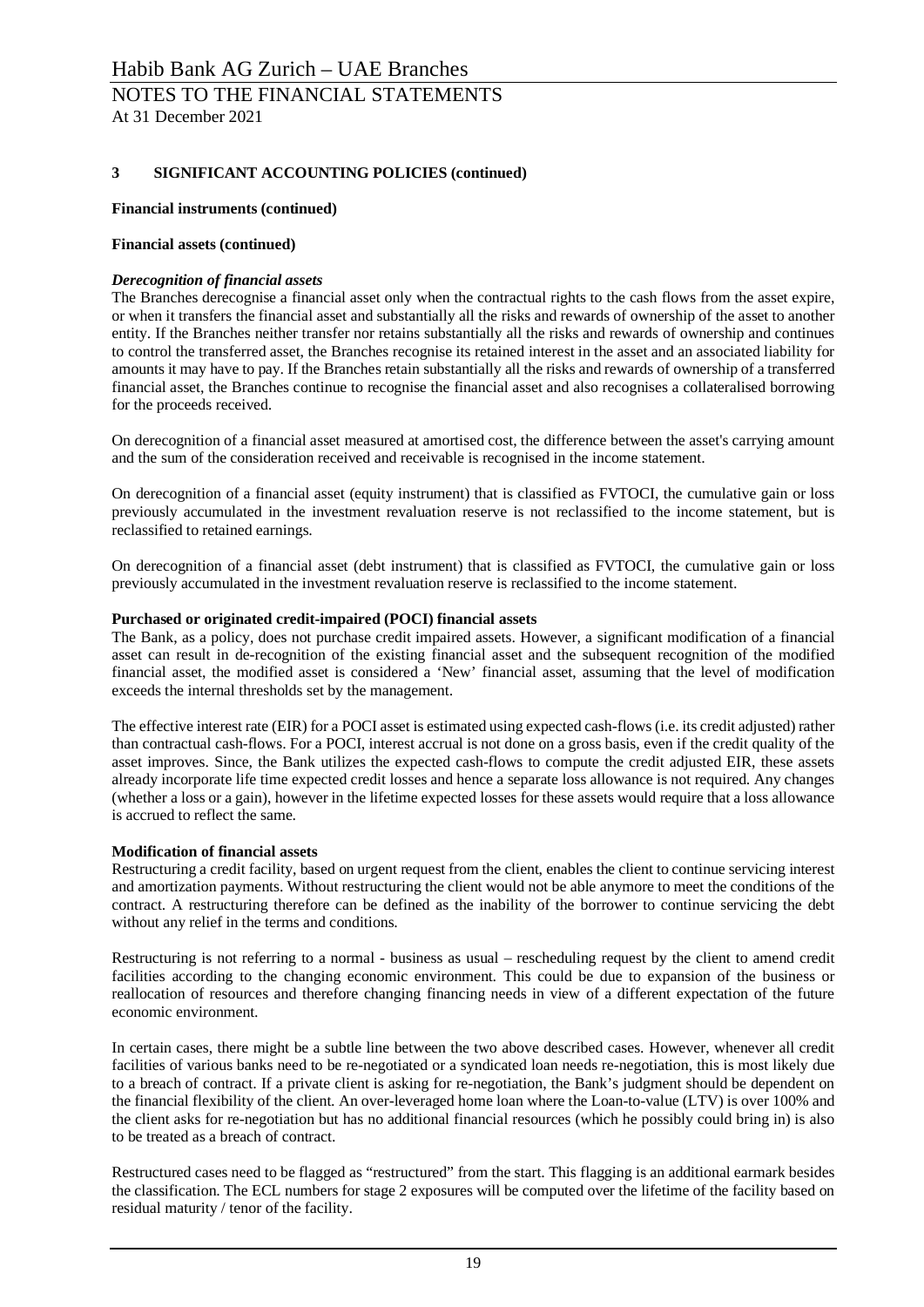At 31 December 2021

#### **3 SIGNIFICANT ACCOUNTING POLICIES (continued)**

#### **Financial instruments (continued)**

#### **Financial liabilities**

Financial liabilities are classified as either financial liabilities 'at FVTPL' or 'other financial liabilities'.

#### *Financial liabilities at FVTPL*

Financial liabilities are classified as at FVTPL when the financial liability is either held for trading or it is designated as at FVTPL.

A financial liability is classified as held for trading if:

- it has been acquired principally for the purpose of repurchasing it in the near term; or
- on initial recognition it is part of a portfolio of identified financial instruments that the Branches manage together and has a recent actual pattern of short-term profit-taking; or
- it is a derivative that is not designated and effective as a hedging instrument.

A financial liability other than a financial liability held for trading may be designated as at FVTPL upon initial recognition if:

- such designation eliminates or significantly reduces a measurement or recognition inconsistency that would otherwise arise; or
- the financial liability forms part of a group of financial assets or financial liabilities or both, which is managed and its performance is evaluated on a fair value basis, in accordance with the Branches' documented risk management or investment strategy, and information about the grouping is provided internally on that basis; or
- it forms part of a contract containing one or more embedded derivatives, and IAS 39 *Financial Instruments: Recognition and Measurement* permits the entire combined contract (asset or liability) to be designated as at FVTPL.
- Financial liabilities at FVTPL are stated at fair value, with any gains or losses arising on remeasurement recognised in profit or loss. The net gain or loss recognised in profit or loss incorporates any interest paid on the financial liability and is included in the 'other gains and losses' line item in the statement of income.

#### *Other financial liabilities*

Other financial liabilities, include deposits and balances due to Head Office and its branches abroad, borrowings, are initially measured at fair value, net of transaction costs.

Other financial liabilities are subsequently measured at amortised cost using the effective interest method, with interest expense recognised on an effective interest rate.

The effective interest method is a method of calculating the amortised cost of a financial liability and of allocating interest expense over the relevant period. The effective interest rate is the rate that exactly discounts estimated future cash payments through the expected life of the financial liability, or (where appropriate) a shorter period, to the net carrying amount on initial recognition.

#### *Derecognition of financial liabilities*

A financial liability is derecognised when the obligation under the liability is discharged or cancelled or expires. Where an existing financial liability is replaced by another from the same lender on substantially different terms, or the terms of an existing liability are substantially modified, such an exchange or modification is treated as a derecognition of the original liability and the recognition of a new liability. The difference between the carrying value of the original financial liability and the consideration paid is recognised in the statement of profit or loss and other comprehensive income.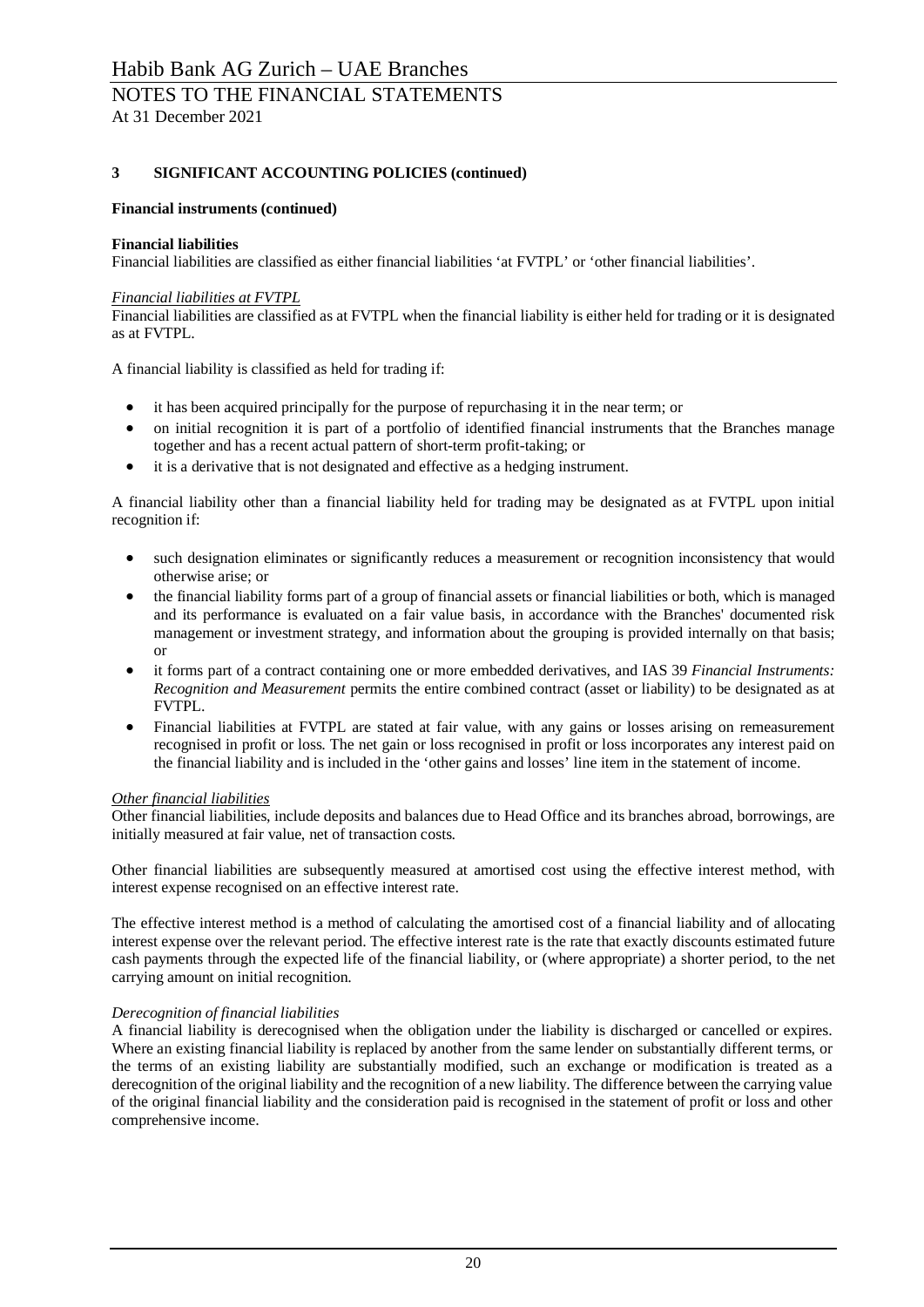#### **3 SIGNIFICANT ACCOUNTING POLICIES (continued)**

#### **Financial guarantee contracts**

A financial guarantee contract is a contract that requires the Bank to make specified payments to reimburse the holder for a loss it incurs because a specified debtor fails to make payments when due in accordance with the terms of a debt instrument.

Financial guarantee contracts issued by the Bank are initially measured at their fair values and, if not designated as at FVPL and not arising from a transfer of a financial asset, are subsequently measured at the higher of:

The amount of the loss allowance determined in accordance with IFRS 9 and the amount initially recognised less, where appropriate, the cumulative amount of income recognised in accordance with the Bank's revenue recognition policies.

#### **Loan commitments**

Loan commitments are firm commitments to provide credit under pre-specified terms and conditions. Commitments to provide a loan at a below-market interest rate are initially measured at their fair values and, if not designated as at FVPL, are subsequently measured as follows:

At the higher of the amount of the loss allowance determined in accordance with IFRS 9 and the amount initially recognised less, where appropriate, the cumulative amount of income recognised in accordance with the Bank's revenue recognition policies.

#### **Derivative financial instruments**

The Bank enters into derivative instruments that comprise forward foreign exchange contracts and interest rate swaps. Derivatives are stated at fair value. The fair value of a derivative is the equivalent of the unrealised gain or loss from marking to market the derivative using prevailing market rates or internal pricing models. Derivatives with positive market values (unrealised gains) are included in other assets and derivatives with negative market values (unrealised losses) are included in other liabilities in the statement of financial position.

#### **Investments**

The 'investments' caption in the statement of financial position includes:

- Debt investment securities measured at amortised cost: These are initially measured at fair value plus incremental direct transaction costs, and subsequently at their amortised cost using the effective interest method;
- Debt and equity investment securities measured at FVPL or designated as at FVPL: These are at fair value with changes recognised immediately in profit or loss;
- Debt securities measured at FVOCI; and
- Equity investment securities designated as FVOCI.

For debt securities measured at FVOCI, gains and losses are recognised in OCI, except for the following, which are recognised in profit or loss in the same manner as for financial assets measured at amortised cost.

- Interest revenue using the effective interest method;
- ECL and reversals; and
- Foreign exchange gains and losses.

When debt security measured at FVOCI is derecognised, the cumulative gain or loss previously recognised in OCI is reclassified from equity to profit or loss.

The Bank elects to present in OCI changes in the fair value of certain investments in equity instruments that are not held for trading. The election is made on an instrument-by-instrument basis on initial recognition and is irrevocable.

Gains and losses on such equity instruments are never reclassified to profit or loss and no impairment is recognised in profit or loss. Dividends are recognised in profit or loss unless they clearly represent a recovery of part of the cost of the investment, in which case they are recognised in OCI. Cumulative gains and losses on equity instruments recognised in OCI are transferred to retained earnings on disposal of an investment.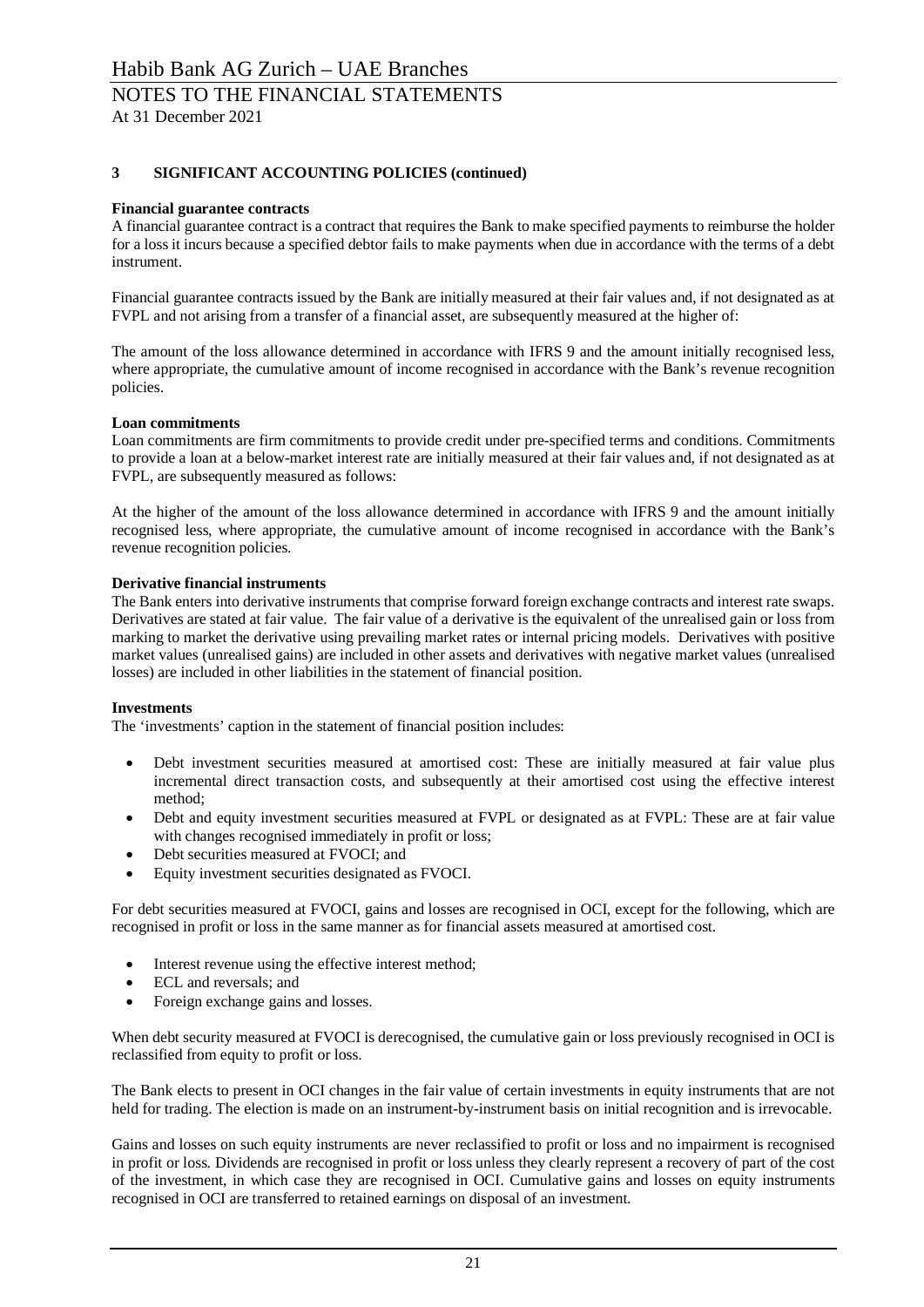At 31 December 2021

#### **3 SIGNIFICANT ACCOUNTING POLICIES (continued)**

#### **Property and equipment**

Property and equipment are stated at cost less accumulated depreciation and impairment allowance, if any. Historical cost includes expenditure that is directly attributable to the acquisition of the items.

Subsequent costs are included in the asset's carrying amount or are recognised as a separate asset, as appropriate, only when it is probable that future economic benefits associated with the item will flow to the Bank and the cost of the item can be measured reliably. All other repairs and maintenance are charged to the profit or loss during the financial period in which they are incurred.

Depreciation is charged for all property and equipment items (except land) at rates calculated to write off the cost of each asset over its expected useful life. Where the carrying value of the asset is greater than its estimated recoverable amount, it is written down immediately to its recoverable amount. Gains and losses on disposal are taken into account in determining net income.

The assets' residual values and useful lives are reviewed, and adjusted if appropriate, at each reporting date. The estimated useful lives for the various types of assets are as follows:

| <b>Buildings</b>               | 25 years     |
|--------------------------------|--------------|
| Furniture and office equipment | 4 to 7 years |
| Computer systems               | 4 years      |
| Motor vehicles                 | 5 years      |

#### **Right-of-use assets**

The Bank recognises right-of-use assets at the commencement date of the lease (i.e. the date the underlying asset is available for use). Subsequent to initial recognition, Right-of-use assets are measured at cost, less any accumulated depreciation and impairment losses, and adjusted for any re-measurement of lease liabilities. The cost of right-of-use assets includes the amount of lease liabilities recognised, initial direct costs incurred, and lease payments made at or before the commencement date less any lease incentives received. Unless the Bank is reasonably certain to obtain ownership of the leased asset at the end of the lease term, the recognised right-of-use assets are depreciated on a straight-line basis over the shorter of its estimated useful life and the lease term. Right-of-use assets are subject to impairment.

#### **Lease liabilities**

At the commencement date of the lease, the Bank recognises lease liabilities measured at the present value of lease payments to be made over the lease term. The lease payments include fixed payments (including in substance fixed payments) less any lease incentives receivable, variable lease payments that depend on an index or a rate, and amounts expected to be paid under residual value guarantees. The lease payments also include the exercise price of a purchase option reasonably certain to be exercised by the Bank and payments of penalties for terminating a lease, if the lease term reflects the Bank exercising the option to terminate. Variable lease payments that do not depend on an index or a rate are recognised as expense in the period in which the event or condition that triggers the payment occurs.

In calculating the present value of lease payments, the Branch uses the incremental borrowing rate, as applicable, at the lease commencement date since the interest rate implicit in the lease is not readily determinable. After the commencement date, the amount of lease liabilities is increased to reflect the accretion of interest and reduced for the lease payments made. In addition, the carrying amount of lease liabilities is re-measured if there is a modification, a change in the lease term, a change in the in-substance fixed lease payments or a change in the assessment to purchase the underlying asset.

#### **Short-term leases and leases of low-value assets**

The Bank applies the short-term lease recognition exemption to its short-term leases of property and equipment (i.e. those leases that have a lease term of 12 months or less from the commencement date and do not contain a purchase option). It also applies the lease of low-value assets recognition exemption to leases of property and equipment that are considered of low value. Payments on short-term leases and leases of low-value assets are recognised as an expense on a straight-line basis over the lease term.

The Bank has the option, under some of its leases to lease the assets for an additional term. The Bank applies judgement in evaluating whether it is reasonably certain to exercise the option to renew. That is, it considers all relevant factors that create an economic incentive for it to exercise the renewal. After the commencement date, the Bank reassesses the lease term if there is a significant event or change in circumstances that is within its control and affects its ability to exercise (or not to exercise) the option to renew (e.g. a change in business strategy).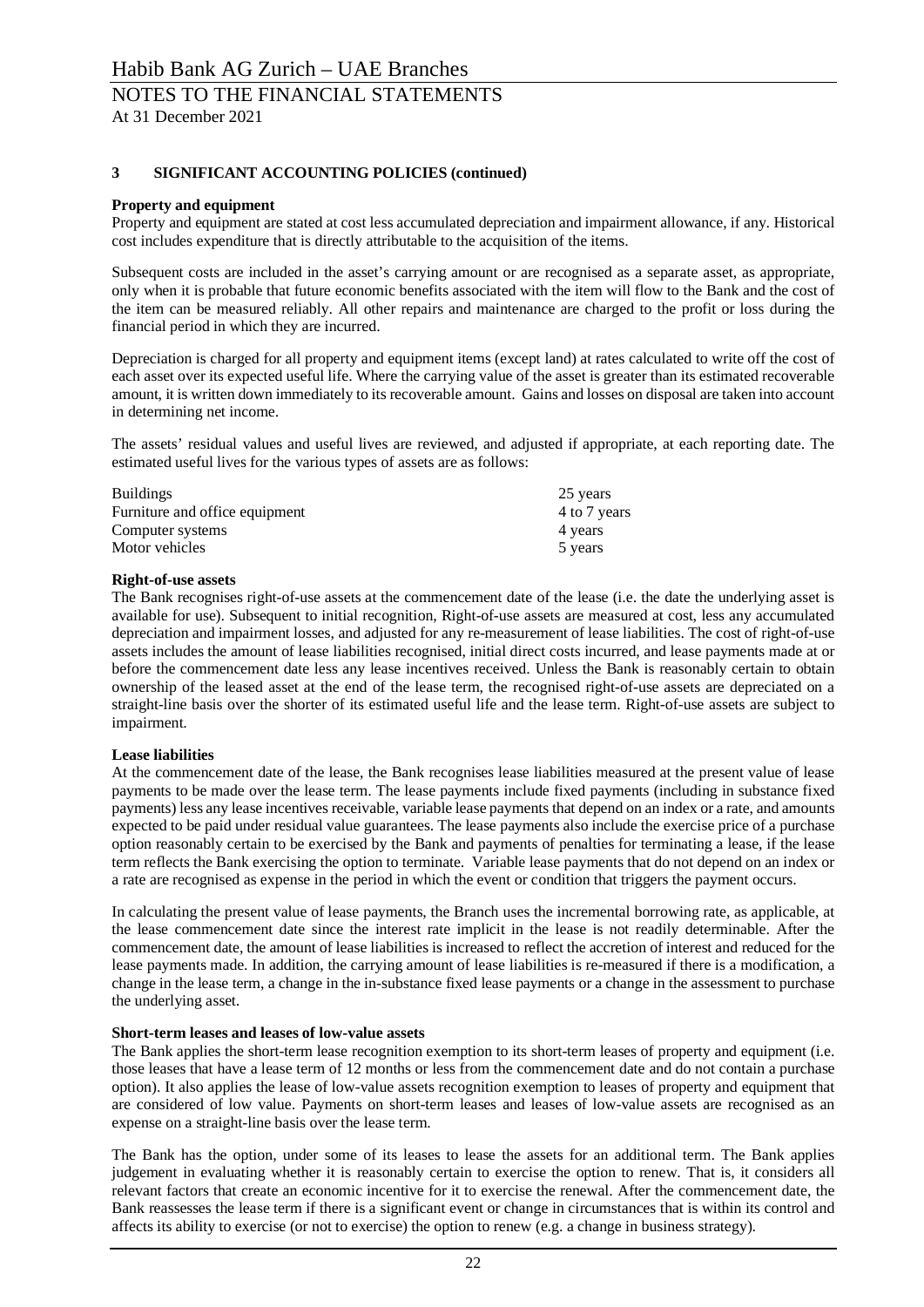#### **3 SIGNIFICANT ACCOUNTING POLICIES (continued)**

#### **Impairment of non-financial assets**

At the end of each reporting period, the Branches review the carrying amounts of their non-financial assets to determine whether there is any indication that those assets have suffered an impairment loss. If any such indication exists, the recoverable amount of the asset is estimated in order to determine the extent of the impairment loss (if any). Where it is not possible to estimate the recoverable amount of an individual asset, the Branches estimate the recoverable amount of the cash-generating unit to which the asset belongs. Where a reasonable and consistent basis of allocation can be identified, corporate assets are also allocated to individual cash-generating units, or otherwise they are allocated to the smallest Bank of cash-generating units for which a reasonable and consistent allocation basis can be identified.

Recoverable amount is the higher of fair value less costs to sell and value in use. In assessing value in use, the estimated future cash flows are discounted to their present value using a pre-tax discount rate that reflects current market assessments of the time value of money and the risks specific to the asset.

If the recoverable amount of an asset (or cash-generating unit) is estimated to be less than its carrying amount, the carrying amount of the asset (or cash-generating unit) is reduced to its recoverable amount. An impairment loss is recognised immediately in statement of profit or loss and other comprehensive income.

Where an impairment loss subsequently reverses, the carrying amount of the asset (or cash-generating unit) is increased to the revised estimate of its recoverable amount, but so that the increased carrying amount does not exceed the carrying amount that would have been determined had no impairment loss been recognised for the asset (or cashgenerating unit) in prior years. A reversal of an impairment loss is recognised immediately in statement of comprehensive income.

#### **Customer deposits and Islamic customer deposits**

Customer deposits are initially recognised at fair value, being the fair value of the consideration received.

After initial recognition, all deposits are subsequently measured at amortised cost using the effective interest method. Amortised cost is calculated by taking into account any transaction costs that are directly attributable to the acquisition or receipt of customer deposit.

The Islamic customer deposits are received by entering into following kinds of agreements:

#### *Mudaraba*

An agreement between the Bank and a third party whereby one party would provide a certain amount of funds (Rab ul Mal) which the other party (Mudarib) would then invest in a specific enterprise or activity against a specific share in the profit. The Mudarib would bear the loss in case of default, negligence or violation of any of the terms and conditions of the Mudaraba. In principle Mudaraba profit is distributed on declaration/distribution by the Mudarib.

#### *Wakala*

An agreement between Bank and third party whereby one party (Muwakil) provides certain amount of funds which the other party (Wakil) would invest according to the terms and conditions of Wakala in return for a certain fee. The Wakil is obliged to return the invested amount in case of default, negligence or violation of any of the terms and conditions of the Wakala. The Wakeel may be granted any excess over and above a certain pre-agreed rate of return as a performance incentive. In principle, wakala profit is distributed on declaration/distribution by the Wakil.

Islamic customer deposits are initially measured at fair value plus transaction costs, and subsequently measured at their amortised cost using the effective profit method.

#### **Staff terminal benefits**

With respect to the Bank's national employees, the Bank contribute to the pension scheme for UAE nationals under the UAE pension and social security law. This is a defined contribution pension plan and the Bank contributions are charged to the statement of profit or loss in the period to which they relate. In respect of this scheme, the Bank have an obligation to pay the fixed contributions as they fall due and no obligations exist to pay the future benefits.

The Bank provide for end of services benefits to other employees based on applicable laws and regulations which is based on period of service and basic salaries.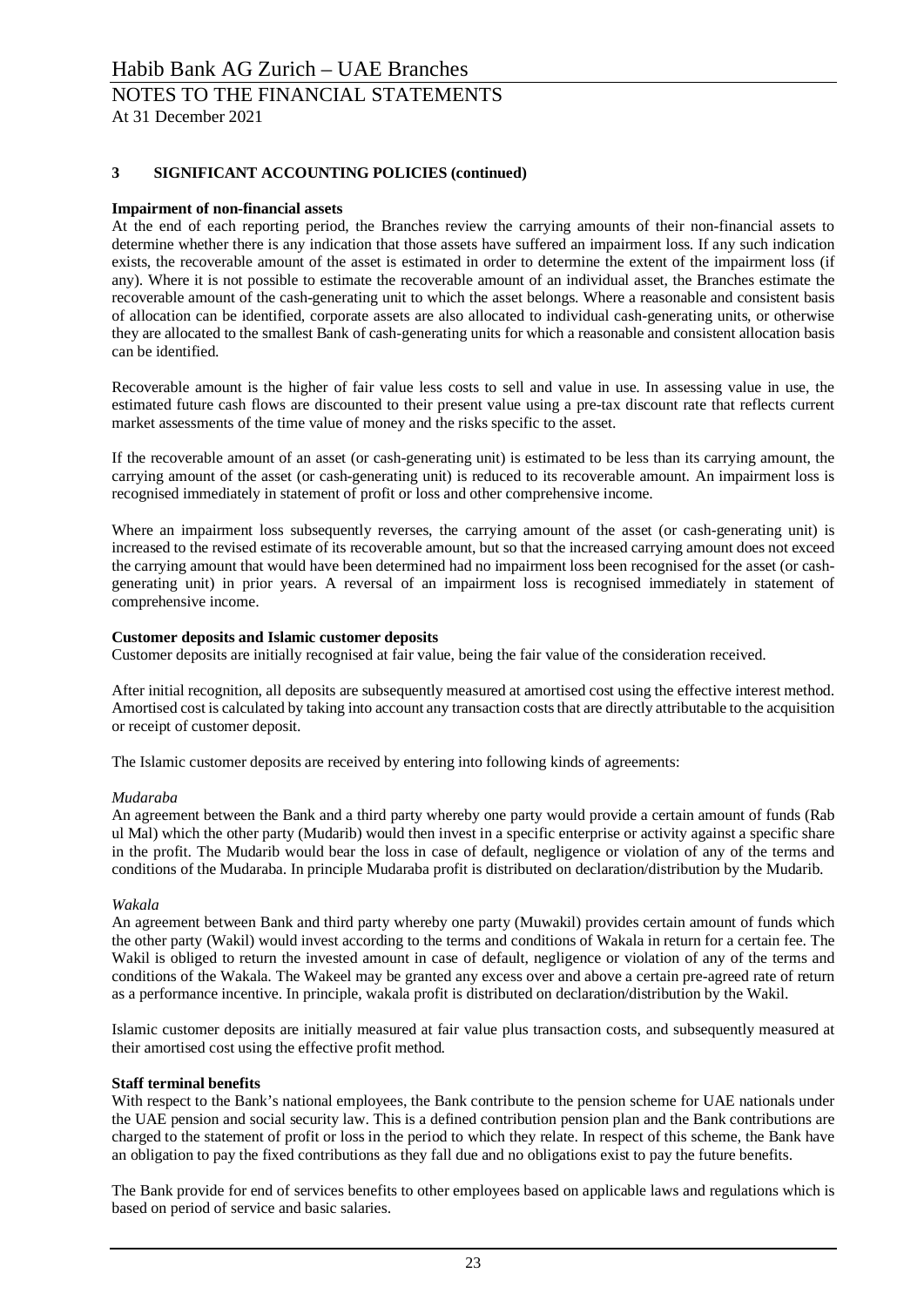#### **3 SIGNIFICANT ACCOUNTING POLICIES (continued)**

#### **Cash and cash equivalents**

Cash and cash equivalents consist of cash in hand and unrestricted cash balances with the UAE Central Bank, deposits and other balances due from/to banks, Head Office and other branches with original maturity of three months or less from the acquisition date, which are subject to insignificant credit risk, and are used by the Bank in the management of its short term commitments.

Cash and cash equivalents are carried at amortised cost.

#### **Provisions**

A provision is recognised if, as a result of a past event, the Bank has a present legal or constructive obligation that can be estimated reliably, and it is probable that an outflow of economic benefits will be required to settle the obligation. Provisions are determined by discounting the expected future cash flows at a pre-tax rate that reflects current market assessments of the time value of money and, where appropriate, the risks specific to the liability.

#### **Acceptances**

Acceptances are recognised as financial liability in the statement of financial position with a contractual right of reimbursement from the customer as a financial asset. Therefore, commitments in respect of acceptances have been accounted for as financial assets and financial liabilities.

#### **Offsetting**

Financial assets and liabilities are set off and the net amount presented in the statement of financial position when, and only when, the Bank has a legally enforceable right to set off the amounts and intends either to settle on a net basis or to realise the asset and settle the liability simultaneously.

Income and expenses are presented on a net basis only when permitted under IFRSs, or for gains and losses arising from a group of similar transactions.

#### **Revenue recognition and expense**

Revenue is recognised to the extent that it is probable that the economic benefits will flow to the Branches and the revenue can be reliably measured. The following specific recognition criteria must also be met before revenue is recognised:

#### *Interest income and expense*

Interest income and expense for all interest-bearing financial instruments are recognised using the effective interest rate, which is the rate that exactly discounts estimated future cash payments or receipts through the expected life of the financial instrument or a shorter period, where appropriate, to the net carrying amount of the financial asset or financial liability on initial recognition. When there is doubt in the collection of the principal or the interest, the recognition of interest income ceases.

When calculating the effective interest rate for financial instruments other than credit-impaired assets, the Bank estimates future cash flows considering all contractual terms of the financial instrument, but not ECL. For creditimpaired financial assets, a credit-adjusted effective interest rate is calculated using estimated future cash flows including ECL.

The calculation of the effective interest rate includes transaction costs and fees that are an integral part of the effective interest rate. Transaction costs include incremental costs that are directly attributable to the acquisition or issue of a financial asset or financial liability.

#### *Fee and commission income*

Fee and commission income is recognised at point in time when customer obtain controls over the related services as performed.

Fees and commission that are an integral part of the effective interest rate of a financial instrument are treated as an adjustment to the effective interest rate. Other fees and commissions are recognised over the period of service.

#### *Income from recoveries*

Recoveries in respect of defaulted loans are accounted for when recovery is virtually certain and amount can be measured reliably.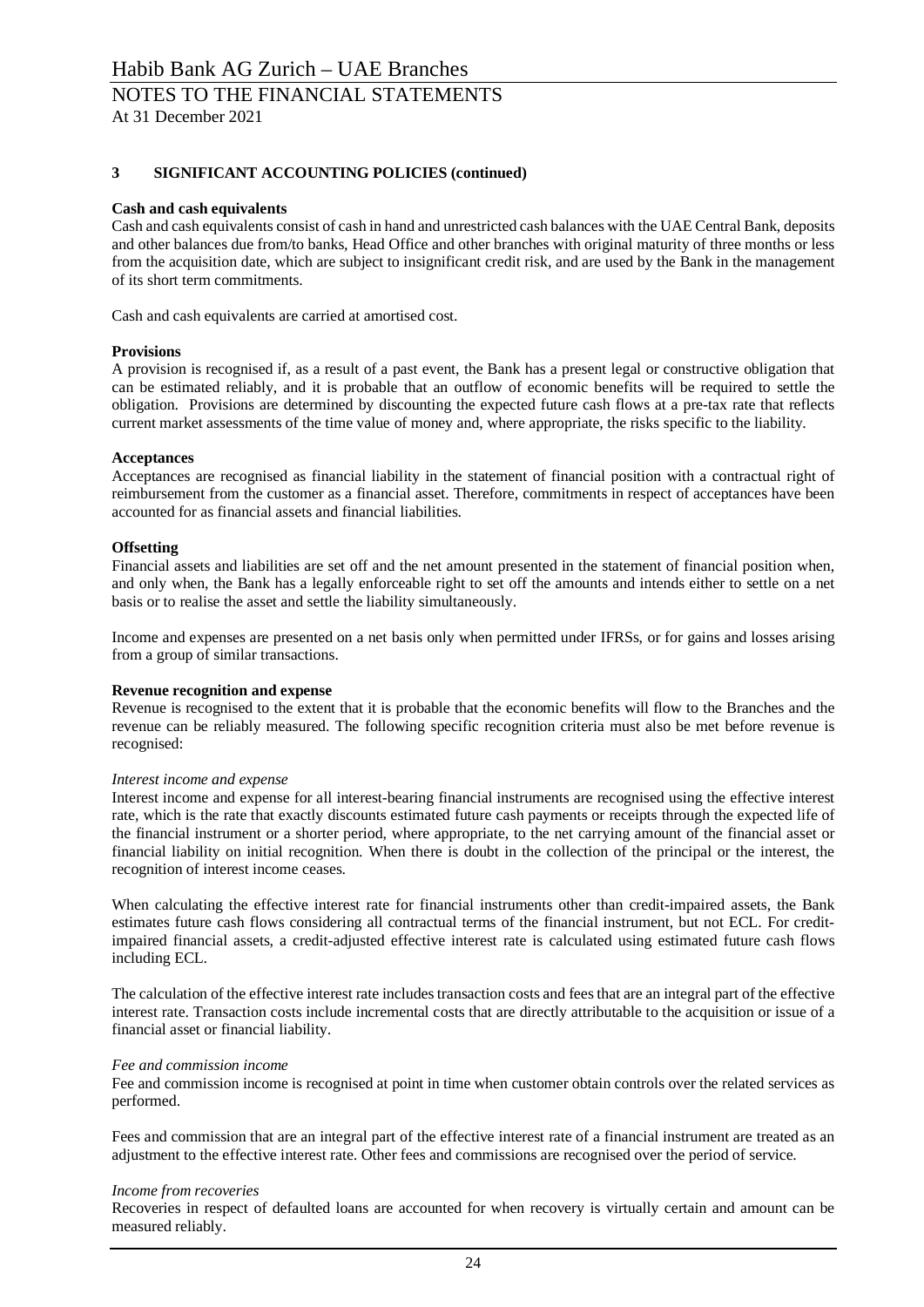**3 SIGNIFICANT ACCOUNTING POLICIES (continued)**

#### **Revenue recognition and expense (continued)**

#### *Income from Islamic financing and distributions to depositors*

Income from Islamic financing is recognised in the statement of profit or loss using the effective profit method.

The calculation of the effective profit rate includes all fees paid or received, transaction costs, and discounts or premiums that are an integral part of the effective profit rate. Transaction costs are incremental costs that are directly attributable to the acquisition, issue or disposal of a financial asset.

Distribution to depositors (Islamic products) is calculated according to the Bank's standard procedures and is approved by the Bank's Sharia's Supervisory Board.

#### *Fees for custodian services*

The Bank provides custodian services to various clients. Fees for custodian services are calculated based on a fixed percentage of the value of assets managed and deducted from the customer's account balance on a monthly basis.

#### **Amortised cost and gross carrying amount**

The 'amortised cost' of a financial asset or financial liability is the amount at which the financial asset or financial liability is measured on initial recognition minus the principal repayments, plus or minus the cumulative amortisation using the effective interest method of any difference between that initial amount and the maturity amount and, for financial assets, adjusted for any expected credit loss allowance.

The 'gross carrying amount of a financial asset' is the amortised cost of a financial asset before adjusting for any expected credit loss allowance.

#### **Contract balances**

The following is recognised in the statement of financial position arising from revenue from contracts with customers:

'Commission received in advance' included under 'Other liabilities', which represent the Bank's obligation to transfer services to a customer for which the Bank has received consideration (or an amount of consideration is due) from the customer. A liability for unearned fees and commissions is recognised when the payment is made, or the payment is due (whichever is earlier). Unearned fees and commissions are recognised as revenue when (or as) the Bank performs.

#### **Income tax**

Income tax expense comprises current and deferred tax. Income tax expense is recognised in the statement of profit or loss and other comprehensive income except to the extent that it relates to items recognised directly in equity, in which case it is recognised in equity.

Current tax is the expected tax payable on the taxable income for the year, using tax rates enacted or substantially enacted at the reporting date, and any adjustment to tax payable in respect of previous years.

#### **Deferred tax**

Deferred tax is provided on temporary differences at the statement of financial position date between the tax bases of assets and liabilities and their carrying amounts for financial reporting purposes. Deferred tax liabilities are recognised for all taxable temporary differences, except:

- Where the deferred tax liability arises from the initial recognition of goodwill or of an asset or liability in a transaction that is not a business combination and, at the time of the transaction, affects neither the accounting profit nor taxable profit or loss.
- In respect of taxable temporary differences associated with investments in subsidiaries, where the timing of the reversal of the temporary differences can be controlled and it is probable that the temporary differences will not reverse in the foreseeable future.

Deferred tax assets are recognised for all deductible temporary differences, carry forward of unused tax credits and unused tax losses, to the extent that it is probable that taxable profit will be available against which the deductible temporary differences, and the carry forward of unused tax credits and unused tax losses can be utilised except:

- Where the deferred tax asset relating to the deductible temporary difference arises from the initial recognition of an asset or liability in a transaction that is not a business combination and, at the time of the transaction, affects neither the accounting profit nor taxable profit or loss.
- In respect of deductible temporary differences associated with investments in subsidiaries, deferred tax assets are recognised only to the extent that it is probable that the temporary differences will reverse in the foreseeable future and taxable profit will be available against which the temporary differences can be utilised.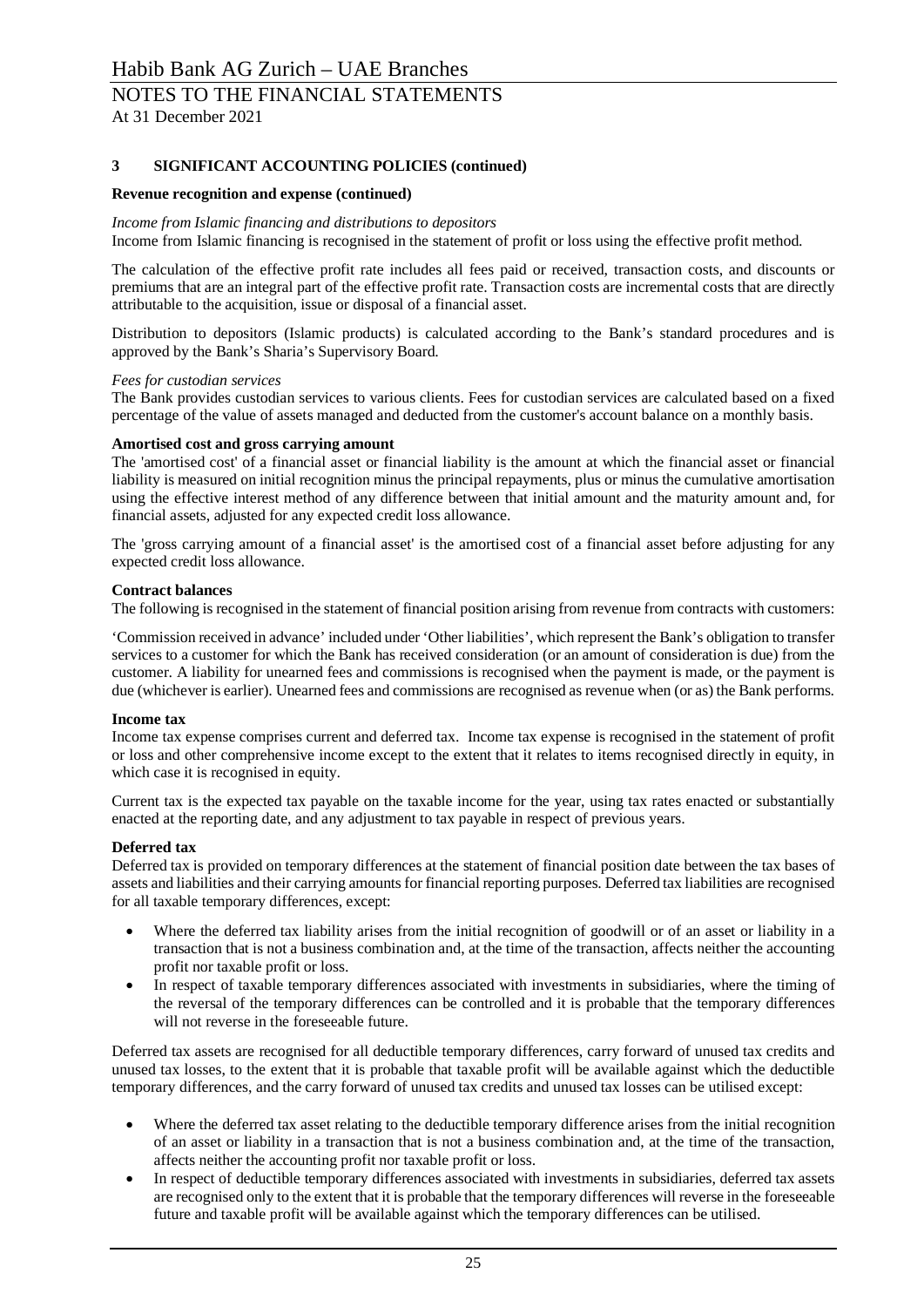#### **3 SIGNIFICANT ACCOUNTING POLICIES (continued)**

#### **Deferred tax (continued)**

The carrying amount of deferred tax assets is reviewed at each statement of financial position date and reduced to the extent that it is no longer probable that sufficient taxable profit will be available to allow all or part of the deferred tax asset to be utilised. Unrecognised deferred tax assets are reassessed at each statement of financial position date and are recognised to the extent that it has become probable that future taxable profit will allow the deferred tax asset to be recovered.

Deferred tax assets and liabilities are measured at the tax rates that are expected to apply in the year when the asset is realised or the liability is settled, based on tax rates (and tax laws) that have been enacted or substantively enacted at the statement of financial position date. Deferred taxes relating to items recognised directly in equity are also recognised in equity and not in the statement of profit or loss and other comprehensive income.

Deferred tax assets and deferred tax liabilities are offset if a legally enforceable right exists to set off current tax assets against current tax liabilities and the deferred taxes relate to the same taxable entity and the same taxation authority.

#### **4 STANDARDS, AMENDMENTS AND INTERPRETATIONS**

The Bank has consistently applied the accounting policies same as prior year except for the changes in accounting policies resulting from adoption of new standards and interpretation.

*(a) New/amended standards and interpretations effective from annual periods beginning on or after 1 January 2021.*

#### **Interest Rate Benchmark Reform: Phase 2:** *Amendments to IFRS 9, IFRS 7, IFRS 4 and IFRS 16*

The amendments provide temporary reliefs which address the financial reporting effects when an interbank offered rate (IBOR) is replaced with an alternative nearly risk-free interest rate (RFR). The amendments include the following practical expedients

- A practical expedient to require contractual changes, or changes to cash flows that are directly required by the reform, to be treated as changes to a floating interest rate, equivalent to a movement in the market rate of interest
- Permit changes required by IBOR reform to be made to hedge designations and hedge documentation without the hedging relationship being discontinued
- Provide temporary relief to entities from having to meet the separately identifiable requirement when an RFR instrument is designated as a hedge of a risk component

#### **Covid-19 Related Rent concessions beyond 30 June 2021: Amendments to IFRS 16**

On 28 May 2020, the IASB issued Covid-19-Related Rent Concessions - amendment to IFRS 16 Leases. The amendments provide relief to lessees from applying IFRS 16 guidance on lease modification accounting for rent concessions arising as a direct consequence of the Covid-19 pandemic. As a practical expedient, a lessee may elect not to assess whether a Covid-19 related rent concession from a lessor is a lease modification. A lessee that makes this election accounts for any change in lease payments resulting from the Covid-19 related rent concession the same way it would account for the change under IFRS 16, if the change were not a lease modification.

The amendment was intended to apply until 30 June 2021, but as the impact of the Covid-19 pandemic is continuing, on 31 March 2021, the IASB extended the period of application of the practical expedient to 30 June 2022. The amendment applies to annual reporting periods beginning on or after 1 April 2021.

However, the Bank has not received Covid-19-related rent concessions but plans to apply the practical expedient if it becomes applicable within allowed period of application.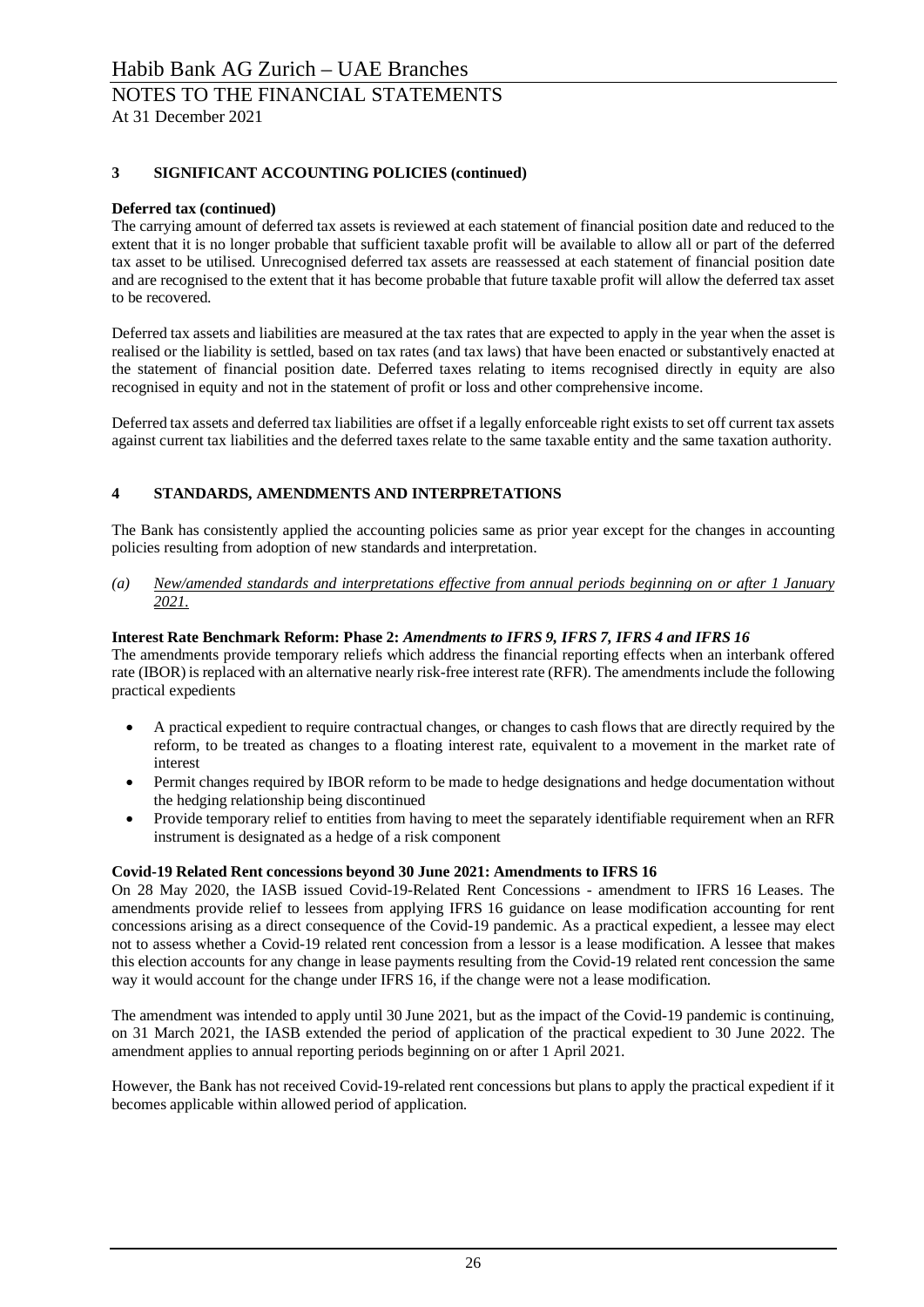#### **4 STANDARDS, AMENDMENTS AND INTERPRETATIONS (continued)**

#### *(b) New/amended standards and interpretations issued but not yet effective*

The standards and interpretations that are issued, but not yet effective, up to the date of issuance of the Branches' financial statements are disclosed below. The Branches intends to adopt these standards, if applicable, when they become effective.

#### **Amendments to IAS 1: Classification of Liabilities as Current or Non-current**

In January 2020, the IASB issued amendments to paragraphs 69 to 76 of IAS 1 to specify the requirements for classifying liabilities as current or non-current. The amendments clarify:

- What is meant by a right to defer settlement
- That a right to defer must exist at the end of the reporting period
- That classification is unaffected by the likelihood that an entity will exercise its deferral right
- That only if an embedded derivative in a convertible liability is itself an equity instrument would the terms of a liability not impact its classification

The amendments are effective for annual reporting periods beginning on or after 1 January 2023 and must be applied retrospectively. These amendments are not applicable to the Bank.

#### **Reference to the Conceptual Framework – Amendments to IFRS 3**

In May 2020, the IASB issued Amendments to IFRS 3 Business Combinations - Reference to the Conceptual Framework. The amendments are intended to replace a reference to the Framework for the Preparation and Presentation of Financial Statements, issued in 1989, with a reference to the Conceptual Framework for Financial Reporting issued in March 2018 without significantly changing its requirements.

The Board also added an exception to the recognition principle of IFRS 3 to avoid the issue of potential 'day 2' gains or losses arising for liabilities and contingent liabilities that would be within the scope of IAS 37 or IFRIC 21 Levies, if incurred separately.

At the same time, the Board decided to clarify existing guidance in IFRS 3 for contingent assets that would not be affected by replacing the reference to the Framework for the Preparation and Presentation of Financial Statements.

The amendments are effective for annual reporting periods beginning on or after 1 January 2022 and apply prospectively. The amendments are not expected to have a material impact on the Bank.

#### **Onerous Contracts – Costs of Fulfilling a Contract – Amendments to IAS 37**

In May 2020, the IASB issued amendments to IAS 37 to specify which costs an entity needs to include when assessing whether a contract is onerous or loss-making.

The amendments apply a "directly related cost approach". The costs that relate directly to a contract to provide goods or services include both incremental costs and an allocation of costs directly related to contract activities. General and administrative costs do not relate directly to a contract and are excluded unless they are explicitly chargeable to the counterparty under the contract.

The amendments are effective for annual reporting periods beginning on or after 1 January 2022. The amendments are not expected to have a material impact on the Bank.

#### **IFRS 9 Financial Instruments – Fees in the '10 per cent' test for derecognition of financial liabilities**

As part of its 2018-2020 annual improvements to IFRS standards process the IASB issued amendment to IFRS 9. The amendment clarifies the fees that an entity includes when assessing whether the terms of a new or modified financial liability are substantially different from the terms of the original financial liability. These fees include only those paid or received between the borrower and the lender, including fees paid or received by either the borrower or lender on the other's behalf. An entity applies the amendment to financial liabilities that are modified or exchanged on or after the beginning of the annual reporting period in which the entity first applies the amendment.

The amendment is effective for annual reporting periods beginning on or after 1 January 2022 with earlier adoption permitted. The Bank will apply the amendments to financial liabilities that are modified or exchanged on or after the beginning of the annual reporting period in which the entity first applies the amendment. The amendments are not expected to have a material impact on the Bank.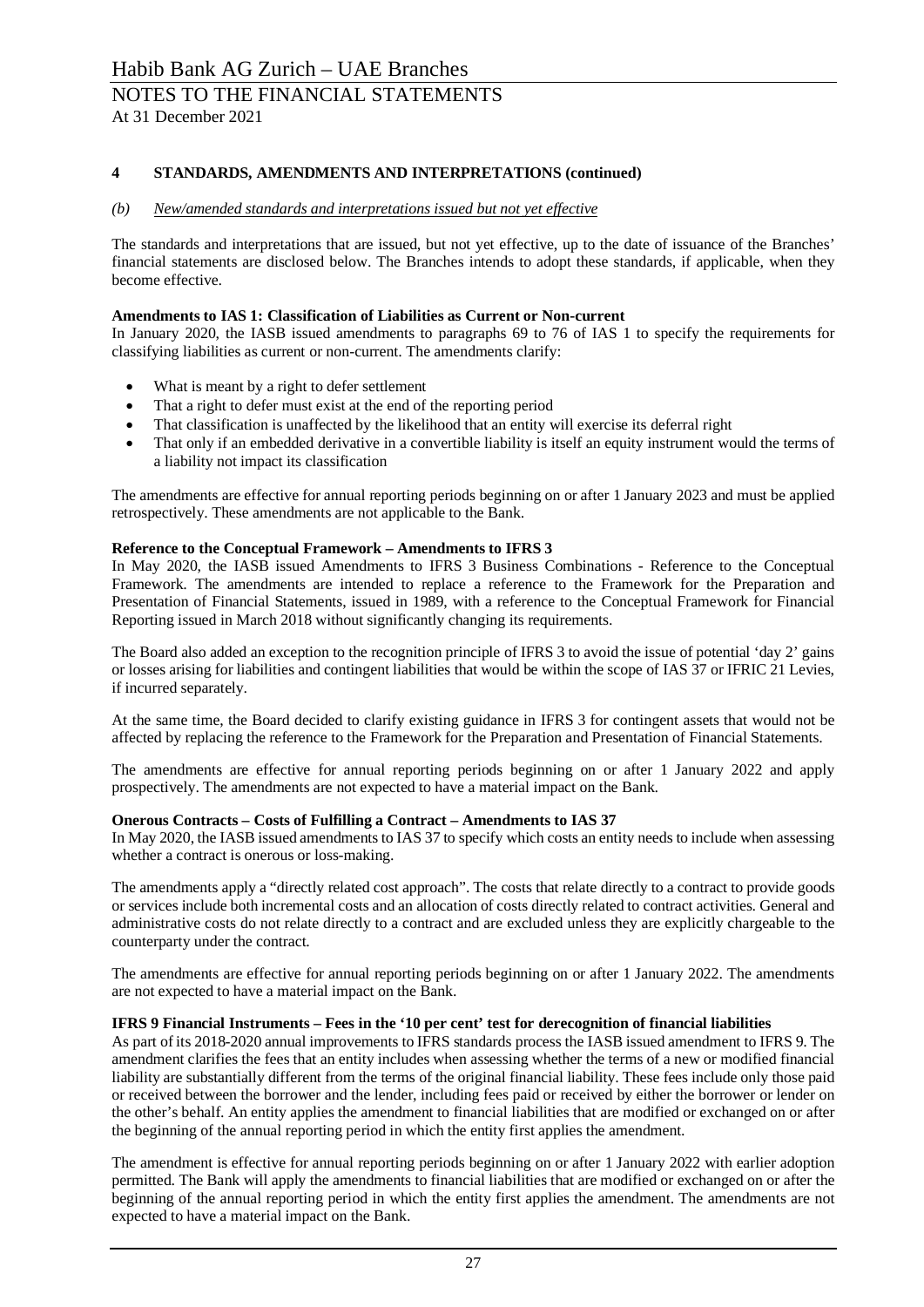#### **4 STANDARDS, AMENDMENTS AND INTERPRETATIONS (continued)**

*(b) New/amended standards and interpretations issued but not yet effective (continued)*

#### **Property, Plant and Equipment: Proceeds before intended use –** *Amendments to IAS 16*

In May 2020, the IASB issued Property, Plant and Equipment — Proceeds before Intended Use, which prohibits entities deducting from the cost of an item of property, plant and equipment, any proceeds from selling items produced while bringing that asset to the location and condition necessary for it to be capable of operating in the manner intended by management. Instead, an entity recognizes the proceeds from selling such items, and the costs of producing those items, in profit or loss.

The amendment is effective for annual reporting periods beginning on or after 1 January 2022 and must be applied retrospectively to items of property, plant and equipment made available for use on or after the beginning of the earliest period presented when the entity first applies the amendment.

The amendments are not expected to have a material impact on the Bank.

#### **Definition of Accounting Estimates – Amendments to IAS 8**

In February 2021, the IASB issued amendments to IAS 8, in which it introduces a definition of 'accounting estimates.' The amendments clarify the distinction between changes in accounting estimates and changes in accounting policies and the correction of errors. Also, they clarify how entities use measurement techniques and inputs to develop accounting estimates.

The amendments are effective for annual reporting periods beginning on or after 1 January 2023 and apply to changes in accounting policies and changes in accounting estimates that occur on or after the start of that period. Earlier application is permitted as long as this fact is disclosed.

The amendments are not expected to have a material impact on the Bank.

#### **Disclosure of Accounting Policies – Amendments to IAS 1 and IFRS Practice Statement 2**

In February 2021, the IASB issued amendments to IAS 1 and IFRS Practice Statement 2 Making Materiality Judgements, in which it provides guidance and examples to help entities apply materiality judgements to accounting policy disclosures. The amendments aim to help entities provide accounting policy disclosures that are more useful by replacing the requirement for entities to disclose their 'significant' accounting policies with a requirement to disclose their 'material' accounting policies and adding guidance on how entities apply the concept of materiality in making decisions about accounting policy disclosures.

The amendments to IAS 1 are applicable for annual periods beginning on or after 1 January 2023 with earlier application permitted. Since the amendments to the Practice Statement 2 provide non-mandatory guidance on the application of the definition of material to accounting policy information, an effective date for these amendments is not necessary.

The Bank is currently assessing the impact of the amendments to determine the impact they will have on the Bank's accounting policy disclosures.

#### **5 SIGNIFICANT ACCOUNTING JUDGEMENTS, ESTIMATES AND ASSUMPTIONS**

In the process of applying the Branches' accounting policies, which are described in Note 3, management is required to use certain critical accounting estimates and assumptions that affect the reported amounts of assets and liabilities. It also requires management to exercise its judgment. Such estimates, assumptions and judgments are continually evaluated and are based on historical experience and other factors, including obtaining professional advices and expectations of future events that are believed to be reasonable under the circumstances.

The estimates and underlying assumptions are reviewed on an ongoing basis. Revisions to accounting estimates are recognised in the period in which the estimate is revised if the revision affects only that period, or in the period of the revision and future periods if the revision affects both current and future periods.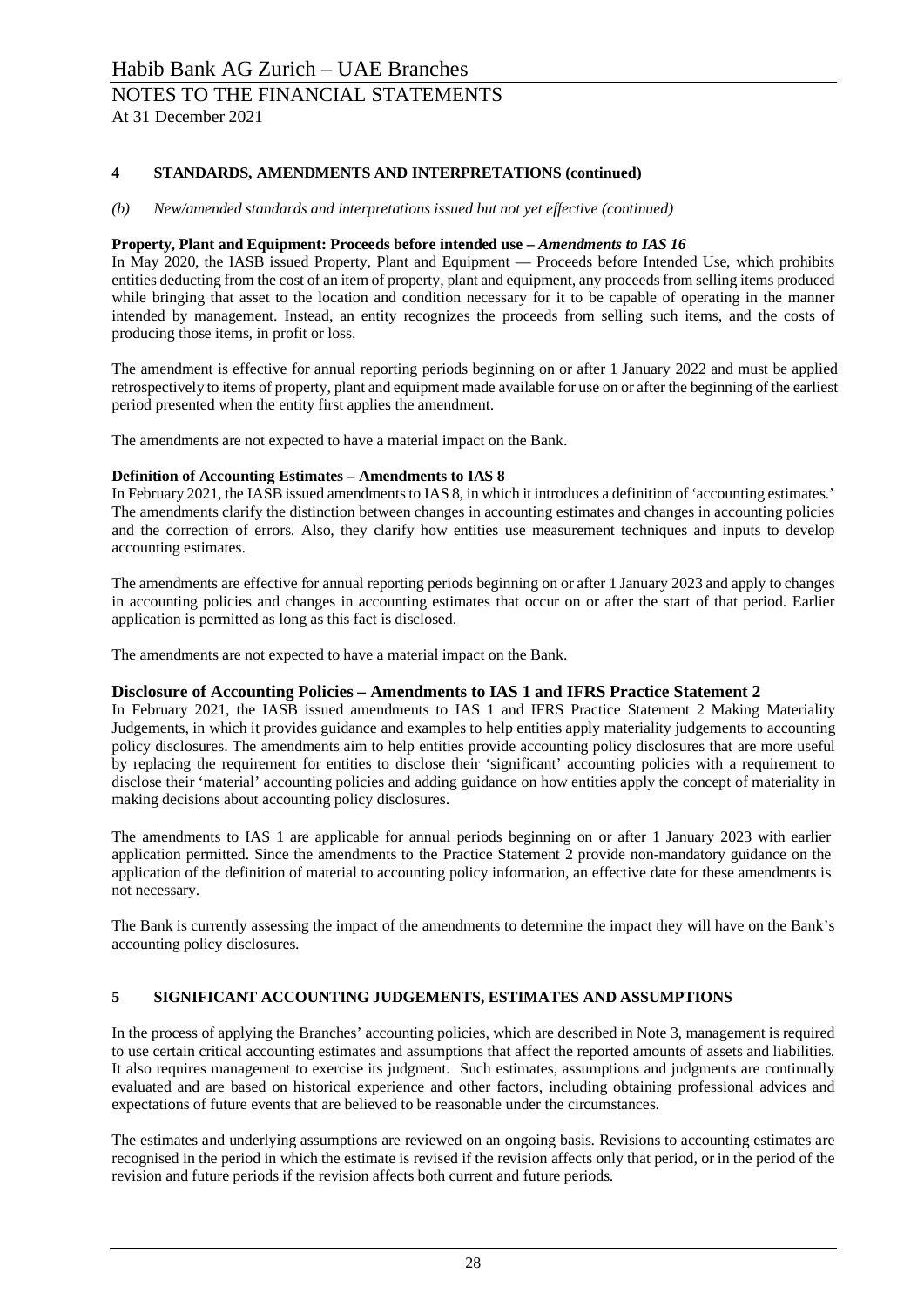#### **5 SIGNIFICANT ACCOUNTING JUDGEMENTS, ESTIMATES AND ASSUMPTIONS (continued)**

Significant areas where management has used estimates, assumptions or exercised judgments are as follows:

#### *a) Fair value of financial instruments not quoted in active markets*

Where the fair values of financial assets and financial liabilities recorded on the statement of financial position cannot be derived from active markets, they are determined using a variety of valuation techniques that include the use of mathematical models. The inputs to these models are derived from observable market data where possible, but where observable market data are not available, judgment is required to establish fair values. The judgments include considerations of liquidity and model inputs such as volatility for longer dated derivatives and discount rates, prepayment rates and default rate assumptions for asset backed securities. The management believes that the chosen valuation techniques and assumptions used are appropriate in determining the fair value of unquoted financial instruments.

#### *b) Classification and measurement of financial assets*

The classification and measurement of the financial assets depend on the management's business model for managing its financial assets and on the contractual cash flow characteristics of the financial asset assessed. Management is satisfied that the Branches' investments in securities are appropriately classified and measured.

#### *c) Impairment of financial assets*

Key concepts in IFRS 9 that have the most significant impact and require a high level of judgment, as considered by the Branches, are:

#### *Assessment of Significant Increase in Credit Risk (SICR)*

As per IFRS 9, SICR can be assessed at a collective/portfolio level if common risk characteristics are shared. Any instruments that are assessed collectively must possess shared credit risk characteristics. The Branches has followed the following criteria to determine the ECL calculation at collective basis vs on individual basis:

- Retail Portfolio: on collective basis based on the product level (Loans, Housing Loans, Car Loans, and Credit Cards).
- Corporate Portfolio: individual basis at customer/ facility level.
- Financial Institutions: individual basis at Bank/ facility level.
- Debt instruments measured at amortized cost: individual level at instrument level.
- Debt instruments measured at fair value through other comprehensive income: individual level at instrument level.

To assess whether the credit risk of a financial asset has increased significantly since origination, the Branches compares the risk of default occurring over the expected life of the financial asset at the reporting date to the corresponding risk of default at origination, using key risk indicators that are used in the Branches' existing risk management processes.

The Branches' assessment of significant increase in credit risk is performed periodically for each individual exposure based on three factors. If any of the following factors indicates that a significant increase in credit risk has occurred, the instrument will be moved from Stage 1 to Stage 2:

- 1. Significant increases in credit risk based on movement in the customer's internal credit grade and the related PDs relative to initial recognition against established thresholds.
- 2. Restructuring and/or Rescheduling on the customers' accounts/ facilities during the assessment period is considered as indicator for SICR.
- 3. Instruments which are 90 days past due have experienced a significant increase in credit risk as per the Branches' policies. Central Bank of UAE in its instructions requested to apply 90 days past due for significant increase in credit risk.

The Branches also consider other qualitative and quantitative reasonable and supportable forward-looking information to firm its assessment of significant increase in credit risk.

Movements between Stage 2 and Stage 3 are based on whether financial assets are credit-impaired as at the reporting date. The determination of credit-impairment under IFRS 9 will be similar to the individual assessment of financial assets for objective evidence of impairment under IAS 39, as mentioned in the "Definition of default" below.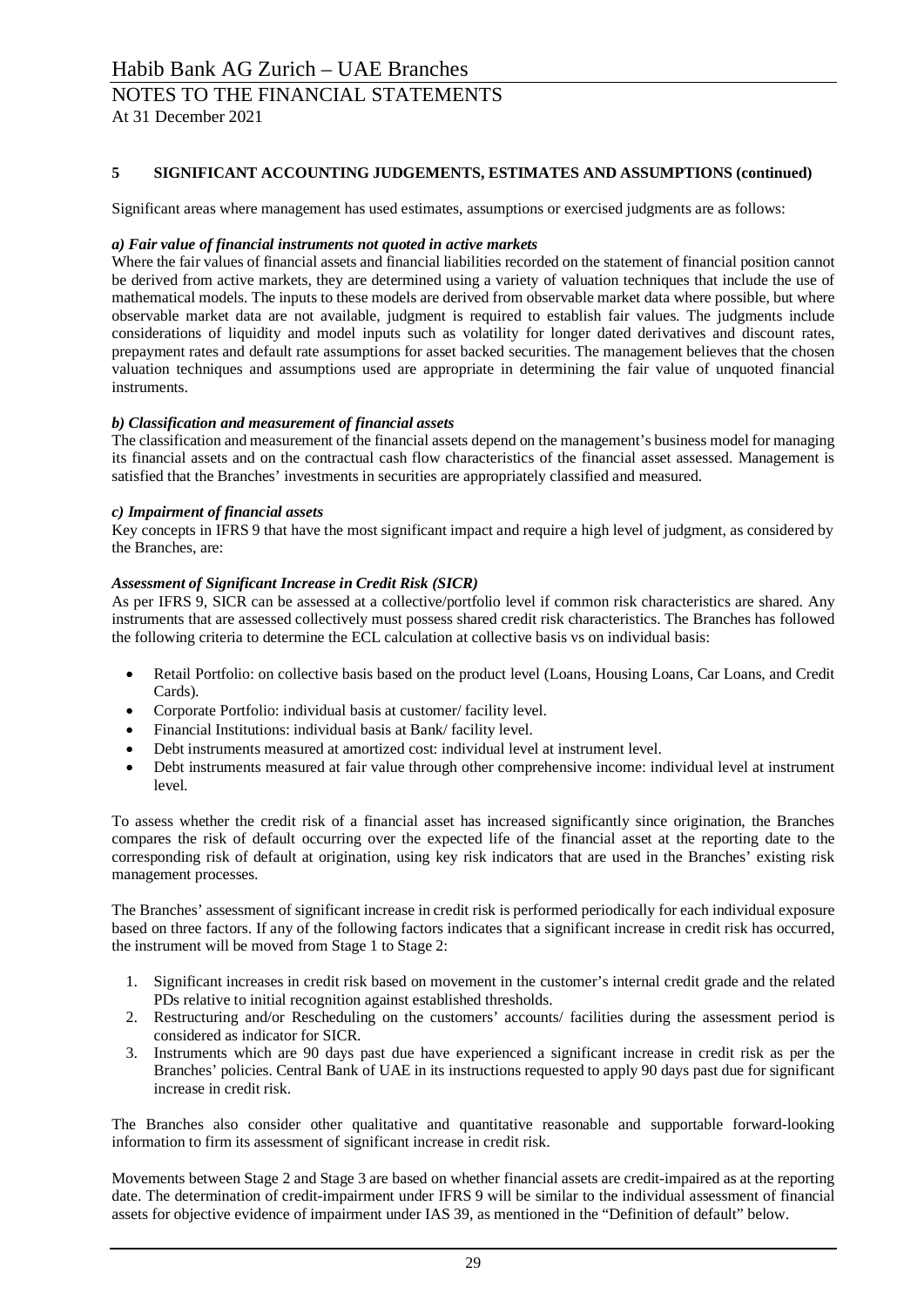# NOTES TO THE FINANCIAL STATEMENTS

At 31 December 2021

#### **5 SIGNIFICANT ACCOUNTING JUDGEMENTS, ESTIMATES AND ASSUMPTIONS (continued)**

#### *c) Impairment of financial assets (continued)*

#### *Curing criteria – upward ECL stage movement*

The curing criteria is in line with UAE Central Bank IFRS 9 guidelines and is considered based on the combination of the following qualitative factors:

- DPD movement
- Probationary period
- Notches of ratings upward movement

#### **From Stage 2 (Lifetime ECL) to Stage 1 (12-month ECL)**

- Where there is an evidence of a significant reduction in credit risk, financial instruments are monitored for probationary period of 12 months to confirm if the risk of default has decreased sufficiently before upgrading such exposures from stage 2 to stage 1.
- DPD shall be  $\leq 30$  days over the last 12 months period; and / or
- Upward movement of risk ratings is reflected as per internally defined criteria.

#### **From Stage 3 (Lifetime ECL – credit impaired) to Stage 2 (Lifetime ECL – not credit impaired)**

- Where there is an evidence of a significant reduction in credit risk, financial instruments are monitored for a probationary period of 3 months or 3 installments, whichever is longer, to confirm if the risk of default has decreased sufficiently before upgrading such exposures from stage 3 to stage 2.
- DPD shall be <90 days over the last 3 months period; and/or
- Upward movement of risk ratings is reflected as per internally defined criteria.

An exposure cannot be upgraded from Stage 3 to Stage 1 directly and should be upgraded to Stage 2 initially before upgrading to Stage 1 based on the above-mentioned criteria.

#### *Macroeconomic Factors, Forward Looking Information (FLI) and Multiple Scenarios*

The measurement of expected credit losses for each stage and the assessment of significant increases in credit risk considers information about past events and current conditions as well as reasonable and supportable forecasts of future events and economic conditions. The estimation and application of forward-looking information will require significant judgment.

PD, Loss Given Default (LGD) and Exposure At Default (EAD) inputs used to estimate Stage 1 and Stage 2 credit loss allowances are modelled based on the macroeconomic variables (or changes in macroeconomic variables) that are most closely correlated with credit losses in the relevant portfolio.

Each macroeconomic scenario used in expected credit loss calculation will have forecasts of the relevant macroeconomic variables.

The estimation of expected credit losses in Stage 1 and Stage 2 will be a discounted probability-weighted estimate that considers a minimum of three future macroeconomic scenarios.

The base case scenario will be based on macroeconomic forecasts (e.g.: GDP growth rate and international oil prices indices). Upside and downside scenarios will be set relative to base case scenario based on reasonably possible alternative macroeconomic conditions.

Scenarios will be probability-weighted according to the best estimate of their relative likelihood based on historical frequency and current trends and conditions. Probability weights will be updated on a quarterly basis. All scenarios considered will be applied to all portfolios subject to expected credit losses with the same probabilities.

#### *Definition of default*

The definition of default used in the measurement of expected credit losses and the assessment to determine movement between stages will be consistent with the definition of default used for internal credit risk management purposes. IFRS 9 does not define default but contains a rebuttable presumption that default has occurred when an exposure is greater than 90 days past due.

Notwithstanding the above, the classification of credit facilities is governed by the Central Bank of UAE regulations.

The Branches has set out the definition of default where a default is considered to have occurred when either or both of the two following events have taken place:

- The obligor is considered unlikely to pay its credit obligations in full; and
- The obligor is past due for 90 days or more on any material credit obligation.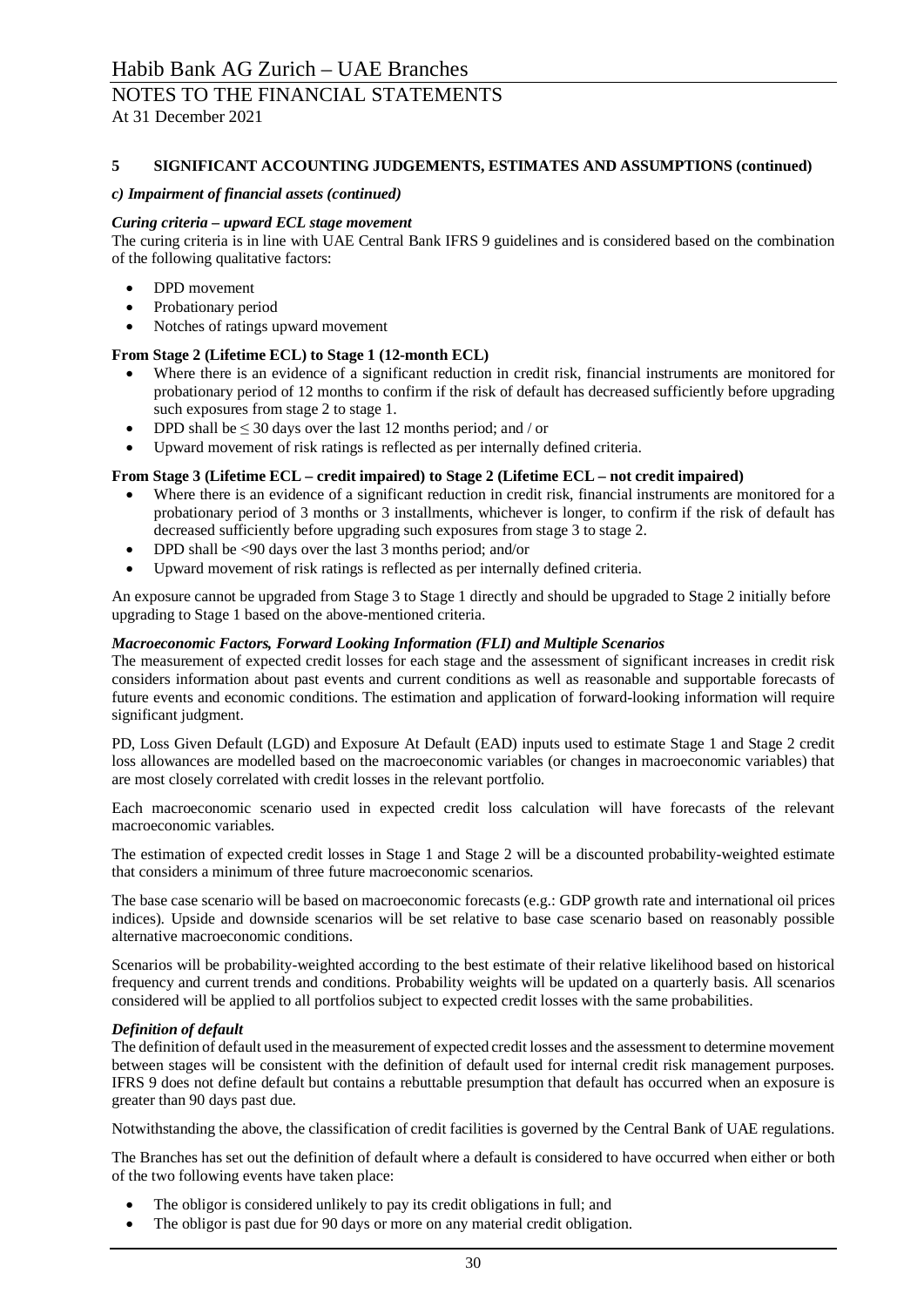At 31 December 2021

#### **5 SIGNIFICANT ACCOUNTING JUDGEMENTS, ESTIMATES AND ASSUMPTIONS (continued)**

#### *c) Impairment of financial assets (continued)*

#### *Expected Life*

When measuring ECL, the Branches must consider the maximum contractual period over which the Branches are exposed to credit risk. All contractual terms should be considered when determining the expected life, including prepayment options and extension and rollover options. For certain revolving credit facilities that do not have a fixed maturity, the expected life is estimated based on the period over which the Branches are exposed to credit risk and where the credit losses would not be mitigated by management actions.

#### *d) Derivative financial instruments*

Subsequent to initial recognition, the fair values of derivative financial instruments measured at fair value are generally obtained by reference to quoted market prices, discounted cash flow models and recognised pricing models as appropriate. When prices are not available, fair values are determined by using valuation techniques which refer to observable market data. These include comparison with similar instruments where market observable prices exist, discounted cash flow analysis, option pricing models and other valuation techniques commonly used by market participants. The main factors which management considers when applying a model are:

- The likelihood and expected timing of future cash flows on the instrument. These cash flows are usually governed by the terms of the instrument, although management judgment may be required in situations where the ability of the counterparty to service the instrument in accordance with the contractual terms is in doubt; and
- An appropriate discount rate of the instrument. Management determines this rate, based on its assessment of the appropriate spread of the rate for the instrument over the risk-free rate. When valuing instruments by reference to comparable instruments, management takes into account the maturity, structure and rating of the instrument with which the position held is being compared. When valuing instruments on a model basis using the fair value of underlying components, management considers, in addition, the need for adjustments to take account of a number of factors such as bid-offer spread, credit profile, servicing costs of portfolios and model uncertainty.

#### *e) Useful lives of property and equipment*

The cost of property and equipment is depreciated over the estimated useful life, which is based on expected usage of the asset, expected physical wear and tear, which depends on operational factors. The management has not considered any residual value as it is deemed immaterial.

#### *f) Tax liabilities and deferred tax assets*

The deferred tax asset relating to the Branches' operations in the UAE primarily reflected the deductible temporary differences in respect of impairment allowances on loans and advances and interest in suspense and changes in fair value of investments carried at fair value through other comprehensive income.

Deductions for loan impairments for UAE tax purposes generally occur when the impaired loan is specifically approved for deduction by UAE tax authority, written off, or if earlier, when the impaired loan is sold. The tax deduction often occurs in periods subsequent to that in which the impairment is recognised for accounting purposes.

As a result, the amount of the associated deferred tax asset should generally move in line with the impairment allowance balance.

Deferred tax assets and liabilities are recorded using substantially enacted tax rates for the effect of temporary differences between book and tax bases of assets and liabilities. Based on available evidence, it is assessed whether it is probable that all or a portion of the deferred tax assets will be realized, or will not be realised. The main factors which are considered include future earnings potential; cumulative losses in recent years; tax-planning strategies that would, if necessary, be implemented, and the nature of the income that can be used to realize the deferred tax asset.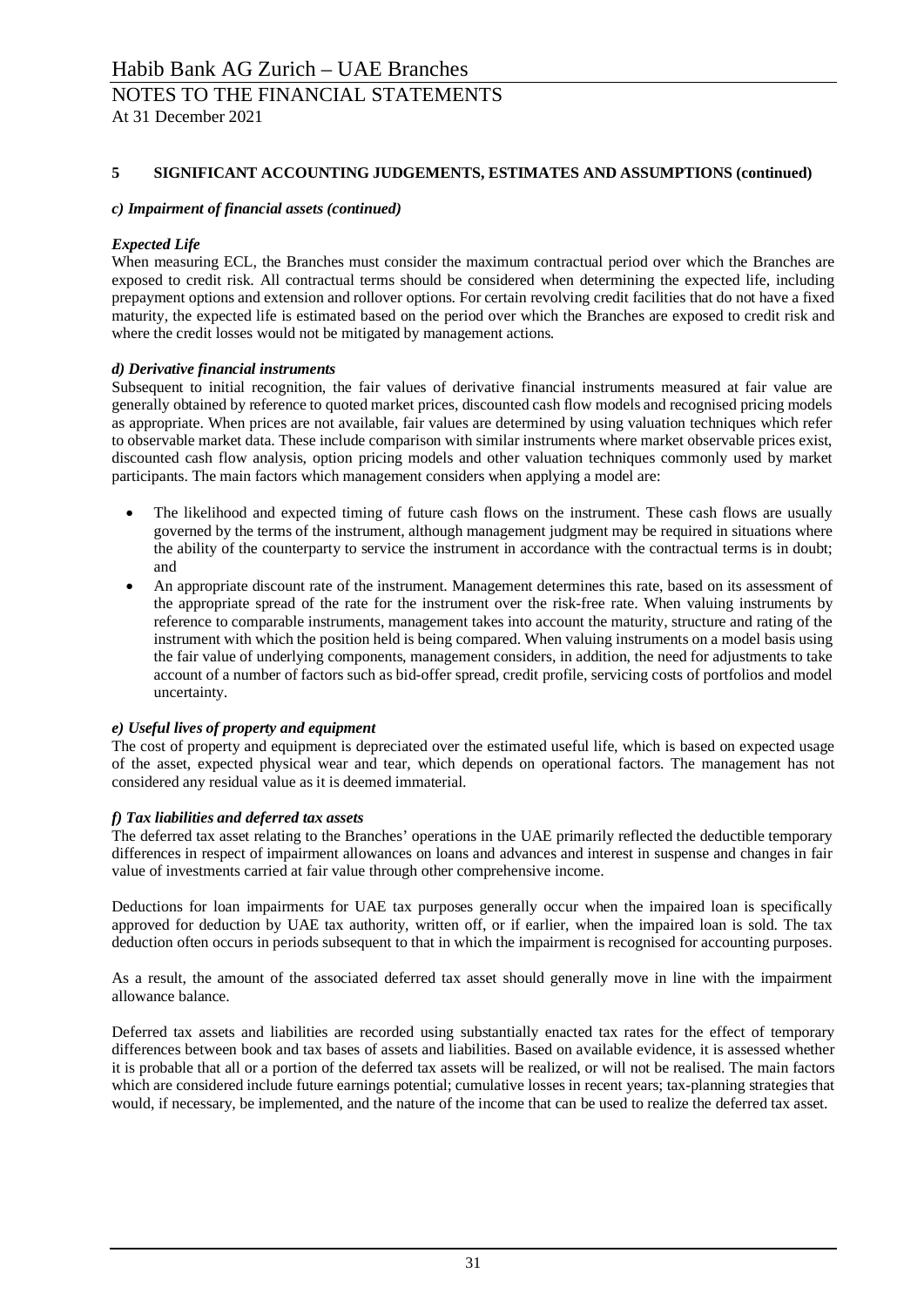#### **5 SIGNIFICANT ACCOUNTING JUDGEMENTS, ESTIMATES AND ASSUMPTIONS (continued)**

#### *g) Determination of the lease term for lease contracts with renewal and termination options (Bank as a lessee)*

The Bank determines the lease term as the non-cancellable term of the lease, together with any periods covered by an option to extend the lease if it is reasonably certain to be exercised, or any periods covered by an option to terminate the lease, if it is reasonably certain not to be exercised.

The Bank has several lease contracts that include extension and termination options. The Bank applies judgement in evaluating whether it is reasonably certain whether or not to exercise the option to renew or terminate the lease. That is, it considers all relevant factors that create an economic incentive for it to exercise either the renewal or termination. After the commencement date, the Bank reassesses the lease term if there is a significant event or change in circumstances that is within its control that affects its ability to exercise or not to exercise the option to renew or to terminate (e.g., construction of significant leasehold improvements or significant customisation of the leased asset).

#### *h) Estimating the incremental borrowing rate*

The Bank cannot readily determine the interest rate implicit in the lease, therefore, it uses its incremental borrowing rate ('IBR') to measure lease liabilities. The IBR is the rate of interest that the Bank would have to pay to borrow over a similar term, and with a similar security, the funds necessary to obtain an asset of a similar value to the rightof-use asset in a similar economic environment. The IBR therefore reflects what the Bank 'would have to pay', which requires estimation when no observable rates are available or when they need to be adjusted to reflect the terms and conditions of the lease. The Bank estimates the IBR using observable inputs (such as market interest rates) when available and is required to make certain entity-specific adjustments.

#### *i) Effective Interest Rate (EIR) method*

The Bank's EIR method recognises interest income using a rate of return that represents the best estimate of a constant rate of return over the expected behavioural life of loans and deposits and recognises the effect of potentially different interest rates charged at various stages and other characteristics of the product life cycle (including prepayments and penalty interest and charges). This estimation, by nature, requires an element of judgement regarding the expected behaviour and life-cycle of the instruments, as well expected changes to base rate and other fee income/expense that are integral parts of the instrument.

#### *j) Provisions and other contingent liabilities*

The Bank operates in a regulatory and legal environment that, by nature, has a heightened element of litigation risk inherent to its operations. As a result, it is involved in various litigation, arbitration and regulatory investigations and proceedings both in Goodland and in other jurisdictions, arising in the ordinary course of the Bank's business.

When the Bank can reliably measure the outflow of economic benefits in relation to a specific case and considers such outflows to be probable, the Bank records a provision against the case. Where the probability of outflow is considered to be remote, or probable, but a reliable estimate cannot be made, a contingent liability is disclosed. However, when the Bank is of the opinion that disclosing these estimates on a case-by-case basis would prejudice their outcome, then the Bank does not include detailed, case-specific disclosers in its financial statements.

Given the subjectivity and uncertainty of determining the probability and amount of losses, the Bank takes into account a number of factors including legal advice, the stage of the matter and historical evidence from similar incidents. Significant judgement is required to conclude on these estimates.

For further details on provisions and other contingencies see Notes 16 and 19.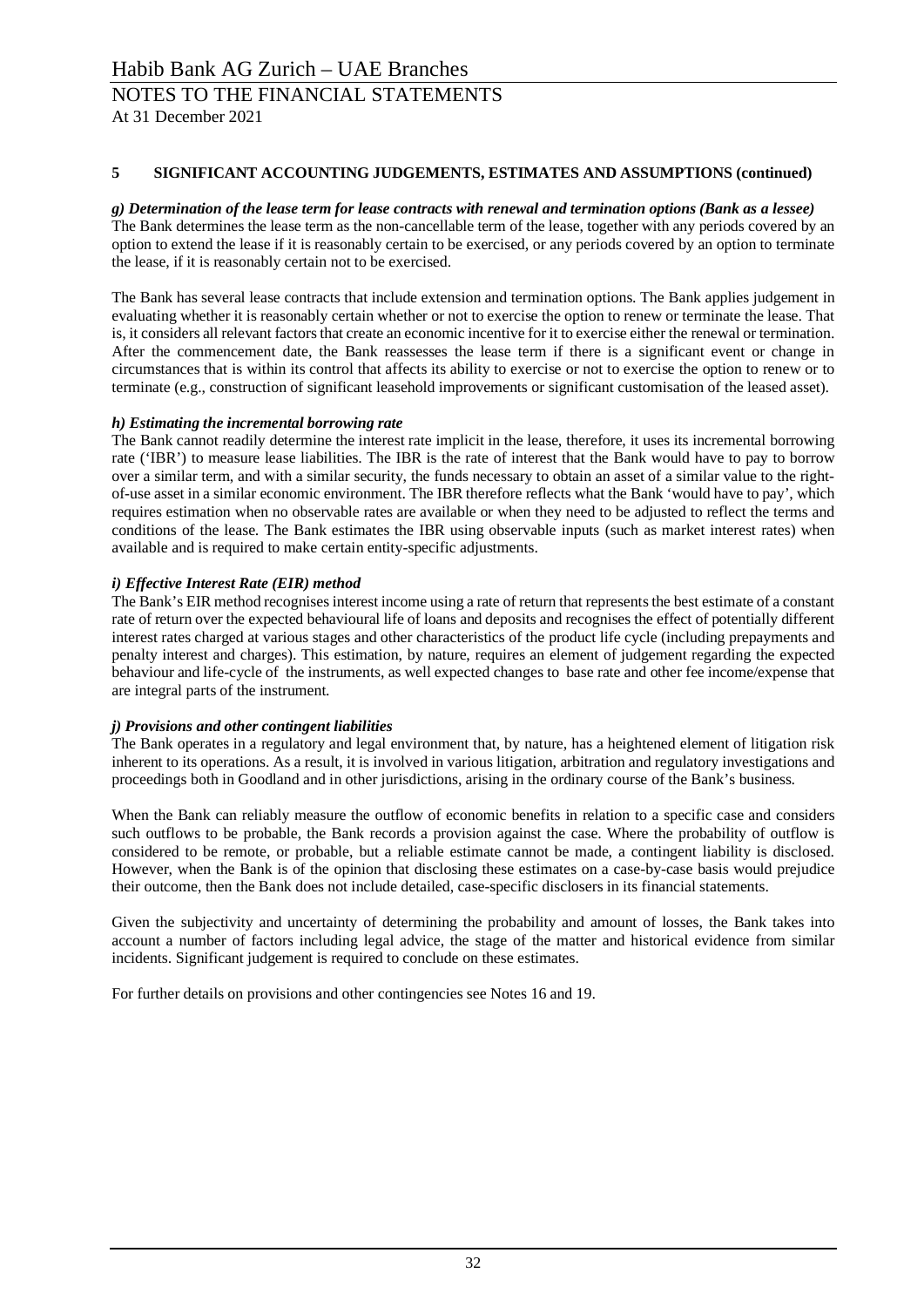At 31 December 2021

#### **6 CASH AND BALANCES WITH THE CENTRAL BANK OF UAE**

|                                        | 2021<br><b>AED 000</b> | 2020<br><b>AED 000</b> |
|----------------------------------------|------------------------|------------------------|
| Cash in hand                           | 55,135                 | 62,704                 |
| Balances with the Central Bank of UAE: |                        |                        |
| - Certificates of deposit              | ۰                      | 120,000                |
| - Other balances                       | 617,154                | 2,657,558              |
| - Statutory reserve                    | 738,797                | 773,592                |
| - Islamic commodity murabaha           | 75,000                 | 55,000                 |
|                                        | 1,486,086              | 3,668,854              |
|                                        |                        |                        |

The statutory reserve represents mandatory interest free reserve deposits, which are not available to finance the Bank's day to day operations and cannot be withdrawn without the prior approval of the Central Bank of UAE. The level of reserves required changes periodically in accordance with the directives of the Central Bank of UAE.

Cash and balances with the Central Bank of UAE were classified as Stage 1 financial assets throughout the period.

#### **7 DUE FROM BANKS**

| 2021<br><b>AED 000</b> | 2020<br><b>AED 000</b> |
|------------------------|------------------------|
| 2,621,968              | 3,743,110              |
| 357,693                | 208,118                |
| 2,979,661              | 3,951,228              |
|                        | (11, 411)              |
| 2,971,663              | 3,939,817              |
|                        | (7,998)                |

a) An analysis of change in the ECL allowance related to due from banks is as follows:

|                                          | Stage 1        | Stage 2        | Stage 3        | <b>Total</b>   |
|------------------------------------------|----------------|----------------|----------------|----------------|
|                                          | <b>AED 000</b> | <b>AED 000</b> | <b>AED 000</b> | <b>AED 000</b> |
| ECL allowance at 1 January 2021          | 11,119         | 292            |                | 11,411         |
| Net reversal (Note 25 (iii))             | (3,121)        | (292)          |                | (3, 413)       |
| <b>ECL allowance at 31 December 2021</b> | 7,998          |                |                | 7,998          |
|                                          | Stage 1        | Stage 2        | Stage 3        | Total          |
|                                          | AED 000        | <b>AED 000</b> | $AED$ 000      | <b>AED 000</b> |
| ECL allowance at 1 January 2020          | 8,362          | 9              |                | 8,371          |
| Net impairment charge (Note 25 (iii))    | 2,757          | 283            |                | 3,040          |
| ECL allowance at 31 December 2020        | 11,119         | 292            |                | 11,411         |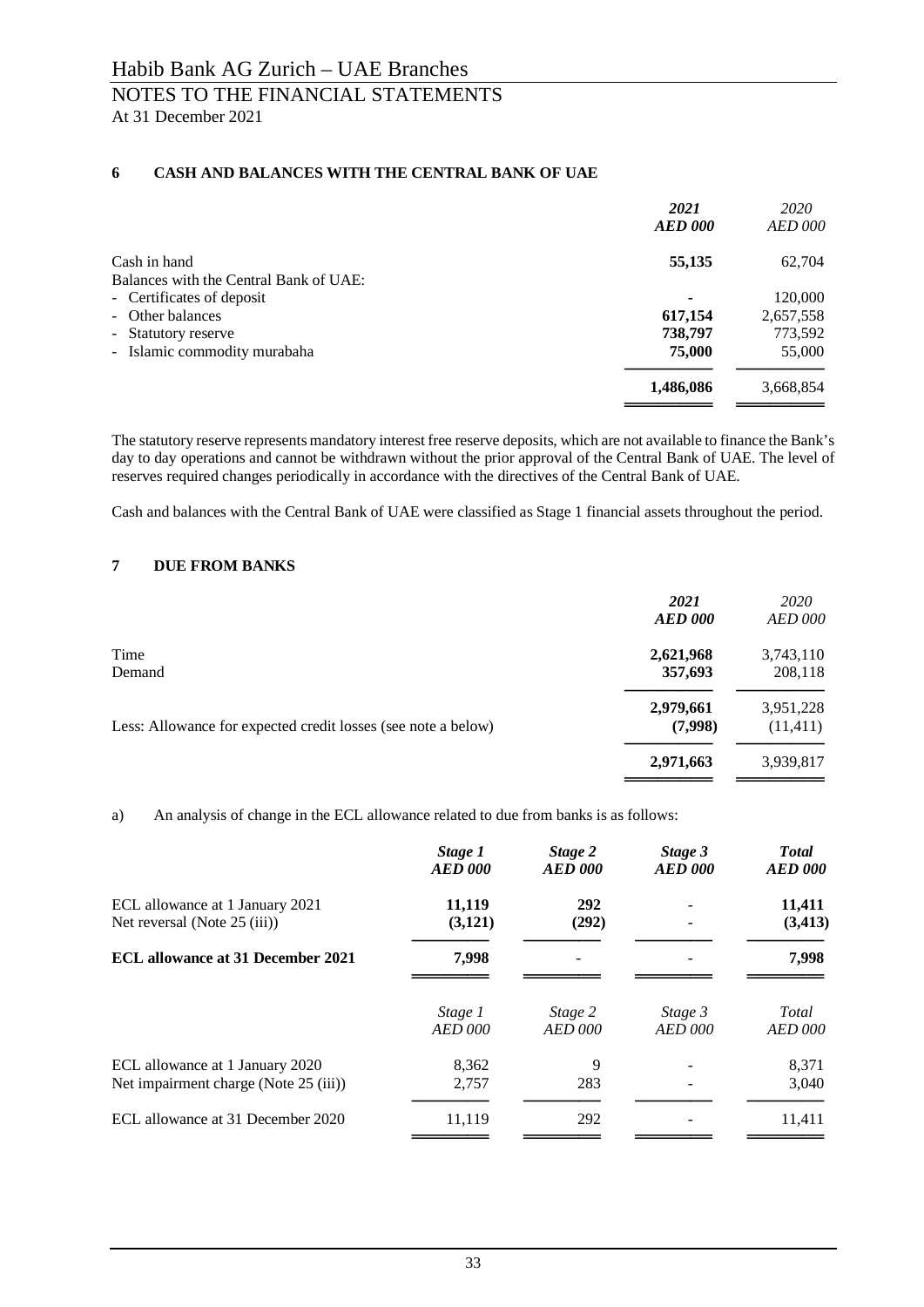## **7 DUE FROM BANKS (continued)**

### b) Following is the geographical distribution of due from banks:

|                                                                                   | 2021<br>AED'000                   | 2020<br><i>AED'000</i>              |
|-----------------------------------------------------------------------------------|-----------------------------------|-------------------------------------|
| Banks in the U.A.E.<br>Banks abroad<br>Less: Allowance for expected credit losses | 1,555,892<br>1,423,769<br>(7,998) | 2,466,246<br>1,484,982<br>(11, 411) |
|                                                                                   | 2,971,663                         | 3,939,817                           |

- c) As at 31 December 2021, there were time deposits with an original maturity of more than 3 months of AED 859.7 million (2020: AED 1,633.7 million)
- d) The table below shows the credit quality and the maximum exposure to credit risk based on the Bank's internal credit rating system and year-end stage classification. The amounts presented are gross of allowance for ECL.

### **In AED'000s 31 December 2021**

| <b>Internal rating grade</b> | Stage 1   | Stage 2 | Stage 3 | <b>Total</b> |
|------------------------------|-----------|---------|---------|--------------|
| <b>Performing</b>            |           |         |         |              |
| High grade                   | 2,289,912 |         |         | 2,289,912    |
| Standard grade               | 539,690   |         |         | 539,690      |
| Sub-standard grade           | 91,337    |         |         | 91,337       |
| Low grade                    | 58,722    |         |         | 58,722       |
| Non-performing               |           |         |         |              |
| Individually impaired        |           |         |         |              |
| <b>Total</b>                 | 2,979,661 |         |         | 2,979,661    |
| In AED'000s                  |           |         |         |              |
| 31 December 2020             |           |         |         |              |
| Internal rating grade        | Stage 1   | Stage 2 | Stage 3 | Total        |
| Performing                   |           |         |         |              |
| High grade                   | 2,917,737 |         |         | 2,917,737    |
| Standard grade               | 775,598   |         |         | 775,598      |
| Sub-standard grade           | 99,034    | 39,924  |         | 138,958      |
| Low grade                    | 118,927   | 8       |         | 118,935      |
| Non-performing               |           |         |         |              |
| Individually impaired        |           |         |         |              |
| Total                        | 3,911,296 | 39,932  |         | 3,951,228    |

There were no movements between stages during the years ended 31 December 2021 and 2020.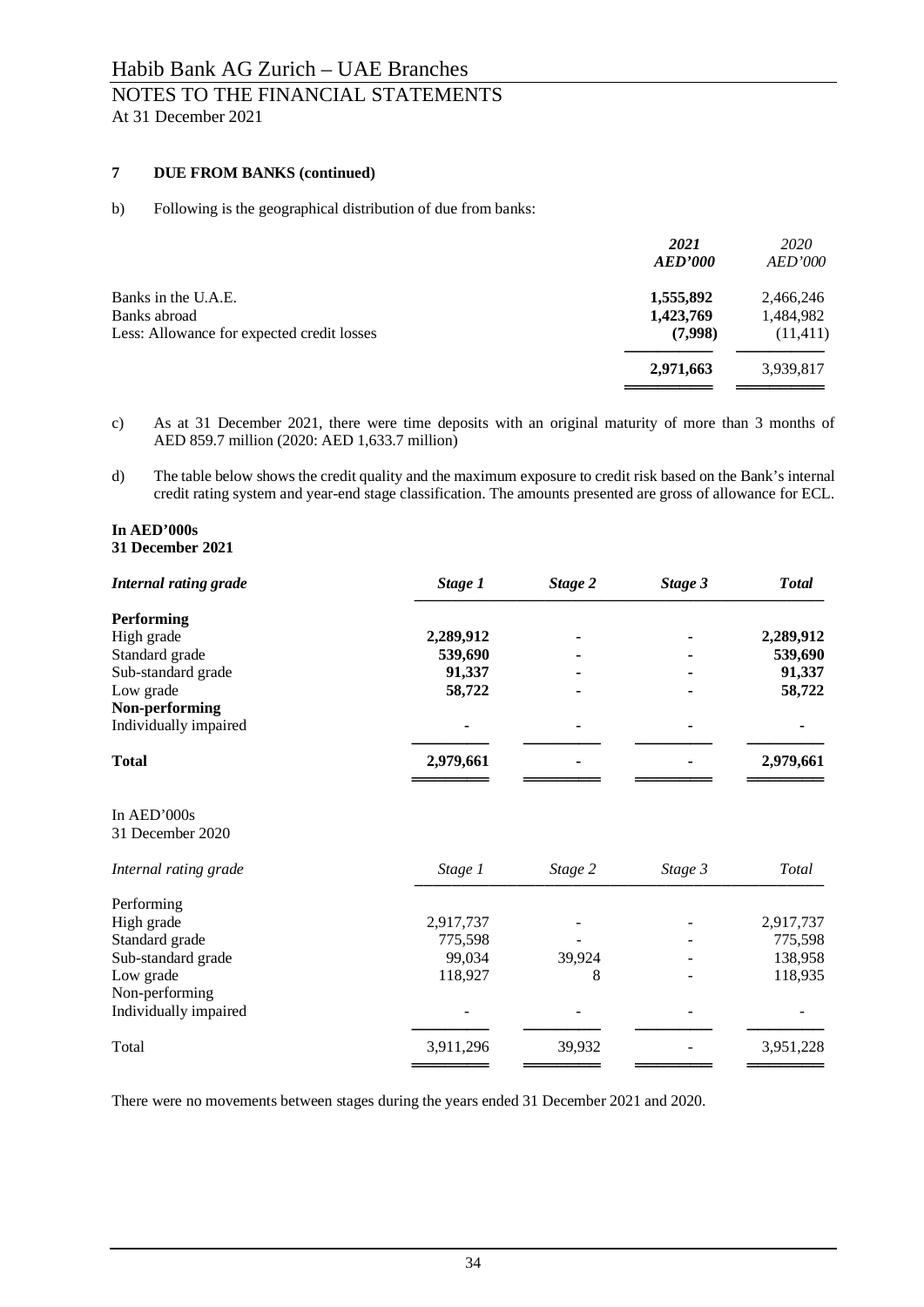# NOTES TO THE FINANCIAL STATEMENTS At 31 December 2021

### **8 LOANS AND ISLAMIC FINANCING RECEIVABLES**

(a) The composition of the loans and Islamic financing receivables portfolio is as follows:

|                                         |                | 2021           |                |                | 2020           |                |
|-----------------------------------------|----------------|----------------|----------------|----------------|----------------|----------------|
|                                         | <b>UAE</b>     | <b>Others</b>  | <b>T</b> otal  | <b>UAE</b>     | <i>Others</i>  | Total          |
|                                         | <b>AED 000</b> | <b>AED 000</b> | <b>AED 000</b> | <b>AED 000</b> | <b>AED 000</b> | <b>AED 000</b> |
| Trade                                   | 1,579,274      | ۰              | 1,579,274      | 1.061.440      |                | 1,061,440      |
| Other commercial $&$                    |                |                |                |                |                |                |
| business sector                         | 1,328,521      | 259,588        | 1,588,109      | 1,412,329      | 200.671        | 1,613,000      |
| Personal                                | 643,445        | 27,132         | 670,577        | 534,260        | 11.979         | 546.239        |
| <b>Gross receivables</b>                | 3,551,240      | 286,720        | 3,837,960      | 3,008,029      | 212,650        | 3,220,679      |
| Allowance for impairment                |                |                |                |                |                |                |
| Stage 3<br>$\qquad \qquad \blacksquare$ |                |                | (130, 188)     |                |                | (199, 846)     |
| Stage $1 & 2$                           |                |                | (205, 734)     |                |                | (184, 120)     |
| Net receivables                         |                |                | 3,502,038      |                |                | 2,836,713      |
|                                         |                |                |                |                |                |                |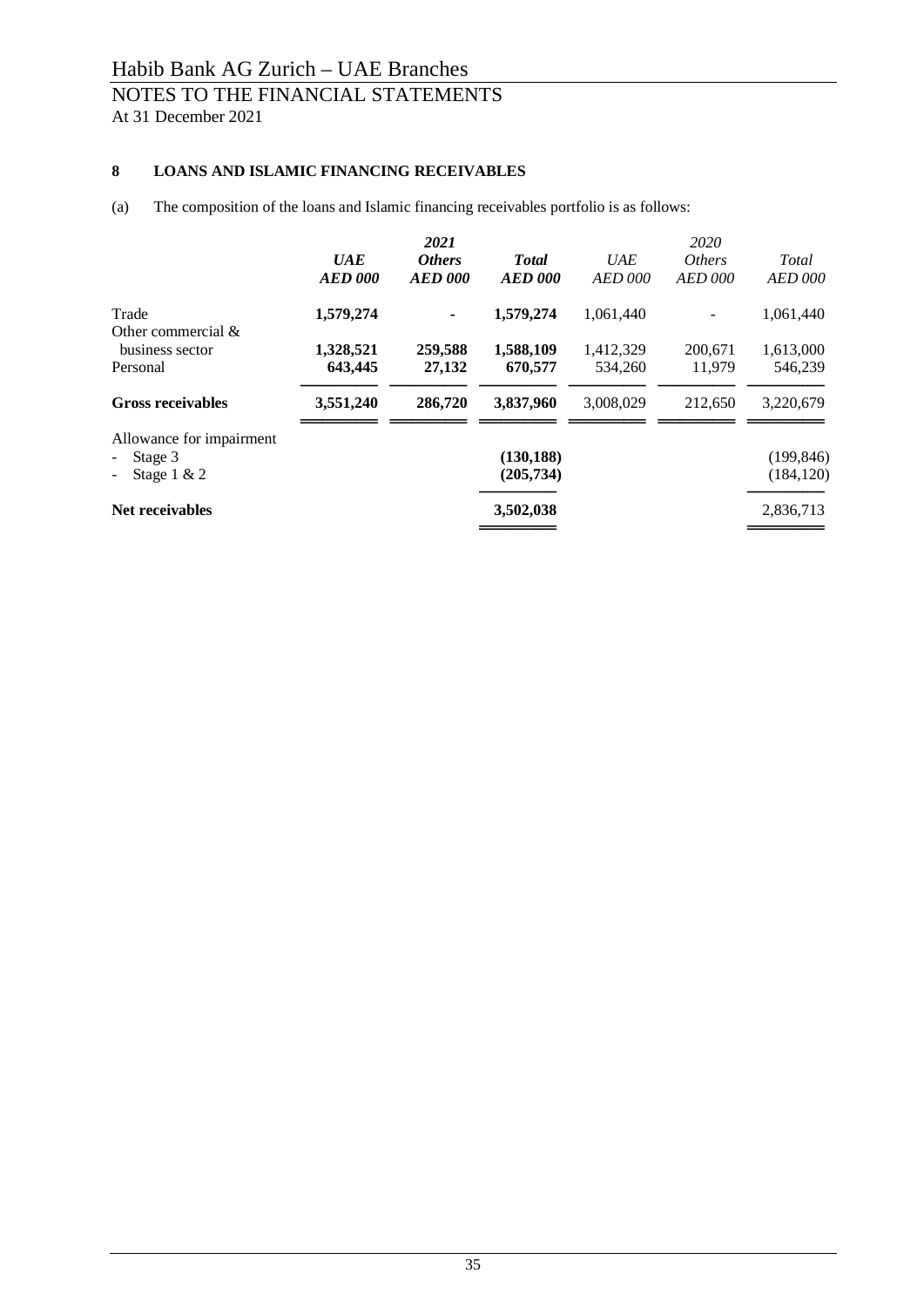# NOTES TO THE FINANCIAL STATEMENTS

At 31 December 2021

### **8 LOANS AND ISLAMIC FINANCING RECEIVABLES (continued)**

(d) The composition of the loans and Islamic financing receivables portfolio is as follows: (continued)

A reconciliation of changes in gross carrying amount and corresponding allowance for ECL by stage for corporate lending is, as follows:

| <b>In AED 000</b>        |                                    | Stage 1    |                                    | Stage 2        |                                    | Stage 3    |                                    | <b>Total</b> |  |
|--------------------------|------------------------------------|------------|------------------------------------|----------------|------------------------------------|------------|------------------------------------|--------------|--|
|                          | <b>Gross</b><br>carrying<br>amount | <b>ECL</b> | <b>Gross</b><br>carrying<br>amount | <b>ECL</b>     | <b>Gross</b><br>carrying<br>amount | <b>ECL</b> | <b>Gross</b><br>carrying<br>amount | <b>ECL</b>   |  |
| 1 January 2021           | 1,797,622                          | 57,341     | 1,113,149                          | 126,779        | 309,908                            | 199,846    | 3,220,679                          | 383,966      |  |
| Transfers to stage 1     | 15,017                             | 634        | (15, 017)                          | (634)          |                                    |            |                                    |              |  |
| Transfers to stage 2     | (49,066)                           | (1,734)    | 49,066                             | 1,734          |                                    |            |                                    |              |  |
| Transfers to stage 3     | (4, 441)                           | (98)       |                                    |                | 4,441                              | 98         |                                    |              |  |
| Net additions/recoveries | 682,239                            | 17,486     | 64,326                             | 4,226          | (80, 299)                          | (13, 474)  | 666,266                            | 8,238        |  |
| Interest in suspense*    |                                    |            |                                    |                | 7,297                              |            | 7,297                              |              |  |
| Amounts written off      |                                    | ٠          |                                    | $\blacksquare$ | (56, 282)                          | (56, 282)  | (56, 282)                          | (56, 282)    |  |
| At 31 December 2021      | 2,441,371                          | 73,629     | 1,211,524                          | 132,105        | 185,065                            | 130,188    | 3,837,960                          | 335,922      |  |

|                          |                             | Stage 1                  |                             | Stage 2                  |                             | Stage 3    |                             | Total                    |  |
|--------------------------|-----------------------------|--------------------------|-----------------------------|--------------------------|-----------------------------|------------|-----------------------------|--------------------------|--|
| In AED $000$             | Gross<br>carrying<br>amount | <b>ECL</b>               | Gross<br>carrying<br>amount | ECL                      | Gross<br>carrying<br>amount | <b>ECL</b> | Gross<br>carrying<br>amount | Gross<br>carrying<br>ECL |  |
| 1 January 2020           | 2,181,052                   | 73,608                   | 1,092,112                   | 127,872                  | 312,926                     | 180,760    | 3,586,090                   | 382,240                  |  |
| Transfers to stage 1     | 9,387                       | 502                      | (9,387)                     | (502)                    |                             |            |                             |                          |  |
| Transfers to stage 2     | (229, 243)                  | (2,488)                  | 229,243                     | 2,488                    | $\overline{\phantom{0}}$    |            | $\overline{\phantom{a}}$    |                          |  |
| Transfers to stage 3     | (1,097)                     | (50)                     | (13,778)                    | (5,979)                  | 14,875                      | 6,029      |                             |                          |  |
| Net additions/recoveries | (162, 477)                  | (14,231)                 | (185, 041)                  | 2,900                    | (6, 811)                    | 15,716     | (354, 329)                  | 4,385                    |  |
| Interest in suspense*    |                             | $\overline{\phantom{0}}$ |                             | $\overline{\phantom{a}}$ | (8,423)                     |            | (8,423)                     |                          |  |
| Amounts written off      |                             | $\overline{\phantom{a}}$ |                             | $\overline{\phantom{a}}$ | (2,659)                     | (2,659)    | (2,659)                     | (2,659)                  |  |
| At 31 December 2020      | 1,797,622                   | 57,341                   | 1,113,149                   | 126,779                  | 309,908                     | 199,846    | 3,220,679                   | 383,966                  |  |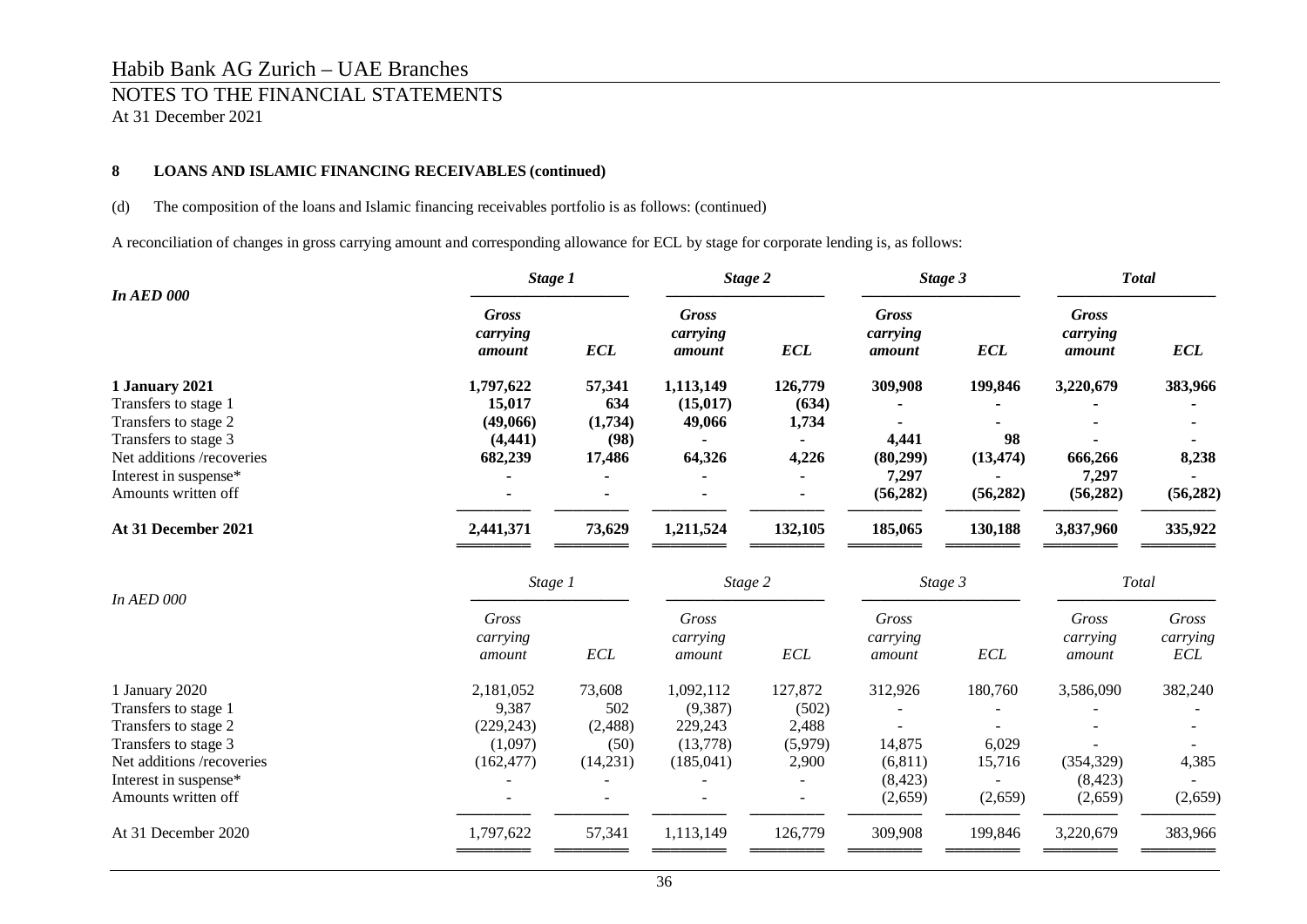# NOTES TO THE FINANCIAL STATEMENTS

At 31 December 2021

#### **8 LOANS AND ISLAMIC FINANCING RECEIVABLES (continued)**

(e) The composition of the loans and Islamic financing receivables portfolio is as follows: (continued)

\*The movement represents the charge of interest on loans and advance classified under stage 3 (previously reported as interest in suspense) and the balance as of 31 December 2021 of such interest (previously reported as interest in suspense) is AED 26,422 thousand (2020: AED 33,719 thousand)

An analysis of risk concentration in gross carrying amounts and corresponding ECL in the loans portfolio by type of lending, industry and geographical location is presented below:

| 31 December 2021<br><b>In AED '000</b>    |                    | <b>Gross carrying amount</b> |               |                    | <b>Allowance for ECL</b> |                     |               | <b>ECL Coverage %</b> |                 |                  |                 |                  |
|-------------------------------------------|--------------------|------------------------------|---------------|--------------------|--------------------------|---------------------|---------------|-----------------------|-----------------|------------------|-----------------|------------------|
|                                           | Stage 1            | Stage 2                      | Stage 3       | <b>Total</b>       | Stage 1                  | Stage 2             | Stage 3       | <b>Total</b>          | Stage 1         | Stage 2          | Stage 3         | <b>Total</b>     |
| Loans and<br>advances to<br>customers     |                    |                              |               |                    |                          |                     |               |                       |                 |                  |                 |                  |
| Corporate lending                         | 1,649,170          | 610,791                      |               | 86,346 2,346,307   | 64,825                   | 46,389              | 64,584        | 175,798               | 3.9%            | 7.6%             | 74.8%           | 7.5%             |
| Small business lending                    | 405,694            | 350,880                      | 64,501        | 821,075            | 6,392                    | 52,867              | 50,507        | 109,766               | 1.6%            | 15.1%            | 78.3%           | 13.4%            |
| Consumer lending<br>Residential mortgages | 262,644<br>123,863 | 263<br>249,590               | 468<br>33,750 | 263,375<br>407,203 | 1,920<br>492             | <b>26</b><br>32,823 | 477<br>14,620 | 2,423<br>47,935       | $0.7\%$<br>0.4% | $9.9\%$<br>13.2% | 101.9%<br>43.3% | $0.9\%$<br>11.8% |
|                                           |                    |                              |               |                    |                          |                     |               |                       |                 |                  |                 |                  |
| Total                                     |                    | 2,441,371 1,211,524          |               | 185,065 3,837,960  | 73,629                   | 132,105             | 130,188       | 335,922               | 3.0%            | 10.9%            | 70.3%           | 8.8%             |
| 31 December 2020                          |                    |                              |               |                    |                          |                     |               |                       |                 |                  |                 |                  |
| In AED '000                               |                    | Gross carrying amount        |               |                    | Allowance for ECL        |                     |               | ECL Coverage %        |                 |                  |                 |                  |
|                                           | Stage 1            | Stage 2                      | Stage 3       | <b>Total</b>       | Stage 1                  | Stage 2             | Stage 3       | Total                 | Stage 1         | Stage 2          | Stage 3         | <b>Total</b>     |
| Loans and<br>advances to<br>customers     |                    |                              |               |                    |                          |                     |               |                       |                 |                  |                 |                  |
| Corporate lending                         | 1,219,572          | 471,410                      |               | 108,998 1,799,980  | 46,867                   | 37,868              | 70,783        | 155,518               | 3.8%            | 8.0%             | 64.9%           | 8.6%             |
| Small business lending                    | 411,998            | 362,915                      | 99,546        | 874,459            | 8,148                    | 53,548              | 78,448        | 140,144               | 2.0%            | 14.8%            | 78.8%           | 16.0%            |
| Consumer lending                          | 47,143             | 1,938                        | 1,209         | 50,290             | 2,072                    | 54                  | 1,254         | 3,380                 | 4.4%            | 2.8%             | 103.7%          | 6.7%             |
| Residential mortgages                     | 118,909            | 276,886                      | 100,155       | 495,950            | 254                      | 35,309              | 49,361        | 84,924                | 0.2%            | 12.8%            | 49.3%           | 17.1%            |
| Total                                     |                    | 1,797,622 1,113,149          |               | 309,908 3,220,679  | 57,341                   | 126,779             | 199,846       | 383,966               | 3.2%            | 11.4%            | 64.5%           | 11.9%            |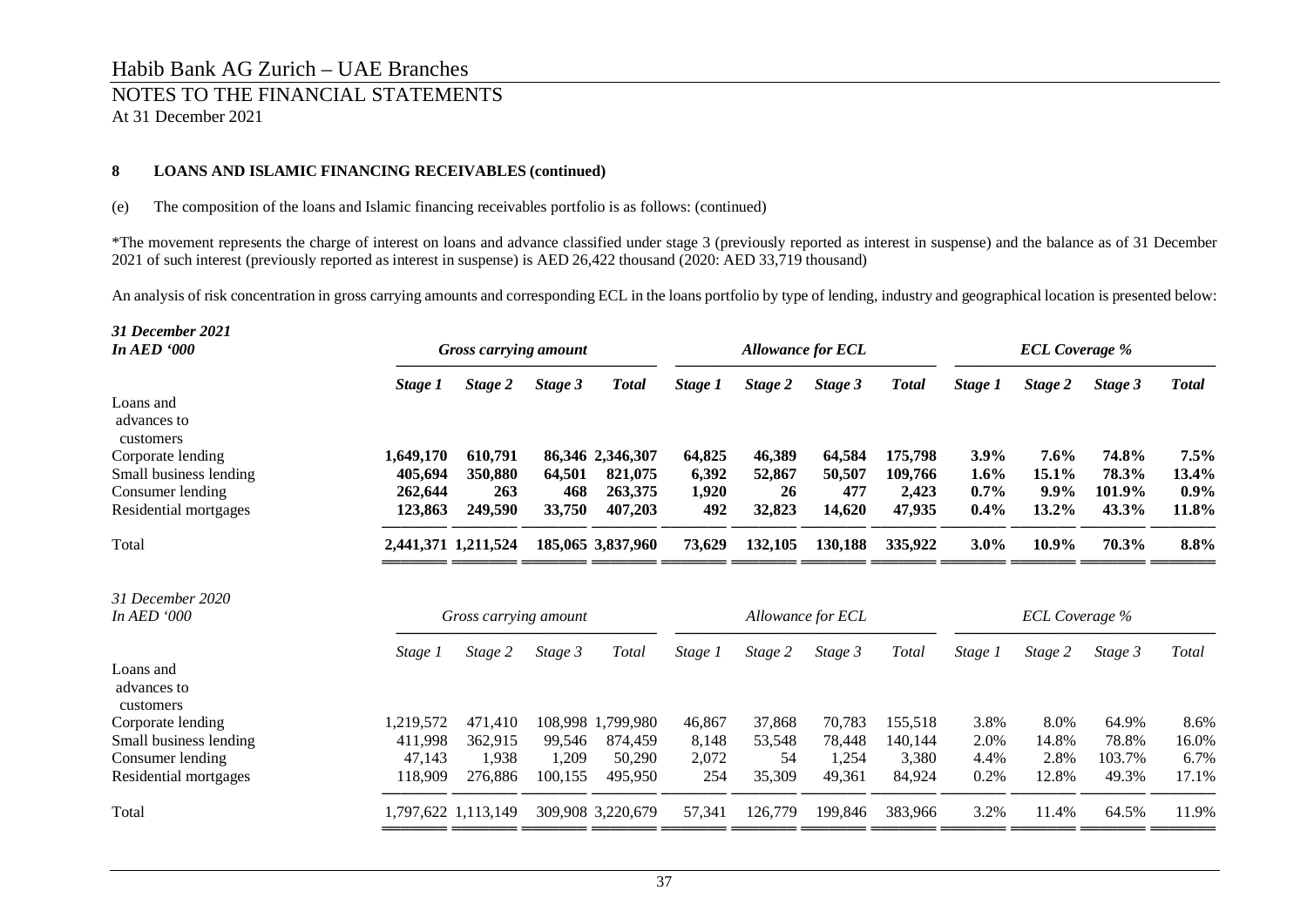# NOTES TO THE FINANCIAL STATEMENTS

At 31 December 2021

### **8 LOANS AND ISLAMIC FINANCING RECEIVABLES (continued)**

Loans and Islamic financing receivables include Mudaraba financing activities amounting to AED 162.70 million (2020: AED 59.45 million) provided through a Shari'a compliant Islamic window.

The provision for expected credit losses of AED 335,922 thousand (2020: AED 383,966 thousand) is after consideration of post-model adjustments (both positive and negative) and management overlays, in relation to data and model limitations as a result of the Covid-19 economic disruption, other early warning procedures of the Bank and the significant uncertainty as a consequence of the Covid-19 pandemic. The adjustments resulting in overlays of AED 72,767 thousand (AED 71,892 thousand), are based on a combination of industry portfolio level credit risk analysis and an evaluation of ECL coverage at an exposure level after considering the potential severity and duration of the economic disruption and the heightened credit risk of specific sectors and loan classes / segments, such as energy, aviation and hospitality.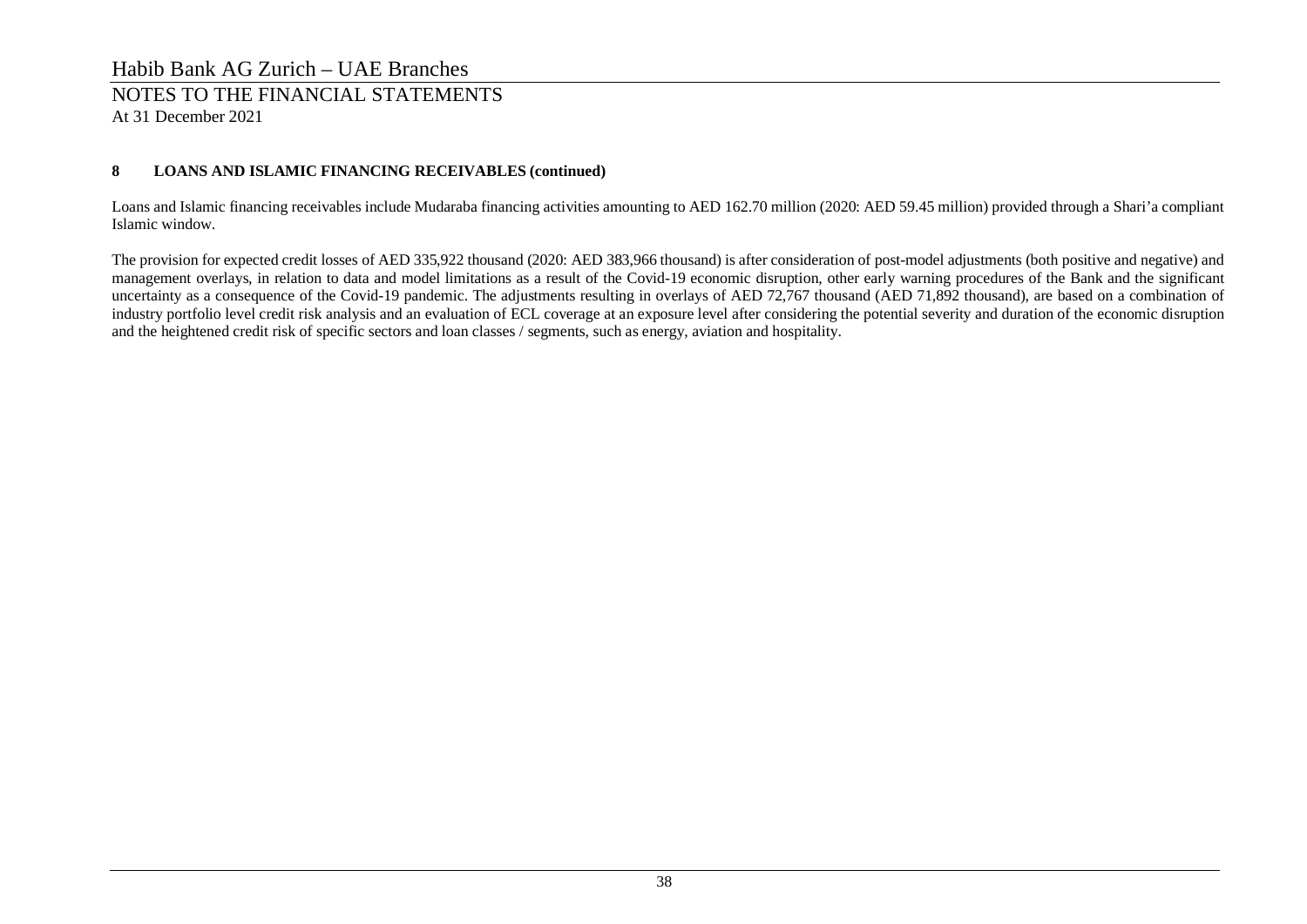### **9 INVESTMENTS**

|                                                     | 2021<br><b>AED 000</b> | 2020<br><b>AED 000</b> |
|-----------------------------------------------------|------------------------|------------------------|
| At fair value through<br>other comprehensive income |                        |                        |
| Equities - unquoted                                 | 1,197                  | 1,197                  |
| Bonds - quoted (refer note 9a) *                    | 2,153,805              | 1,788,281              |
| At amortized cost                                   |                        |                        |
| Bonds - quoted (refer note 9b) *                    | 332,855                | 384,725                |
| CB UAE Treasury bills (refer note 9b)               | 1,982,852              |                        |
|                                                     | 4,470,709              | 2,174,203              |
|                                                     |                        |                        |

\* The above investments include bonds guaranteed by foreign governments, other corporates including international banks and financial institutions, denominated in USD and UAE Dirhams.

Income from investment taken to the statement of profit or loss and other comprehensive income is as follows:

|                                                                | 2021<br><b>AED 000</b> | 2020<br>AED 000 |
|----------------------------------------------------------------|------------------------|-----------------|
| Interest income and income from Islamic<br>financing (Note 20) | 59,373                 | 48,565          |
| Realised gain on bonds designated at fair value through OCI    | 2,089                  | 432             |

#### **(a) Investments at fair value through OCI**

The table below sets out the investment securities at their fair values:

#### **Bonds – quoted**

|                                       | 2021<br><b>AED 000</b> | 2020<br><b>AED 000</b> |
|---------------------------------------|------------------------|------------------------|
| Opening balance                       | 1,803,968              | 1,257,393              |
| Acquired during the year              | 563,980                | 691,027                |
| Sold / redeemed during the year       | (130, 151)             | (169, 428)             |
| Amortisation of premium               | (22,984)               | (9, 974)               |
| Realized gain                         | 2,089                  | 432                    |
| Fair value movement *                 | (59, 101)              | 34,517                 |
| Allowances for expected credit losses | 2,157,801<br>(3,996)   | 1,803,967<br>(15,686)  |
| Closing balance                       | 2,153,805              | 1,788,281              |
|                                       |                        |                        |

\* Fair value movement is after netting reversal of expected credit losses of AED 11,690 thousand (2020: charge of expected credit losses of AED 2,765 thousand) during the year ended 31 December 2021.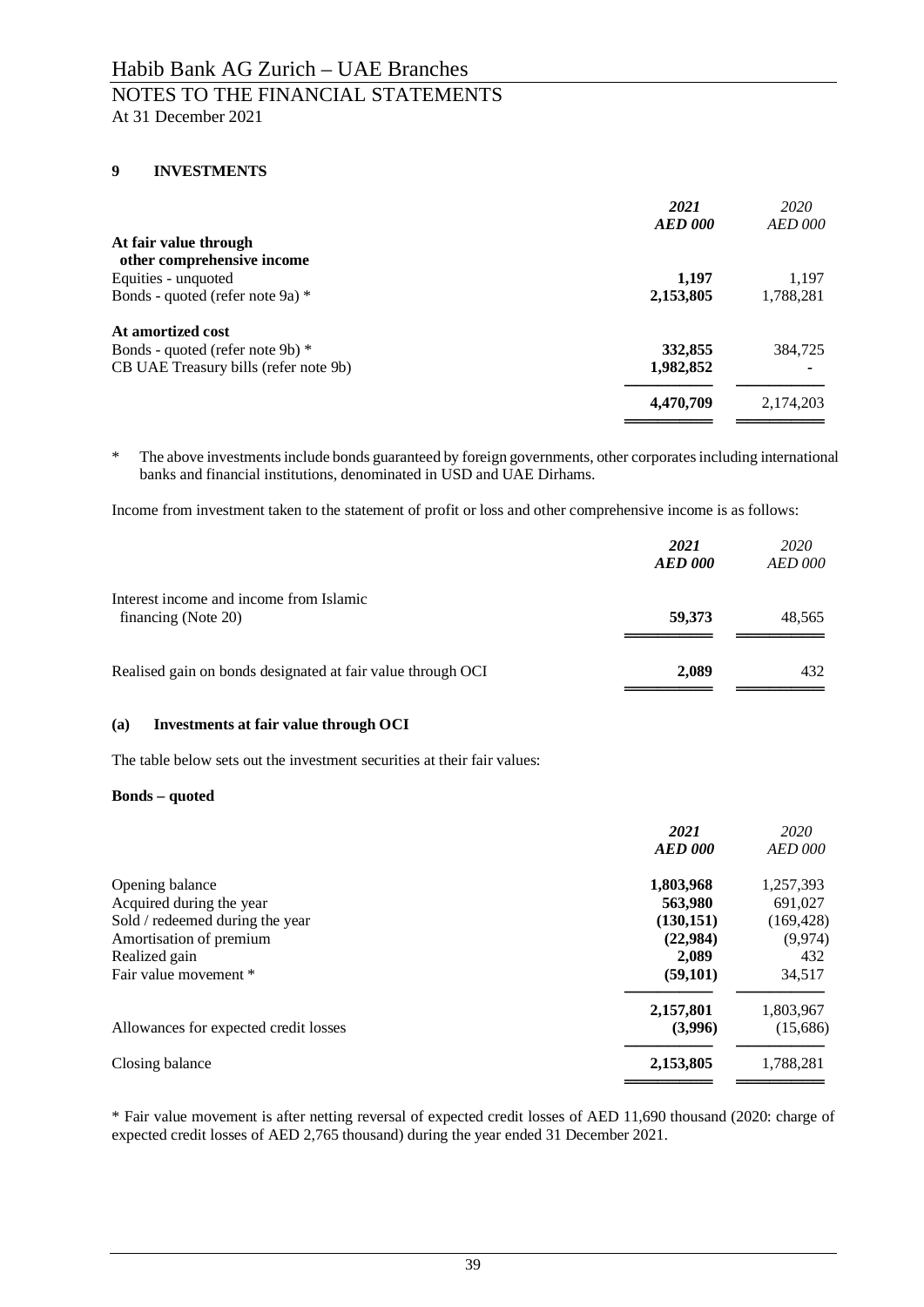### **9 INVESTMENTS (continued)**

# **(b) Investments at amortised costs**

The table below sets out the investment securities at their carrying values:

#### **Bonds – quoted**

|                                       | 2021<br><b>AED 000</b> | 2020<br><b>AED 000</b> |
|---------------------------------------|------------------------|------------------------|
| Opening balance                       | 385,678                | 269,561                |
| Acquired during the year              | 1,999,237              | 178,357                |
| Redeemed during the year              | (62, 441)              | (58, 123)              |
| Amortisation of premium/discount, net | (6,052)                | (4,117)                |
|                                       | 2,316,422              | 385,678                |
| Allowances for expected credit losses | (715)                  | (953)                  |
| Closing balance                       | 2,315,707              | 384,725                |
|                                       |                        |                        |

### **(c) An analysis of change in the gross carrying amount and the corresponding ECL allowance is as follows:**

|                                         | Stage 1<br><b>AED 000</b> | Stage 2<br><b>AED 000</b> | Stage 3<br><b>AED 000</b> | <b>Total</b><br><b>AED 000</b> |
|-----------------------------------------|---------------------------|---------------------------|---------------------------|--------------------------------|
|                                         |                           |                           |                           |                                |
| <b>Gross exposure at 1 January 2021</b> | 2,132,067                 | 24,563                    | 34,213                    | 2,190,843                      |
| Net transfers between Stages            | 24,563                    | (24, 563)                 |                           |                                |
| Net additions / (disposals)             | 2,307,623                 | 11,167                    | (34,213)                  | 2,284,577                      |
| At 31 December 2021                     | 4,464,253                 | 11,167                    |                           | 4,475,420                      |
|                                         | Stage 1                   | Stage 2                   | Stage 3                   | <b>Total</b>                   |
|                                         | <b>AED 000</b>            | <b>AED 000</b>            | <b>AED 000</b>            | <b>AED 000</b>                 |
| <b>ECL allowance at 1 January 2021</b>  | 4,079                     | 1,076                     | 11,485                    | 16,640                         |
| Net transfers between Stages            | 1,076                     | (1,076)                   |                           |                                |
| Net charge / (reversals)                | (870)                     | 426                       | (11, 485)                 | (11, 929)                      |
| <b>Total ECL on investments</b>         | 4,285                     | 426                       |                           | 4,711                          |
| <b>Represented for:</b>                 |                           |                           |                           |                                |
| <b>ECL on FVOCI bonds</b>               | 3,570                     | 426                       |                           | 3,996                          |
| <b>ECL</b> on amortised cost bonds      | 715                       |                           |                           | 715                            |
| <b>Total ECL on investments</b>         | 4,285                     | 426                       |                           | 4,711                          |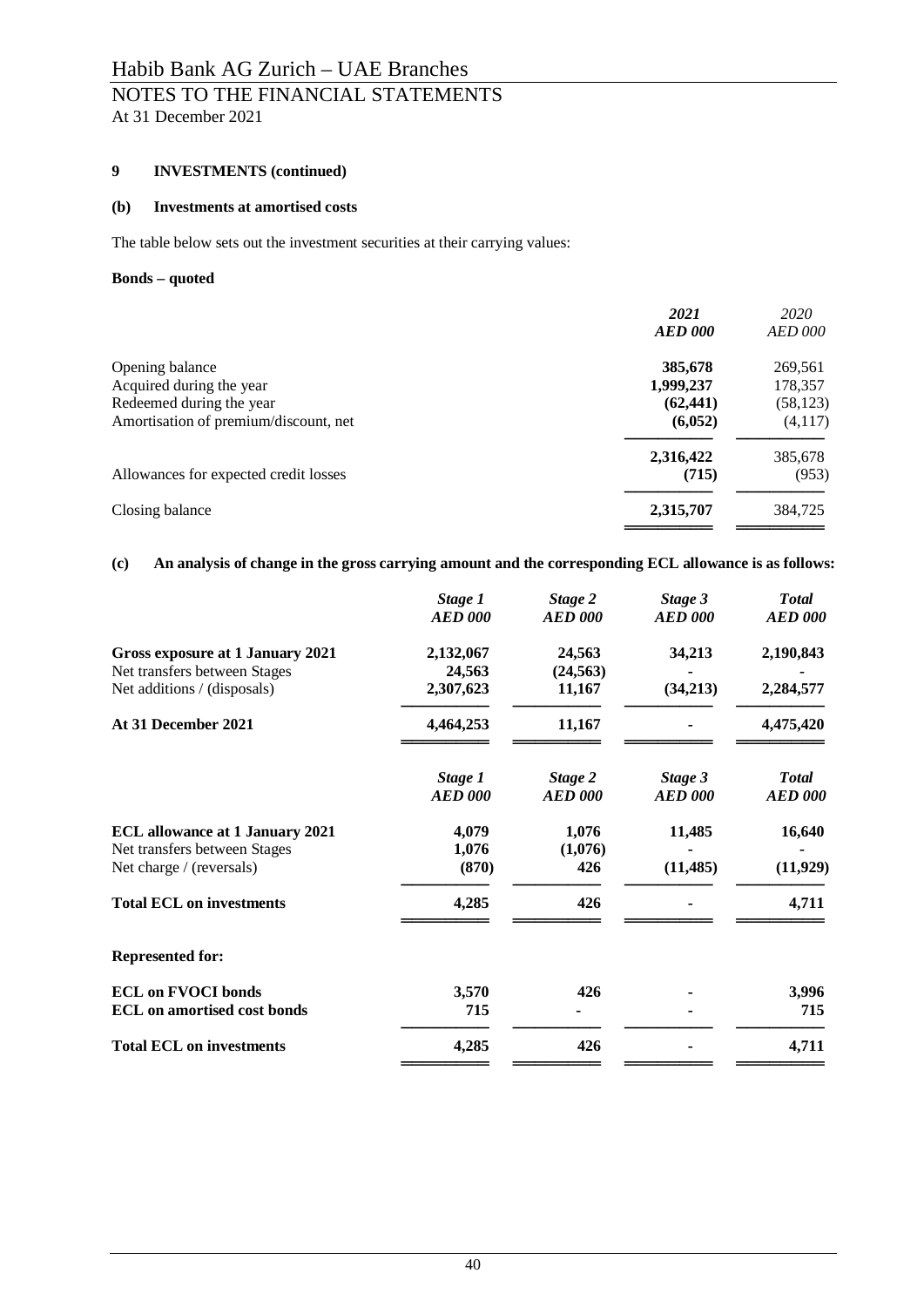# **9 INVESTMENTS (continued)**

### **(c) An analysis of change in the gross carrying amount and the corresponding ECL allowance is as follows: (continued)**

|                                                             | Stage 1<br><b>AED 000</b> | Stage 2<br><b>AED 000</b> | Stage 3<br><b>AED 000</b> | Total<br><b>AED 000</b> |
|-------------------------------------------------------------|---------------------------|---------------------------|---------------------------|-------------------------|
| Gross exposure at 1 January 2020                            | 1,483,408                 |                           | 44,743                    | 1,528,151               |
| Net transfers between Stages<br>Net additions / (disposals) | (12, 249)<br>660,908      | 12,249<br>12,314          | (10, 530)                 | 662,692                 |
| At 31 December 2020                                         | 2,132,067                 | 24,563                    | 34,213                    | 2,190,843               |
|                                                             | Stage 1<br><b>AED 000</b> | Stage 2<br><b>AED 000</b> | Stage 3<br><b>AED 000</b> | Total<br><b>AED 000</b> |
| ECL allowance at 1 January 2020                             | 2,997                     |                           | 16,236                    | 19,233                  |
| Net transfers between Stages<br>Net charge / (reversals)    | (337)<br>1,419            | 337<br>739                | (4,751)                   | (2,593)                 |
| Total ECL on investments                                    | 4,079                     | 1,076                     | 11,485                    | 16,640                  |
| Represented for:                                            |                           |                           |                           |                         |
| ECL on FVOCI bonds<br>ECL on amortised cost bonds           | 3,126<br>953              | 1,076                     | 11,485                    | 15,687<br>953           |
| Total ECL on investments                                    | 4,079                     | 1,076                     | 11,485                    | 16,640                  |
| By geographical area (Gross):                               |                           |                           |                           |                         |
|                                                             |                           |                           | 2021<br><b>AED'000</b>    | 2020<br>AED'000         |
| Within UAE<br><b>Outside UAE</b>                            |                           |                           | 2,014,078<br>2,461,342    | 13,238<br>2,177,605     |
| Less: Expected credit losses                                |                           |                           | 4,475,420<br>(4,711)      | 2,190,843<br>(16, 640)  |
|                                                             |                           |                           | 4,470,709                 | 2,174,203               |
| d)<br>By economic sector:                                   |                           |                           |                           |                         |
|                                                             |                           |                           | 2021<br><b>AED'000</b>    | 2020<br>AED'000         |
| Government and public sector                                |                           |                           | 1,982,852                 | 50,512                  |
| Governmental related enterprises - Commercial               |                           |                           | 11,686                    | 12,041                  |
| Trade and business sector<br>Financial institutions         |                           |                           | 1,232,517<br>1,248,365    | 918,548<br>1,209,742    |
|                                                             |                           |                           | 4,475,420                 | 2,190,843               |
| Less: ECL collective provision                              |                           |                           | (4,711)                   | (16, 640)               |
|                                                             |                           |                           | 4,470,709                 | 2,174,203               |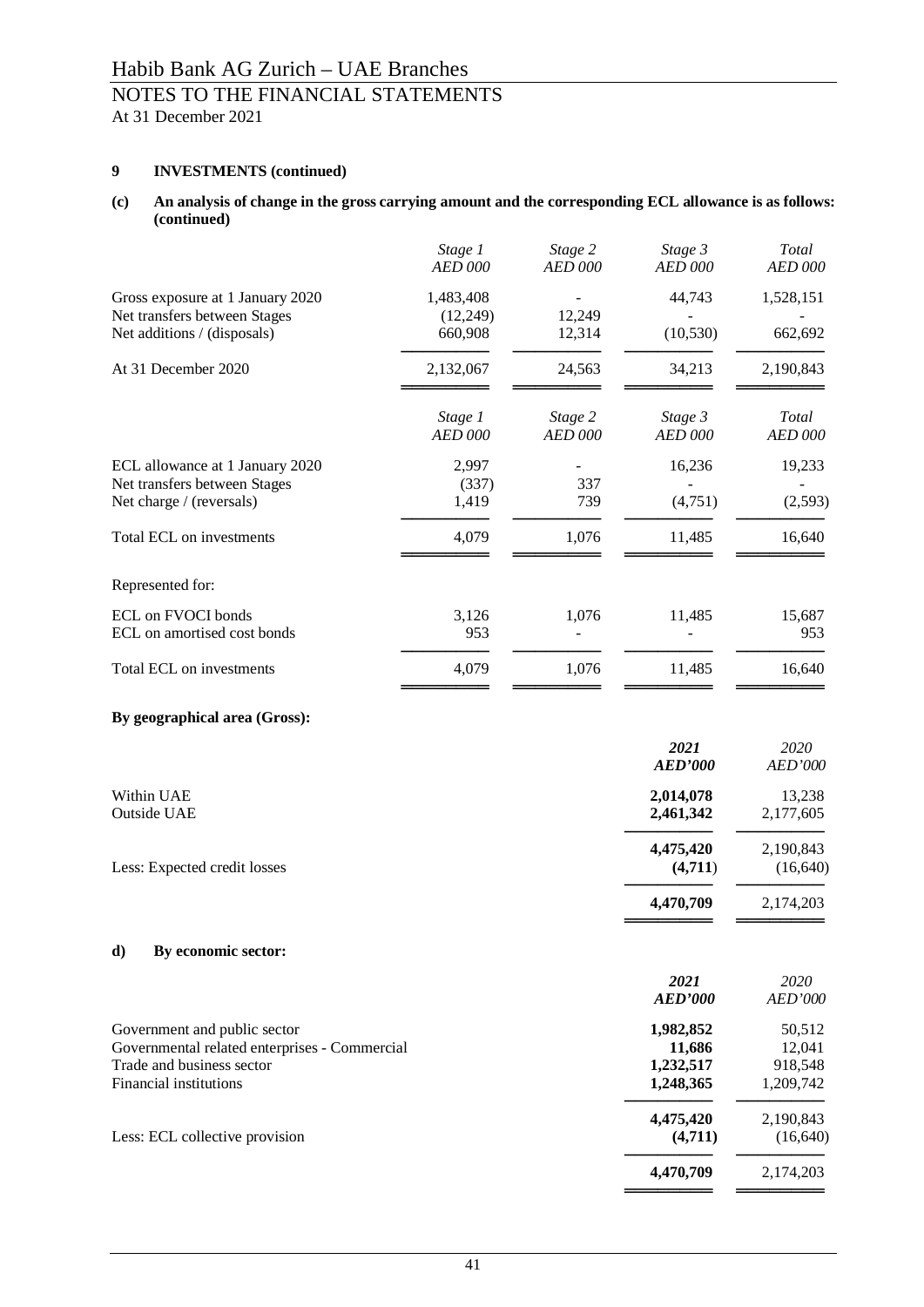#### **9 INVESTMENTS (continued)**

### **d) By economic sector: (continued)**

### **By credit rating (for debt securities) (Net):**

|                  | 2021              | 2020           |
|------------------|-------------------|----------------|
|                  | <b>AED'000</b>    | <b>AED'000</b> |
| Rated AAA to A-  | 2,988,218         | 769,523        |
| Rated BBB+ to B- | 1,481,294         | 1,403,483      |
| Rated CCC+ to D  | $\qquad \qquad -$ |                |
| Unrated          | 1,197             | 1,197          |
|                  | 4,470,709         | 2,174,203      |
|                  |                   |                |

The above represents approved rating from External Credit Assessment Institutions (ECAI) as per Basel III Pillar 3 guidelines.

### **10 PROPERTY AND EQUIPMENT**

|                                 |                  | Furniture      |                |                |                |
|---------------------------------|------------------|----------------|----------------|----------------|----------------|
|                                 |                  | and office     | Computer       | <b>Motor</b>   |                |
|                                 | <b>Buildings</b> | equipment      | system         | vehicles       | Total          |
|                                 | <b>AED 000</b>   | <b>AED 000</b> | <b>AED 000</b> | <b>AED 000</b> | <b>AED 000</b> |
| Cost                            |                  |                |                |                |                |
| At 1 January 2020               | 52,184           | 39,235         | 9,054          | 7,761          | 108,234        |
| <b>Additions</b>                |                  | 1,589          | 1,046          | 550            | 3,185          |
| Disposals and write-offs        | (2, 231)         | (3,601)        | (1,970)        | (439)          | (8,241)        |
| At 31 December 2020             | 49,953           | 37,223         | 8,130          | 7,872          | 103,178        |
| At 1 January 2021               | 49,953           | 37,223         | 8,130          | 7,872          | 103,178        |
| <b>Additions</b>                |                  | 5,081          | 625            | 1,529          | 7,235          |
| Disposals and write-offs        |                  | (399)          | (924)          | (566)          | (1,889)        |
| At 31 December 2021             | 49,953           | 41,905         | 7,831          | 8,835          | 108,524        |
| <b>Accumulated depreciation</b> |                  |                |                |                |                |
| At 1 January 2020               | 16,973           | 16,241         | 7,460          | 6,444          | 47,118         |
| Charge for the year             | 2,046            | 5,231          | 1,266          | 682            | 9,225          |
| Disposals and write-offs        | (1, 154)         | (3,597)        | (1,970)        | (439)          | (7,160)        |
| At 31 December 2020             | 17,865           | 17,875         | 6,756          | 6,687          | 49,183         |
| At 1 January 2021               | 17,865           | 17,875         | 6,756          | 6,687          | 49,183         |
| Charge for the year             | 2,026            | 5,021          | 750            | 607            | 8,404          |
| Disposals and write-offs        |                  | (399)          | (924)          | (566)          | (1,889)        |
| At 31 December 2021             | 19,891           | 22,497         | 6,582          | 6,728          | 55,698         |
| Net book value                  |                  |                |                |                |                |
| At 31 December 2021             | 30,062           | 19,408         | 1,249          | 2,107          | 52,826         |
| At 31 December 2020             | 32,088           | 19,348         | 1,374          | 1,185          | 53,995         |
|                                 |                  |                |                |                |                |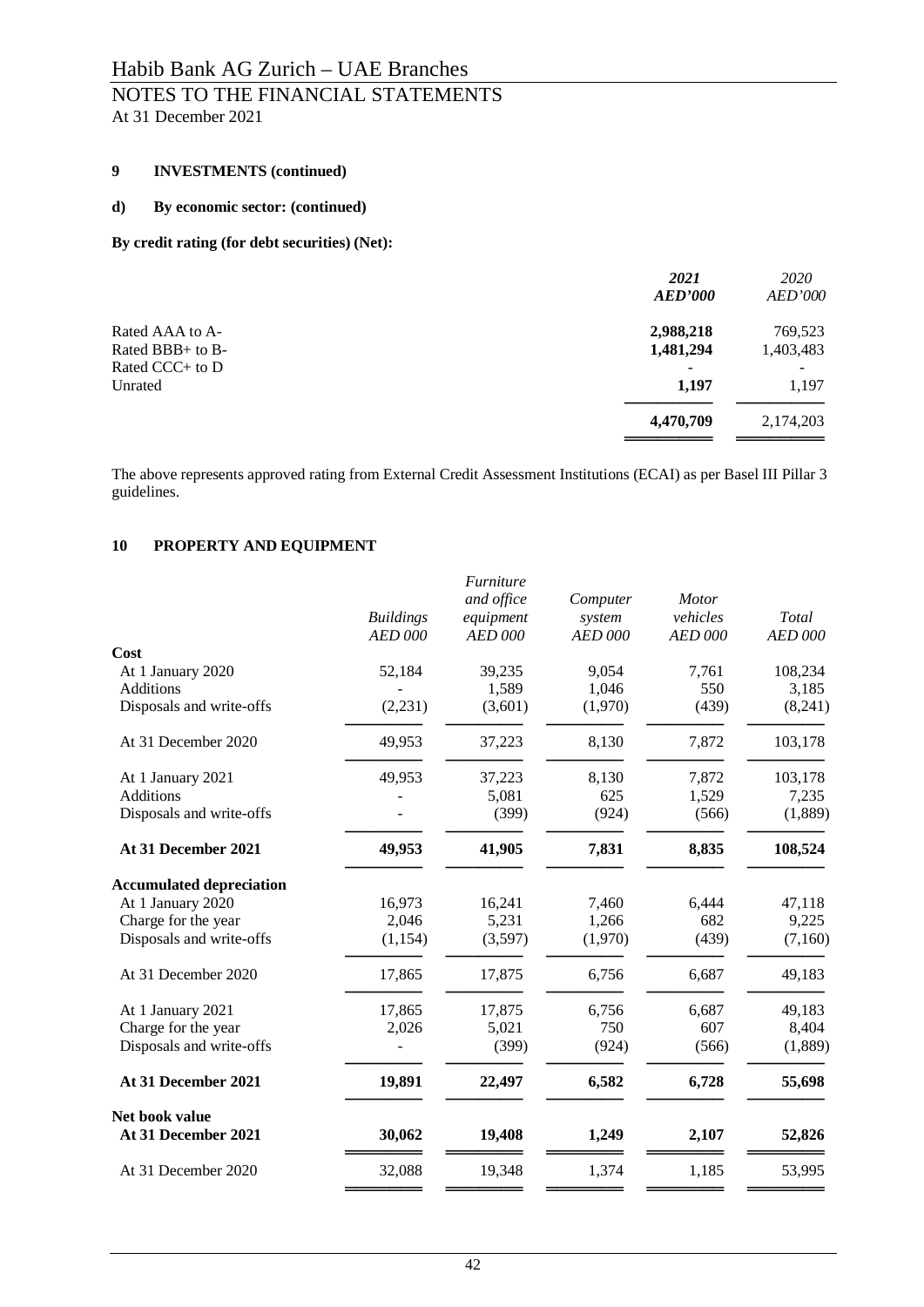# **11 LEASES**

The Bank has lease contracts for branches, ATM and CDM used in its operations. Leases of branches generally have lease terms between 5 and 30 years, CDM have lease term of 7 years while ATM locations generally have shorter lease terms between 1 and 2 years. The Bank's obligations under its leases are secured by the lessor's title to the leased assets. Generally, the Bank is restricted from assigning and subleasing the leased assets. There are several lease contracts that include extension and termination options, which are further discussed below.

Set out below are the carrying amounts of right-of-use assets recognised and the movements during the year ended 31 December 2021:

|                                      | 2021<br>AED'000 | 2020<br><i>AED'000</i> |
|--------------------------------------|-----------------|------------------------|
| <b>Right-of-use assets</b>           |                 |                        |
| As at 1 January 2021                 | 124,160         | 126,044                |
| Less: Lease modification adjustments | (711)           | (732)                  |
| <b>Post modification balance</b>     | 123,449         | 125,312                |
| <b>Additions</b>                     |                 | 15,126                 |
| Depreciation expense                 | (18,001)        | (16,278)               |
|                                      | 105,448         | 124,160                |
|                                      |                 |                        |

Set out below are the carrying amounts of lease liabilities and the movements during the year ended 31 December 2021:

|                                  | 2021<br>AED'000 | 2020<br><i>AED'000</i> |
|----------------------------------|-----------------|------------------------|
| <b>Lease Liabilities</b>         |                 |                        |
| As at 1 January 2021             | 101,505         | 90,609                 |
| Lease modification adjustments:  | (711)           | (732)                  |
| <b>Post modification balance</b> | 100,794         | 89,877                 |
| Accretion of interest (Note 21)  | 2,557           | 2,711                  |
| Additions                        |                 | 15,126                 |
| Payments during the year         | (25,608)        | (6,209)                |
| As at 31 December                | 77,743          | 101,505                |
|                                  |                 |                        |

The maturity analysis of lease liabilities are disclosed under liquidity risk management note.

The following are the amounts recognised in profit or loss:

|                                                                                      | 2021<br><b>AED'000</b> | 2020<br><i>AED'000</i> |
|--------------------------------------------------------------------------------------|------------------------|------------------------|
| Depreciation expense of right-of-use assets<br>Interest expense on lease liabilities | 18,001<br>2,557        | 16,278<br>2.711        |
| Total amount recognised in profit or loss                                            | 20,558                 | 18.989                 |

The Bank had total cash outflows for leases of AED 25,608 thousand (2020: AED 6,209 thousand) in 2021.

The Bank has several lease contracts that include extension and termination options. These options are negotiated by management to provide flexibility in managing the leased-asset portfolio and align with the Bank's business needs. Management exercises significant judgement in determining whether these extension and termination options are reasonably certain to be exercised.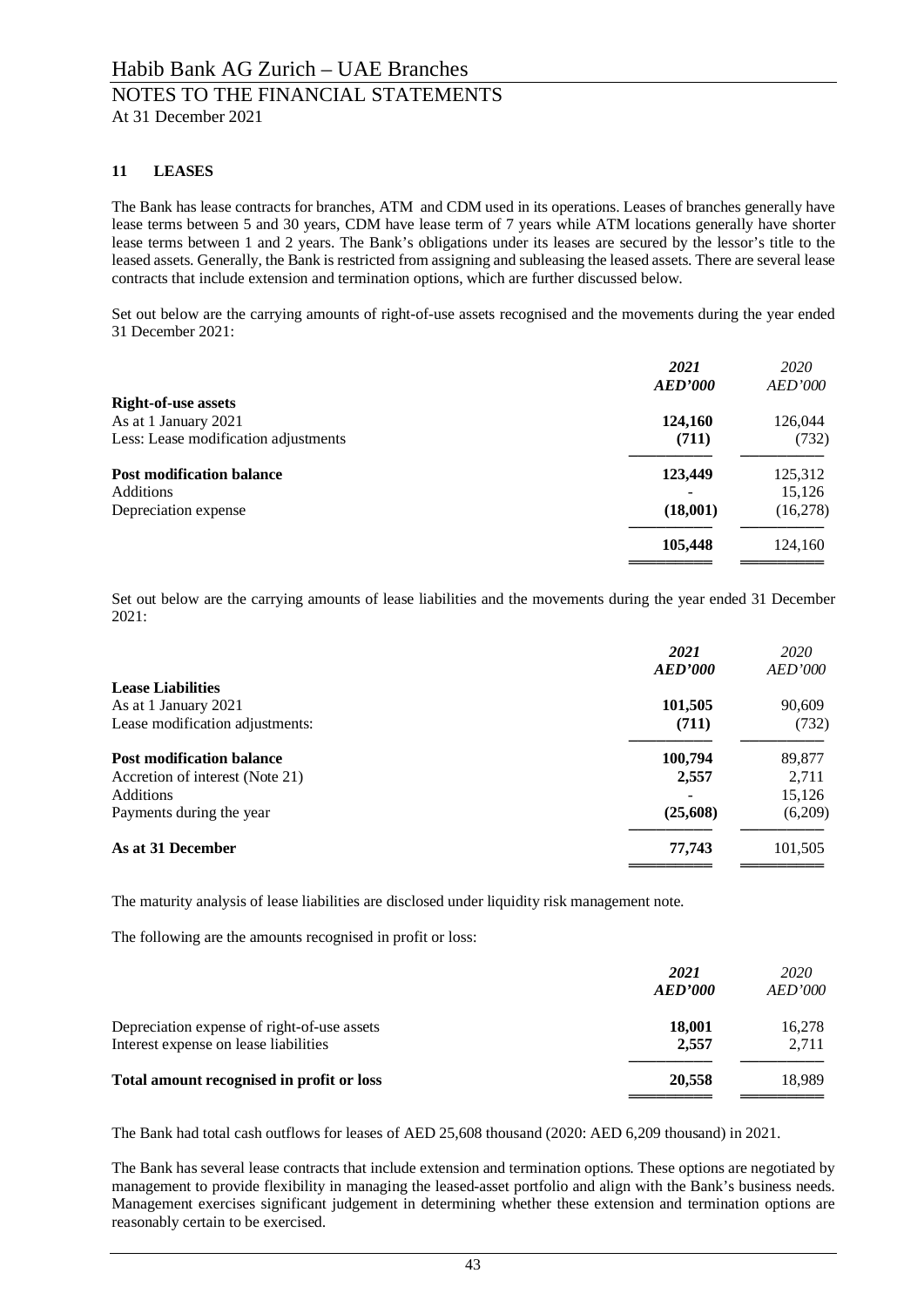# **12 DEFERRED TAX**

### a) Deferred tax assets are attributable to the following:

|                                                 | 2021<br><b>AED 000</b> | 2020<br><b>AED 000</b> |
|-------------------------------------------------|------------------------|------------------------|
| Allowances for expected credit losses<br>Others | 69,068<br>82           | 83,226<br>121          |
|                                                 | 69,150                 | 83,347                 |

Movements in temporary differences during the year are as follows:

|                                                     | <i><b>Opening</b></i><br><b>balance</b><br><b>AED 000</b> | Recognized in<br>assets<br><b>AED 000</b> | Recognised<br><i>in profit</i><br>or loss<br><b>AED 000</b> | Recognised<br>in $OCI/$<br>equity<br><b>AED 000</b> | <b>Closing</b><br><b>balance</b><br><b>AED 000</b> |
|-----------------------------------------------------|-----------------------------------------------------------|-------------------------------------------|-------------------------------------------------------------|-----------------------------------------------------|----------------------------------------------------|
| 2021<br>Allowances for loan losses<br><b>Others</b> | 83,226<br>121                                             | 295                                       | (14, 453)<br>(39)                                           |                                                     | 69,068<br>82                                       |
|                                                     | 83,347                                                    | 295                                       | (14, 492)                                                   | ۰                                                   | 69,150                                             |
|                                                     | <i><b>Opening</b></i><br>balance<br><b>AED 000</b>        | Recognized in<br>assets<br><b>AED 000</b> | Recognised<br>in profit<br>or loss<br><b>AED 000</b>        | Recognised<br>in $OCL$<br>equity<br><b>AED 000</b>  | Closing<br>balance<br><b>AED 000</b>               |
| 2020                                                |                                                           |                                           |                                                             |                                                     |                                                    |
| Allowances for loan losses<br><b>Others</b>         | 81,387<br>106                                             | 153<br>$\qquad \qquad \blacksquare$       | 1,686<br>15                                                 |                                                     | 83,226<br>121                                      |
|                                                     | 81,493                                                    | 153                                       | 1,701                                                       |                                                     | 83,347                                             |

b) Deferred tax liability of AED 3,419 thousand (2020: AED 15,239 thousand) is attributable to the fair value reserve relating to investments carried at fair value through other comprehensive income. The movement in deferred tax liability during the year ended 31 December 2021 represents reduction of deferred tax liability of AED 11,820 thousand (2020: addition of AED 6,903 thousand) relating to net changes in fair values of investment classified as FVOCI, net of related changes in allowance for expected credit losses during the year ended 31 December 2021.

### **13 OTHER ASSETS**

|                                      | 2021<br><b>AED 000</b> | 2020<br><b>AED 000</b> |
|--------------------------------------|------------------------|------------------------|
| Accrued interest receivable          | 46,907                 | 43,749                 |
| Prepayments and deposits             | 9,336                  | 8,187                  |
| Asset acquired in settlement of debt |                        |                        |
| Precious metal - Gold                | 3,878                  | 4,212                  |
| Derivatives financial assets         |                        | 25                     |
| Custodian collection                 | 12,134                 | 4,198                  |
| Others                               | 7,740                  | 2,549                  |
|                                      | 79,996                 | 62,920                 |

Assets acquired in settlement of debt includes certain assets at year ended 31 December 2021 of AED 2.4 million (2020: AED 5.4 million) which are fully impaired and the impairment allowance on these was AED 2.4 million (2020: AED 5.4 million).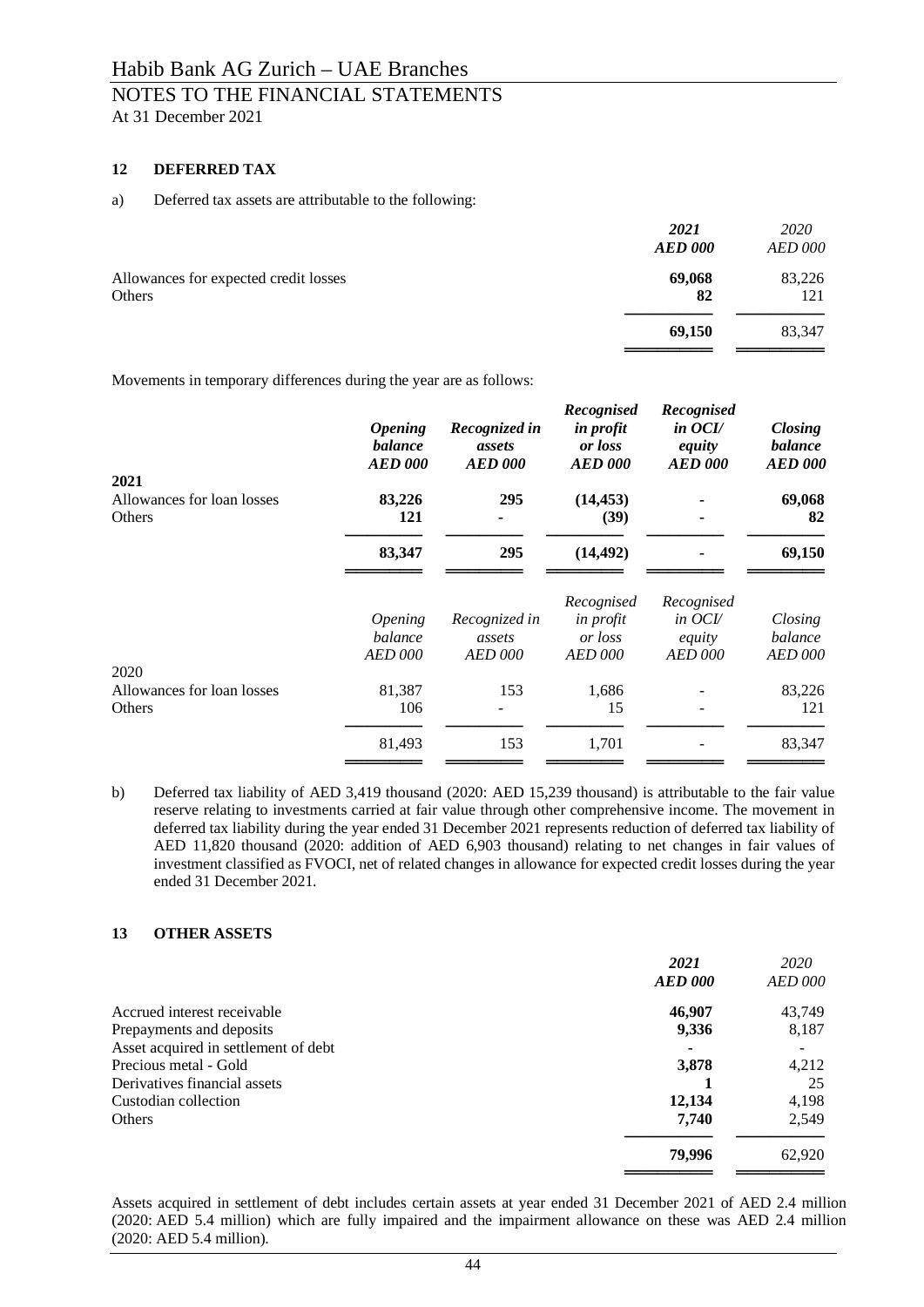## **14 DEPOSITS FROM CUSTOMERS**

|                             | 2021           | 2020           |
|-----------------------------|----------------|----------------|
|                             | <b>AED 000</b> | <b>AED 000</b> |
| <b>Business accounts</b>    |                |                |
| Demand deposits             | 4,744,040      | 4,553,994      |
| Time deposits               | 811,029        | 942,810        |
| Call deposits               | 525,267        | 784,517        |
| Savings deposits            | 65,885         | 80,344         |
| Margin deposits             | 132,257        | 126,113        |
|                             | 6,278,478      | 6,487,778      |
| <b>Individual customers</b> |                |                |
| Demand                      | 1,816,991      | 1,629,654      |
| Time deposits               | 1,591,697      | 1,586,599      |
| Call deposits               | 225,956        | 308,488        |
| Savings deposits            | 1,020,296      | 870,110        |
| Margin deposits             | 4,607          | 713            |
|                             | 4,659,547      | 4,395,564      |
| <b>Total</b>                | 10,938,025     | 10,883,342     |
|                             |                |                |

Deposits from customers include Islamic customer deposits amounting to AED 522.9 million (2020: AED 451.5 million) undertaken through a Sharia'a compliant Islamic window.

#### **15 DUE TO BANKS**

|                           | 2021<br><b>AED 000</b> | 2020<br><b>AED 000</b> |
|---------------------------|------------------------|------------------------|
| Demand deposits (current) | 20,607                 | 43,501                 |

There is no interest paid on balances due to banks during the years ended 31 December 2021 and 2020.

#### **16 OTHER LIABILTIES**

|                                    | 2021<br><b>AED 000</b> | 2020<br>AED 000 |
|------------------------------------|------------------------|-----------------|
|                                    |                        |                 |
| Accrued interest payable           | 5,006                  | 10,918          |
| Staff terminal benefits            | 36,589                 | 37,400          |
| Accrued expenses payable           | 4,636                  | 4,024           |
| Commission received in advance     | 2,125                  | 1,962           |
| Tax payable                        | 22,761                 | 27,927          |
| Bills payable                      | 71,821                 | 22,041          |
| Negative fair value of derivatives | 15                     |                 |
| Provision – off balance sheet      | 6,780                  | 6,230           |
| Others                             | 18,071                 | 64,998          |
|                                    | 167,804                | 175,500         |
|                                    |                        |                 |

Others included overdue bills and other payables of AED 10,778 thousand (2020: AED 59,462 thousand) remained unclaimed by the counterparties.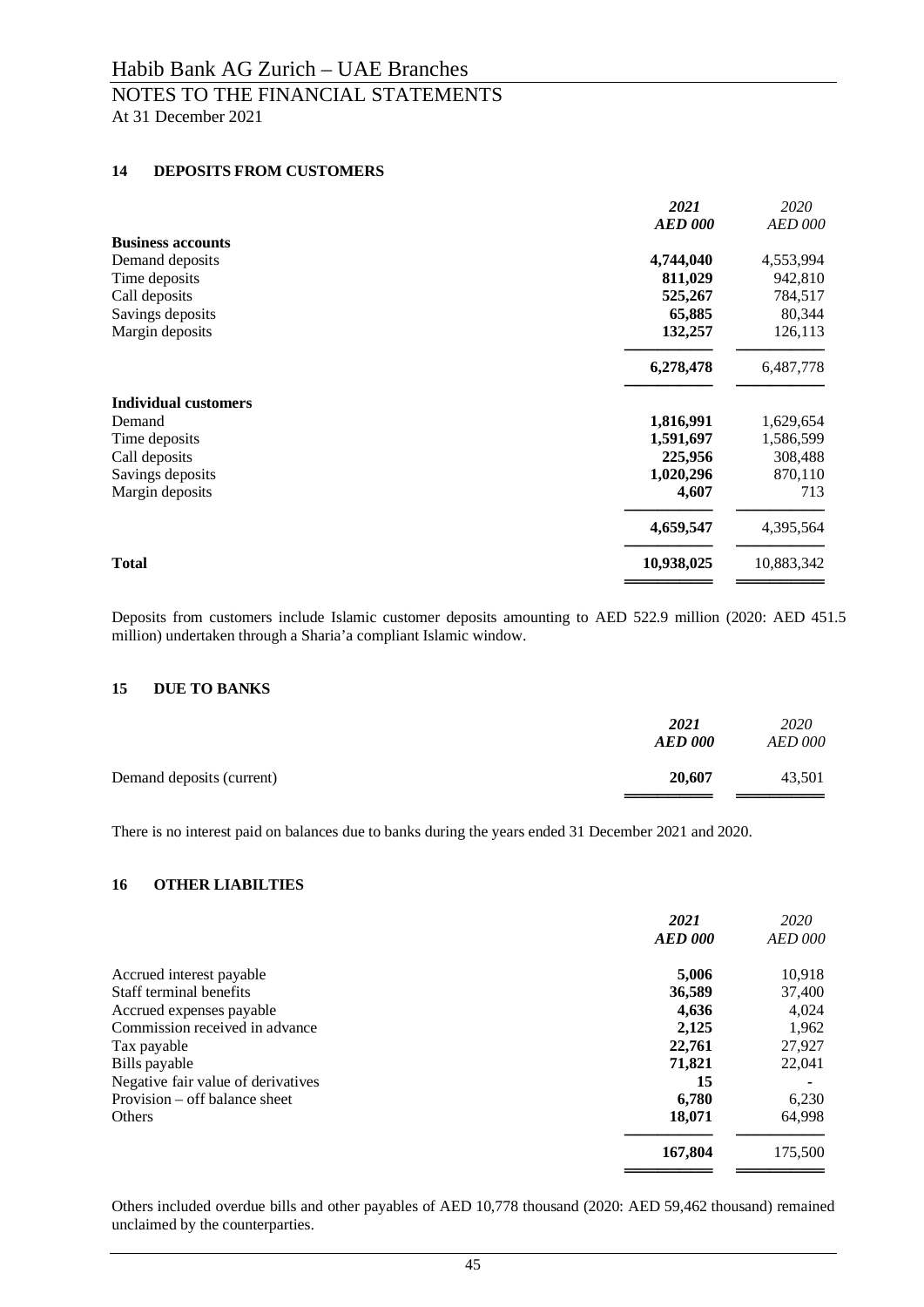At 31 December 2021

# **17 ALLOCATED CAPITAL**

The allocated capital represents the deposit of AED 100 million contributed by the Head Office as assigned capital for the UAE branches. Subsequent to year end, the allocated capital is increased to AED 500 million by capitalization of retained earnings.

## **18 LEGAL RESERVE**

In accordance with Federal Law No. 2 of 2015 (as amended), 10% of the net profit for the year should be transferred to a non-distributable legal reserve, until such time as this reserve equals 50% of the allocated capital. No such transfers were made during the years 2021 and 2020, as reserves already equals 50% of the allocated capital.

# **19 CONTINGENT LIABILITIES AND OTHER COMMITMENTS**

The contractual amounts of the Bank's off-balance sheet financial instruments that commit it to extend credit to customers are as follows:

|              |                                                                                                                                                                                 | 2021<br><b>AED 000</b> | 2020<br>AED 000 |
|--------------|---------------------------------------------------------------------------------------------------------------------------------------------------------------------------------|------------------------|-----------------|
| a)           | Direct credit substitutes including general guarantees of<br>indebtedness and standby letters of credit serving as<br>financial guarantees for loans and securities             | 197,721                | 190,691         |
| b)           | Transaction-related contingencies including performance<br>bonds, bid bonds and standby letters of credit related to<br>particular transactions                                 | 130,736                | 131,367         |
| $\mathbf{c}$ | Short-term self-liquidating trade-related contingencies<br>arising from the movement of goods, such as documentary<br>credits where the underlying shipment is used as security | 283,374                | 296.268         |
|              |                                                                                                                                                                                 | 611,831                | 618,326         |
|              |                                                                                                                                                                                 |                        |                 |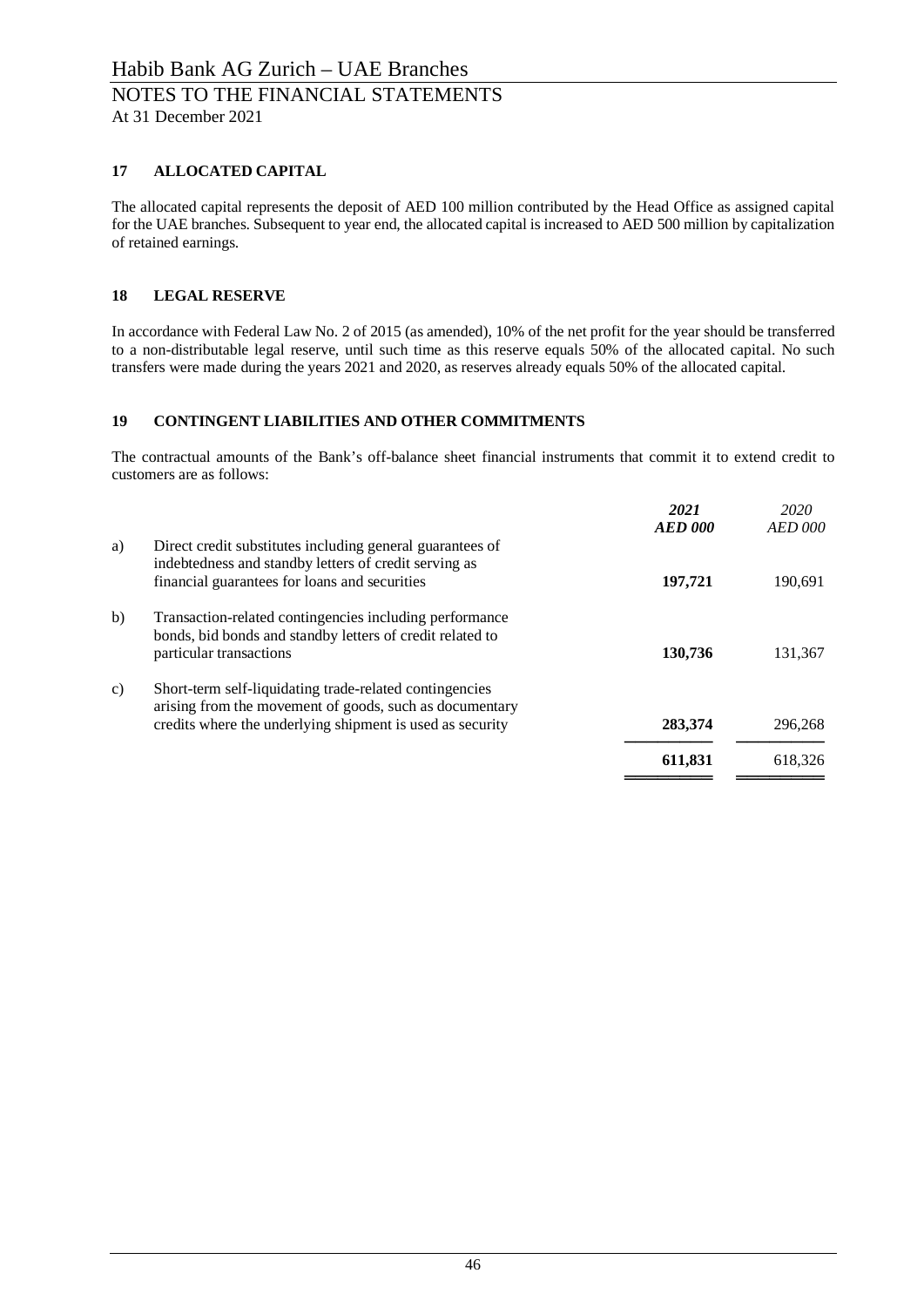# NOTES TO THE FINANCIAL STATEMENTS

At 31 December 2021

# **19 CONTINGENT LIABILITIES AND OTHER COMMITMENTS (continued)**

a) An analysis of changes in the gross balance of off-balance sheet exposures is as follows:

#### **In AED '000**

|                       | Stage 1                        |             | Stage 2                        |            | Stage 3                        |                | <b>Total</b>                   |            |
|-----------------------|--------------------------------|-------------|--------------------------------|------------|--------------------------------|----------------|--------------------------------|------------|
|                       | <b>Outstanding</b><br>exposure | ECL         | <b>Outstanding</b><br>exposure | <b>ECL</b> | <b>Outstanding</b><br>exposure | $\pmb{ECL}$    | <b>Outstanding</b><br>exposure | <b>ECL</b> |
| <b>1 January 2021</b> | 538,027                        | 2,815       | 77,670                         | 1,465      | 2,629                          | 1,950          | 618,326                        | 6,230      |
| Transfers to Stage 1  | 878                            | 94          | (878)                          | (94)       |                                |                |                                |            |
| Transfers to Stage 2  | (11, 480)                      | (588)       | 11,480                         | 588        |                                |                |                                |            |
| Transfers to Stage 3  |                                |             |                                |            |                                |                |                                |            |
| Other movement        | 4,441                          | 546         | (10, 936)                      | (3)        |                                | $\overline{7}$ | (6, 495)                       | 550        |
| At 31 December 2021   | 531,866                        | 2,867       | 77,336                         | 1,956      | 2,629                          | 1,957          | 611,831                        | 6,780      |
| In AED '000           | Stage 1                        |             | Stage 2                        |            | Stage 3                        |                | Total                          |            |
|                       | <b>Outstanding</b><br>exposure | $\cal{ECL}$ | <b>Outstanding</b><br>exposure | $\cal ECL$ | Outstanding<br>exposure        | ECL            | <b>Outstanding</b><br>exposure | ECL        |
| 1 January 2020        | 448,165                        | 3,233       | 77,322                         | 1,313      | 2,626                          |                | 528,113                        | 4,546      |
| Transfers to Stage 1  |                                |             |                                |            |                                |                |                                |            |
| Transfers to Stage 2  | (1,728)                        | (94)        | 1,728                          | 94         |                                |                |                                |            |
| Transfers to Stage 3  |                                |             | (3)                            |            | 3                              |                |                                |            |
| Other movement        | 91,590                         | (324)       | (1, 377)                       | 58         |                                | 1,950          | 90,213                         | 1,684      |
| At 31 December 2020   | 538,027                        | 2,815       | 77,670                         | 1,465      | 2,629                          | 1,950          | 618,326                        | 6,230      |
|                       |                                |             |                                |            |                                |                |                                |            |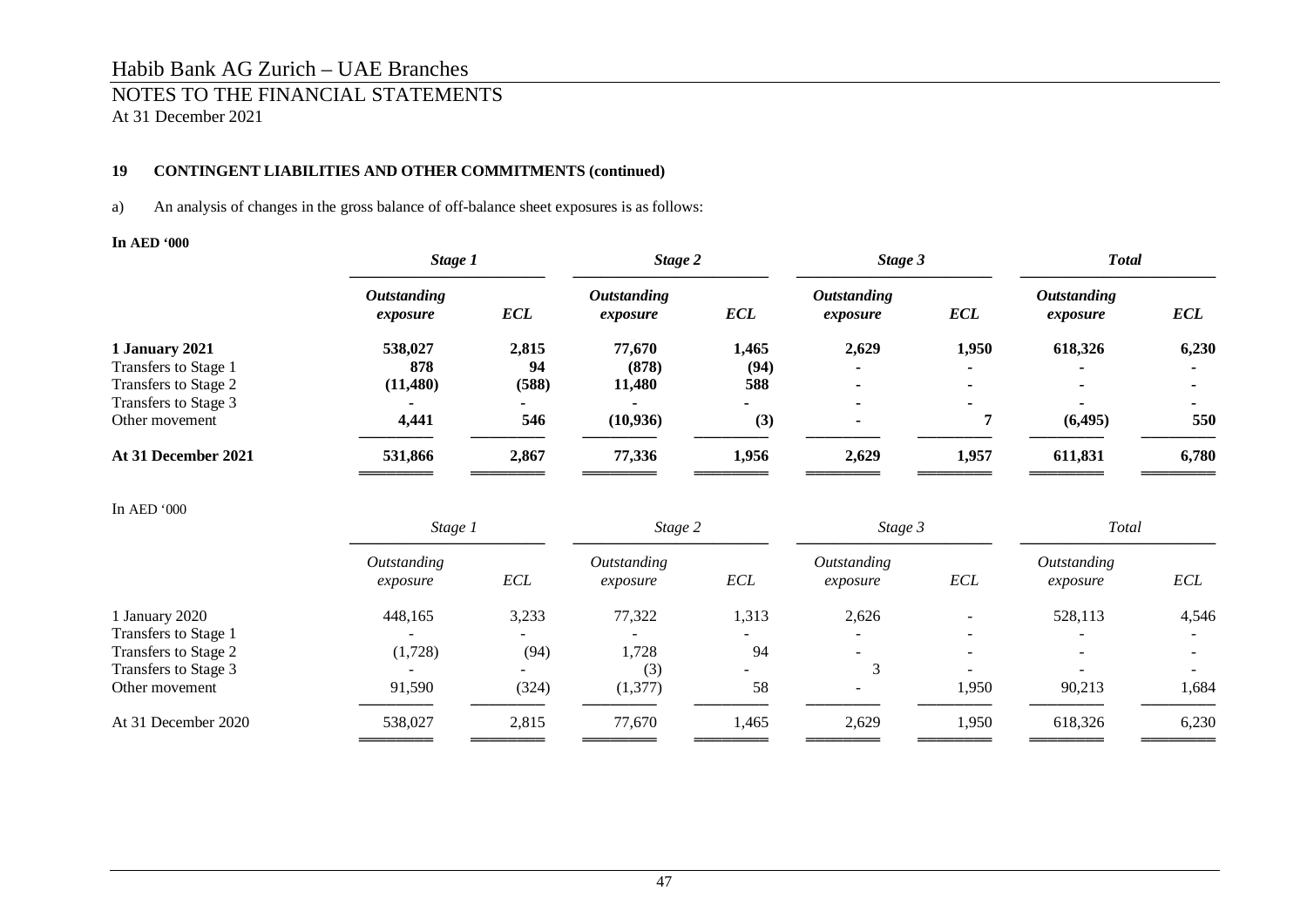## **20 INTEREST INCOME AND INCOME FROM ISLAMIC FINANCING**

|                                                                | 2021           | 2020           |
|----------------------------------------------------------------|----------------|----------------|
|                                                                | <b>AED 000</b> | <i>AED 000</i> |
| Interest income calculated using the effective interest method |                |                |
| Loans and receivables                                          | 156,899        | 166,526        |
| Certificates of deposits with U.A.E. Central Bank              | 2,251          | 16,996         |
| Due from Head Office, branches abroad and associates           | 54             | 108            |
| Due from Banks                                                 | 12,025         | 37,247         |
| Investment securities                                          | 59,373         | 48,565         |
|                                                                | 230,602        | 269,442        |
|                                                                |                |                |

This includes income from Islamic financing amounting to AED 10.9 million (2020: AED 8.4 million) for the year ended 31 December 2021.

# **21 INTEREST EXPENSE AND DISTRIBUTION TO ISLAMIC DEPOSITORS**

|                                                                 | 2021<br><b>AED 000</b> | 2020<br>AED 000 |
|-----------------------------------------------------------------|------------------------|-----------------|
| Interest expense calculated using the effective interest method |                        |                 |
| Due to banks                                                    | 395                    | 152             |
| Deposit from customers                                          | 6,605                  | 23,768          |
| Due to Head Office, branches abroad and associates              | 210                    | 254             |
| Finance cost on leased liabilities (Note 11)                    | 2,557                  | 2,711           |
|                                                                 | 9,767                  | 26,885          |
|                                                                 |                        |                 |

This includes distribution to Islamic depositors amounting to AED 0.23 million (2020: AED 0.65 million) for the year ended 31 December 2021.

### **22 FEE AND COMMISSION INCOME (NET)**

|                                         | 2021<br><b>AED 000</b> | 2020<br><b>AED 000</b> |
|-----------------------------------------|------------------------|------------------------|
| Commission income<br>Commission expense | 82,365<br>(3,639)      | 65,659<br>(3, 342)     |
|                                         | 78,726                 | 62,317                 |

### **23 OTHER INCOME**

| 2021<br><b>AED 000</b> | 2020<br><b>AED 000</b> |
|------------------------|------------------------|
| 44,678                 | 34,327                 |
| 22,602                 | 19,245                 |
| 8,545                  | 6,828                  |
| 354                    | 474                    |
| 13,145                 | 8,797                  |
| (532)                  | (606)                  |
| 88,792                 | 69,065                 |
|                        |                        |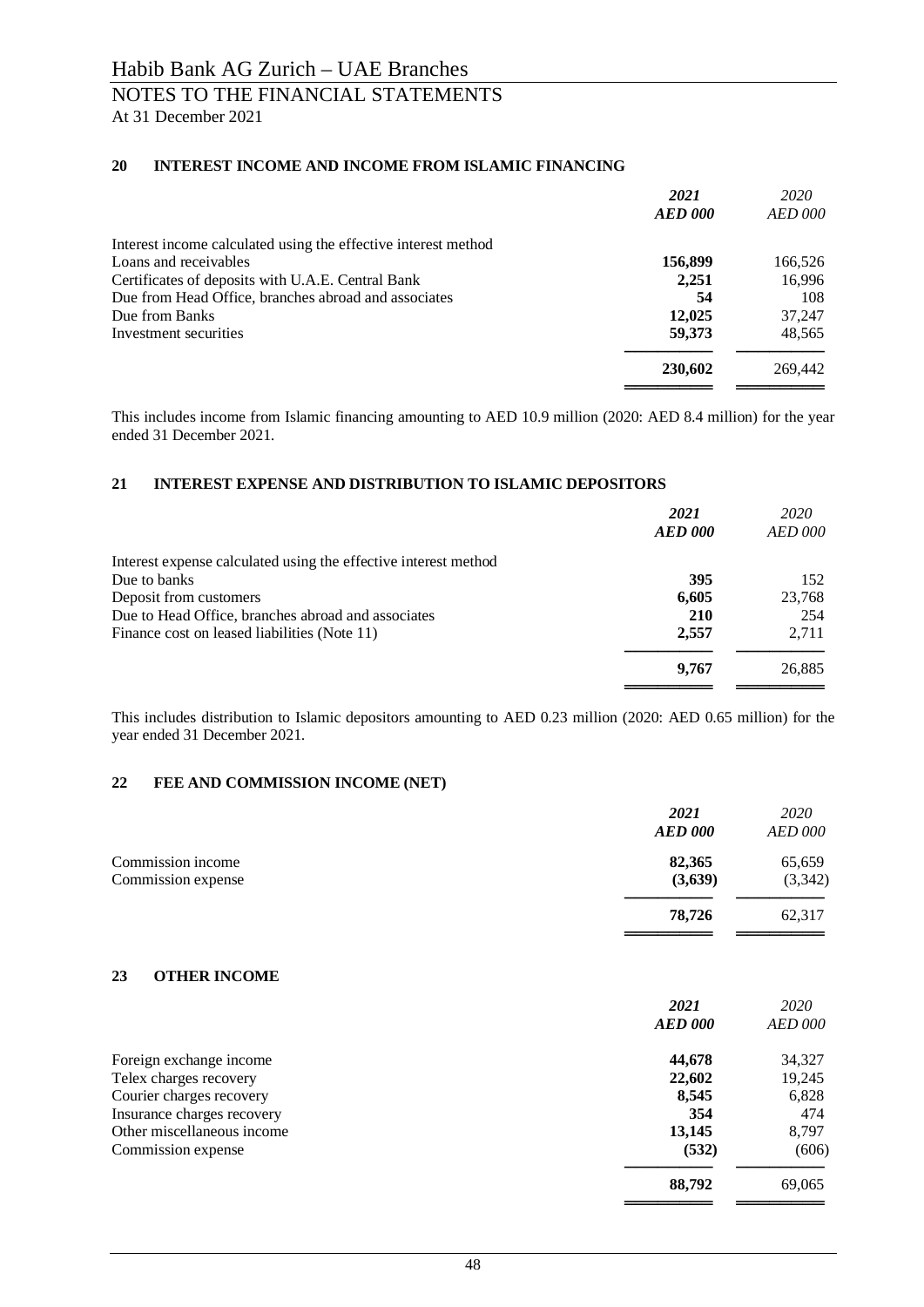### **24 GENERAL AND ADMINISTRATIVE EXPENSES**

|                                       | 2021           | 2020           |
|---------------------------------------|----------------|----------------|
|                                       | <b>AED 000</b> | <b>AED 000</b> |
| Staff salaries and benefits           | 136,592        | 133,272        |
| Depreciation                          | 8,404          | 9,225          |
| Telephone, telex and courier expenses | 7,113          | 6,824          |
| Head office charges                   | 16,964         | 17,007         |
| Depreciation of right-of-use assets   | 18,001         | 16,278         |
| Operating leases                      | 1,765          | 2,312          |
| Repairs and maintenance               | 4,894          | 5,496          |
| Printing and stationery               | 863            | 822            |
| Insurance and travel                  | 2.445          | 1,943          |
| <b>Operational losses</b>             | 9              | 24             |
| Other miscellaneous expenses          | 45,145         | 48,711         |
|                                       | 242,195        | 241,914        |
|                                       |                |                |

The total numbers of employees as at 31 December 2021 were 460 (2020: 451) of which 111 (2020: 109) were UAE Nationals.

### **25 CREDIT LOSS EXPENSE ON FINANCIAL ASSETS**

The charge for the net impairment allowances in the statement of comprehensive income comprises of the following:

|                                                                          | 2021      | 2020           |
|--------------------------------------------------------------------------|-----------|----------------|
|                                                                          | AED'000   | <i>AED'000</i> |
| Provision for expected credit losses:                                    |           |                |
| Specific (Stage 3) - see i below                                         | (24, 854) | 18.944         |
| 12 moths ECL (Stage 1) and Lifetime ECL (Stage 2) - see ii and iii below | 20.697    | (7, 923)       |
|                                                                          | (4,157)   | 11.021         |
|                                                                          |           |                |

*i) Provisions against impaired loans and advances, net (Stage 3)/Specific provision*

|                                                                                                                                                                                            | 2021<br>AED'000        | 2020<br><b>AED'000</b>     |
|--------------------------------------------------------------------------------------------------------------------------------------------------------------------------------------------|------------------------|----------------------------|
| Charge for specific impairment allowance – loans and advances*<br>Charge for specific impairment allowance - investments<br>Charge for specific impairment allowance – indirect facilities | (13, 474)<br>(11, 485) | 15,716<br>(4,751)<br>1,950 |
|                                                                                                                                                                                            | (24.952)               | 12.915                     |

#### *ii) Provisions against loans and advances, net (12 moths ECL (Stage 1) & Lifetime ECL (Stage 2))*

|                                                       | 2021<br>AED'000 | 2020<br><i>AED'000</i> |
|-------------------------------------------------------|-----------------|------------------------|
| Charge for impairment allowance – loans and advances* | 21.712          | (11, 331)              |

\* The movement in impairment allowance also includes transfer of impairment allowance of AED 6,029 thousand (from Stage 1 to Stage 3 of AED 98 thousand (2020: AED 50 thousand), from Stage 2 to Stage 3 : Nil (2020: AED 5,979 thousand)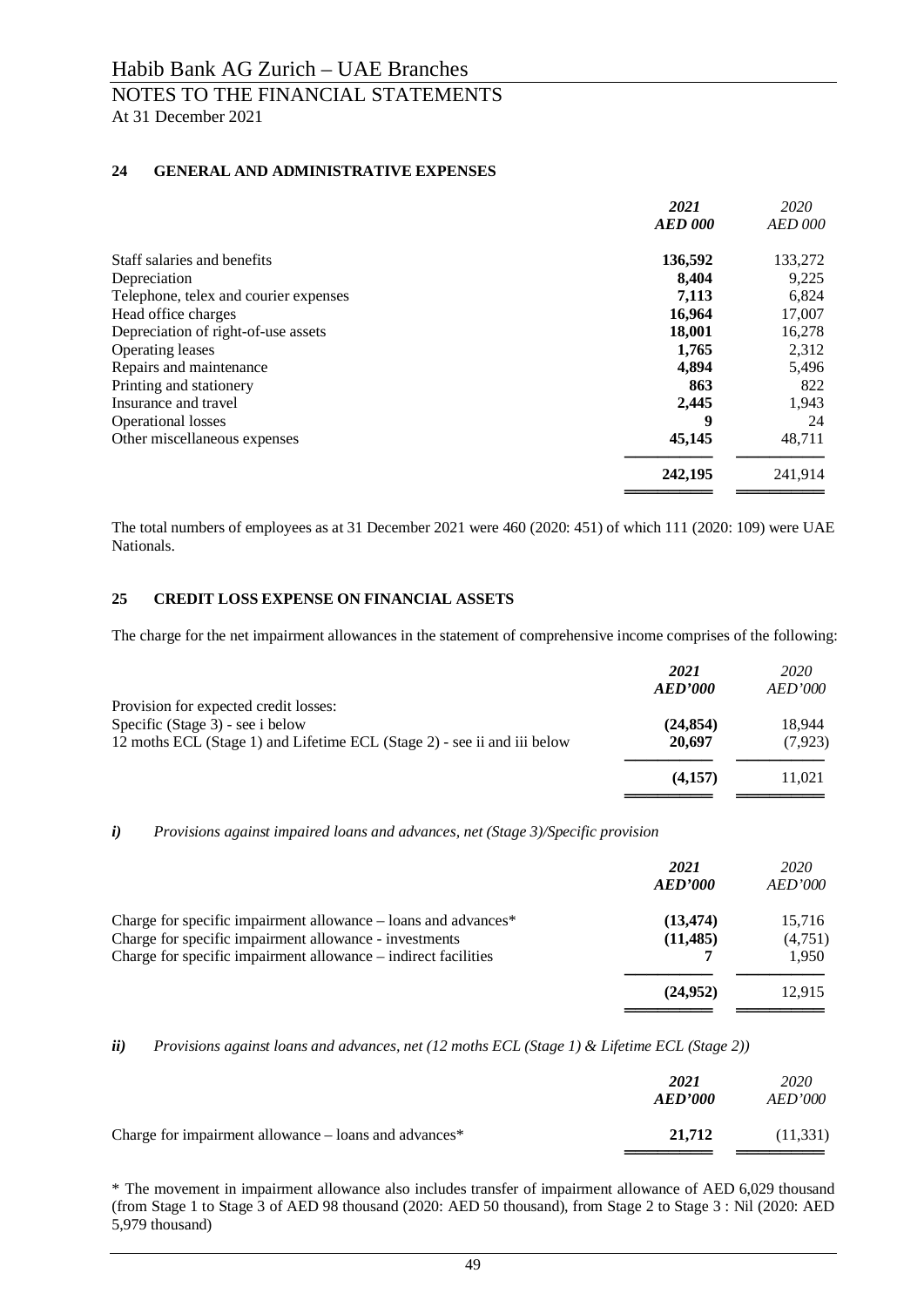# NOTES TO THE FINANCIAL STATEMENTS At 31 December 2021

# **25 CREDIT LOSS EXPENSE ON FINANCIAL ASSETS (continued)**

*iii) Expected credit losses (Stage 1 and 2)*

|                                                         | 2021<br><b>AED'000</b> | 2020<br><i>AED'000</i> |
|---------------------------------------------------------|------------------------|------------------------|
| Investments (Note $9(c)$ )                              | (444)                  | 2,158                  |
| Due from banks (Note $7(a)$ )                           | (3, 413)               | 3,040                  |
| Charge for specific impairment allowance - other assets | 2,397                  | (41)                   |
| Indirect facilities                                     | 543                    | 4,280                  |
|                                                         | (917)                  | 9.437                  |
|                                                         |                        |                        |

The table below shows the ECL charges on financial instruments for the year recorded in the statement of profit or loss and other comprehensive income:

| Stage 1         | Stage 2                      | Stage 3                | <b>T</b> otal         |
|-----------------|------------------------------|------------------------|-----------------------|
| (3, 121)        | (292)                        |                        | (3, 413)              |
| 17,486<br>(632) | 4,226<br>426                 | (13, 474)<br>(11, 485) | 8,238<br>(11,691)     |
| (238)<br>2,397  |                              |                        | (238)<br>2,397<br>550 |
| 15,944          | 4,851                        | (24,952)               | (4,157)               |
|                 |                              |                        | Total                 |
| 2,757           | 283                          |                        | 3,040                 |
| (14,231)        | 2,900                        | 15,716                 | 4,385                 |
| 1,247           | 739                          | (4,751)                | (2,765)               |
|                 |                              |                        | 172                   |
| 2,815           | 1,465                        | 1,950                  | (41)<br>6,230         |
| (7,281)         | 5,387                        | 12,915                 | 11,021                |
|                 | 52<br>Stage 1<br>172<br>(41) | 491<br>Stage 2         | 7<br>Stage 3          |

### **26 TAXATION**

Provision is made for tax in the Emirates of Abu Dhabi, Dubai (except for Jebel Ali which is a tax-free zone) and Sharjah in accordance with the respective tax legislation in these Emirates. Tax expense for the year comprises:

|                                     | 2021<br><b>AED 000</b> | 2020<br><b>AED 000</b> |
|-------------------------------------|------------------------|------------------------|
| Current tax expense                 | 18,179                 | 27,927                 |
| Additional tax paid for prior year  | 122                    | 99                     |
| Deferred tax expense                |                        |                        |
| - Reversal of temporary differences | 14.492                 | (1,701)                |
| Total tax expense for the year      | 32,793                 | 26,325                 |
|                                     |                        |                        |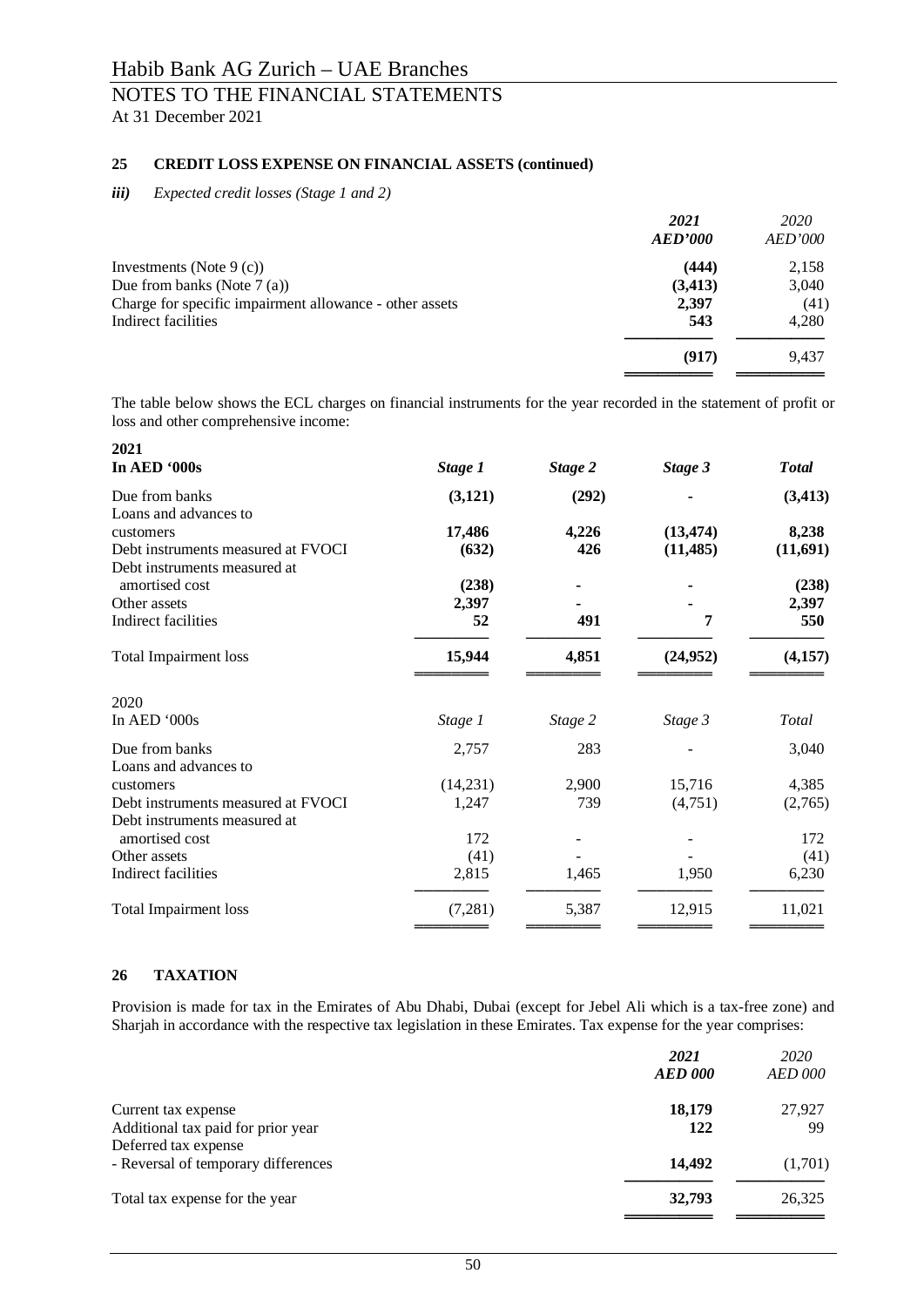### **26 TAXATION (continued)**

The Bank recognises deferred tax asset/liability for all deductible temporary differences to the extent that it is probable that future taxable profit will be available against which the deductible temporary difference can be utilised.

Reconciliation of effective tax rate:

|                                                  | 2021<br><b>AED 000</b> | 2020<br><b>AED 000</b> |
|--------------------------------------------------|------------------------|------------------------|
| Profit for the year before taxation              | 150,315                | 121,004                |
| Tax calculated using UAE tax rates (20%)         | 30,063                 | 24,201                 |
| Prior year tax                                   | 122                    | 99                     |
| Tax exempt income                                | (590)                  | (1,030)                |
| Non-deductible expenses                          | 3,198                  | 3,055                  |
| Total tax expense in statement of profit or loss |                        |                        |
| and other comprehensive income                   | 32,793                 | 26,325                 |
| Effective tax rate                               | 21.82%                 | 21.76%                 |
|                                                  |                        |                        |

### **27 DERIVATIVES**

In the ordinary course of business, the Branches enter into various types of transactions that involve derivative financial instruments. A derivative financial instrument is a financial contract between two parties where payments are dependent upon movements in price in one or more underlying financial instrument, reference rate or index. Derivative financial instruments include forwards, futures, swaps and options. During the year, the Branches entered into forward foreign exchange.

The table below shows the positive and negative fair values of derivative financial instruments, which are equivalent to the market values, together with the notional amounts. The notional amount is the amount of a derivative's underlying asset, reference rate or index and is the basis upon which changes in the value of derivatives are measured. The notional amounts indicate the volume of transactions outstanding at year end and are neither indicative of the market risk nor credit risk.

|                     |                                                       |                                                              |                                             |                                      | <b>Notional</b>                                       |                                  |
|---------------------|-------------------------------------------------------|--------------------------------------------------------------|---------------------------------------------|--------------------------------------|-------------------------------------------------------|----------------------------------|
|                     |                                                       |                                                              |                                             |                                      | amounts by term to maturity                           |                                  |
| At 31 December 2021 | Positive<br>fair value<br><b>AED'000</b><br>(Note 12) | <b>Negative</b><br>fair value<br><b>AED'000</b><br>(Note 12) | <b>Notional</b><br>amount<br><b>AED'000</b> | Within<br>3 months<br><b>AED'000</b> | $3-12$<br>months<br><b>AED'000</b>                    | $1-5$<br>years<br><b>AED'000</b> |
| Foreign exchange    |                                                       |                                                              |                                             |                                      |                                                       |                                  |
| forward contracts   | 1                                                     | 15                                                           | 330,754                                     | 294,029                              | 36,725                                                |                                  |
|                     |                                                       |                                                              |                                             |                                      | <i>Notional</i><br><i>amounts by term to maturity</i> |                                  |
| At 31 December 2020 | Positive                                              | <b>Negative</b>                                              | <i>Notional</i>                             | Within                               | $3 - 12$                                              | $1 - 5$                          |
|                     | fair value                                            | fair value                                                   | amount                                      | 3 months                             | months                                                | years                            |
|                     | <i>AED'000</i>                                        | <i>AED'000</i>                                               | <i>AED'000</i>                              | AED'000                              | AED'000                                               | AED'000                          |
|                     | (Note 12)                                             | (Note 12)                                                    |                                             |                                      |                                                       |                                  |
| Foreign exchange    |                                                       |                                                              |                                             |                                      |                                                       |                                  |
| forward contracts   | 25                                                    |                                                              | 183,675                                     | 183,675                              |                                                       |                                  |
|                     |                                                       |                                                              |                                             |                                      |                                                       |                                  |

Credit risk in respect of derivative financial instruments arises from the potential for a counter party to default on its contractual obligations and is limited to the positive fair value of instruments that are favourable to the Bank.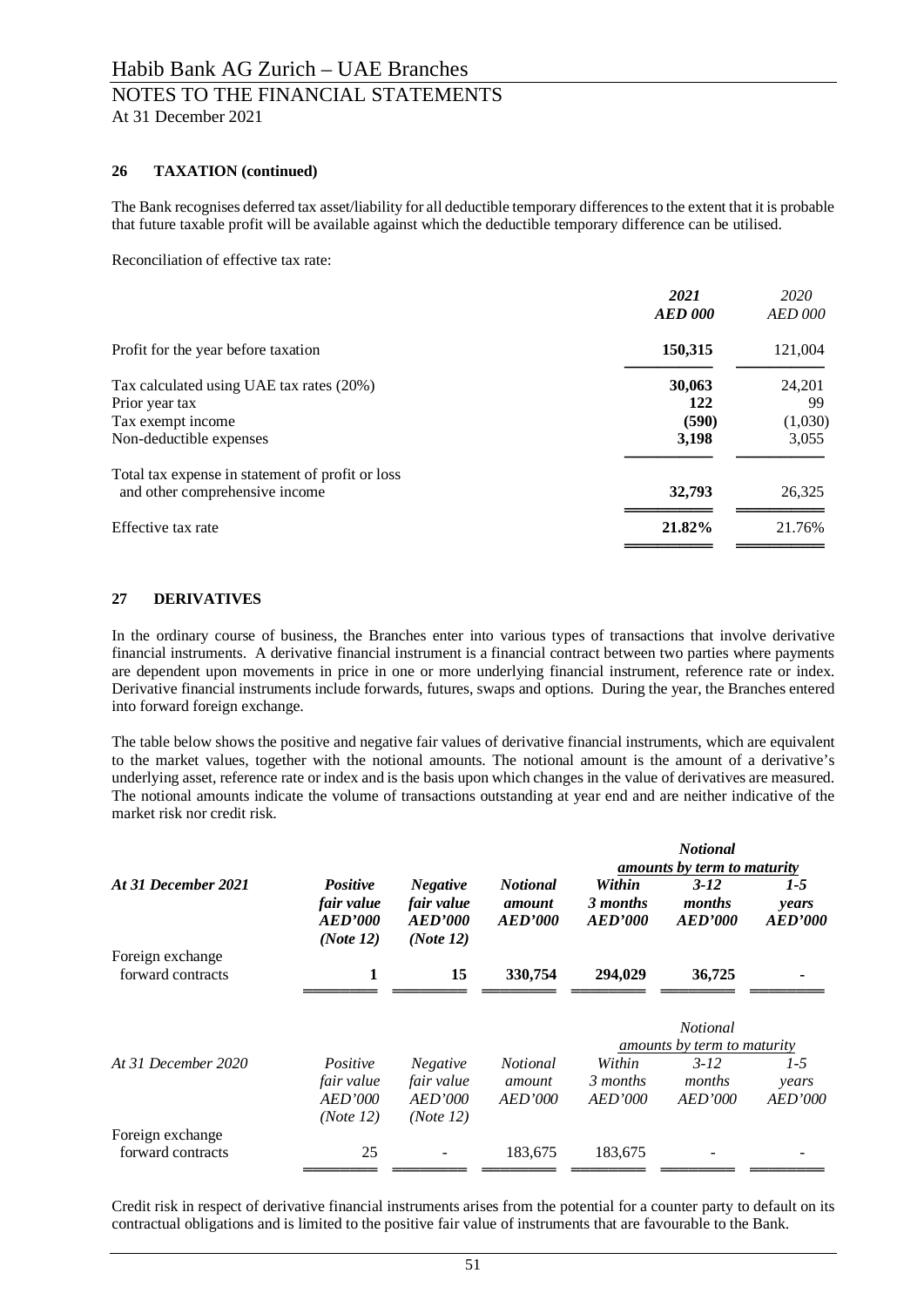At 31 December 2021

### **28 RELATED PARTY TRANSACTIONS**

In the case of the Bank, related parties, as defined under the International Accounting Standard 24, include Head Office, branches abroad, subsidiaries and associates of Habib Bank AG Zurich outside the United Arab Emirates.

In the normal course of business, the Bank enters into various transactions with related parties. The Bank's management believes that all such transactions with related parties are carried out on mutually agreed terms.

Key management personnel are those persons, having authority and responsibility for planning, directing and controlling the activities of the Bank, directly or indirectly.

The balances and income/expense arising from transactions with Head Office, branches abroad and subsidiaries are set out below:

|                               | 2021<br><b>AED 000</b> | 2020<br><b>AED 000</b> |
|-------------------------------|------------------------|------------------------|
| Due from                      |                        |                        |
| - Head office                 | 19,177                 | 11,692                 |
| - Subsidiaries of Habib Group | 32,859                 | 25,835                 |
|                               | 52,036                 | 37,527                 |
| Due to                        |                        |                        |
| - Head office                 | 24,644                 | 45,043                 |
| - Branches (other than UAE)   | 1,164                  | 681                    |
| - Subsidiaries of Habib Group | 12,998                 | 6,439                  |
|                               | 38,806                 | 52,163                 |
| Loan to HBZ Services LLC      | 23,336                 | 24,778                 |
| Deposit from HBZ Services LLC | 10,246                 | 6,256                  |
|                               |                        |                        |

Due from Head Office and its branches abroad are classified as Stage 1 financial assets. No allowance for impairment has been recognized in respect of due from related parties, including loans and Islamic financing receivables from related parties (2020: nil).

#### **Transactions with Related Parties**

|                                                         | 2021           | 2020    |
|---------------------------------------------------------|----------------|---------|
|                                                         | <b>AED 000</b> | AED 000 |
| Interest income (including on loan to HBZ Services LLC) | 1.482          | 1.536   |
| Interest expense                                        | 210            | 254     |
| Head office charges                                     | 16,964         | 17,007  |
| Expenses reimbursed to HBZ Services LLC                 | 27,939         | 29,612  |
| Centralized expenses reimbursed to UK                   | 137            |         |
|                                                         |                |         |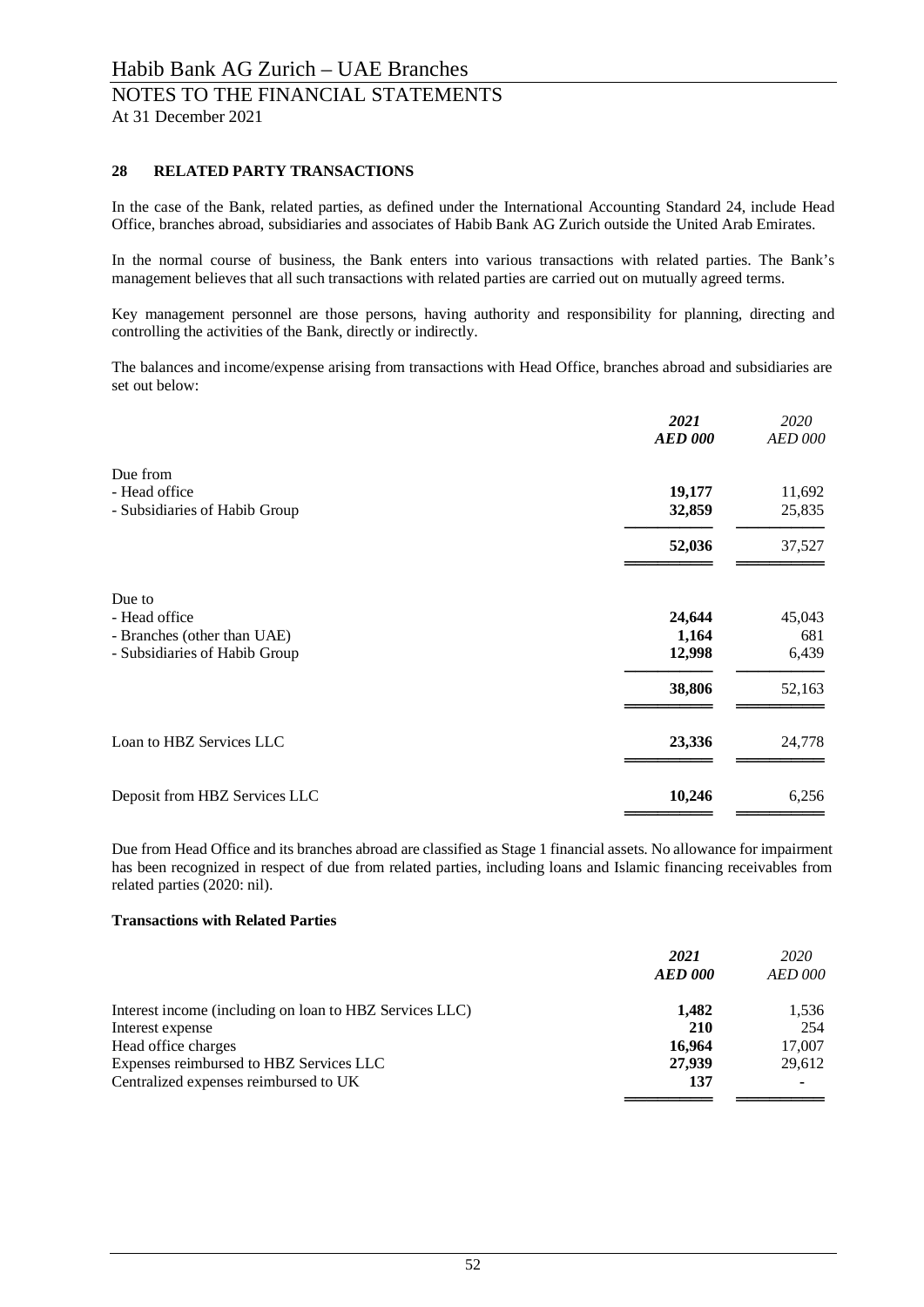# NOTES TO THE FINANCIAL STATEMENTS At 31 December 2021

# **28 RELATED PARTY TRANSACTIONS (continued)**

#### **Deposits from related parties**

|                                                         | 2021           | 2020           |
|---------------------------------------------------------|----------------|----------------|
|                                                         | <b>AED 000</b> | <b>AED 000</b> |
| Deposits at 1 January                                   | 163,543        | 153,584        |
| Deposits received and interest rollover during the year | 171,293        | 183,403        |
| Deposits repaid during the year                         | (159, 425)     | (173, 444)     |
| Deposits at 31 December                                 | 175,411        | 163,543        |
| Interest expense for the Bank during the year           | 443            | 1,340          |
| Key management compensations                            |                |                |
|                                                         | 2021           | 2020           |
|                                                         | <b>AED 000</b> | <b>AED 000</b> |
| Short term employment benefits                          | 3,561          | 3,287          |
| Post-employment benefits                                | 44             | 113            |
|                                                         |                |                |

28.1 Under an outsourcing agreement, HBZ Services LLC provides back office and support services to the Bank including transaction banking, information technology and internal audit.

### **Collateral given by related parties**

Related parties have provided collaterals in form of guarantees against three loan facilities.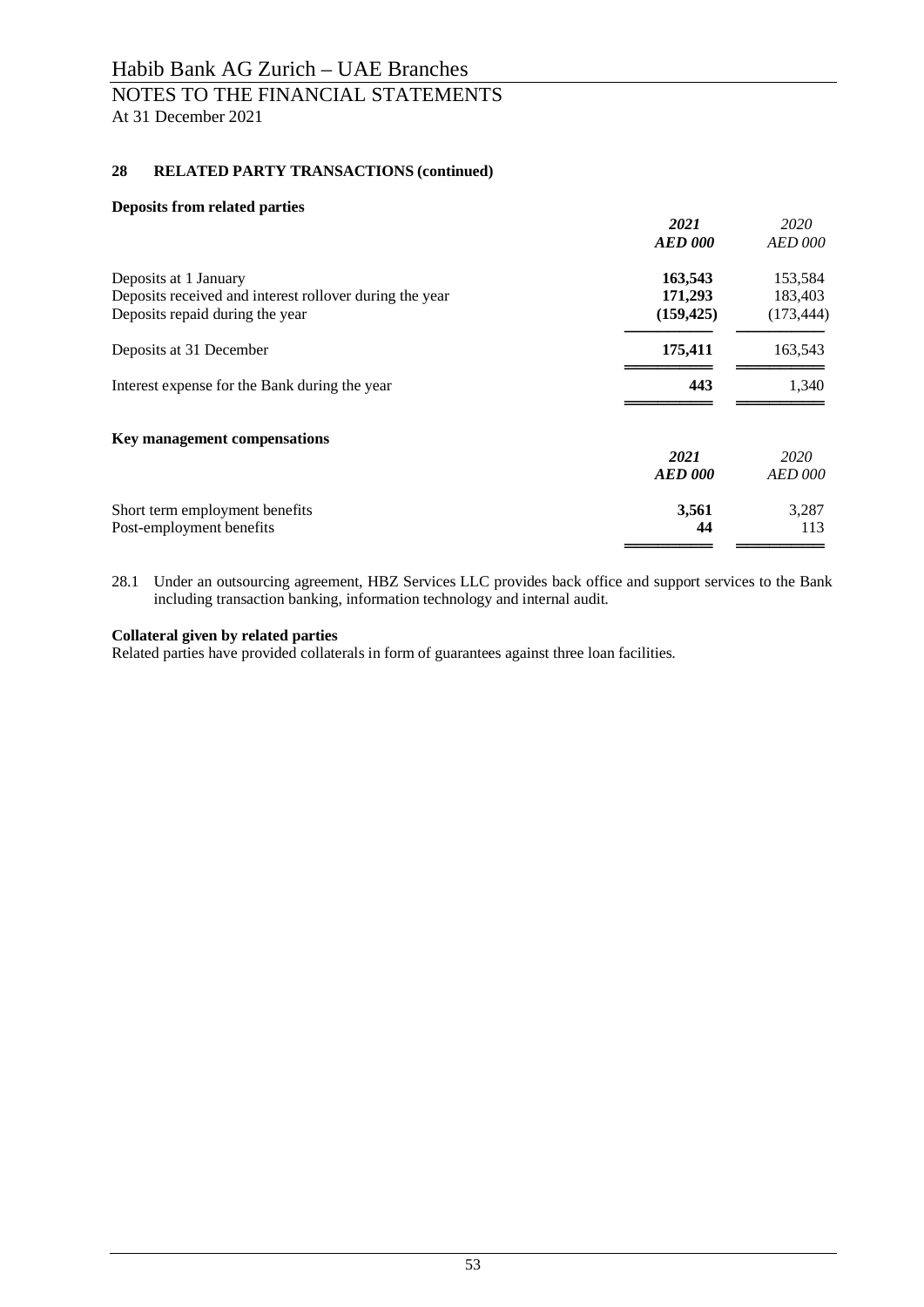# NOTES TO THE FINANCIAL STATEMENTS

At 31 December 2021

# **29 GEOGRAPHICAL CONCENTRATION OF ASSETS**

|                             | Other off               |                                             |                                          |                                             |                                              |                                              |                                |  |
|-----------------------------|-------------------------|---------------------------------------------|------------------------------------------|---------------------------------------------|----------------------------------------------|----------------------------------------------|--------------------------------|--|
|                             | Loans<br><b>AED 000</b> | <b>Debt</b><br>securities<br><b>AED 000</b> | <b>Total</b><br>funded<br><b>AED 000</b> | <b>OTC</b><br>derivatives<br><b>AED 000</b> | balance sheet<br>exposures<br><b>AED 000</b> | <b>Total non</b><br>funded<br><b>AED 000</b> | <b>Total</b><br><b>AED 000</b> |  |
|                             |                         |                                             |                                          |                                             |                                              |                                              |                                |  |
| 31 December 2021            |                         |                                             |                                          |                                             |                                              |                                              |                                |  |
| <b>UAE</b>                  | 3,378,150               | 2,013,362                                   | 8,781,156                                | 294,029                                     | 569,914                                      | 863,943                                      | 9,645,099                      |  |
| GCC excluding UAE           | 23                      | 18,256                                      | 138,414                                  |                                             | 1,584                                        | 1,584                                        | 139,998                        |  |
| Arab League (Excluding GCC) |                         |                                             |                                          | $\sim$                                      |                                              |                                              |                                |  |
| Asia                        | 64,916                  | 598,981                                     | 992,806                                  | ٠                                           | 34,974                                       | 34,974                                       | 1,027,780                      |  |
| Africa                      | 15,402                  |                                             | 62,796                                   |                                             | 1,572                                        | 1,572                                        | 64,368                         |  |
| North America               | 2,653                   | 1,283,005                                   | 1,411,295                                | $\blacksquare$                              |                                              |                                              | 1,411,295                      |  |
| Caribbean                   | 33,032                  |                                             | 33,032                                   |                                             | 2,309                                        | 2,309                                        | 35,341                         |  |
| Europe                      | 7,860                   | 489,360                                     | 1,343,753                                | 36,725                                      | 1,395                                        | 38,120                                       | 1,381,873                      |  |
| Australia                   |                         | 67,745                                      | 74,944                                   |                                             | 82                                           | 82                                           | 75,026                         |  |
| Total                       | 3,502,038               | 4,470,709                                   | 12,838,196                               | 330,754                                     | 611,830                                      | 942,584                                      | 13,780,780                     |  |
|                             |                         |                                             |                                          |                                             |                                              |                                              |                                |  |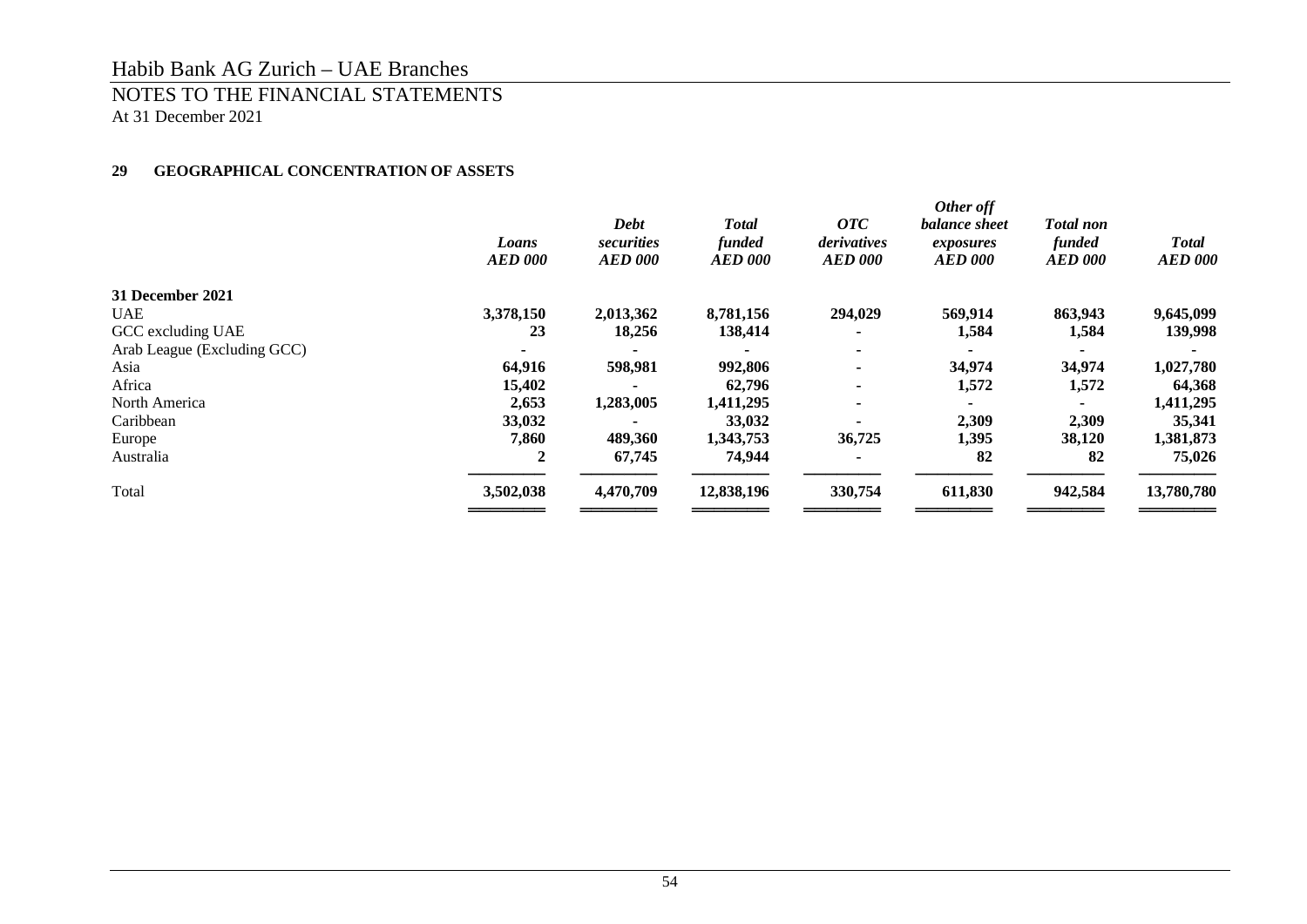# NOTES TO THE FINANCIAL STATEMENTS

At 31 December 2021

# **29 GEOGRAPHICAL CONCENTRATION OF ASSETS (continued)**

|                             | Other off               |                                      |                                          |                                      |                                              |                                       |                         |  |
|-----------------------------|-------------------------|--------------------------------------|------------------------------------------|--------------------------------------|----------------------------------------------|---------------------------------------|-------------------------|--|
|                             | Loans<br><b>AED 000</b> | Debt<br>securities<br><b>AED 000</b> | <b>Total</b><br>funded<br><b>AED 000</b> | OTC<br>derivatives<br><b>AED 000</b> | balance sheet<br>exposures<br><b>AED 000</b> | Total non<br>funded<br><b>AED 000</b> | Total<br><b>AED 000</b> |  |
| 31 December 2020            |                         |                                      |                                          |                                      |                                              |                                       |                         |  |
| <b>UAE</b>                  | 2,624,244               | 13,238                               | 9,130,228                                | 77,148                               | 581,060                                      | 658,208                               | 9,788,436               |  |
| GCC excluding UAE           | 8                       | $\overline{\phantom{0}}$             | 19,151                                   |                                      |                                              |                                       | 19,151                  |  |
| Arab League (Excluding GCC) | 10,442                  |                                      | 10,442                                   | $\overline{\phantom{a}}$             |                                              |                                       | 10,442                  |  |
| Asia                        | 155,277                 | 569,752                              | 1,345,864                                | $\overline{\phantom{0}}$             | 26,502                                       | 26,502                                | 1,372,366               |  |
| Africa                      | 5,887                   |                                      | 44,925                                   |                                      | 3,587                                        | 3,587                                 | 48,512                  |  |
| North America               | 2,328                   | 635,765                              | 678,793                                  | $\overline{\phantom{a}}$             | $\overline{\phantom{a}}$                     | $\overline{\phantom{a}}$              | 678,793                 |  |
| Caribbean                   | 10                      |                                      | 10                                       | -                                    |                                              |                                       | 10                      |  |
| Europe                      | 38,517                  | 887,827                              | 1,715,341                                | 106,527                              | 7,094                                        | 113,621                               | 1,828,962               |  |
| Australia                   |                         | 67,621                               | 81,169                                   |                                      | 83                                           | 83                                    | 81,252                  |  |
| Total                       | 2,836,713               | 2,174,203                            | 13,025,923                               | 183,675                              | 618,326                                      | 802,001                               | 13,827,924              |  |
|                             |                         |                                      |                                          |                                      |                                              |                                       |                         |  |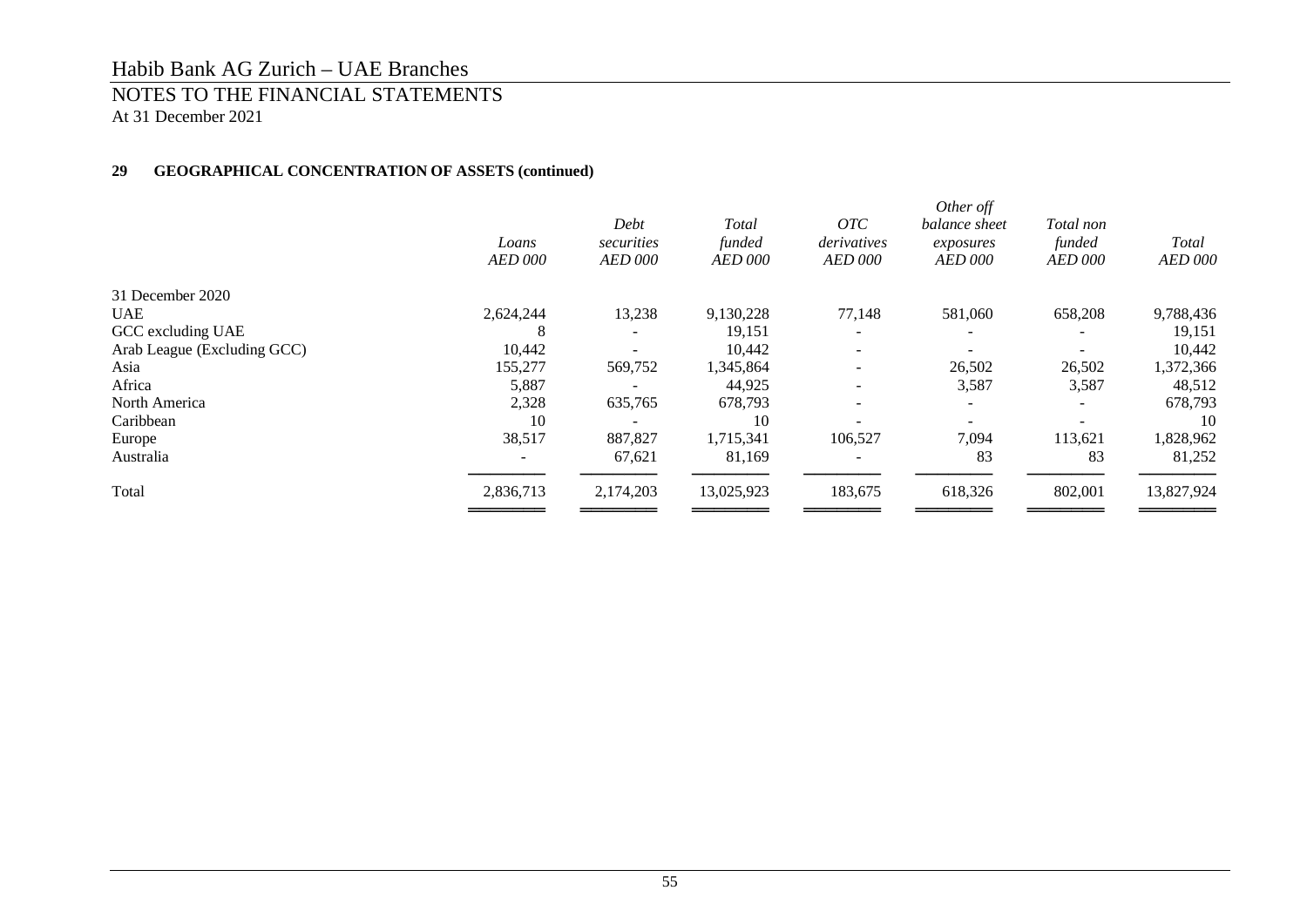# NOTES TO THE FINANCIAL STATEMENTS At 31 December 2021

# **30 FINANCIAL ASSETS AND LIABILITIES**

The table below set out the Bank's classification of financial assets and liabilities and the carrying and fair value as at 31 December:

#### *At 31 December 2021*

|                                   | Fair value<br>through<br>profit<br>or loss<br><b>AED 000</b> | <b>Fair</b> value<br>through other<br>comprehensive<br>income<br><b>AED 000</b> | <b>Amortised</b><br>cost<br><b>AED 000</b> | <b>T</b> otal<br>carrying<br>amount<br><b>AED 000</b> | Fair<br>value<br><b>AED 000</b> |
|-----------------------------------|--------------------------------------------------------------|---------------------------------------------------------------------------------|--------------------------------------------|-------------------------------------------------------|---------------------------------|
| Cash and balances with            |                                                              |                                                                                 |                                            |                                                       |                                 |
| <b>UAE</b> Central Bank           |                                                              |                                                                                 | 1,486,086                                  | 1,486,086                                             | 1,486,086                       |
| Due from banks                    |                                                              |                                                                                 | 2,971,663                                  | 2,971,663                                             | 2,971,663                       |
| Due from Head office, Branches    |                                                              |                                                                                 |                                            |                                                       |                                 |
| abroad and associates             |                                                              |                                                                                 | 52,036                                     | 52,036                                                | 52,036                          |
| Loans and receivables             |                                                              |                                                                                 | 3,502,038                                  | 3,502,038                                             | 3,502,038                       |
| Customers' indebtedness           |                                                              |                                                                                 |                                            |                                                       |                                 |
| for acceptances                   |                                                              |                                                                                 | 48,244                                     | 48,244                                                | 48,244                          |
| <b>Investments</b>                |                                                              | 2,155,002                                                                       | 2,315,707                                  | 4,470,709                                             | 4,495,847                       |
| Other assets                      | 1                                                            |                                                                                 | 75,391                                     | 75,392                                                | 75,392                          |
|                                   | 1                                                            | 2,155,002                                                                       | 10,451,165                                 | 12,606,168                                            | 12,631,306                      |
| Liabilities, capital and reserves |                                                              |                                                                                 |                                            |                                                       |                                 |
| Deposits from customers           |                                                              |                                                                                 | 10,938,025                                 | 10,938,025                                            | 10,938,025                      |
| Due to banks                      |                                                              |                                                                                 | 20,607                                     | 20,607                                                | 20,607                          |
| Due to Head office, Branches      |                                                              |                                                                                 |                                            |                                                       |                                 |
| abroad and associates             |                                                              |                                                                                 | 38,806                                     | 38,806                                                | 38,806                          |
| Liabilities under acceptances     |                                                              |                                                                                 | 48,244                                     | 48,244                                                | 48,244                          |
| Lease liabilities                 |                                                              |                                                                                 | 77,743                                     | 77,743                                                | 77,743                          |
| Other liabilities                 | 15                                                           |                                                                                 | 106,314                                    | 106,329                                               | 106,329                         |
|                                   | 15                                                           |                                                                                 | 11,229,739                                 | 11,229,754                                            | 11,229,754                      |
|                                   |                                                              |                                                                                 |                                            |                                                       |                                 |

The table below set out the Bank's classification of financial assets and liabilities and the carrying and fair value as at 31 December:

*At 31 December 2020*

|                                | Fair value                                     | Fair value                                                 |                                     |                                               |                                 |
|--------------------------------|------------------------------------------------|------------------------------------------------------------|-------------------------------------|-----------------------------------------------|---------------------------------|
|                                | through<br>profit<br>or loss<br><b>AED 000</b> | through other<br>comprehensive<br>income<br><b>AED 000</b> | Amortised<br>cost<br><b>AED 000</b> | Total<br>carrying<br>amount<br><b>AED 000</b> | Fair<br>value<br><b>AED 000</b> |
| Cash and balances with         |                                                |                                                            |                                     |                                               |                                 |
| <b>UAE</b> Central Bank        |                                                |                                                            | 3,668,854                           | 3,668,854                                     | 3,688,854                       |
| Due from banks                 |                                                |                                                            | 3,939,817                           | 3,939,817                                     | 3,939,817                       |
| Due from Head office, Branches |                                                |                                                            |                                     |                                               |                                 |
| abroad and associates          |                                                |                                                            | 37,527                              | 37,527                                        | 37,527                          |
| Loans and receivables          |                                                |                                                            | 2,836,713                           | 2,836,713                                     | 2,836,713                       |
| Customers' indebtedness        |                                                |                                                            |                                     |                                               |                                 |
| for acceptances                |                                                |                                                            | 44.387                              | 44.387                                        | 44,387                          |
| Investments                    |                                                | 1,789,478                                                  | 384,725                             | 2,174,203                                     | 2,206,916                       |
| Other assets                   | 25                                             |                                                            | 57,722                              | 57,747                                        | 57,747                          |
|                                | 25                                             | 1,789,478                                                  | 10,969,745                          | 12,759,248                                    | 12,811,961                      |
|                                |                                                |                                                            |                                     |                                               |                                 |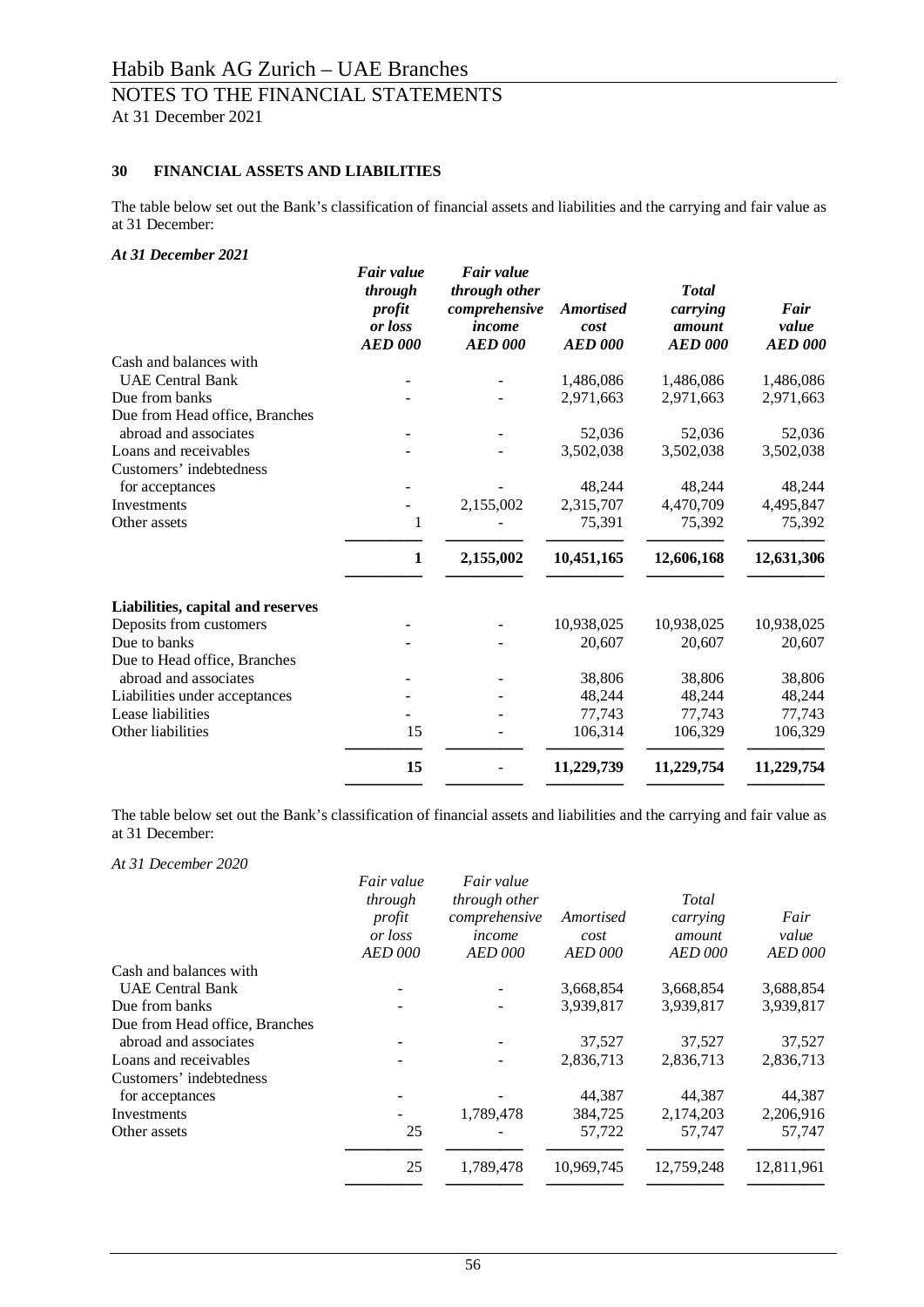# NOTES TO THE FINANCIAL STATEMENTS At 31 December 2021

#### **30 FINANCIAL ASSETS AND LIABILITIES (continued)**

### *At 31 December 2020*

|                                   | Fair value<br>through<br>profit<br>or loss<br><b>AED 000</b> | Fair value<br>through other<br>comprehensive<br>income<br><b>AED 000</b> | Amortised<br>cost<br><b>AED 000</b> | Total<br>carrying<br>amount<br><b>AED 000</b> | Fair<br>value<br><b>AED 000</b> |
|-----------------------------------|--------------------------------------------------------------|--------------------------------------------------------------------------|-------------------------------------|-----------------------------------------------|---------------------------------|
| Liabilities, capital and reserves |                                                              |                                                                          |                                     |                                               |                                 |
| Deposits from customers           |                                                              |                                                                          | 10,883,342                          | 10,883,342                                    | 10,883,342                      |
| Due to banks                      |                                                              |                                                                          | 43,501                              | 43,501                                        | 43,501                          |
| Due to Head office, Branches      |                                                              |                                                                          |                                     |                                               |                                 |
| abroad and associates             |                                                              |                                                                          | 52,163                              | 52,163                                        | 52,163                          |
| Liabilities under acceptances     |                                                              |                                                                          | 44.387                              | 44.387                                        | 44,387                          |
| Lease liabilities                 |                                                              |                                                                          | 101.505                             | 101.505                                       | 101,505                         |
| Other liabilities                 |                                                              |                                                                          | 108,211                             | 108,211                                       | 108,211                         |
|                                   |                                                              |                                                                          | 11,233,109                          | 11,233,109                                    | 11,233,109                      |

#### **31 FAIR VALUE HIERARCHY**

#### *Fair value hierarchy*

The table below analyses financial instruments, measured at fair value at the end of reporting period, by level into fair value hierarchy into which the fair value measurement is categorised:

|                                      | Level 1<br><b>AED 000</b> | Level 2<br><b>AED 000</b> | Level 3<br><b>AED 000</b> | <b>Total</b><br><b>AED 000</b> |
|--------------------------------------|---------------------------|---------------------------|---------------------------|--------------------------------|
| At 31 December 2021                  |                           |                           |                           |                                |
| <b>Financial assets</b>              |                           |                           |                           |                                |
| Investments                          | 2,153,805                 |                           | 1,197                     | 2,155,002                      |
| Derivatives financial assets         |                           |                           |                           |                                |
| (Forward foreign exchange contracts) |                           | 1                         | ۰                         | 1                              |
|                                      | 2,153,805                 | 1                         | 1,197                     | 2,155,003                      |
| At 31 December 2020                  |                           |                           |                           |                                |
| Financial assets                     |                           |                           |                           |                                |
| Investments                          | 1,788,281                 |                           | 1,197                     | 1,789,478                      |
| Derivatives financial assets         |                           |                           |                           |                                |
| (Forward foreign exchange contracts) |                           | 25                        |                           | 25                             |
|                                      | 1,788,281                 | 25                        | 1,197                     | 1,789,503                      |
|                                      |                           |                           |                           |                                |

The following table sets out the fair values of financial instruments measured at amortised cost and analyses them by the level in the fair value hierarchy into which each fair value measurement is categorized.

| At 31 December 2021<br><b>Financial assets</b> | Level 1<br>AED'000 | Level 2<br>AED'000           | Level 3<br>AED'000 | <b>Fair</b> value<br>AED'000 | Carrying<br>amount<br>AED'000 |
|------------------------------------------------|--------------------|------------------------------|--------------------|------------------------------|-------------------------------|
| Investments                                    | 2,340,845          | $\blacksquare$               | ۰                  | 2,340,845                    | 2,315,707                     |
| At 31 December 2020                            | Level 1<br>AED'000 | Level 2<br>AED'000           | Level 3<br>AED'000 | Fair value<br>AED'000        | Carrying<br>amount<br>AED'000 |
| Investments                                    | 417,438            | $\qquad \qquad \blacksquare$ |                    | 417,438                      | 384,725                       |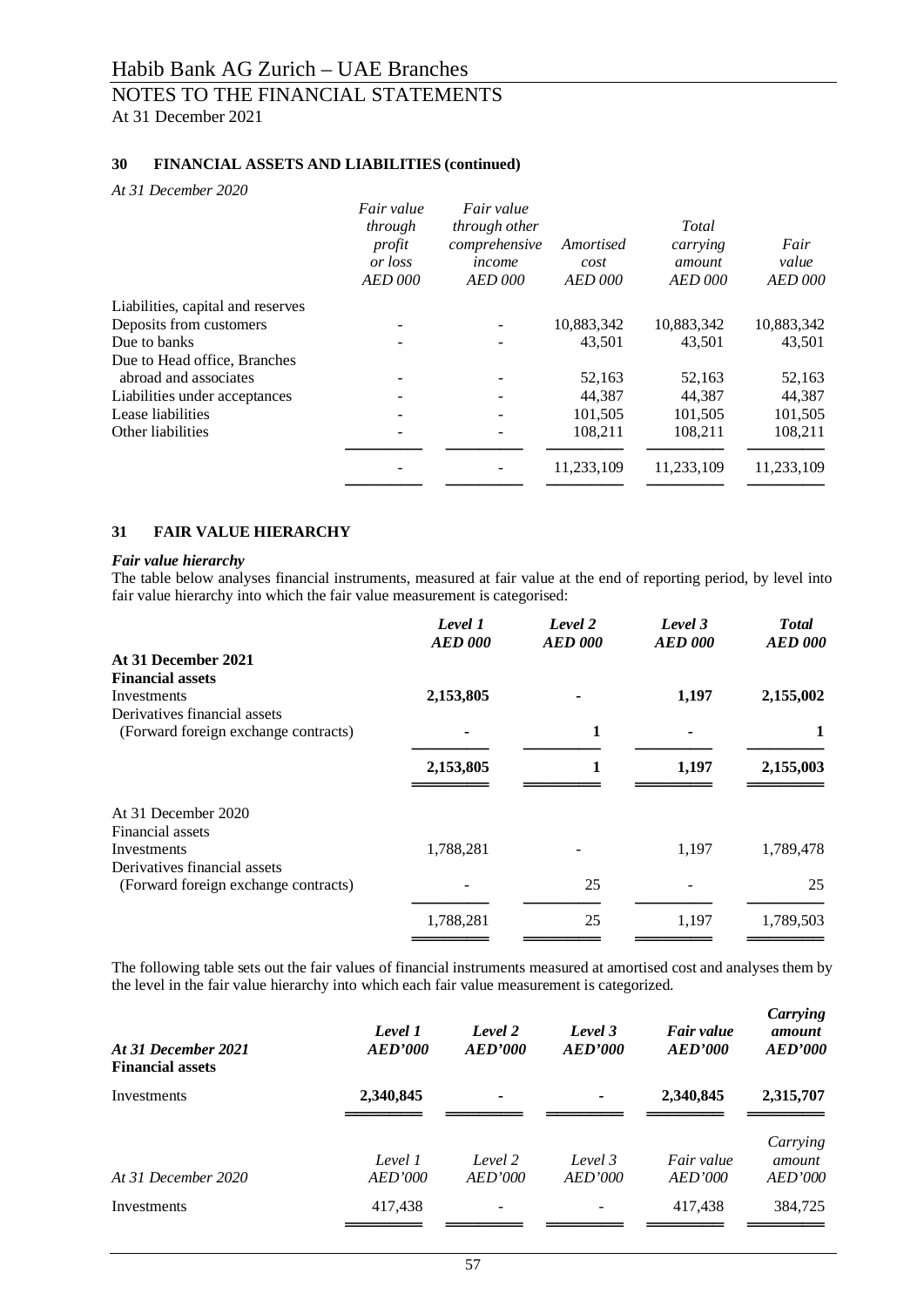### **31 FAIR VALUE HIERARCHY (continued)**

#### *Fair value hierarchy (continued)*

Fair values of all others financial assets and liabilities approximates their carrying value based on the following:

- In respect of those financial assets and financial liabilities measured at amortised cost, which are of short term nature (up to 1 year), management believes that carrying amount is equivalent to its fair value.
- Financing to customers are fair valued based on DCF which takes into account original underlying cash borrower credit grading and expected prepayments. These features are used to estimate expected cash flows and discounted at risk-adjusted rates. However, this technique is subject to inherent limitations, such as estimation of the appropriate risk-adjusted discount rate, and different assumptions and inputs would yield different results.
- Fair values of customer deposits and due to banks is estimated using discounted cash flow techniques, applying the rates that are offered for deposits of similar maturities and terms. The fair value of deposits payable on demand is the amount payable at the reporting date.

### **32 RISK MANAGEMENT**

The Bank is exposed to the following risks from its use of financial instruments:

- Credit risk
- Market risk
- Liquidity risk
- Operational risk

The core business of the Bank is long established, with risk levels easily identifiable and well known to the management. Comprehensive limits are established which are changed from time to time by Board resolutions. The overall risk position is evaluated at Head Office from the standard monthly reporting of the branches and compliance with Bank limits monitored on a regular basis. Measurement is based on compliance with limits and/ or by means of risk weightage as defined for capital adequacy purpose by the Central Bank of UAE and the Bank for International Settlement ('BIS').

The Bank engages in new, large-scale business operations only where limits for such transactions have been approved by the Board of Directors ('the Board'). This approval will only be given after submission of a report by the management setting out the purpose and composition of the proposed product or transaction, together with a clear analysis of the anticipated profitability, resources required and the risks involved. Limits are set taking into account the BIS risk weightage and the guidelines of the Central Bank of UAE. The Board has also set discretionary limits for management below which level minor, non-recurring transactions may be made, or new products tested on a limited basis, without referral to the Board.

#### **(a) Credit risk**

Credit risk is the risk of financial loss to the Bank if a customer or counterparty to a financial instrument fails to meet its contractual obligations, and arises principally from the Bank's lending and investing activities and in cases where it acts as an intermediary on behalf of customers or other third parties or issues guarantees.

The Bank's primary exposure to credit risk arises through its loans and Islamic Financing receivables to customers. The amount of credit exposure in this regard is represented by the carrying amounts of the assets on the statement of financial position. In addition, the Bank is exposed to off-balance sheet credit risk through commitments to extend credit and guarantees issued.

The Bank is further exposed to credit risk on various other financial assets, including derivative instruments and debt investments. The current credit exposure in respect of these instruments is equal to the carrying amount of these assets in the statement of financial position. Investment securities are those guaranteed by investment grade banks in order to keep credit risks to a minimum. Should an investment fall outside this category prior to maturity, an immediate report is made to General Management at Head Office with proposals for rectifying the situation.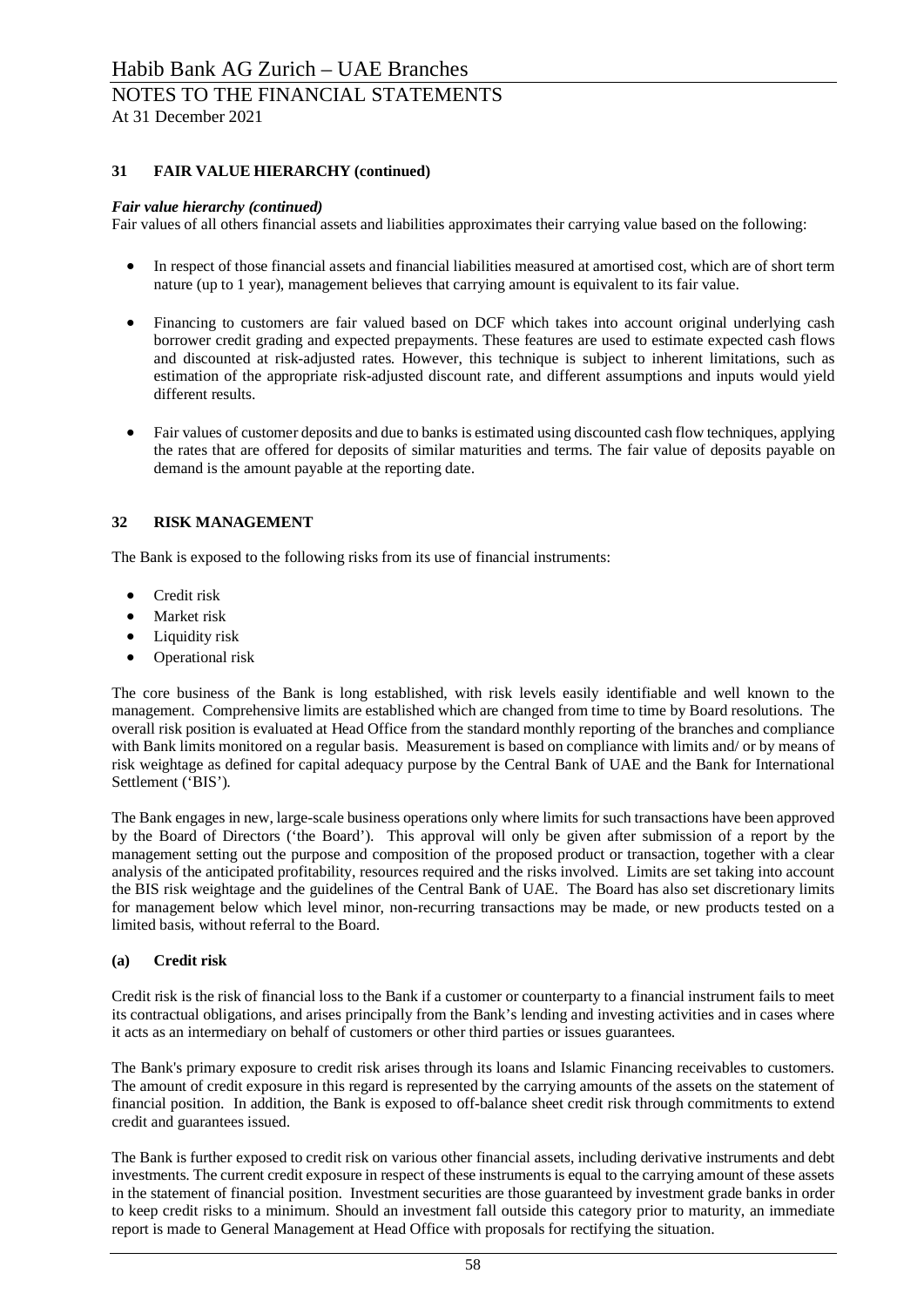### **32 RISK MANAGEMENT (continued)**

#### **(a) Credit risk (continued)**

The responsibility for management of credit risk lies with Zonal Credit Committee, Branch Credit committee and Credit Risk Management department. The Credit risk management department is responsible for the following:

- Formulating credit policies in consultation with business units, covering collateral requirements, credit assessment, risk grading and reporting, documentary and legal procedures and compliance with regulatory and statutory requirements;
- Establishing the authorisation structure for the approval and renewal of credit facilities. Authorisation limits are allocated to various credit committees. Larger facilities require approval by management as appropriate;
- Reviewing and assessing credit risk: Credit Risk Management department assesses all credit exposure in excess of designated limits, prior to facilities being committed to customers. Renewals and reviews of facilities are subject to the same review process:
- Limiting concentration of exposure to counterparties, geographies and industries
- Developing and maintaining the risk grading in order to categorise exposures according to the degree of risk of financial loss faced and to focus management on the attendant risk; the risk grading system is used in determining where impairment provisions may be required against specific credit exposures. Risk grades are subject to regular reviews; and
- Reviewing compliance of business units with agreed exposure limits, including those for selected industries, country risk and product types.

Transaction and position limits by instrument and/or by counterparty are set by General Management based in Head Office, within the overall limits set by the Board. These limits are subject to annual review. Comprehensive reporting is to be made to the Board at Head office prior to such review.

Credit risk of individual counterparties or issuers are checked and monitored by management in accordance with internal rules.

Regular audits of business units and credit processes are undertaken by Internal Audit.

#### Exposure to credit risk

The bank measures its exposure to credit risk by reference to gross carrying amount of financial assets less interest suspended and expected credit allowances, if any.

|       | <b>AED'000</b>                                                                                                                                                          | <b>AED'000</b> | <b>AED'000</b>     |
|-------|-------------------------------------------------------------------------------------------------------------------------------------------------------------------------|----------------|--------------------|
|       |                                                                                                                                                                         |                |                    |
|       |                                                                                                                                                                         |                |                    |
|       |                                                                                                                                                                         |                | 2,979,661          |
|       |                                                                                                                                                                         |                | (7,998)            |
|       |                                                                                                                                                                         |                | 2,971,663          |
|       | Stage 2                                                                                                                                                                 | Stage 3        | <b>Total</b>       |
|       | <b>AED'000</b>                                                                                                                                                          | <b>AED'000</b> | <b>AED'000</b>     |
|       |                                                                                                                                                                         |                |                    |
|       | 1,211,524                                                                                                                                                               |                | 3,652,895          |
|       |                                                                                                                                                                         |                | 185,065            |
|       | (132, 105)                                                                                                                                                              | (130, 188)     | (335, 922)         |
|       | 1,079,419                                                                                                                                                               | 54,877         | 3,502,038          |
|       |                                                                                                                                                                         |                | <b>Total</b>       |
|       | <b>AED'000</b>                                                                                                                                                          | <b>AED'000</b> | <b>AED'000</b>     |
|       |                                                                                                                                                                         |                |                    |
|       | 11,167                                                                                                                                                                  |                | 4,475,420          |
|       |                                                                                                                                                                         |                |                    |
|       |                                                                                                                                                                         |                |                    |
| (715) |                                                                                                                                                                         |                | (715)              |
|       | (426)                                                                                                                                                                   |                | (3,996)            |
|       | 10,741                                                                                                                                                                  |                | 4,470,709          |
|       | 2,979,661<br>(7,998)<br>2,971,663<br>Stage 1<br><b>AED'000</b><br>2,441,371<br>(73, 629)<br>2,367,742<br>Stage 1<br><b>AED'000</b><br>4,464,253<br>(3,570)<br>4,459,968 | Stage 2        | 185,065<br>Stage 3 |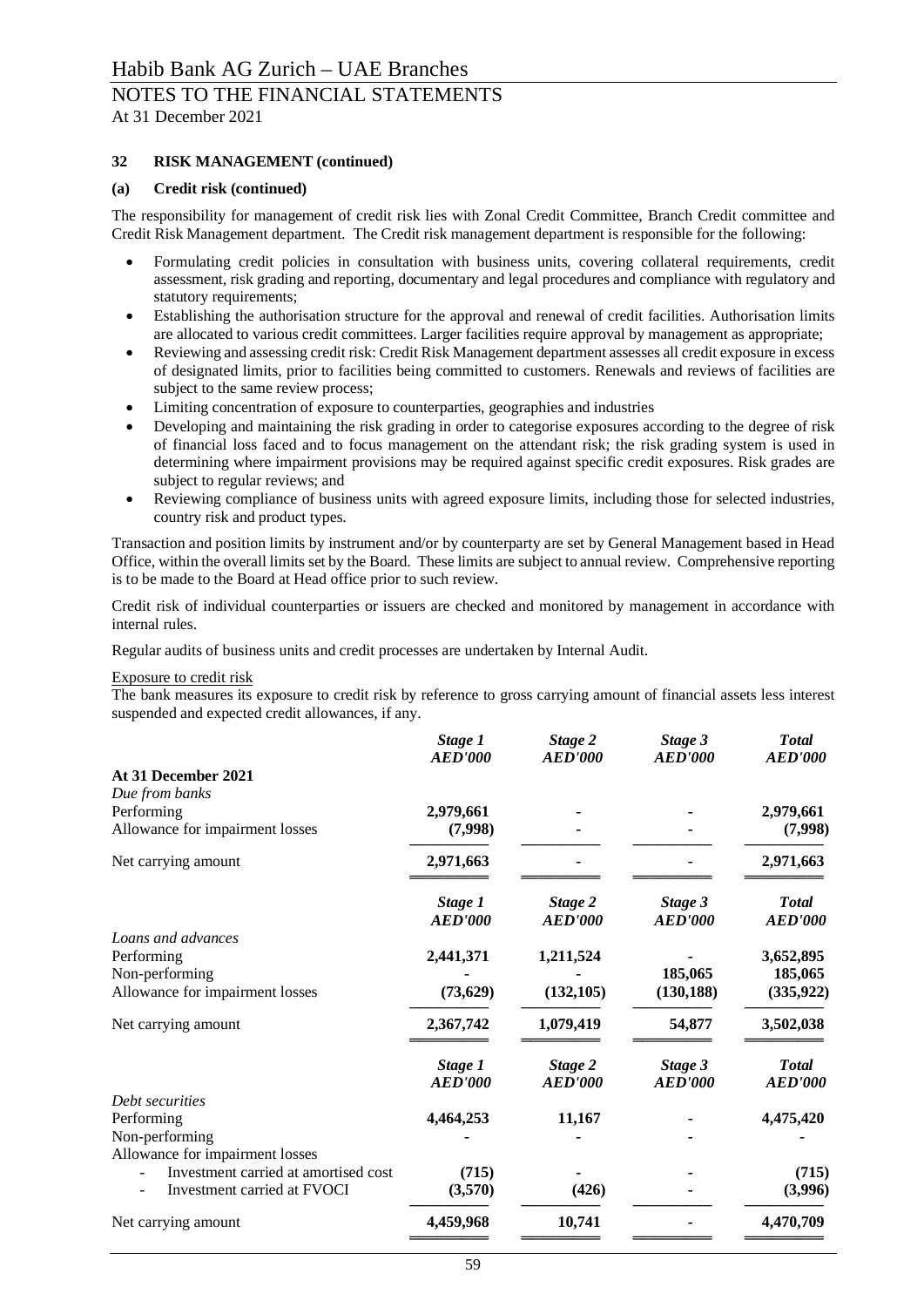# NOTES TO THE FINANCIAL STATEMENTS At 31 December 2021

### **32 RISK MANAGEMENT (continued)**

#### **(a) Credit risk (continued)**

Exposure to credit risk (continued)

|                                      | Stage 1<br>AED'000 | Stage 2<br><b>AED'000</b> | Stage 3<br><b>AED'000</b> | Total<br><b>AED'000</b> |
|--------------------------------------|--------------------|---------------------------|---------------------------|-------------------------|
| At 31 December 2020                  |                    |                           |                           |                         |
| Due from banks                       |                    |                           |                           |                         |
| Performing                           | 3,911,296          | 39,932                    |                           | 3,951,228               |
| Allowance for impairment losses      | (11, 119)          | (292)                     |                           | (11, 411)               |
|                                      |                    |                           |                           |                         |
| Net carrying amount                  | 3,900,177          | 39,640                    |                           | 3,939,817               |
|                                      | Stage 1            | Stage 2                   | Stage 3                   | Total                   |
|                                      | AED'000            | <b>AED'000</b>            | <b>AED'000</b>            | <b>AED'000</b>          |
| Loans and advances                   |                    |                           |                           |                         |
| Performing                           | 1,797,622          | 1,113,149                 |                           | 2,910,771               |
| Non-performing                       |                    |                           | 309,908                   | 309,908                 |
| Allowance for impairment losses      | (57, 341)          | (126,779)                 | (199, 846)                | (383,966)               |
| Net carrying amount                  | 1,740,281          | 986,370                   | 110,062                   | 2,836,713               |
|                                      | Stage 1            | Stage 2                   | Stage 3                   | Total                   |
|                                      | AED'000            | AED'000                   | AED'000                   | <b>AED'000</b>          |
| Debt securities                      |                    |                           |                           |                         |
| Performing                           | 2,135,193          | 25,639                    |                           | 2,160,832               |
| Non-performing                       |                    |                           | 30,011                    | 30,011                  |
| Allowance for impairment losses      |                    |                           |                           |                         |
| Investment carried at amortised cost | (953)              |                           |                           | (953)                   |
| Investment carried at FVOCI          | (3,126)            | (1,076)                   | (11, 485)                 | (15,687)                |
| Net carrying amount                  | 2,131,114          | 24,563                    | 18,526                    | 2,174,203               |
|                                      |                    |                           |                           |                         |

Based on internal processes, loans and advances are subject to FAP tagging based on their performance. Performing loans and advances are tagged as FAP '0' and classified under stage 1. Loans with increase in significant credit risks are tagged as FAP '1' and classed under Sage 2. Credit impaired loans and advances are tagged as FAP '2', '3' or '4' (corresponds to substandard, doubtful and loss respectively) and classified as stage 3.

Set out below is an analysis of the gross amounts of impaired loans and advances by FAP tagging:

| 2021<br>AED'000 | <i>2020</i><br><b>AED'000</b> |
|-----------------|-------------------------------|
| 784             | 277                           |
| 53,575          | 53,007                        |
| 130,706         | 256,624                       |
| 185,065         | 309,908                       |
|                 |                               |

Credit risk exposure of the Bank's investment portfolio as per the external risk rating is as follows:

|           | S&P equivalent rating | 2021<br><b>AED 000</b> | 2020<br><b>AED 000</b>   |
|-----------|-----------------------|------------------------|--------------------------|
| Low risk  | AAA to A-             | 2,988,218              | 769,523                  |
| Fair risk | $BBB+$ to B-          | 1,481,294              | 1,403,483                |
| High risk | $CCC+$ to $D$         | $\blacksquare$         | $\overline{\phantom{a}}$ |
|           | Unrated               | 1.197                  | 1.197                    |
|           |                       | 4,470,709              | 2,174,203                |
|           |                       |                        |                          |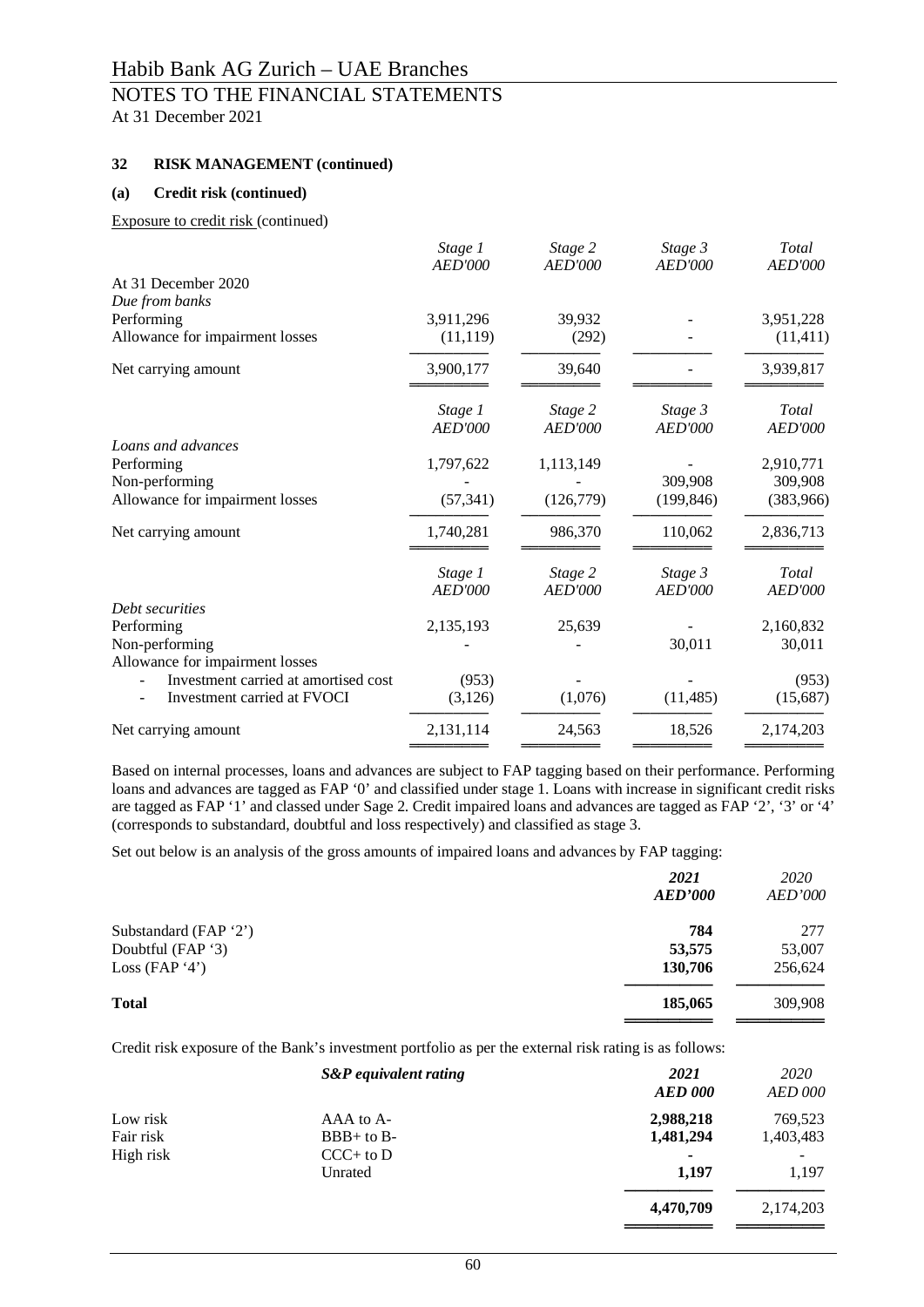# NOTES TO THE FINANCIAL STATEMENTS

At 31 December 2021

# **32 RISK MANAGEMENT (continued)**

### **(a) Credit risk (continued)**

Set out below is an analysis of the overall provision movement during the year

|                               | 31 December 2021                                         |                                                             |                | 31 December 2020                 |                                                   |                                        |           |
|-------------------------------|----------------------------------------------------------|-------------------------------------------------------------|----------------|----------------------------------|---------------------------------------------------|----------------------------------------|-----------|
| Collective<br>12-month<br>ECL | <b>Lifetime</b><br>ECL<br>not credit-<br><i>impaired</i> | <b>Lifetime</b><br><b>ECL</b><br>credit-<br><i>impaired</i> | <b>Total</b>   | Collective<br>$12$ -month<br>ECL | Lifetime<br><b>ECL</b><br>not credit-<br>impaired | Lifetime<br>ECL<br>credit-<br>impaired | Total     |
| 83,545                        | 129,611                                                  | 213,281                                                     | 426,437        | 101,019                          | 127,881                                           | 196,996                                | 425,896   |
| 15,944                        | 4,851                                                    | (24,952)                                                    | (4,157)        | (7,281)                          | 5,387                                             | 12,915                                 | 11,021    |
| (2,614)                       | $\blacksquare$                                           | (56, 282)                                                   | (58, 896)      | (7,821)                          | -                                                 | (2,659)                                | (10, 480) |
| 634                           | (634)                                                    |                                                             | ٠              | 502                              | (502)                                             | $\overline{a}$                         |           |
| (658)                         | 658                                                      |                                                             | $\blacksquare$ | (2,824)                          | 2,824                                             |                                        |           |
| (98)                          | ۰                                                        | 98                                                          |                | (50)                             | (5,979)                                           | 6,029                                  |           |
| 96,753                        | 134,486                                                  | 132,145                                                     | 363,384        | 83,545                           | 129,611                                           | 213,281                                | 426,437   |
|                               | Allowances for impairment made during the year           |                                                             |                |                                  |                                                   |                                        |           |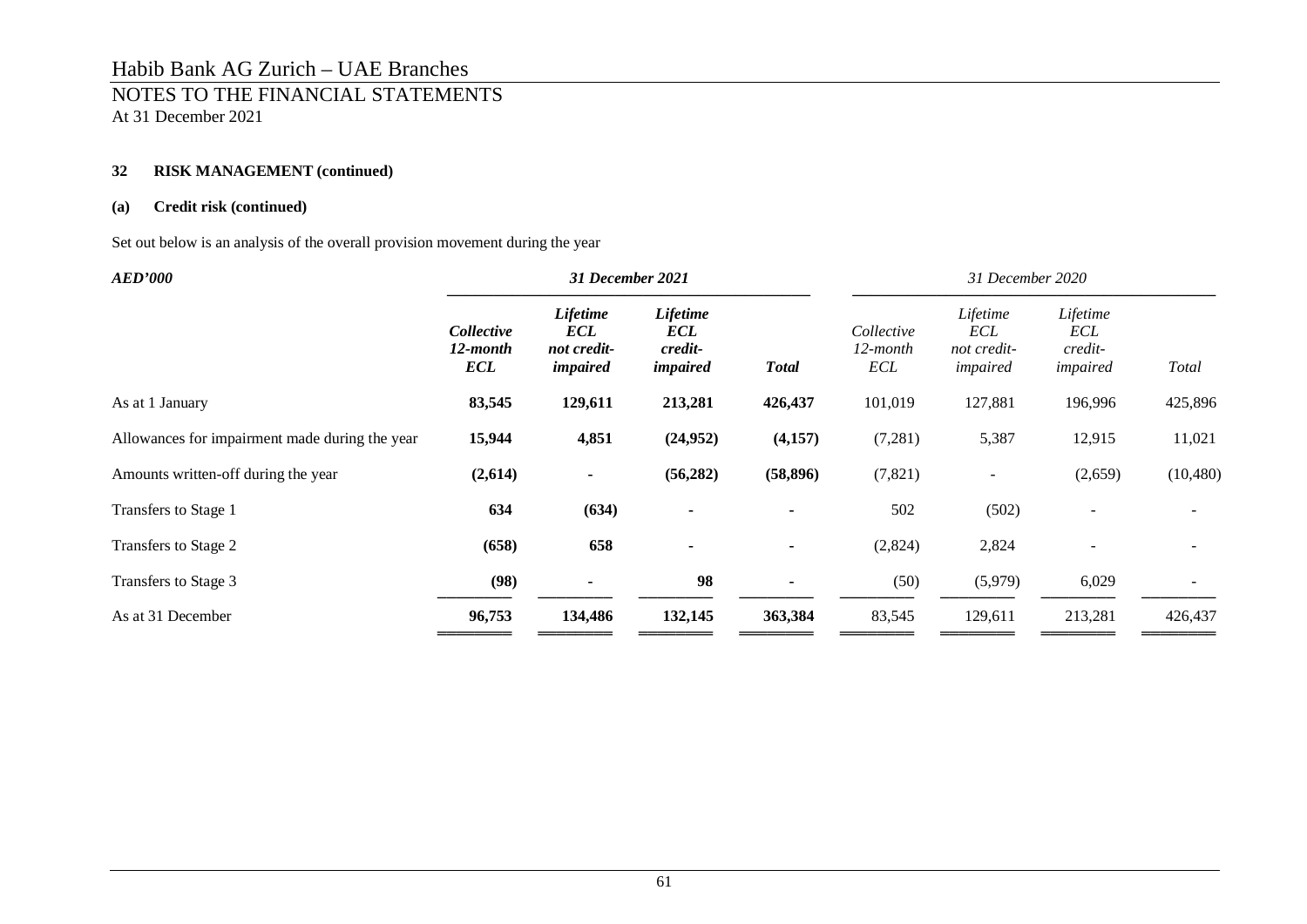### **32 RISK MANAGEMENT (continued)**

#### **(a) Credit risk (continued)**

#### **Impact on modelled ECL allowance**

The Bank's models have been constructed and calibrated using historical trends and correlations as well as forward looking economic scenarios. The severity of the current macro-economic projections and the added complexity caused by the various support schemes and regulatory guidance across the main regions in which the Bank operates could not be reliably modelled for the time being. As a consequence, the existing models may generate results that are either overly conservative or overly optimistic depending on the specific portfolio / segment. As a result, post-model adjustments are needed. Given model changes take a significant amount of time to develop and test and the data limitation issues noted above, the Bank expects that post-model adjustments will be applied for the foreseeable future.

#### Impairment reserve under the Central Bank of UAE (CBUAE) guidance

The CBUAE has issued its IFRS 9 guidance addressing various implementation challenges and practical implications for Banks adopting IFRS 9 in the UAE ("the guidance").

Since stage 1 and stage 2 ECL held by the bank is higher than the general provision as per the requirements of CBUAE, hence no general impairment reserve is created since 1 January 2020 (first adoption of IFRS 9) till 31 December 2021. Whereas, based on individual comparison of stage 3 ECL as per IFRS 9 and specific provision as required by the CBUAE, the Bank has maintained specific impairment reserve amounting to AED 310 thousand as of 31 December 2021 (2020: AED 1,127 thousand) and AED 817 thousand (2020: AED 847 thousand) of the impairment reserve transferred during the year ended 31 December 2021, to retained earnings since not required anymore.

#### Impairment assessment

The asset portfolio is reviewed at least quarterly at a minimum or as often as necessitated. The accrual or non-accrual status of the asset is re-assessed and appropriately risk graded as per the credit policy on risk grades. Impaired assets are classified as such through approvals on a credit memorandum and reported at least on quarterly intervals to the Board sub committees.

Corporate loans: The Bank determines the impairment appropriate for each individually significant loan or advance on an individual basis in line with Central Bank of the UAE and IFRS requirements. The Bank classifies those accounts where recovery is considered doubtful and ensures provisions are made accordingly. The impairment losses are evaluated on an ongoing basis. Credit exposures are classified by exercising mature judgment in line with Central Bank of the UAE regulations and IFRS requirements. Specific impairment is assessed when it shows a significant perceived decline in the credit quality or when an obligation is past due or over-limit for more than 90 days. Delinquent accounts are broadly classified as Substandard, Doubtful or Loss. The following general guidelines are followed for account classification into non-impaired and impaired:

- Loans and advances which bear normal banking risk, whereby information available to the bank assures repayment as agreed are classified as normal loans;
- Loans and advances which show some weaknesses in the borrower's financial condition and credit worthiness, requiring more than normal attention but not allocation of provisions are classified as Watch list loans;
- Those accounts where adverse factors may hinder repayment or weaken security or lead to some loss are classified as "Substandard accounts". In general these are credit exposures where agreed payments of principal and/or interest are more than 90 consecutive days in arrears;
- Those accounts where full recovery of interest and principal seems doubtful on the basis of information available, leading generally to a loss of part of these loans are classified as "Doubtful accounts"; and
- Those accounts where the bank has exhausted all courses of action available but failed to recover anything or where there is a possibility that nothing shall be recovered are classified as "Loss accounts".

All accounts classified as "Sub Standard", "Doubtful" and "Loss" constitute "Non- Performing Accounts"

During IFRS 9 implementation, the Bank formed a Steering Committee comprising of the appropriate Bank representatives to oversee the process of IFRS 9 implementation.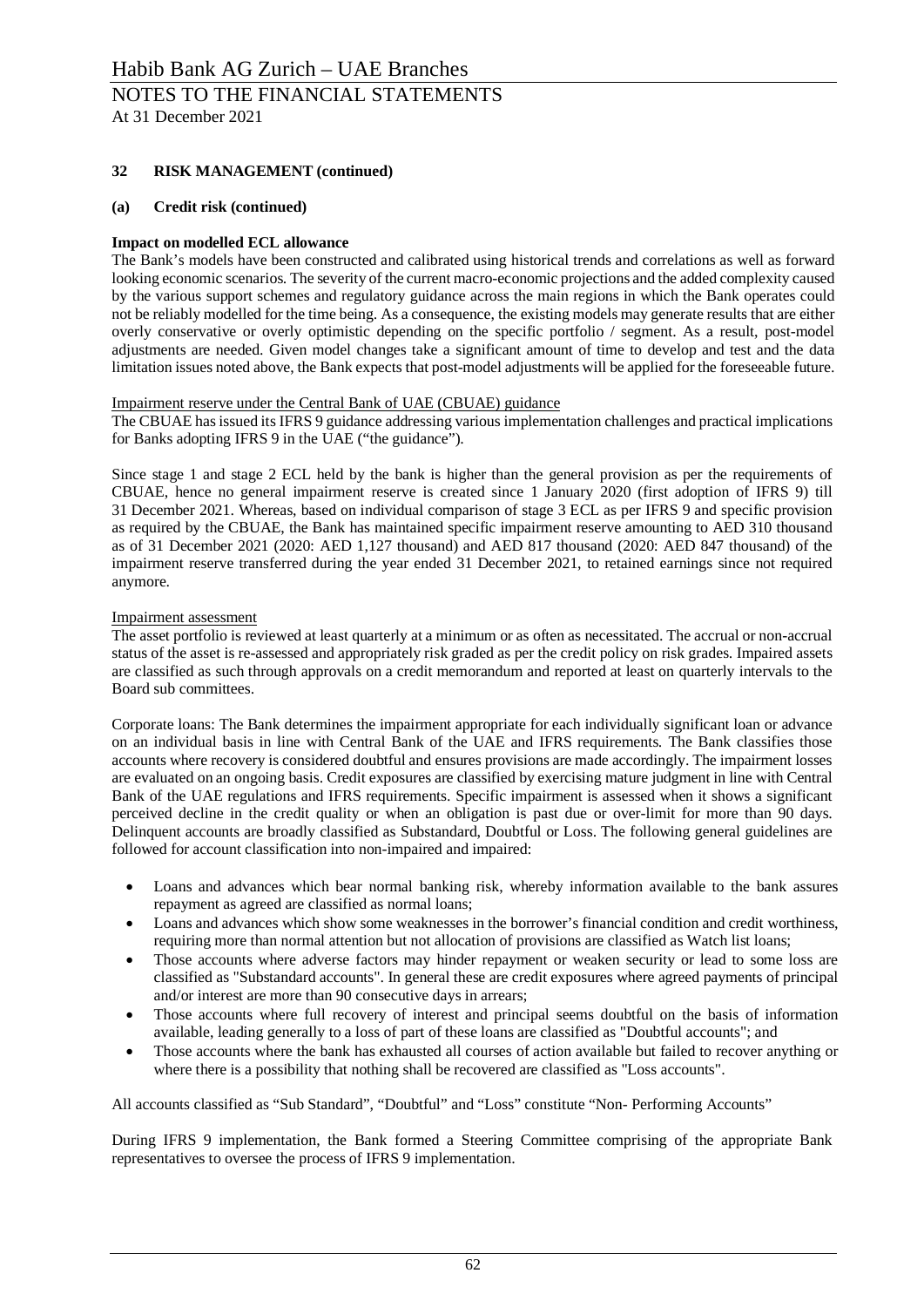At 31 December 2021

### **32 RISK MANAGEMENT (continued)**

#### **(a) Credit risk (continued)**

#### Impairment assessment (continued)

Post implementation of IFRS 9, the Bank established principles for ongoing IFRS 9 governance to ensure effective oversight of IFRS 9 processes. An effective IFRS 9 governance structure incorporates Credit, Risk and Finance departments as central support functions for each component of IFRS 9, defines clear process owners and reviewing functions and utilizes the three lines of defense to ensure an effective framework.

Under the IFRS 9 Governance Structure of the Bank, below are the three lines of defense for the key IFRS 9 processes i.e. classification and measurement, staging, impairment and disclosures:

- The process owners i.e. Credit, Financial Control and Treasury form the first line of defense;
- The reviewing/approving functions i.e. Chief Executive Officer, Head of Financial Control, Country Credit Management Committee and Country Asset and Liability Committee form the second line of defense; and
- The independent review functions i.e. Internal Audit and the Audit Committee of the BOD form the third line of defense.

To develop an effective governance framework, roles and responsibilities of the relevant stakeholders are defined to ensure appropriate segregation of duties and accountability.

The CCMC and Head of Credit will be responsible for review of the directive. The directive is subject to amendments if necessary as the Bank's business practice changes, the IFRS 9 standard evolves, market practices develop and regulatory directives are updated / introduced. The roles and responsibilities are updated in the appropriate committee charters and policies of the Bank.

#### Write offs

Corporate: Facilities where partial loss of principal is expected and full recovery of interest and fees is not expected or which are overdue for 180 days or more are transferred on a case-by-case basis to the Specialised Loans Bank for specialised remedial management and, where appropriate, written off as approved by the Management.

Consumer: Consumer loans are written off in the event of a compromise settlement agreed between the Bank and the customer.

The Bank generally waits until all legal and other remedies are exhausted before writing-off fully provisioned loans.

#### Collateral Management

Credit risk assessment identifies the primary sources of repayment which are the obligor's normal business cash flows and/ or normal personal income. Where credit facilities are secured by collateral, the Bank seeks to ensure the enforceability of the collateral.

Acceptable collateral includes deposits marked with lien, mortgages over land and property, movable assets including inventory, securities, investment grade bonds, gold and guarantees. The maximum lending value and the valuation

Collaterals are revalued as a general rule as per the Bank's credit policy. However, adhoc valuations are also carried out depending on the nature of collateral and general economic condition. This enables the Bank to assess the fair market value of the collateral and ensure that risks are appropriately covered.

Collaterals and guarantees are effectively used as mitigating tools by the Bank. The quality of collateral is continuously monitored and assessed.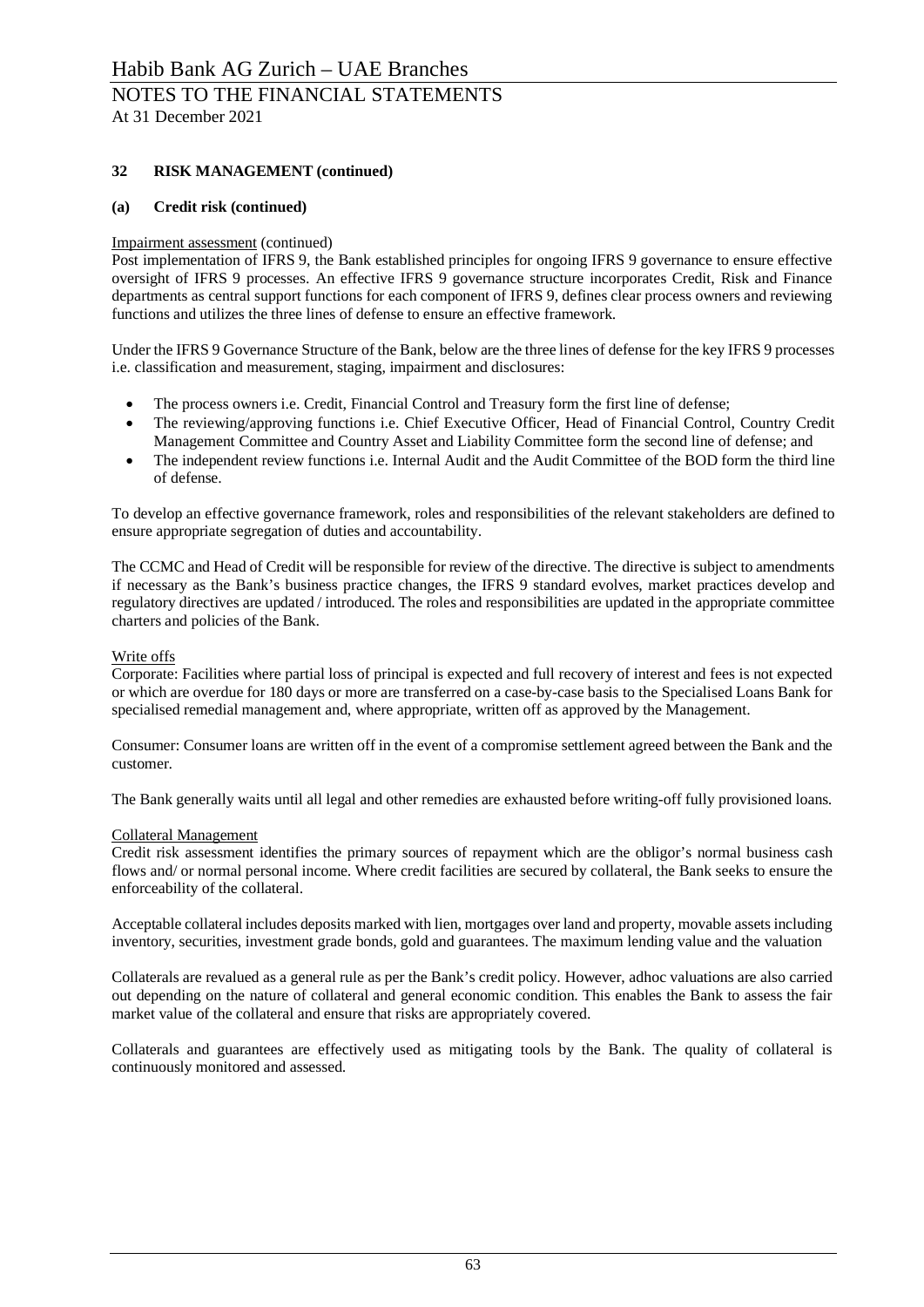# NOTES TO THE FINANCIAL STATEMENTS At 31 December 2021

# **32 RISK MANAGEMENT (continued)**

### **(a) Credit risk (continued)**

#### Analysis by economic activity:

The Bank monitors concentrations of credit risk by economic activity sector. The analysis on significant credit risk by economic activity is as follows:

|                                         | 2021                                              |                                                |                                              |                                            | 2020                                    |                                              |  |
|-----------------------------------------|---------------------------------------------------|------------------------------------------------|----------------------------------------------|--------------------------------------------|-----------------------------------------|----------------------------------------------|--|
|                                         |                                                   |                                                | Other Off-                                   |                                            |                                         | Other Off-                                   |  |
|                                         | <b>Loans</b> and<br>receivables<br><b>AED 000</b> | <b>Banks</b> &<br>investment<br><b>AED 000</b> | balance Sheet<br>exposures<br><b>AED 000</b> | Loans and<br>receivables<br><i>AED 000</i> | Banks &<br>investment<br><b>AED 000</b> | balance Sheet<br>exposures<br><b>AED 000</b> |  |
| Manufacturing                           | 525,094                                           |                                                | 153,729                                      | 492,334                                    |                                         | 165,915                                      |  |
| Construction & Real Estate              | 900,191                                           | ۰                                              | 23,539                                       | 876,523                                    |                                         | 23,628                                       |  |
| Trade                                   | 1,401,146                                         |                                                | 298,526                                      | 1,064,272                                  |                                         | 298,252                                      |  |
| Transport and communication             | 34,464                                            |                                                | 9,035                                        | 24,924                                     |                                         | 7,781                                        |  |
| <b>Other Services</b>                   | 62,875                                            |                                                | 20,045                                       | 44,377                                     |                                         | 24,563                                       |  |
| Sovereign                               | 162,542                                           | 1,982,852                                      |                                              | 59,450                                     | 50,512                                  |                                              |  |
| Personal                                | 711,057                                           |                                                | 6,147                                        | 583,106                                    |                                         | 2,250                                        |  |
| Banks & other financial<br>institutions | 67,013                                            | 4,243,708                                      | 100,810                                      | 109,412                                    | 5,145,284                               | 95,937                                       |  |
| <b>Others</b>                           |                                                   | 1,228,521                                      |                                              |                                            | 946,275                                 |                                              |  |
| Total gross assets                      | 3,864,382                                         | 7,455,081                                      | 611,831                                      | 3,254,398                                  | 6,142,071                               | 618,326                                      |  |
|                                         |                                                   |                                                |                                              |                                            |                                         |                                              |  |

# Impairment

The Bank's past due loans and advances (including interest in suspense) by industry segment and geographical location at 31 December 2020, as defined by the Central Bank of the UAE are as follows:

|                                      | <b>Past Due</b><br>but not | <i>Individually</i> |                |                | <b>Net</b><br><i>impaired</i> |
|--------------------------------------|----------------------------|---------------------|----------------|----------------|-------------------------------|
|                                      | <i>impaired</i>            | <i>impaired</i>     | <b>Total</b>   | <b>ECL</b>     | assets                        |
|                                      | <b>AED 000</b>             | <b>AED 000</b>      | <b>AED 000</b> | <b>AED 000</b> | <b>AED 000</b>                |
| As at 31 December 2021               |                            |                     |                |                |                               |
| <b>Industry Segment</b>              |                            |                     |                |                |                               |
| Manufacturing                        |                            | 21,348              | 21,348         | (21, 348)      |                               |
| Construction & Real Estate           | 35,042                     | 118,457             | 153,499        | (90,319)       | 63,180                        |
| Trade                                | 6,967                      | 24,851              | 31,818         | (24,980)       | 6,838                         |
| <b>Transport and Communication</b>   |                            | 385                 | 385            | (385)          |                               |
| <b>Other Services</b>                |                            | 3                   | 3              | (3)            |                               |
| Sovereign                            |                            |                     |                |                |                               |
| Personal                             | 17,530                     | 41,964              | 59,494         | (15,097)       | 44,397                        |
| Banks & Other Financial Institutions |                            | 4,479               | 4,479          | (4, 479)       |                               |
| <b>Total</b>                         | 59,539                     | 211,487             | 271,026        | (156, 611)     | 114,415                       |
|                                      | <b>Past Due</b>            |                     |                |                | <b>Net</b>                    |
|                                      | but not                    | <b>Individually</b> |                |                | <i>impaired</i>               |
|                                      | <i>impaired</i>            | <i>impaired</i>     | <b>Total</b>   | <b>ECL</b>     | assets                        |
|                                      | <b>AED 000</b>             | <b>AED 000</b>      | <b>AED 000</b> | <b>AED 000</b> | <b>AED 000</b>                |
| <b>Concentration by</b><br>Geography |                            |                     |                |                |                               |
| <b>United Arab Emirates</b>          | 59,539                     | 211,341             | 270,880        | (156, 465)     | 114,415                       |
| Non UAE                              |                            | 146                 | 146            | (146)          |                               |
| Total                                | 59,539                     | 211,487             | 271,026        | (156, 611)     | 114,415                       |
| As at 31 December 2020               | 60,702                     | 343,627             | 404,329        | (233, 565)     | 170,764                       |
|                                      |                            |                     |                |                |                               |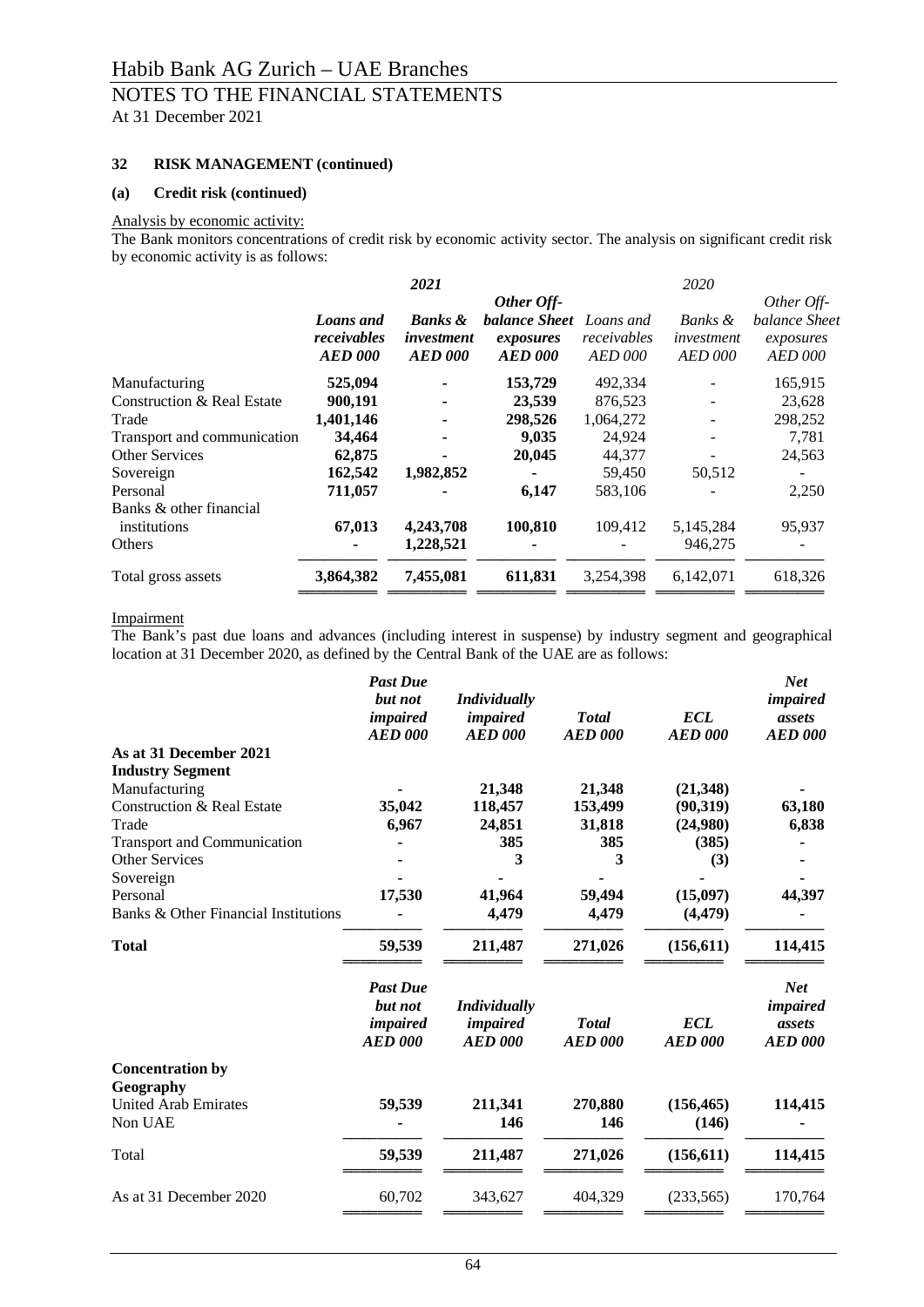#### **32 RISK MANAGEMENT (continued)**

#### **(a) Credit risk (continued)**

**Collateral** 

The Bank holds collateral against loans and Islamic financing receivables in the form of cash, guarantees, mortgages and liens over properties or other securities over assets. Estimates of fair value are based on the value of collateral assessed at the time of borrowing and are subsequently monitored on a periodic basis.

Analysis of the collateral type is presented in the following table:

|                                            | 2021<br><b>AED'000</b> | 2020<br>AED'000 |
|--------------------------------------------|------------------------|-----------------|
| Against loans and advances - Stage 3       |                        |                 |
| Pledged deposits                           | 233                    | 233             |
| Property                                   | 63,998                 | 105,948         |
| Vehicles                                   | 2,388                  | 4,503           |
| <b>Total</b>                               | 66,619                 | 110,684         |
|                                            | 2021                   | 2020            |
|                                            | <b>AED'000</b>         | AED'000         |
| Against loans and advances - Stage 1 and 2 |                        |                 |
| Pledged deposits                           | 717,487                | 707,776         |
| Debt / Equity securities                   | 55,990                 | 68,025          |
| Property                                   | 1,155,629              | 990,845         |
| Vehicles                                   | 37,775                 | 54,574          |
| <b>Bank</b> guarantees                     | 209,582                | 2,287           |
| <b>Total</b>                               | 2,176,463              | 1,823,507       |

The collateral value represents actual value as of the reporting date, irrespective of customer exposures/outstanding balances.

Analysis of the Bank's exposure at 31 December 2021 based on BASEL III standardised approach is as follows:

|                                        | On & Off<br><b>Balance</b>                   |                                                 | Credit risk mitigation ("CRM") | <b>Risk</b><br>weighted<br>assets            |                                |  |
|----------------------------------------|----------------------------------------------|-------------------------------------------------|--------------------------------|----------------------------------------------|--------------------------------|--|
| Assets classes                         | sheet gross<br>outstanding<br><b>AED 000</b> | <i>Exposure</i><br>before CRM<br><b>AED 000</b> | <b>CRM</b><br><b>AED 000</b>   | <b>After</b><br><b>CRM</b><br><b>AED 000</b> | <b>Total</b><br><b>AED 000</b> |  |
| As at 31 December 2021                 |                                              |                                                 |                                |                                              |                                |  |
| Claims on sovereign                    | 3,576,345                                    | 3,576,345                                       |                                | 3,576,345                                    | 162,542                        |  |
| Claims on (PSEs)                       | 11,686                                       | 11,686                                          |                                | 11,686                                       | 2,337                          |  |
| Claims on banks                        | 4,275,659                                    | 4,275,659                                       | (207, 582)                     | 4,457,198                                    | 1,948,074                      |  |
| Claims on securities Firm              |                                              |                                                 |                                |                                              |                                |  |
| Claims on corporate                    | 5,249,308                                    | 5,249,308                                       | (555, 325)                     | 3,744,091                                    | 2,793,224                      |  |
| Claims included in retail portfolio    | 550,316                                      | 550,316                                         | (147, 569)                     | 312,319                                      | 135,411                        |  |
| Claims secured by residential property | 512,381                                      | 512,381                                         | (204)                          | 512,381                                      | 359,076                        |  |
| Claims secured by commercial           |                                              |                                                 |                                |                                              |                                |  |
| real estate                            | 384,844                                      | 384,844                                         | (11,000)                       | 384,844                                      | 373,844                        |  |
| Past due loans                         | 275,217                                      | 116,339                                         | (3,389)                        | 116,339                                      | 112,952                        |  |
| High risk categories                   |                                              |                                                 |                                |                                              |                                |  |
| Other assets                           | 367,449                                      | 363,185                                         |                                | 363,185                                      | 407,897                        |  |
| <b>Total</b>                           | 15,203,205                                   | 15,040,063                                      | (925,069)                      | 13,478,388                                   | 6,295,357                      |  |
|                                        |                                              |                                                 |                                |                                              |                                |  |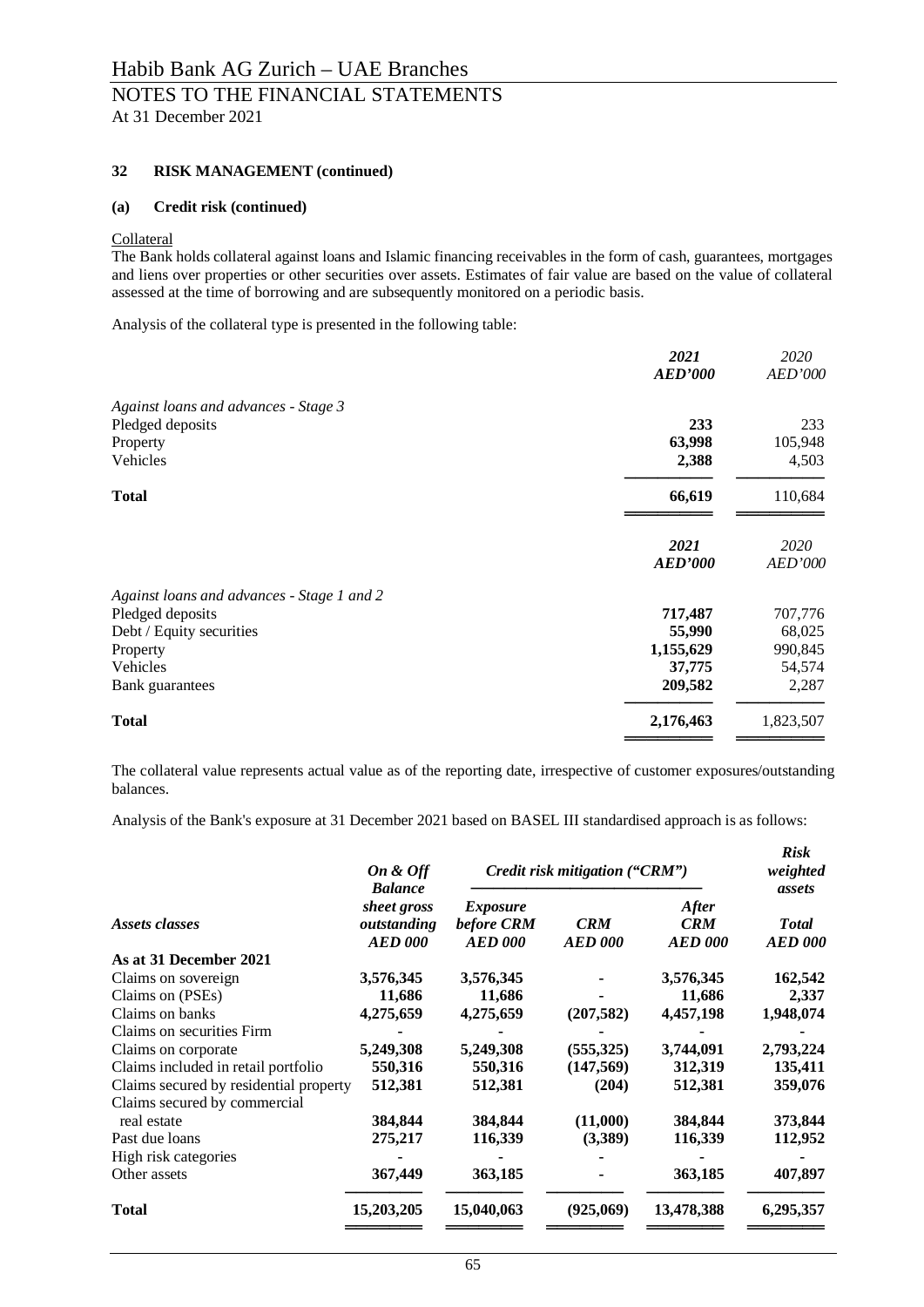### **32 RISK MANAGEMENT (continued)**

#### **(a) Credit risk (continued)**

Collateral (continued)

|                                        | On & Off<br><b>Balance</b>                   | Credit risk mitigation ("CRM")                  | Risk<br>weighted<br>assets   |                                       |           |
|----------------------------------------|----------------------------------------------|-------------------------------------------------|------------------------------|---------------------------------------|-----------|
| Assets classes                         | sheet gross<br>outstanding<br><b>AED 000</b> | <i>Exposure</i><br>before CRM<br><b>AED 000</b> | <b>CRM</b><br><b>AED 000</b> | After<br><b>CRM</b><br><b>AED 000</b> |           |
| As at 31 December 2020                 |                                              |                                                 |                              |                                       |           |
| Claims on sovereign                    | 3,684,127                                    | 3,672,642                                       |                              | 3,672,642                             | 96,216    |
| Claims on (PSEs)                       | 31,985                                       | 31,985                                          |                              | 31,985                                | 6,397     |
| Claims on banks                        | 5,286,393                                    | 5,286,393                                       | (1,155)                      | 5,266,253                             | 2,289,789 |
| Claims on securities Firm              |                                              |                                                 |                              |                                       |           |
| Claims on corporate                    | 4,023,585                                    | 4,023,585                                       | (475, 330)                   | 2,811,769                             | 2,094,084 |
| Claims included in retail portfolio    | 261,835                                      | 261,835                                         | (124, 618)                   | 252,524                               | 104,661   |
| Claims secured by residential property | 650,753                                      | 650,753                                         | (258)                        | 650,753                               | 527,227   |
| Claims secured by commercial           |                                              |                                                 |                              |                                       |           |
| real estate                            | 389,183                                      | 389,183                                         | (11,000)                     | 389,183                               | 378,183   |
| Past due loans                         | 408,522                                      | 171,124                                         | (2,024)                      | 170,583                               | 169,558   |
| High risk categories                   |                                              |                                                 |                              |                                       |           |
| Other assets                           | 393,255                                      | 387,880                                         |                              | 387,880                               | 445,985   |
| Total                                  | 15,129,638                                   | 14,875,380                                      | (614, 385)                   | 13,633,572                            | 6,112,100 |
|                                        |                                              |                                                 |                              |                                       |           |

#### **Risk weighted capital requirement**

The Bank has adopted the standardised approach for credit risk, market risk and operational risk for regulatory reporting purposes. The Bank's risk weighted capital requirement for credit, market and operation risk are given below:

#### *Risk weights for credit risk*

The Bank has a diversified funded and unfunded credit portfolio. The exposures are classified as per the Standard Portfolio approach mentioned under the Central Bank of UAE Basel III Capital Adequacy Framework covering the standardised approach for credit risk. The descriptions of the counterparty classes along with the risk weights used to derive the risk weighted assets are as follows:

#### Funded exposure

#### *Claims on sovereigns*

These pertain to exposures to governments and their central banks. Claims on central banks and sovereigns are risk weighted in accordance with their ratings from acceptable External Credit Assessment Institutions ('ECAIs'), except that, for all Gulf Cooperation Council ('GCC') sovereigns a 0% weight has been applied.

#### *Claims on non-commercial public sector entities (PSEs)*

Domestic currency claims on GCC non-commercial PSE were treated as claims on GCC sovereign if their Central Bank or monetary authority treats them as such. Foreign currency claims on GCC PSE were treated one grade less favourable than its sovereign i.e. 20% risk weight were applied. Claims on other foreign non-commercial PSE were treated one grade less favourable than its sovereign.

#### *Claims on multilateral development banks (MDBs)*

All MDBs are risk weighted in accordance with each bank's credit rating except for those members listed in the World Bank Group which are risk weighted at 0%.

#### *Claims on banks*

Claims on banks are risk weighted based on the ratings assigned to them by external rating agencies, however, short term claims denominated in local currency were assigned more favourable risk weighting.

No claim on an unrated bank would receive a risk weight lower than that applied to claims on its sovereign of incorporation.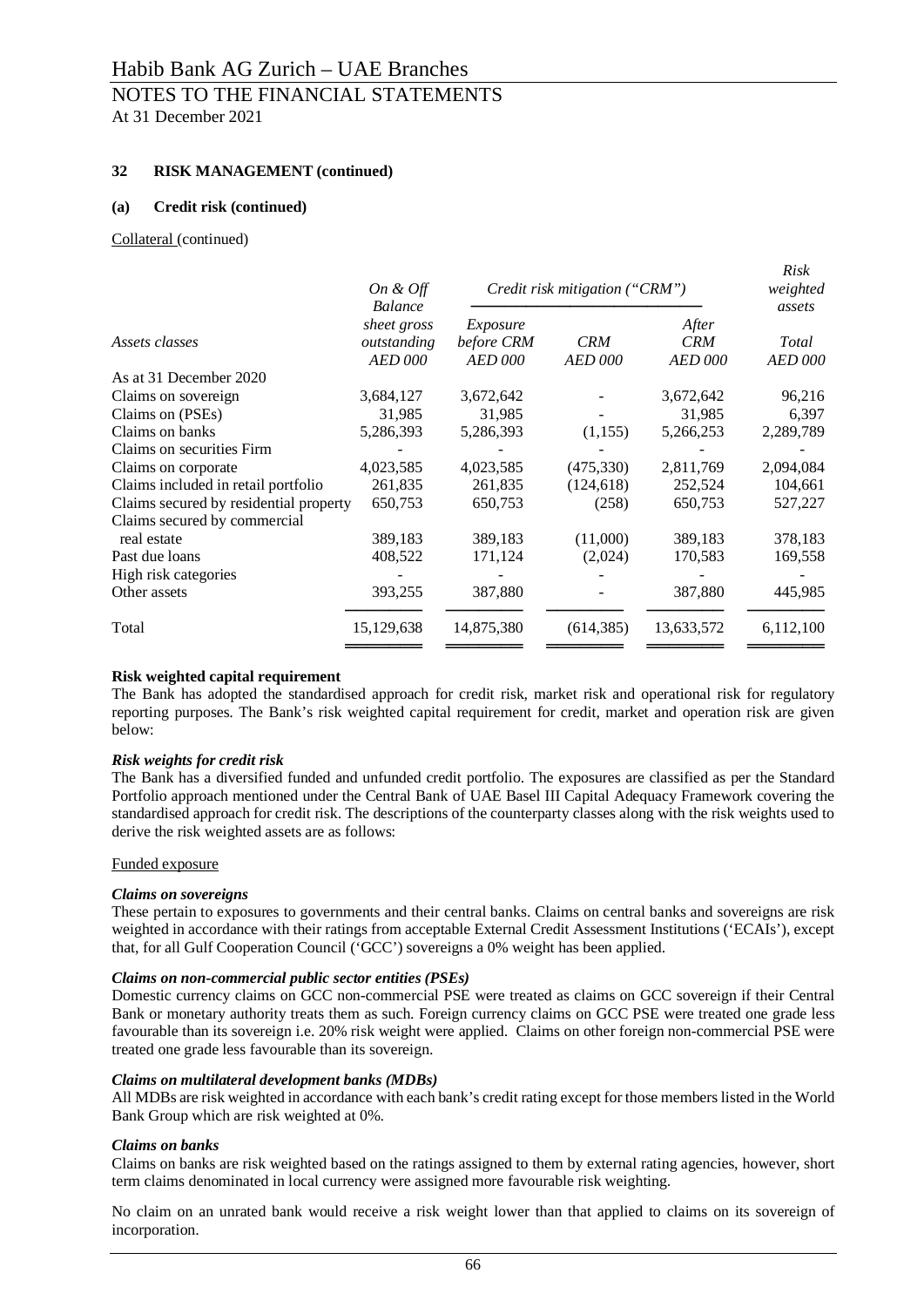At 31 December 2021

#### **32 RISK MANAGEMENT (continued)**

#### **(a) Credit risk (continued)**

#### **Risk weighted capital requirement (continued)**

#### Funded exposure (continued)

#### *Claims on corporate portfolio and government related entities portfolio*

Claims on corporate and government related entities portfolio (entities with greater than 50% government ownership) are risk weighted in accordance with ratings from acceptable ECAIs. Risk weightings for unrated corporate and government related entities' claims are assigned at 100%.

#### *Claims on regulatory retail exposures*

Retail claims that are included in the regulatory retail portfolio are assigned risk weights of 75% (except for past due loans), if they meet the criteria mentioned in the Central Bank of UAE BASEL-III guidelines.

#### *Claims secured by residential property*

A preferential risk weight of 35% was applied on claims that did not exceed AED 10 million to a single borrower and the claim was secured by residential property with LTV of up to 85%. Other claims secured on residential property were risk weighted 100%.

#### *Claims secured by commercial property*

100% risk weight was applied on claims secured by commercial property.

#### *Past due exposures*

The unsecured portion of any loan (other than a qualifying residential mortgage loan) that is past due for more than 90 days, net of specific provisions (including partial write-offs), is risk weighted as follows:

- 150% risk weight when specific provisions are less than 20% of the outstanding amount of the loan; and
- 100% risk weight when specific provisions are greater than 20% of the outstanding amount of the loan.

#### *Other exposures*

These are risk weighted at 100%.

#### Unfunded exposure

For credit-related contingent items, the nominal value is converted to an exposure through the application of Credit Conversions Factors (CCF). The CCF is at 20%, 50% or 100% depending on the type of contingent item and is used to convert off balance sheet notional amounts into an equivalent on balance sheet exposure.

Undrawn commitments to extend credit represent commitments that have not been drawn down or utilised at the reporting date. The nominal amount provides the calculation base to which the CCF is applied for calculating the exposure. CCF range between 20% and 50% for commitment with original maturity of up to one year and over one year respectively and 0% CCF is applicable for commitments which can be unconditionally cancelled at any time.

#### Unfunded exposure (continued)

The Bank's exposure and credit risk mitigation at 31 December 2021 is summarised as follows:

|                                                                                                                                                   | 2021<br><b>AED'000</b>           | 2020<br><i>AED'000</i>         |
|---------------------------------------------------------------------------------------------------------------------------------------------------|----------------------------------|--------------------------------|
| Gross exposure prior to credit risk mitigation<br>Less: exposure covered by eligible financial collateral<br>Less: exposure covered by guarantees | 14,403,457<br>717,487<br>207,582 | 14,247,957<br>613,230<br>1,155 |
| Net exposure after credit risk mitigation                                                                                                         | 13,478,388                       | 13,633,572                     |
| <b>Risk Weighted Assets</b>                                                                                                                       | 6,295,357                        | 6,112,100                      |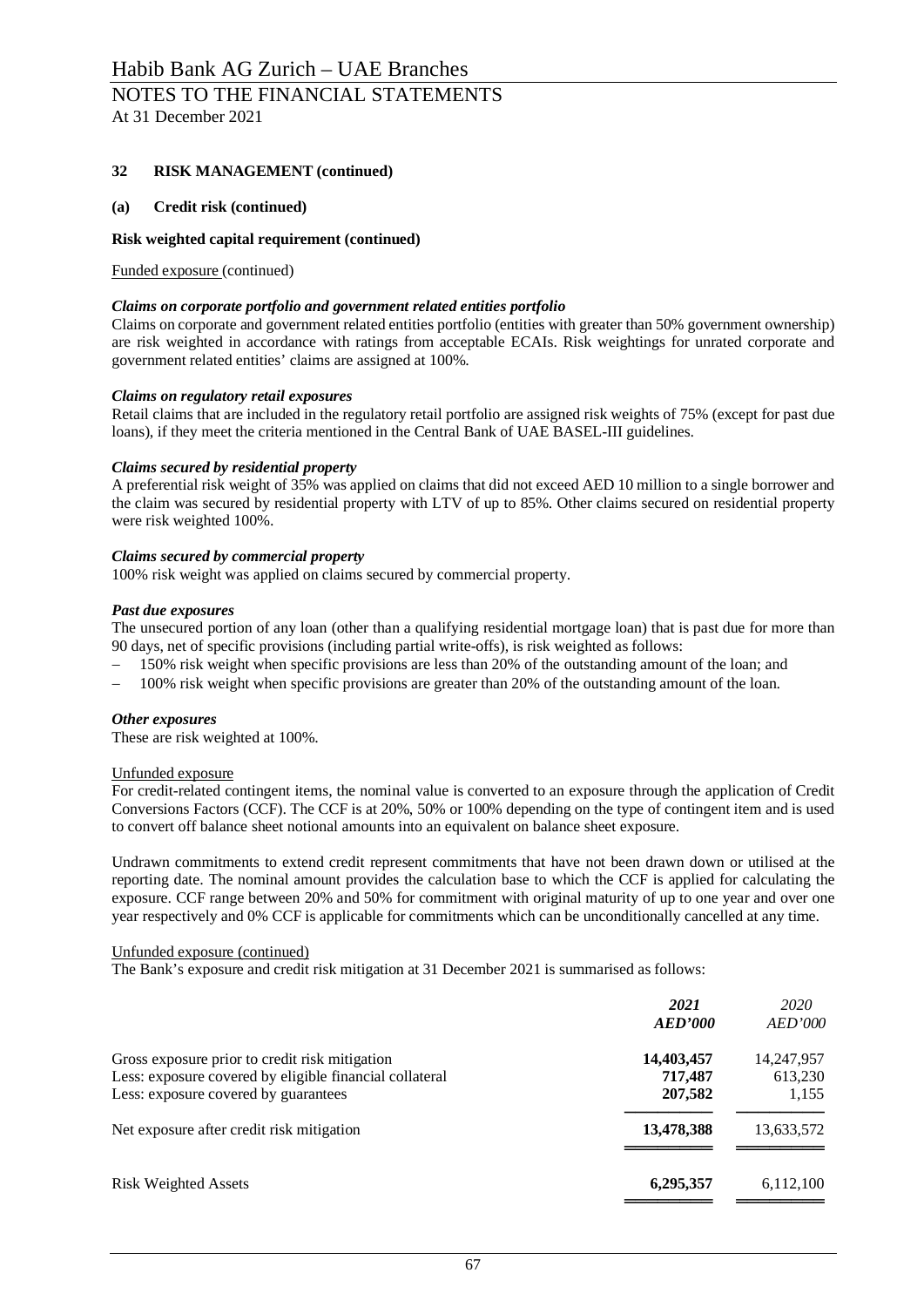#### **32 RISK MANAGEMENT (continued)**

#### **(a) Credit risk (continued)**

#### **Covid-19 and Expected Credit Loss (ECL)**

The existence of novel coronavirus (Covid-19) was confirmed in early 2021 and has spread globally, causing disruptions to businesses and economic activity. In response, governments and central banks have launched economic support and relief measures (including payment deferrals) to minimize the impact on individuals and corporates.

In determination of ECL, the Bank has considered potential impact caused by Covid-19 pandemic (based upon available information) and taken into account economic support and relief measures of governments and central banks. The Bank has also considered the notices issued by the Central Bank of UAE with regards to the 'Targeted Economic Support Scheme (TESS)' and 'Treatment of IFRS 9 Expected Credit Loss in the context of Covid-19 crisis' as well as the guidance issued by the International Accounting Standards Board (IASB).

The Bank has a dedicated IFRS 9 governance process established to review and approve IFRS 9 Stage migrations, management overlays to ECL estimates, and macro-economic scenarios and weightings.

#### **Significant Increase in Credit Risk (SICR)**

Under IFRS 9, loans are required to be moved from Stage 1 to Stage 2 if and only if they have been the subject of SICR since origination. SICR occurs when there has been a significant increase in risk of default.

The Bank continues to assess borrowers for other indicators of unlikeliness to pay, taking into consideration the underlying cause of any financial difficulty and whether it is likely to be temporary as a result of Covid-19 or long term.

During 2021, the Bank has initiated a program of payment relief to support its impacted customers either by deferring interest/principal for a period or through adjustment of monthly installments. The Bank believes that the extension of payment reliefs does not automatically trigger SICR where the impact on customer's business is expected to be short term. For all other customers, the Bank continues to consider severity and extent of potential Covid-19 impact on economic sector and future outlook, cash flow and financial strength, agility and change in risk profile along with the past track record in determining SICR.

As per the disclosure requirements of the Central Bank of UAE in the context of Covid-19, for the UAE operations, the Bank has divided its customers benefitting from payment deferrals into two groups (Group 1 and Group 2). Customers not expected to face substantial changes in their creditworthiness, beyond liquidity issues caused by the Covid-19 crisis, have been retained in the same Stage categorized in Group 1.

Customers expected to be significantly impacted by Covid-19 in the long term and that are expected to face substantial deterioration in their creditworthiness have been migrated to Stage 2 and categorized in Group 2. In exceptional circumstances, Stage 3 migration may have also been triggered where a customer's business, income streams and interest servicing capacity were expected to be permanently impaired. Such customers have also been categorized in Group 2 with ECL overlay.

The accounting impact of the extension / restructuring of credit facilities due to Covid-19 has been assessed and has been treated as per the requirements of IFRS 9 for modification of terms of arrangement.

#### **Forward Looking Information**

In light of the current uncertain economic environment, the Bank has assessed a range of possible macro-economic scenarios and associated weights, and analyzed their impact on ECL estimates. Accordingly, the Bank used macroeconomic forecasts in 2021 to reflect the impact of Covid-19, using baseline, upside and downside scenarios. The Bank has also applied portfolio-level ECL adjustments to wholesale exposures based upon affected geographies and sectors, as well as to retail customers availing deferrals or adjustments to monthly installments based upon employment status and level of salary inflows. The Bank continues to assess individually significant exposures for any adverse movements due to Covid-19.

As with any economic forecasts, the projections and likelihoods of the occurrence are subject to inherent uncertainty and therefore the actual outcomes may be significantly different to those projected.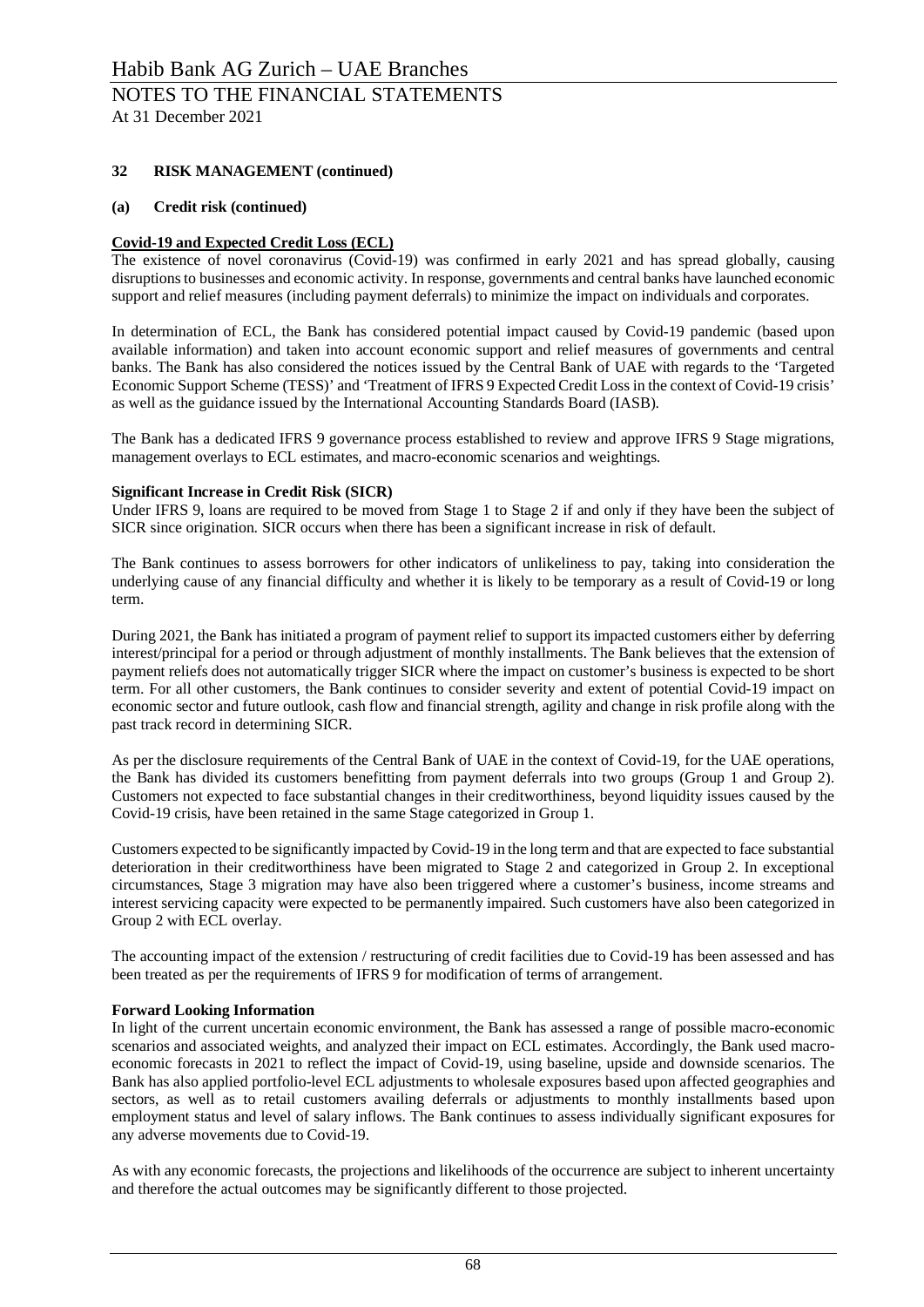# NOTES TO THE FINANCIAL STATEMENTS

At 31 December 2021

### **32 RISK MANAGEMENT (continued)**

### **(a) Credit risk (continued)**

### **Analysis of customers benefiting from payment deferrals**

### **Deferral amount and outstanding balances of UAE customers**

The table below contains analysis of the deferral amount and outstanding balances of UAE customers benefiting from deferrals:

*Clients benefiting from deferrals during 2021*

| As at 31 December 2021         |              | <b>AED '000s</b>   | Number of<br>clients deferred | Payment<br>$d\vec{e}$ deferrals | <b>Exposure</b>                   | <b>Impairment</b><br><b>Allowance</b> |
|--------------------------------|--------------|--------------------|-------------------------------|---------------------------------|-----------------------------------|---------------------------------------|
| <b>Segment</b>                 | <b>Stage</b> | Group              |                               |                                 |                                   |                                       |
| Retail banking                 | Stage 1      | Group 1<br>Group 2 | 3                             | 873                             | 13,537                            | 373<br>$\blacksquare$                 |
|                                |              |                    | 3                             | 873                             | 13,537                            | 373                                   |
|                                | Stage 2      | Group 1<br>Group 2 |                               | $\overline{\phantom{a}}$<br>214 | $\overline{\phantom{a}}$<br>1,930 | 604                                   |
|                                |              |                    |                               | 214                             | 1,930                             | 604                                   |
| <b>Total retail banking</b>    |              |                    |                               | 1,087                           | 15,467                            | 977                                   |
| Wholesale banking              | Stage 1      | Group 1<br>Group 2 |                               | 527                             | 8,736                             | 8,984                                 |
|                                |              |                    |                               | 527                             | 8,736                             | 8,984                                 |
|                                | Stage 2      | Group 1<br>Group 2 |                               | 671<br>79,361                   | 4,619<br>73,046                   | 2,223<br>17,927                       |
|                                |              |                    | 5                             | 80,032                          | 77,665                            | 20,150                                |
| <b>Total wholesale banking</b> |              |                    | 6                             | 80,559                          | 86,401                            | 29,134<br>_____                       |
|                                |              |                    |                               |                                 |                                   |                                       |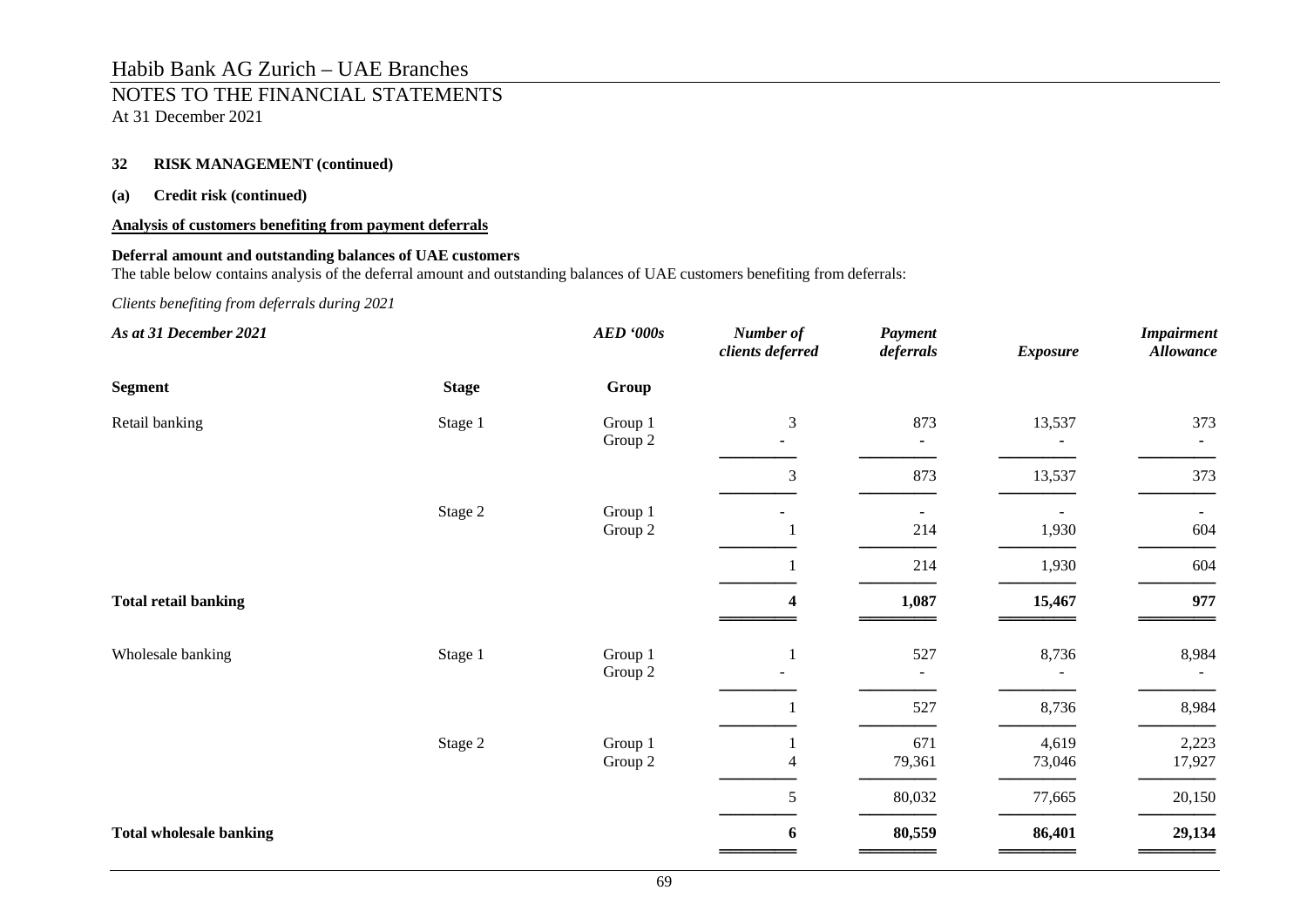NOTES TO THE FINANCIAL STATEMENTS

At 31 December 2021

#### **32 RISK MANAGEMENT (continued)**

#### **(a) Credit risk (continued)**

#### **Analysis of customers benefiting from payment deferrals (continued)**

#### **Deferral amount and outstanding balances of UAE customers (continued)**

The table below contains analysis of the deferral amount and outstanding balances of UAE customers benefiting from deferrals: (continued)

*Clients benefiting from deferrals during 2020*

| As at 31 December 2020  |              | $AED$ $^{\prime}000s$ | Number of<br>clients deferred | Payment<br>deferrals    | Exposure                    | Impairment<br>Allowance |
|-------------------------|--------------|-----------------------|-------------------------------|-------------------------|-----------------------------|-------------------------|
| Segment                 | <b>Stage</b> | Group                 |                               |                         |                             |                         |
| Retail banking          | Stage 1      | Group 1<br>Group 2    | 10                            | 1,607                   | 15,425                      | 32                      |
|                         | Stage 2      | Group 1<br>Group 2    | $10\,$<br>19                  | 1,607<br>2,562<br>8,308 | 15,425<br>46,830<br>156,183 | 32<br>4,464<br>23,819   |
|                         |              |                       | 26                            | 10,870                  | 203,013                     | 28,283                  |
| Total retail banking    |              |                       | 36                            | 12,477                  | 218,438                     | 28,315                  |
| Wholesale banking       | Stage 1      | Group 1<br>Group 2    | $78\,$                        | 169,701<br>935          | 214,706                     | 8,627                   |
|                         |              |                       | 79                            | 170,636                 | 214,706                     | 8,627                   |
|                         | Stage 2      | Group 1<br>Group 2    | 40<br>32                      | 92,497<br>91,970        | 179,035<br>197,358          | 19,924<br>38,478        |
|                         |              |                       | 72                            | 184,467                 | 376,393                     | 58,402                  |
| Total wholesale banking |              |                       | 151                           | 355,103                 | 591,099<br>______________   | 67,029                  |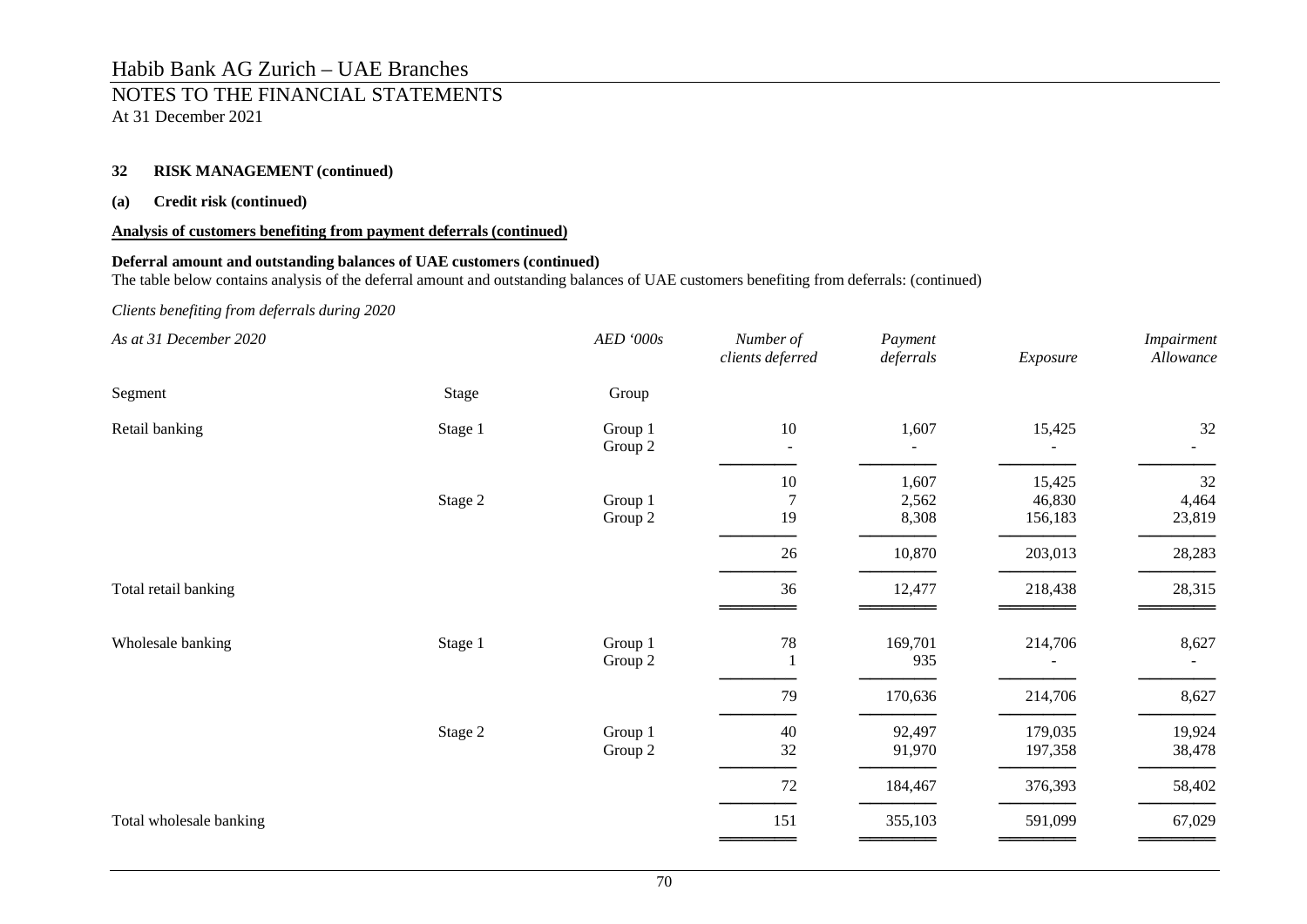NOTES TO THE FINANCIAL STATEMENTS At 31 December 2021

#### **32 RISK MANAGEMENT (continued)**

**(a) Credit risk (continued)**

#### **Analysis of customers benefiting from payment deferrals (continued)**

#### **Deferral amount and outstanding balances of UAE customers (continued)**

The Bank did not avail Zero Cost Funding under the CBUAE TESS program.

As per the requirements of the Central Bank of UAE, the Bank has divided its customers benefitting from payment deferrals into two groups as follows:

Group 1: includes those customers that are not expected to face substantial changes in their creditworthiness, beyond liquidity issues and are temporarily and mildly impacted by the Covid-19 crisis.

For these customers, the payment deferrals are believed to be effective and thus the economic value of the facilities is not expected to be materially affected. These customers are subject to ongoing monitoring for any changes in their creditworthiness for the appropriateness of their grouping and IFRS 9 staging.

Group 2: includes those customers that are expected to face substantial changes in their creditworthiness, in addition to liquidity issues that will be addressed by payment deferrals.

For these customers, there is sufficient deterioration in credit risk to trigger IFRS 9 stage migration. The Bank continues to monitor the creditworthiness of these customer, particularly indications of potential inability to pay any of their obligations as and when they become due.

The impact of Covid-19 crisis continues to filter through into the real economy. In view of this, the Bank has taken a proactive approach and on an ongoing basis for all customers, the Bank continues to consider the severity and extent of potential Covid-19 impact on economic sectors and outlook, cash flow, financial strength, agility and change in risk profile along with the past track record and ongoing adaptation. Accordingly, all staging and grouping decisions are subject to regular review to ensure these reflect an accurate view of the Bank's assessment of the customers' creditworthiness, staging and grouping as of the reporting date.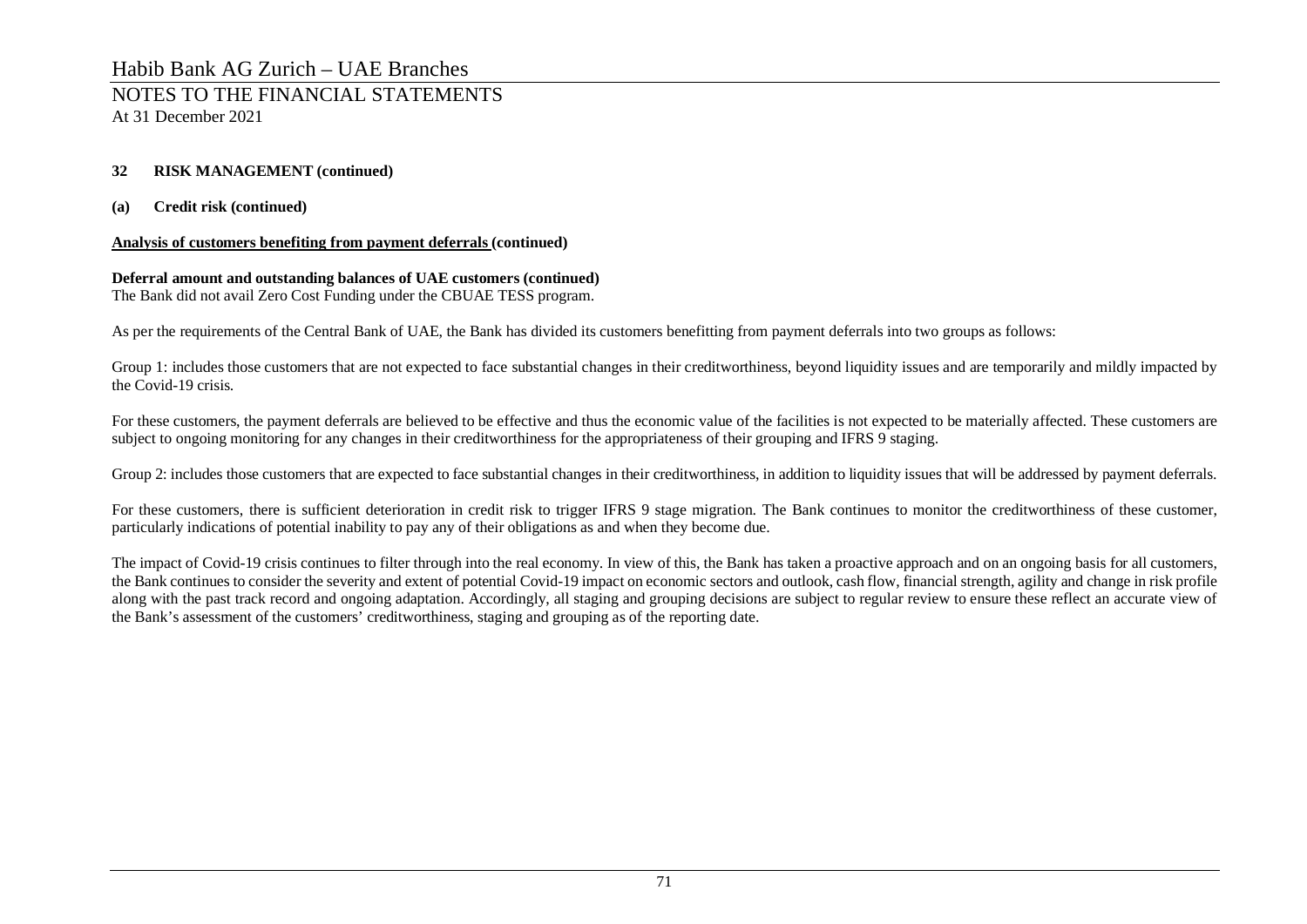# NOTES TO THE FINANCIAL STATEMENTS

At 31 December 2021

#### **32 RISK MANAGEMENT (continued)**

## **(a) Credit risk (continued)**

#### *Migration during the year*

|                                             |           | Non-credit impaired |           |                         | <b>Credit Impaired</b> |                         |          |                         |           |                         |
|---------------------------------------------|-----------|---------------------|-----------|-------------------------|------------------------|-------------------------|----------|-------------------------|-----------|-------------------------|
|                                             |           | Stage 1             |           | Stage 2                 |                        | <b>POCI</b><br>Stage 3  |          |                         |           | <b>Total</b>            |
|                                             | Exposure  | Impairment          | Exposure  | Impairment<br>Allowance | Exposure               | Impairment<br>Allowance | Exposure | Impairment<br>Allowance | Exposure  | Impairment<br>Allowance |
| <b>Retail banking loans</b>                 |           |                     |           |                         |                        |                         |          |                         |           |                         |
| As at 1 Jan 2021                            | 166,052   | 2,325               | 278,824   | 35,364                  | 120,053                | 50,615                  |          |                         | 564,929   | 88,304                  |
| <b>Transfers</b> from                       |           |                     |           |                         |                        |                         |          |                         |           |                         |
| stage 1 to stage 2                          | (806)     | (2)                 | 806       | $\boldsymbol{2}$        |                        |                         |          |                         |           |                         |
| <b>Transfers</b> from<br>stage 2 to stage 1 |           |                     |           |                         |                        |                         |          |                         |           |                         |
| <b>Transfers</b> from                       |           |                     |           |                         |                        |                         |          |                         |           |                         |
| 1&2 to stage 3                              | (4)       |                     |           | $\blacksquare$          | 4                      | ä,                      |          |                         |           |                         |
| Transfers from                              |           |                     |           |                         |                        |                         |          |                         |           |                         |
| stage 3 to stage 2                          |           |                     |           |                         |                        |                         |          |                         |           |                         |
| Other movements                             | 221,265   | 89                  | (29, 778) | (2,517)                 | (78,093)               | (35,518)                |          |                         | 113,394   | (37, 946)               |
| As of 31 Dec 2021                           | 386,507   | 2,412               | 249,852   | 32,849                  | 41,964                 | 15,097                  |          |                         | 678,323   | 50,358                  |
| <b>Wholesale banking loans:</b>             |           |                     |           |                         |                        |                         |          |                         |           |                         |
| As of 1 Jan 2021                            | 1,631,570 | 55,016              | 834,325   | 91,415                  | 223,574                | 149,231                 |          |                         | 2,689,469 | 295,662                 |
| <b>Transfers</b> from                       |           |                     |           |                         |                        |                         |          |                         |           |                         |
| stage 1 to stage 2                          | (48,260)  | (1,732)             | 48,260    | 1,732                   |                        |                         |          |                         |           |                         |
| <b>Transfers</b> from                       |           |                     |           |                         |                        |                         |          |                         |           |                         |
| stage 2 to stage 1<br><b>Transfers</b> from | 15,017    | 634                 | (15, 017) | (634)                   |                        | ä,                      |          |                         |           |                         |
| 1&2 to stage 3                              | (4, 437)  | (98)                |           | $\blacksquare$          | 4,437                  | 98                      |          |                         |           |                         |
| Transfers from                              |           |                     |           |                         |                        |                         |          |                         |           |                         |
| stage 3 to stage 2                          |           |                     |           |                         |                        |                         |          |                         |           |                         |
| Other movements                             | 460,974   | 17,397              | 94,104    | 6,743                   | (58, 488)              | (34, 238)               |          |                         | 496,590   | (10,098)                |
| As of 31 Dec 2021                           | 2,054,864 | 71,217              | 961,672   | 99,256                  | 169,523                | 115,091                 |          |                         | 3,186,059 | 285,564                 |
|                                             |           |                     |           |                         |                        |                         |          |                         |           |                         |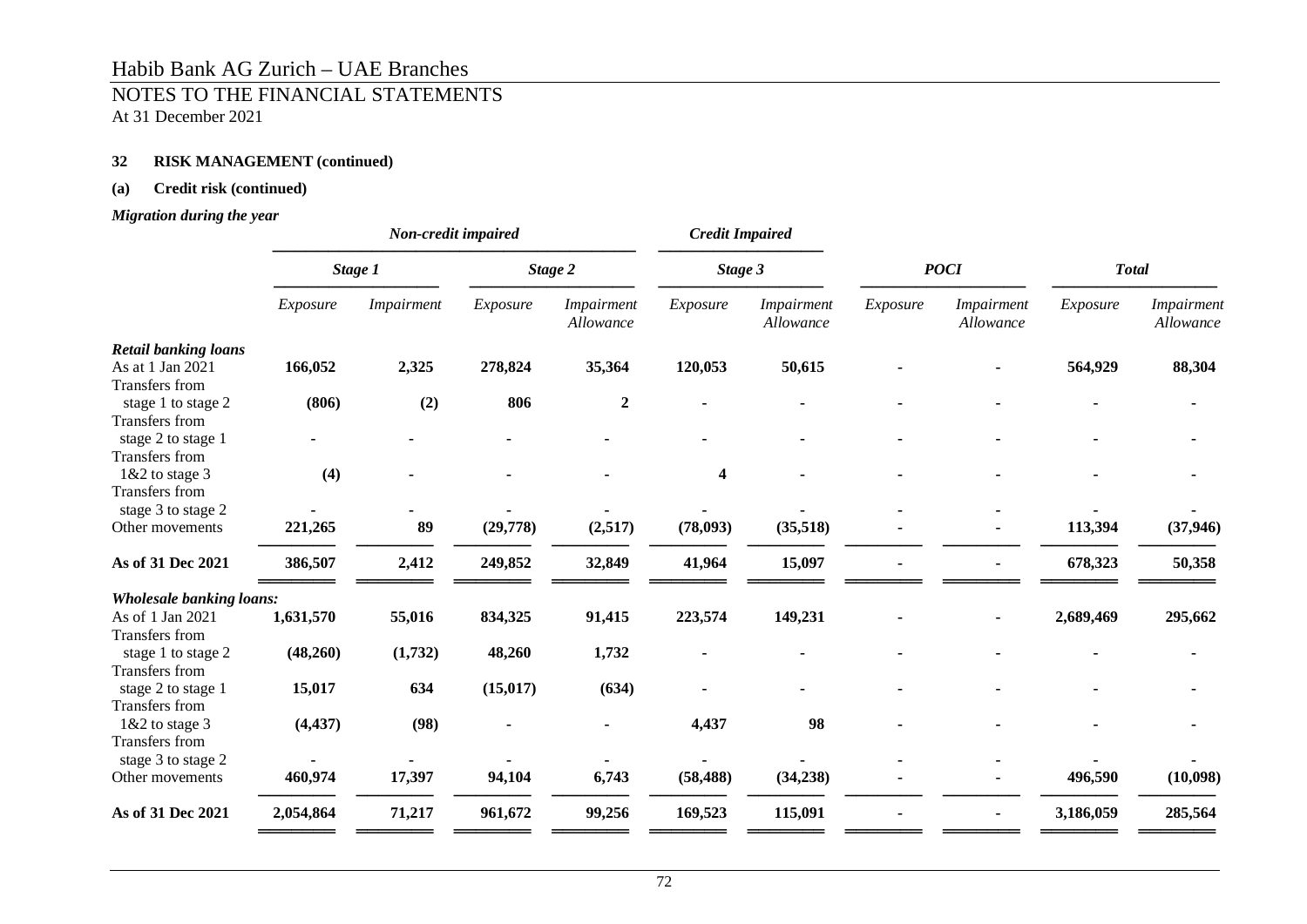# NOTES TO THE FINANCIAL STATEMENTS

At 31 December 2021

## **32 RISK MANAGEMENT (continued)**

#### **(a) Credit risk (continued)**

#### *Migration during the year*

|                                      |            | Non-credit impaired |            |                         | Credit Impaired |                         |          |                         |           |                         |  |       |
|--------------------------------------|------------|---------------------|------------|-------------------------|-----------------|-------------------------|----------|-------------------------|-----------|-------------------------|--|-------|
|                                      |            | Stage 1             |            | Stage 2<br>Stage 3      |                 |                         |          | POCI                    |           |                         |  | Total |
|                                      | Exposure   | Impairment          | Exposure   | Impairment<br>Allowance | Exposure        | Impairment<br>Allowance | Exposure | Impairment<br>Allowance | Exposure  | Impairment<br>Allowance |  |       |
| Retail banking loans                 |            |                     |            |                         |                 |                         |          |                         |           |                         |  |       |
| As at 1 Jan 2020                     | 244,583    | 3,118               | 287,084    | 36,836                  | 152,221         | 53,893                  |          |                         | 683,888   | 93,847                  |  |       |
| <b>Transfers</b> from                |            |                     |            |                         |                 |                         |          |                         |           |                         |  |       |
| stage 1 to stage 2                   | (44, 918)  | (99)                | 44,918     | 99                      |                 |                         |          |                         |           |                         |  |       |
| Transfers from                       |            | 397                 |            |                         |                 |                         |          |                         |           |                         |  |       |
| stage 2 to stage 1<br>Transfers from | 4,413      |                     | (4, 413)   | (397)                   |                 |                         |          |                         |           |                         |  |       |
| 1&2 to stage 3                       | (63)       | (5)                 | (1)        |                         | 64              | 5                       |          |                         |           |                         |  |       |
| Transfers from                       |            |                     |            |                         |                 |                         |          |                         |           |                         |  |       |
| stage 3 to stage 2                   |            |                     |            |                         |                 |                         |          |                         |           |                         |  |       |
| Other movements                      | (37,963)   | (1,086)             | (48, 764)  | (1,174)                 | (32, 232)       | (3,283)                 |          |                         | (118,959) | (5,543)                 |  |       |
| As of 31 Dec 2020                    | 166,052    | 2,325               | 278,824    | 35,364                  | 120,053         | 50,615                  |          |                         | 564,929   | 88,304                  |  |       |
| Wholesale banking loans:             |            |                     |            |                         |                 |                         |          |                         |           |                         |  |       |
| As of 1 Jan 2020                     | 1,936,469  | 70,490              | 805,028    | 91,036                  | 186,001         | 126,867                 |          |                         | 2,927,498 | 288,393                 |  |       |
| <b>Transfers</b> from                |            |                     |            |                         |                 |                         |          |                         |           |                         |  |       |
| stage 1 to stage 2                   | (184, 325) | (2,389)             | 184,325    | 2,389                   |                 |                         |          |                         |           |                         |  |       |
| <b>Transfers</b> from                |            |                     |            |                         |                 |                         |          |                         |           |                         |  |       |
| stage 2 to stage 1                   | 4,974      | 105                 | (4,974)    | (105)                   |                 |                         |          |                         |           |                         |  |       |
| <b>Transfers</b> from                |            |                     |            |                         |                 |                         |          |                         |           |                         |  |       |
| 1&2 to stage 3                       | (1,034)    | (45)                | (13, 777)  | (5,979)                 | 14,811          | 6,024                   |          |                         |           |                         |  |       |
| Transfers from                       |            |                     |            |                         |                 |                         |          |                         |           |                         |  |       |
| stage 3 to stage 2                   |            |                     |            |                         |                 |                         |          |                         |           |                         |  |       |
| Other movements                      | (124, 514) | (13, 145)           | (136, 277) | 4,074                   | 22,762          | 16,340                  |          |                         | (238,029) | 7,269                   |  |       |
| As of 31 Dec 2020                    | 1,631,570  | 55,016              | 834,325    | 91,415                  | 223,574         | 149,231                 |          |                         | 2,689,469 | 295,662                 |  |       |
|                                      |            |                     |            |                         |                 |                         |          |                         |           |                         |  |       |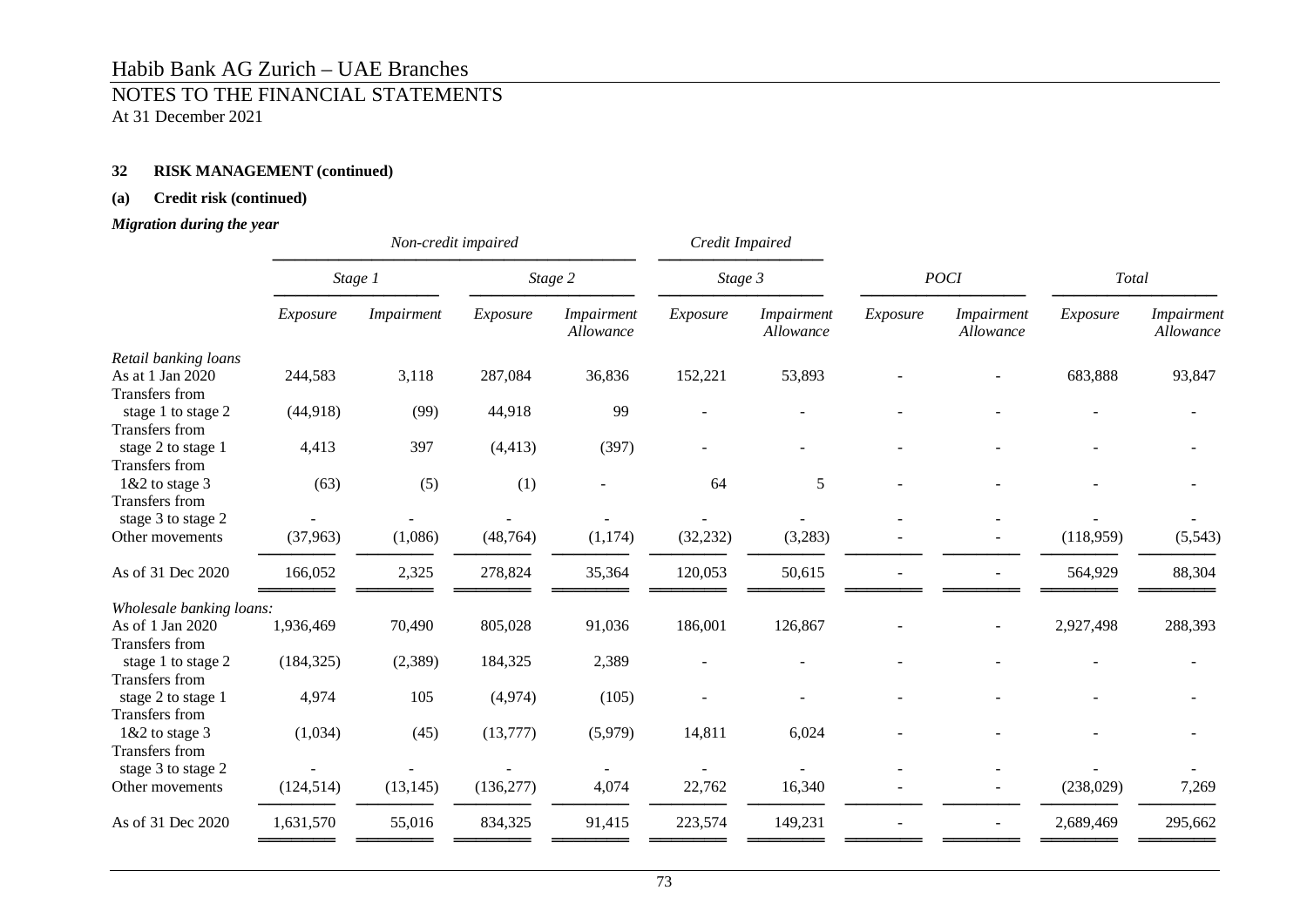#### **32 RISK MANAGEMENT (continued)**

#### **(a) Credit risk (continued)**

#### **Change in ECL allowance by industry sector for UAE Corporate and Institutional banking customers**

Below is an analysis of change in ECL allowance by industry sector since 31 December 2020 on UAE Corporate and Institutional banking customers benefiting from payment deferrals:

|                                 |         | Non-credit impaired | <b>Credit Impaired</b> |              |  |
|---------------------------------|---------|---------------------|------------------------|--------------|--|
| <b>AED</b> '000                 | Stage 1 | Stage 2             | Stage 3                | <b>Total</b> |  |
| <b>Retail banking loans:</b>    |         |                     |                        |              |  |
| <b>ECL</b> allowance            |         |                     |                        |              |  |
| as of start of year             | 2,325   | 35,364              | 50,615                 | 88,304       |  |
| Credit Cards                    | 309     | (6)                 | (104)                  | 199          |  |
| <b>Housing Loans</b>            | 239     | (2, 486)            | (34, 742)              | (36,989)     |  |
| <b>Personal Loans</b>           | (12)    |                     | (15)                   | (27)         |  |
| Auto Loans                      | (62)    | (21)                | (227)                  | (310)        |  |
| Others                          | (387)   | (2)                 | (430)                  | (819)        |  |
| <b>ECL</b> allowance            |         |                     |                        |              |  |
| as of end of year               | 2,412   | 32,849              | 15,097                 | 50,358       |  |
| <b>Wholesale banking loans:</b> |         |                     |                        |              |  |
| <b>ECL</b> allowance            |         |                     |                        |              |  |
| as of start of year             | 55,016  | 91,415              | 149,231                | 295,662      |  |
| <b>Federal Government</b>       | 3,377   |                     |                        | 3,377        |  |
| <b>Emirates Governments</b>     |         |                     |                        |              |  |
| GREs (Gov ownership > 50%)      |         |                     | 7,009                  | 7,009        |  |
| Corporate with Govt             |         |                     |                        |              |  |
| ownership <50%                  |         |                     |                        |              |  |
| Other Corporates                | 14,340  | 8,522               | (14, 349)              | 8,513        |  |
| High Net Worth Individuals      | 243     |                     |                        | 243          |  |
| <b>SMEs</b>                     | (1,756) | (681)               | (27, 940)              | (30, 377)    |  |
| <b>Banks</b>                    |         |                     |                        |              |  |
| <b>NBFI</b>                     | (3)     |                     | 1,140                  | 1,137        |  |
| Others                          |         |                     |                        |              |  |
| <b>ECL</b> allowance            |         |                     |                        |              |  |
| as of end of year 2021          | 71,217  | 99,256              | 115,091                | 285,564      |  |

#### **(b) Market risk**

Market risk is the risk that changes in market prices, such as interest rate, equity prices, foreign exchange rates and credit spreads (not relating to changes in the obligor's/ issuer's credit standing) will affect the Bank's income or the value of its holdings of financial instruments. The objective of market risk management is to manage and control market risk exposures within acceptable parameters, while optimising the return on risk. The prohibition on speculative trading on the Bank's own behalf is designed to ensure that such risks are kept to a minimum.

Market risks are managed on a continuing basis by Area Management based on limits set by the Board and General Management at Head Office. Aggregation at the total Bank level is carried out on a monthly basis as part of the normal month-end reporting procedures.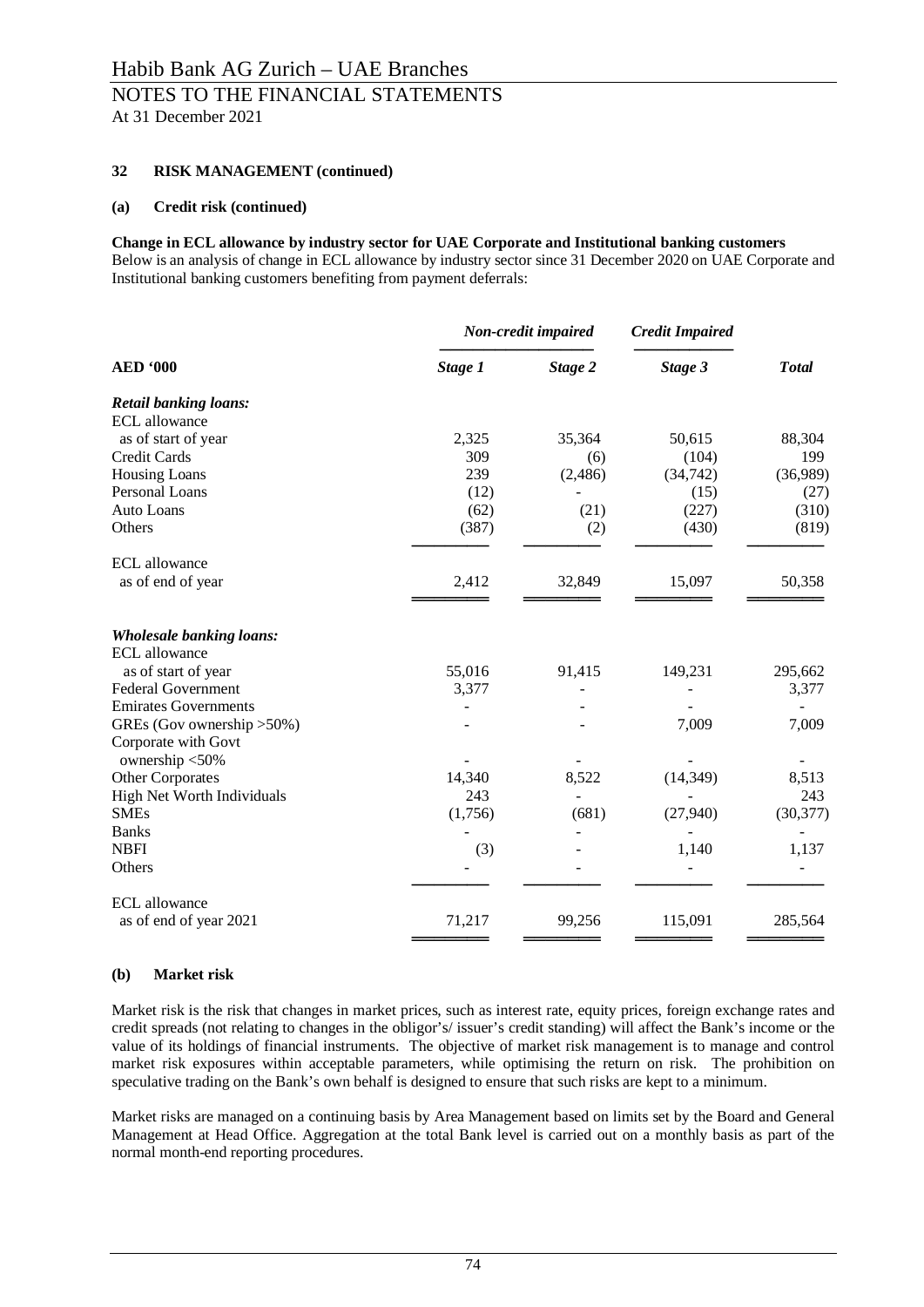#### **32 RISK MANAGEMENT (continued)**

#### **(b) Market risk (continued)**

#### **Foreign currency risk**

The Bank is exposed to currency risk through transactions in foreign currencies. The Bank's transactional exposure gives rise to foreign currency gains and losses that are recognised in the statement of profit or loss and other comprehensive income. These exposures comprise the monetary assets and monetary liabilities of the Bank that are not denominated in the measurement currency of the Bank. The Bank ensures that its foreign currency exposure is kept at an acceptable level by buying and selling foreign currencies at spot rates when appropriate.

|                                   | <b>AED</b>     | <b>USD</b>     | <b>GBP</b>     | <b>Others</b>  | <b>Total</b>   |
|-----------------------------------|----------------|----------------|----------------|----------------|----------------|
|                                   | <b>AED 000</b> | <b>AED 000</b> | <b>AED 000</b> | <b>AED 000</b> | <b>AED 000</b> |
| <b>Assets</b>                     |                |                |                |                |                |
| Cash and balances with UAE        |                |                |                |                |                |
| Central Bank                      | 1,485,911      | 175            |                |                | 1,486,086      |
| Due from banks                    | 1,548,850      | 932,202        | 265,028        | 225,583        | 2,971,663      |
| Due from Head Office and branches |                | 16,162         | 5,908          | 29,966         | 52,036         |
| Loans and receivables             | 3,213,997      | 224,709        | 240            | 63,092         | 3,502,038      |
| Investments                       | 1,984,049      | 2,486,660      |                |                | 4,470,709      |
| Property and equipment            | 52,826         |                |                |                | 52,826         |
| Right-of-use assets               | 105,448        |                |                |                | 105,448        |
| Customers' indebtedness for       |                |                |                |                |                |
| acceptances                       | 1,651          | 43,043         |                | 3,550          | 48,244         |
| Deferred tax assets               | 69,150         |                |                |                | 69,150         |
| Other assets                      | 59,998         | 12,920         | 1,752          | 5,326          | 79,996         |
| <b>Total assets</b>               | 8,521,880      | 3,715,871      | 272,928        | 327,517        | 12,838,196     |
|                                   |                |                |                |                |                |
|                                   | <b>AED</b>     | <b>USD</b>     | <b>GBP</b>     | <b>Others</b>  | <b>Total</b>   |
|                                   | <b>AED 000</b> | <b>AED 000</b> | <b>AED 000</b> | <b>AED 000</b> | <b>AED 000</b> |
| <b>Liabilities</b>                |                |                |                |                |                |
| Deposits from customers           | 7,093,408      | 3,255,600      | 272,422        | 316,595        | 10,938,025     |
| Due to banks                      | 4,425          | 16,182         |                |                | 20,607         |
| Due to Head Office and branches   | 38,741         | 42             | 23             |                | 38,806         |
| Liabilities under acceptances     | 1,651          | 43,043         |                | 3,550          | 48,244         |
| Lease liabilities                 | 77,743         |                |                |                | 77,743         |
| Deferred tax liabilities          | 3,419          |                |                |                | 3,419          |
| Other liabilities                 | 161,041        | 4,776          | 566            | 1,421          | 167,804        |
| <b>Total liabilities</b>          | 7,380,428      | 3,319,643      | 273,011        | 321,566        | 11,294,648     |
| <b>Capital &amp; Reserves</b>     |                |                |                |                |                |
| <b>Allocated Capital</b>          | 100,000        |                |                |                | 100,000        |
| Legal reserve                     | 50,000         |                |                |                | 50,000         |
| Retained earnings                 | 1,379,562      |                |                |                | 1,379,562      |
| <b>Revaluation reserves</b>       |                | 13,676         |                |                | 13,676         |
| Impairment reserves               | 310            |                |                |                | 310            |
| <b>Total capital and reserves</b> | 1,529,872      | 13,676         |                |                | 1,543,548      |
| <b>Total liabilities, capital</b> |                |                |                |                |                |
| and reserves                      | 8,910,300      | 3,333,319      | 273,011        | 321,566        | 12,838,196     |
| Net balance sheet position        | (388, 420)     | 382,552        | (83)           | 5,951          |                |
|                                   |                |                |                |                |                |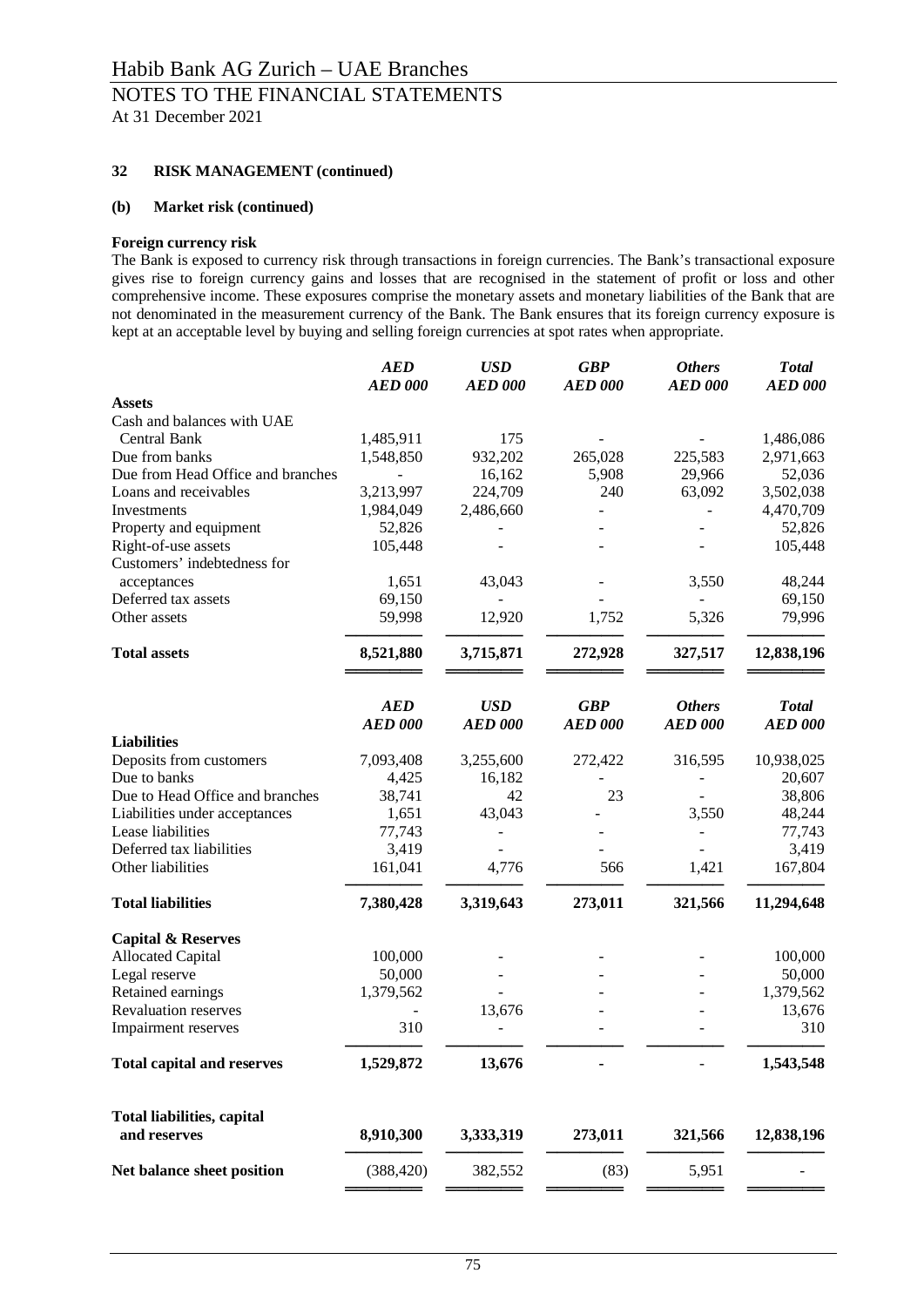At 31 December 2021

#### **32 RISK MANAGEMENT (continued)**

#### **(b) Market risk (continued)**

#### **Foreign currency risk (continued)**

|                                            | <b>AED</b><br>AED 000 | <b>USD</b><br>AED 000 | <b>GBP</b><br><b>AED 000</b> | <i>Others</i><br><i>AED 000</i> | Total<br><b>AED 000</b> |
|--------------------------------------------|-----------------------|-----------------------|------------------------------|---------------------------------|-------------------------|
| At 31 December 2020<br>Total assets        | 8,857,683             | 3.590.119             | 280,737                      | 297.384                         | 13,025,923              |
| Total liabilities, capital<br>and reserves | 9,126,391             | 3,326,333             | 280,796                      | 292.403                         | 13,025,923              |
| Net balance sheet position                 | (268, 708)            | 263,786               | (59)                         | 4.981                           |                         |

The Bank's functional currency is the UAE Dirham. The Bank is exposed to currency risk through transactions in spot and forward contracts. Forward transactions are done to accommodate customer requirements and not for any speculative purposes. At 31 December, the Bank had the following net exposures denominated in foreign currencies.

|                  | Net spot<br>position<br>2021 | Forward<br>position<br>2021 | <b>Net</b><br>exposure<br>2021 | <b>Net</b><br>exposure<br><i>2020</i> |
|------------------|------------------------------|-----------------------------|--------------------------------|---------------------------------------|
|                  | <b>AED 000</b>               | <b>AED 000</b>              | <b>AED 000</b>                 | <b>AED 000</b>                        |
| <b>Currency</b>  |                              |                             |                                |                                       |
| <b>US Dollar</b> | 382,552                      | (330, 357)                  | 52,195                         | 80,111                                |
| GBP              | (83)                         | ٠                           | (83)                           | (59)                                  |
| Others           | 5,951                        | (199)                       | 5,752                          | 4,981                                 |
|                  |                              |                             |                                |                                       |

#### *Interest rate risk*

The Bank's operations are subject to the risk of interest rate fluctuations to the extent that interest-earning assets and interest-bearing liabilities mature or reprice at different times or in different amounts. In the case of floating rate assets and liabilities, the Bank is also exposed to basis risk, which is the difference in repricing characteristics of the various floating rate indices. Risk management activities are aimed at optimising net interest income, given market interest rate levels consistent with Bank's business strategies. The interest sensitivity of the Bank can be illustrated as follows:

| Shift in yield curve | 2021<br><b>AED 000</b> | 2020<br><i>AED 000</i> |
|----------------------|------------------------|------------------------|
| $+200 b.p.$          | 144,924                | 126.901                |
| $-200 b.p.$          | (144.924)              | (126,901)              |
|                      |                        |                        |

A substantial portion of the Bank's assets and liabilities are re-priced within one year. Accordingly there is limited exposure to interest rate risk. The interest rate sensitivities set out above are illustrative only and employ simplified scenarios. They are based on AED 11.7 billion of monthly average interest bearing assets and AED 4.5 billion of monthly average interest bearing liabilities (31 Dec 2020: AED 11.0 billion of monthly average interest bearing assets and AED 4.7 billion average interest bearing liabilities.) The sensitivity does not incorporate actions that could be taken by the management to mitigate the effect of interest rate movements.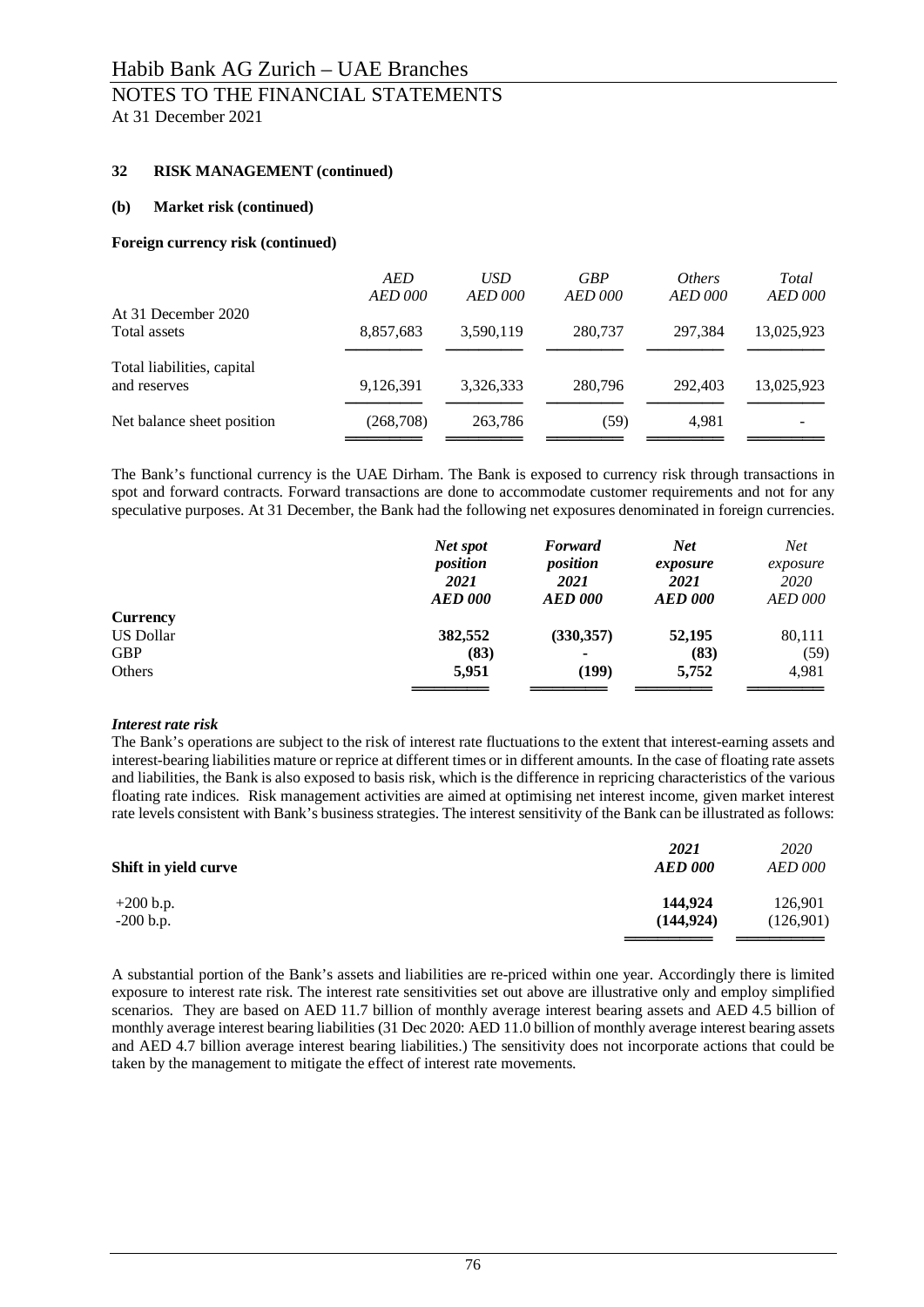#### **(b) Market risk (continued)**

#### *Interest rate risk (continued)*

A summary of the Bank's interest rate gap position on non-trading portfolios is as follows:

|                                             | $Up\ to\ 3$<br>months | $3 - 12$<br>months | $1-5$<br>year  | Over $5$<br>years | <b>Non</b><br><i>interest</i><br>bearing | Carrying<br>amount |
|---------------------------------------------|-----------------------|--------------------|----------------|-------------------|------------------------------------------|--------------------|
| As at 31 December 2021                      | <b>AED 000</b>        | <b>AED 000</b>     | <b>AED 000</b> | <b>AED 000</b>    | <b>AED 000</b>                           | <b>AED 000</b>     |
| Assets                                      |                       |                    |                |                   |                                          |                    |
| Cash and balances with                      |                       |                    |                |                   |                                          |                    |
| <b>UAE</b> Central Bank                     | 725,000               |                    |                |                   | 761,086                                  | 1,486,086          |
| Due from banks                              | 1,773,449             | 840,521            |                |                   | 357,693                                  | 2,971,663          |
| Due from Head Office,                       |                       |                    |                |                   |                                          |                    |
| branches abroad and                         |                       |                    |                |                   |                                          |                    |
| Associates                                  | 8,173                 |                    |                |                   | 43,863                                   | 52,036             |
| Loans and receivables                       | 3,327,910             | 8,104              | 97,075         | 33,373            | 35,576                                   | 3,502,038          |
| Investments                                 | 1,475,336             | 885,369            | 2,077,952      | 32,052            |                                          | 4,470,709          |
| Property and equipment                      |                       |                    |                |                   | 52,826                                   | 52,826             |
| Right-of-use assets                         |                       |                    |                |                   | 105,448                                  | 105,448            |
| Customers' indebtedness                     |                       |                    |                |                   |                                          |                    |
| for acceptances                             |                       |                    |                |                   | 48,244                                   | 48,244             |
| Deferred tax assets                         |                       |                    |                |                   | 69,150                                   | 69,150             |
| Other assets                                |                       |                    |                |                   | 79,996                                   | 79,996             |
| <b>Total assets</b>                         | 7,309,868             | 1,733,994          | 2,175,027      | 65,425            | 1,553,882                                | 12,838,196         |
| Liabilities, capital and reserves           |                       |                    |                |                   |                                          |                    |
| Deposits from customers                     | 2,381,703             | 994,267            | 158,022        |                   | 7,404,033                                | 10,938,025         |
| Due to banks                                |                       |                    |                |                   | 20,607                                   | 20,607             |
| Due to Head Office, branches                |                       |                    |                |                   |                                          |                    |
| abroad and Associates                       |                       |                    |                |                   | 38,806                                   | 38,806             |
| Liabilities under acceptances               |                       |                    |                |                   | 48,244                                   | 48,244             |
| Lease liabilities                           |                       |                    |                |                   | 77,743                                   | 77,743             |
| Other liabilities                           |                       |                    |                |                   | 167,804                                  | 167,804            |
| Deferred tax liabilities                    |                       |                    |                |                   | 3,419                                    | 3,419              |
| Capital and reserves                        |                       |                    |                | $\blacksquare$    | 1,543,548                                | 1,543,548          |
| <b>Total liabilities and capital</b>        |                       |                    |                |                   |                                          |                    |
| and reserves                                | 2,381,703             | 994,267            | 158,022        |                   | 9,304,204                                | 12,838,196         |
| Interest rate sensitivity gap               |                       |                    |                |                   |                                          |                    |
| 2021                                        | 4,928,165             | 739,727            | 2,017,005      | 65,425            | (7,750,322)                              |                    |
| 2020                                        | 5,813,995             | 198,455            | 1,606,124      | 309,750           | (7,928,324)                              |                    |
| Cumulative interest rate<br>sensitivity gap |                       |                    |                |                   |                                          |                    |
| 2021                                        | 4,928,165             | 5,667,892          | 7,684,897      | 7,750,322         |                                          |                    |
| 2020                                        | 5,813,995             | 6,012,450          | 7,618,574      | 7,928,324         |                                          |                    |
|                                             |                       |                    |                |                   |                                          |                    |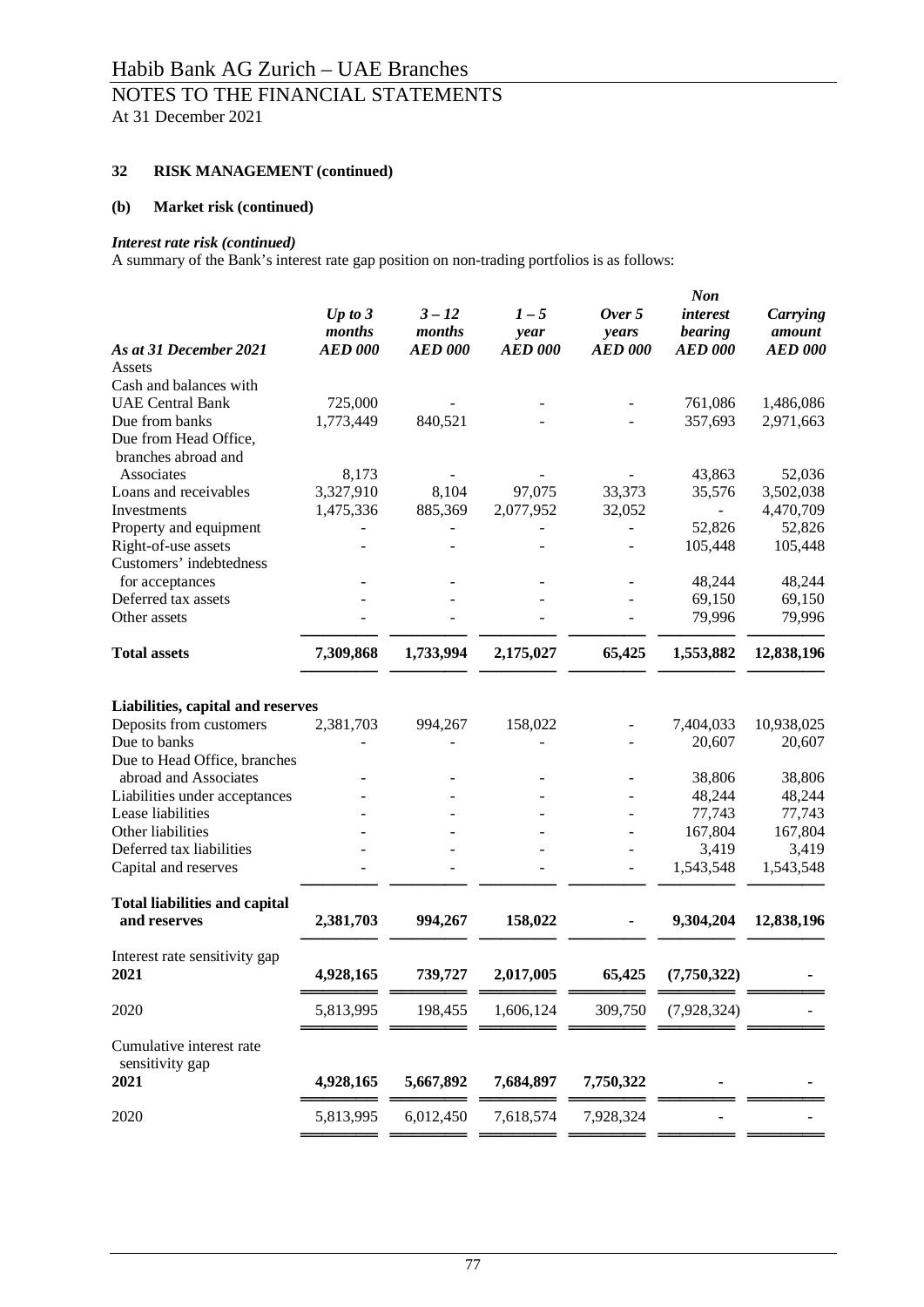#### **(b) Market risk (continued)**

#### *Interest rate risk (continued)*

Repricing of assets and liabilities has been determined on the basis of contractual pricing or maturity dates, whichever is earlier.

Liquidity risk is the risk that a bank will encounter difficulty in raising funds to meet commitments associated with financial instruments. Liquidity risk may result from an inability to sell a financial asset at close to its fair value.

The Asset Liability Committee of the Bank meets regularly and monitors the liquidity requirements. The Bank's liquidity management policies are designed to ensure that even under adverse conditions the Bank should be in a position to meet its obligations. The Bank's conservative lending policy and risk averse approach to funding has resulted in a significant mitigation of the Liquidity Risk on the Bank's books, thereby justifying enough liquidity and Capital Adequacy.

Daily liquidity management is carried out through comprehensive reporting by Finance Department and Treasury Department that gives relevant information to the Bank's Management regarding liquidity risk. Excess funds after meeting customer advances and other requirements are placed with Central Bank of the UAE and other good quality internationally rated banks to maintain an optimal short and medium term liquidity position.

#### *IBOR Reforms*

A fundamental reform of major interest rate benchmarks is being undertaken globally to replace or reform IBOR with alternative risk-free rates (referred to as 'IBOR reform'). The Bank has exposure to interbank offered rates (IBORs) on its financial instruments that will be replaced or reformed as part of this market-wide initiative.

Financial assets:

The Bank's IBOR exposures on floating-rate loans and advances are covered in the following table:

| 2021<br><b>AED</b> '000 | 2020<br>AED '000 |
|-------------------------|------------------|
| 169,384<br>-            | 251,308<br>452   |
| -                       | 391              |
| 169,384                 | 252,151          |
|                         |                  |

The Bank expects that retail products will be amended in a uniform way. However, the Bank expects to participate in bilateral negotiations with the counterparties in its bespoke products, such as loans and advances issued to corporates. The Bank expects to begin amending the contractual terms of its existing floating-rate assets in 2021; however, the exact timing will vary depending on the extent to which standardized language can be applied across certain loan types and the extent of bilateral negotiations between the Bank and loan counterparties.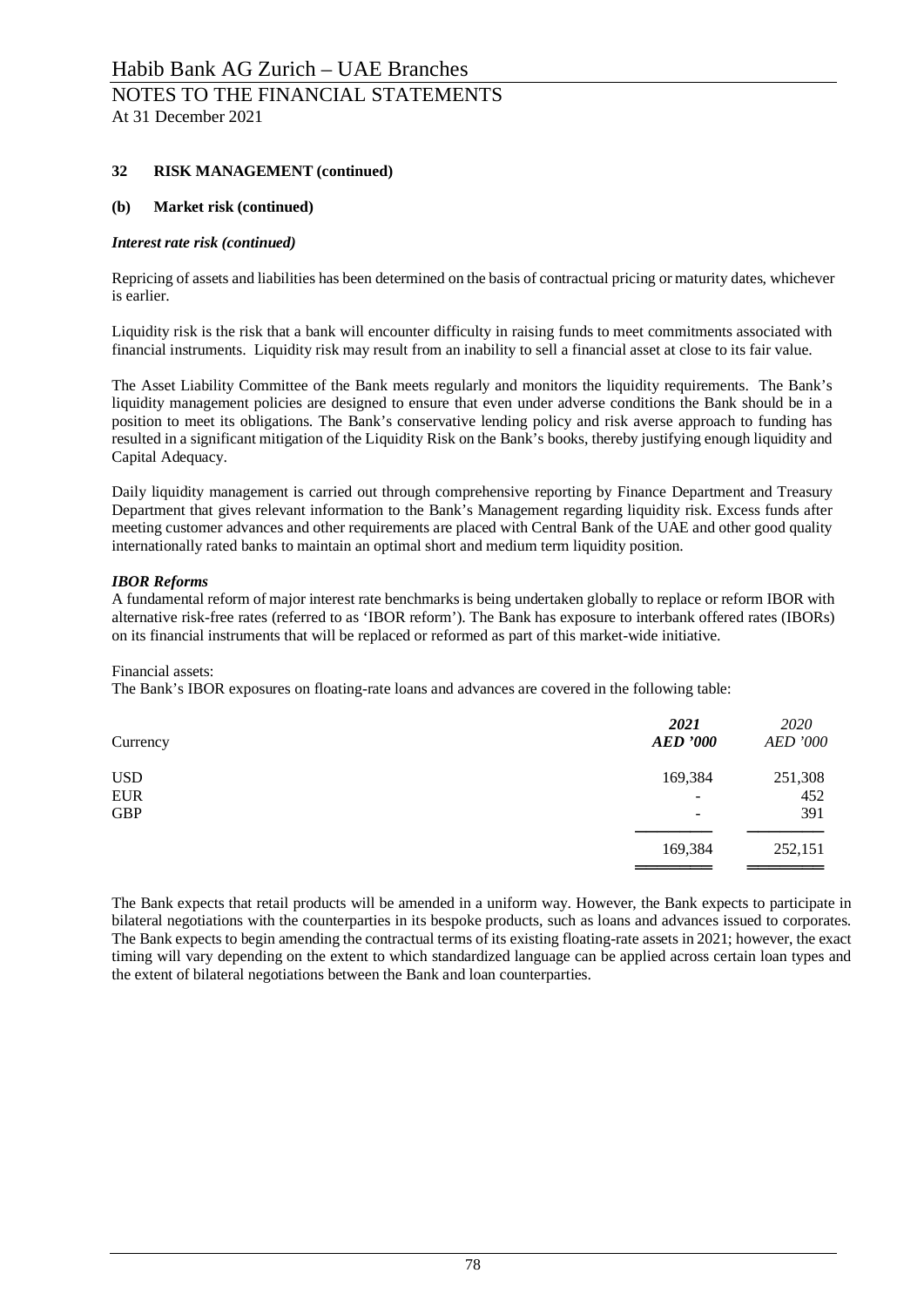At 31 December 2021

#### **32 RISK MANAGEMENT (continued)**

#### **(b) Market risk (continued)**

#### *Interest rate risk (continued)*

#### *IBOR Reforms (continued)*

Financial liabilities:

The Bank does not have any floating-rate liabilities indexed to IBORs denominated in USD.

The following table shows the bank's assets linked to LIBOR whose maturity date is later than 31 December 2021, however, there were liabilities and derivatives of the Bank linked to LIBOR:

| 31 December 2021     | <b>AED'000</b> |
|----------------------|----------------|
| USD LIBOR (1 month)  | 1,934          |
| USD LIBOR (3 month)  | 2,145          |
| USD LIBOR (6 month)  | 2,763          |
| USD LIBOR (12 month) | 162,542        |
| Others               |                |
| Total                | 169,384        |
| 31 December 2020     | AED'000        |
| USD LIBOR (1 month)  | 32,922         |
| USD LIBOR (3 month)  | 60,974         |
| USD LIBOR (6 month)  | 85,987         |
| USD LIBOR (12 month) | 59,450         |
| Others               | 12,818         |
| Total                | 252,151        |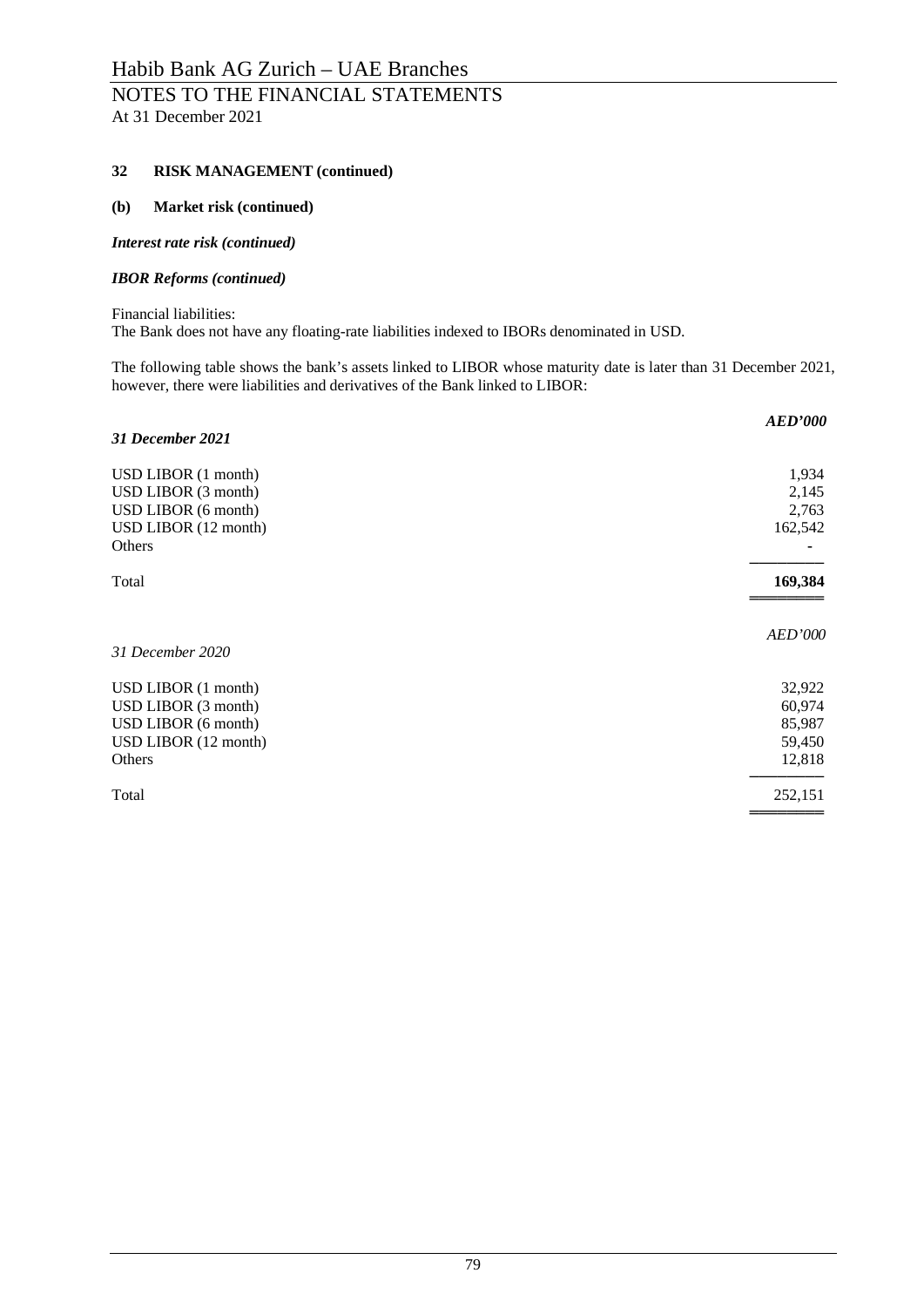#### **(c) Liquidity risk**

The following table shows the undiscounted cash flows on the Bank's financial liabilities and unrecognised loan commitments on the basis of their earliest possible contractual maturity.

| <b>AED 000</b> | (outflow)<br><b>AED 000</b> | months<br><b>AED 000</b> | to 1 year<br><b>AED 000</b> | 5 years<br><b>AED 000</b> |
|----------------|-----------------------------|--------------------------|-----------------------------|---------------------------|
|                |                             |                          |                             |                           |
|                |                             |                          |                             |                           |
| 10,938,025     | (10,943,526)                | (9,789,396)              | (995, 846)                  | (158, 284)                |
| 20,607         | (20,607)                    | (20,607)                 |                             |                           |
|                |                             |                          |                             |                           |
| 38,806         | (38, 806)                   | (38, 806)                |                             |                           |
| 77,743         | (77, 743)                   | (4, 491)                 | (13, 118)                   | (60, 134)                 |
| 106,314        | (106, 314)                  |                          |                             | (106, 314)                |
| 11,181,495     | (11, 186, 996)              | (9,853,300)              | (1,008,964)                 | (324, 732)                |
| 611,831        | 611,831                     | 363,300                  | 207,234                     | 41,297                    |
|                |                             |                          |                             |                           |
|                |                             |                          |                             |                           |
| 10,883,342     | (10,900,871)                | (9,606,569)              | (1, 131, 725)               | (162, 577)                |
| 43,501         | (43,501)                    | (43,501)                 |                             |                           |
|                |                             |                          |                             |                           |
| 52,163         | (52, 163)                   | (52, 163)                |                             |                           |
| 101,505        | (101, 505)                  | (7,041)                  |                             | (66, 298)                 |
| 108,211        | (108,211)                   |                          |                             | (108, 211)                |
| 11,188,722     | (11,206,251)                | (9,709,274)              | (1,159,891)                 | (337,086)                 |
| 618,326        | 618,326                     | 316,428                  | 269,850                     | 32,048                    |
|                |                             |                          |                             | (28, 166)                 |

The Bank's expected cash flows on these instruments vary significantly from this analysis. For example, demand deposits from customers are expected to maintain a stable or increasing balance; and unrecognised loan commitments are not all expected to be drawn down immediately.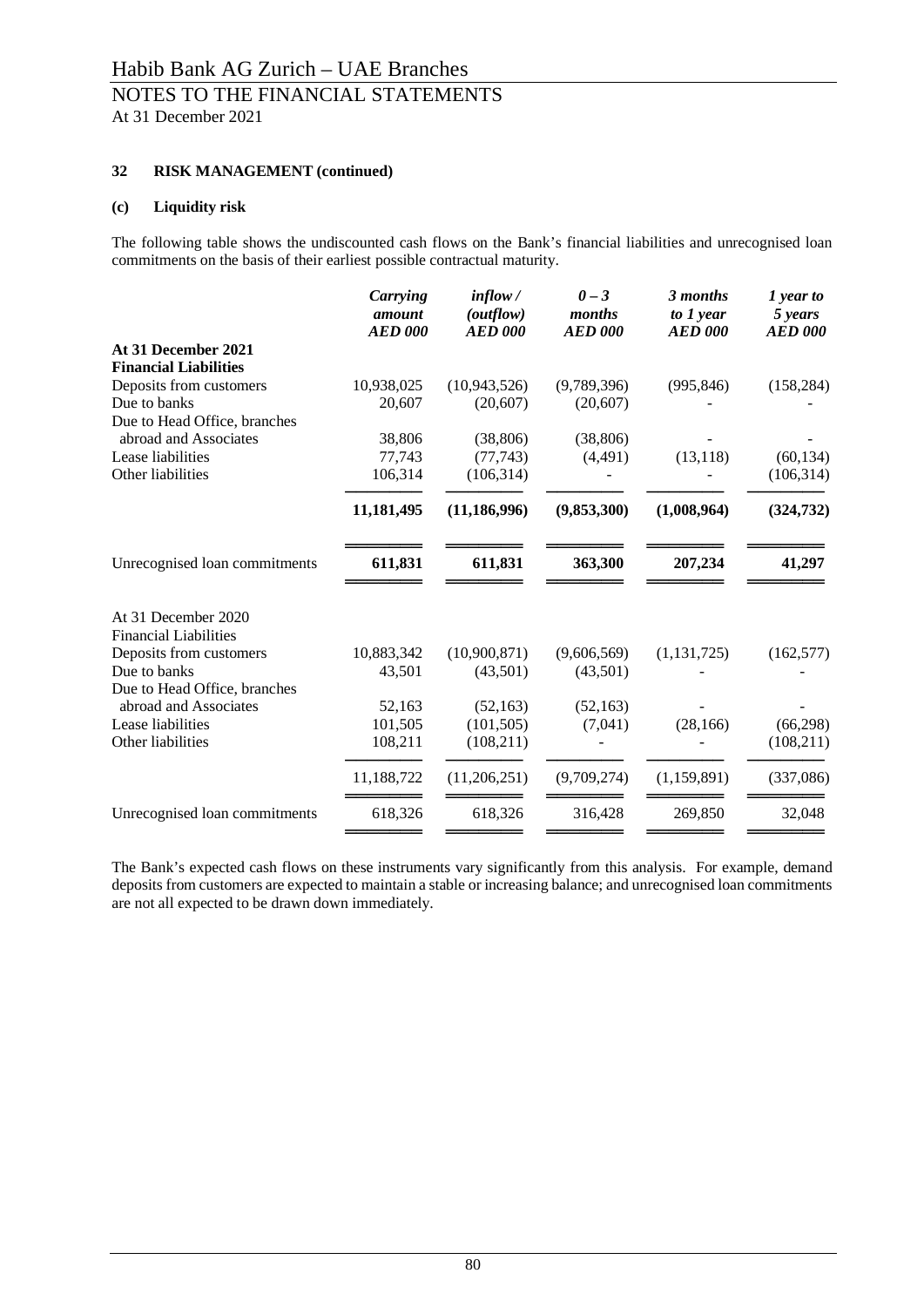#### **(c) Liquidity risk (continued)**

The table below summarises the residual maturity profile of the Bank's assets and liabilities analysed according to when they are expected to be recovered or settled.

| As at 31 December 2021                               | $Up$ to $3$<br>months<br><b>AED 000</b> | $3 - 12$<br>months<br><b>AED 000</b> | $1 - 5$<br>year<br><b>AED 000</b> | Over 5<br>years<br><b>AED 000</b> | N <sub>o</sub><br>maturity<br><b>AED 000</b> | <b>Total</b><br>amount<br><b>AED 000</b> |
|------------------------------------------------------|-----------------------------------------|--------------------------------------|-----------------------------------|-----------------------------------|----------------------------------------------|------------------------------------------|
|                                                      |                                         |                                      |                                   |                                   |                                              |                                          |
| <b>Assets</b>                                        |                                         |                                      |                                   |                                   |                                              |                                          |
| Cash and balances with                               |                                         |                                      |                                   |                                   |                                              |                                          |
| <b>UAE Central Bank</b>                              | 725,000                                 |                                      |                                   |                                   | 761,086                                      | 1,486,086                                |
| Due from banks                                       | 1,773,449                               | 840,521                              |                                   |                                   | 357,693                                      | 2,971,663                                |
| Due from related parties                             | 8,173                                   |                                      |                                   |                                   | 43,863                                       | 52,036                                   |
| Loans and receivables                                | 1,249,467                               | 822,125                              | 1,170,661                         | 33,373                            | 226,412                                      | 3,502,038                                |
| <b>Investments</b>                                   | 1,453,224                               | 885,369                              | 2,100,064                         | 32,052                            |                                              | 4,470,709                                |
| Property and equipment                               |                                         |                                      |                                   |                                   | 52,826                                       | 52,826                                   |
| Right-of-use assets                                  |                                         |                                      |                                   |                                   | 105,448                                      | 105,448                                  |
| Customers' indebtedness                              |                                         |                                      |                                   |                                   |                                              |                                          |
| for acceptances                                      | 48,244                                  |                                      |                                   |                                   |                                              | 48,244                                   |
| Deferred tax assets                                  |                                         |                                      |                                   |                                   | 69,150                                       | 69,150                                   |
| Other assets                                         |                                         |                                      |                                   |                                   | 79,996                                       | 79,996                                   |
| <b>Total assets</b>                                  | 5,257,557                               | 2,548,015                            | 3,270,725                         | 65,425                            | 1,696,474                                    | 12,838,196                               |
| Liabilities, capital and reserves                    |                                         |                                      |                                   |                                   |                                              |                                          |
| Deposits from customers                              | 2,138,524                               | 994,267                              | 158,022                           |                                   | 7,647,212                                    | 10,938,025                               |
| Due to banks                                         |                                         |                                      |                                   |                                   | 20,607                                       | 20,607                                   |
| Due to related parties                               |                                         |                                      |                                   |                                   | 38,806                                       | 38,806                                   |
| Liabilities under acceptances                        | 48,244                                  |                                      |                                   |                                   |                                              | 48,244                                   |
| Lease liabilities                                    | 4,491                                   | 13,118                               | 58,501                            | 1,633                             |                                              | 77,743                                   |
| Other liabilities                                    |                                         |                                      |                                   |                                   | 167,804                                      | 167,804                                  |
| Deferred tax liabilities                             |                                         |                                      |                                   |                                   | 3,419                                        | 3,419                                    |
| Capital and reserves                                 |                                         |                                      |                                   |                                   | 1,543,548                                    | 1,543,548                                |
| <b>Total liabilities and capital</b><br>and reserves | 2,191,259                               | 1,007,385                            | 216,523                           | 1,633                             | 9,421,396                                    | 12,838,196                               |
|                                                      |                                         |                                      |                                   |                                   |                                              |                                          |
| <b>Maturity</b> gap<br>2021                          | 3,066,298                               | 1,540,630                            | 3,054,202                         | 63,792                            | (7, 724, 922)                                |                                          |
|                                                      |                                         |                                      |                                   |                                   |                                              |                                          |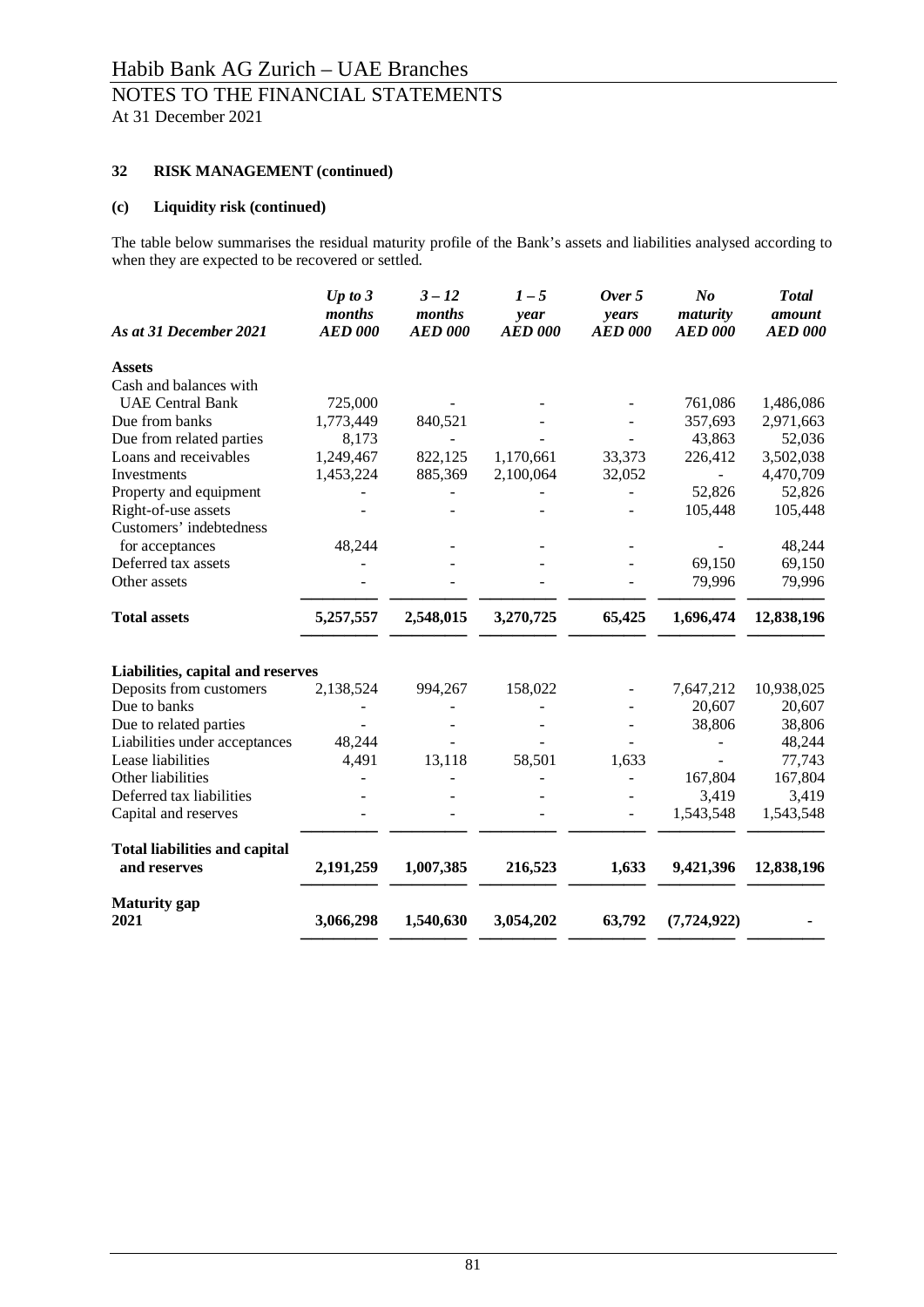#### **32 RISK MANAGEMENT (continued)**

#### **(c) Liquidity risk (continued)**

| As at 31 December 2020            | Up to $3$<br>months<br><b>AED 000</b> | $3 - 12$<br>months<br><b>AED 000</b> | $1-5$<br>year<br><b>AED 000</b> | Over $5$<br>years<br><b>AED 000</b> | N <sub>O</sub><br>maturity<br><b>AED 000</b> | Total<br>amount<br><b>AED 000</b> |
|-----------------------------------|---------------------------------------|--------------------------------------|---------------------------------|-------------------------------------|----------------------------------------------|-----------------------------------|
| Assets                            |                                       |                                      |                                 |                                     |                                              |                                   |
| Cash and balances with            |                                       |                                      |                                 |                                     |                                              |                                   |
| <b>UAE</b> Central Bank           | 2,750,000                             |                                      |                                 |                                     | 918,854                                      | 3,668,854                         |
| Due from banks                    | 2,649,569                             | 1,082,130                            |                                 |                                     | 208,118                                      | 3,939,817                         |
| Due from related parties          | 7,101                                 |                                      |                                 |                                     | 30,426                                       | 37,527                            |
| Loans and receivables             | 811,790                               | 596,489                              | 1,182,316                       | 19,659                              | 226,459                                      | 2,836,713                         |
| Investments                       | 17,573                                | 120,018                              | 1,746,521                       | 290,091                             |                                              | 2,174,203                         |
| Property and equipment            |                                       |                                      |                                 |                                     | 53,995                                       | 53,995                            |
| Right-of-use assets               |                                       |                                      |                                 |                                     | 124,160                                      | 124,160                           |
| Customers' indebtedness           |                                       |                                      |                                 |                                     |                                              |                                   |
| for acceptances                   | 36,226                                | 8,161                                |                                 |                                     |                                              | 44,387                            |
| Deferred tax assets               |                                       |                                      |                                 |                                     | 83,347                                       | 83,347                            |
| Other assets                      |                                       |                                      |                                 |                                     | 62,920                                       | 62,920                            |
| Total assets                      | 6,272,259                             | 1,806,798                            | 2,928,837                       | 309,750                             | 1,708,279                                    | 13,025,923                        |
| Liabilities, capital and reserves |                                       |                                      |                                 |                                     |                                              |                                   |
| Deposits from customers           | 2,463,700                             | 1,124,525                            | 161,015                         |                                     | 7,134,102                                    | 10,883,342                        |
| Due to banks                      |                                       |                                      |                                 |                                     | 43,501                                       | 43,501                            |
| Due to related parties            |                                       |                                      |                                 |                                     | 52,163                                       | 52,163                            |
| Liabilities under acceptances     | 36,226                                | 8,161                                |                                 |                                     |                                              | 44,387                            |
| Lease liabilities                 | 7,041                                 | 28,166                               | 63,912                          | 2,386                               |                                              | 101,505                           |
| Other liabilities                 |                                       |                                      |                                 |                                     | 175,500                                      | 175,500                           |
| Deferred tax liabilities          |                                       |                                      |                                 |                                     | 15,239                                       | 15,239                            |
| Capital and reserves              |                                       |                                      |                                 |                                     | 1,710,286                                    | 1,710,286                         |
| Total liabilities and capital     |                                       |                                      |                                 |                                     |                                              |                                   |
| and reserves                      | 2,506,967                             | 1,160,852                            | 224,927                         | 2,386                               | 9,130,791                                    | 13,025,923                        |
| Maturity gap                      |                                       |                                      |                                 |                                     |                                              |                                   |
| 2020                              | 3,765,292                             | 645,946                              | 2,703,910                       | 307,364                             | (7,422,512)                                  |                                   |

#### **(d) Operational Risk**

Operational Risk is defined as the risk of loss resulting from inadequate or failed internal processes, people or systems or from external events. This definition comprises legal risk including regulatory fines and settlements, but excludes strategic and reputation risk.

The Bank has an Independent Department in charge of the management of operational risks. This function is responsible for the development of strategies for the identification, assessment, monitoring, control and mitigation of operational risks. The function is also responsible for the development and implementation of a method to assess and report operational risks and systematically collecting the operational risk data relevant for the Bank's operations.

The operational risk department is an integral part of the overall risk management strategy of the Bank. The Bank has sound documentation of all the standard procedures, policies and standardised approaches for all the generic and key processes. Majority of the coverage as to the Management of Operational Risk at the Bank is also effected through system controls.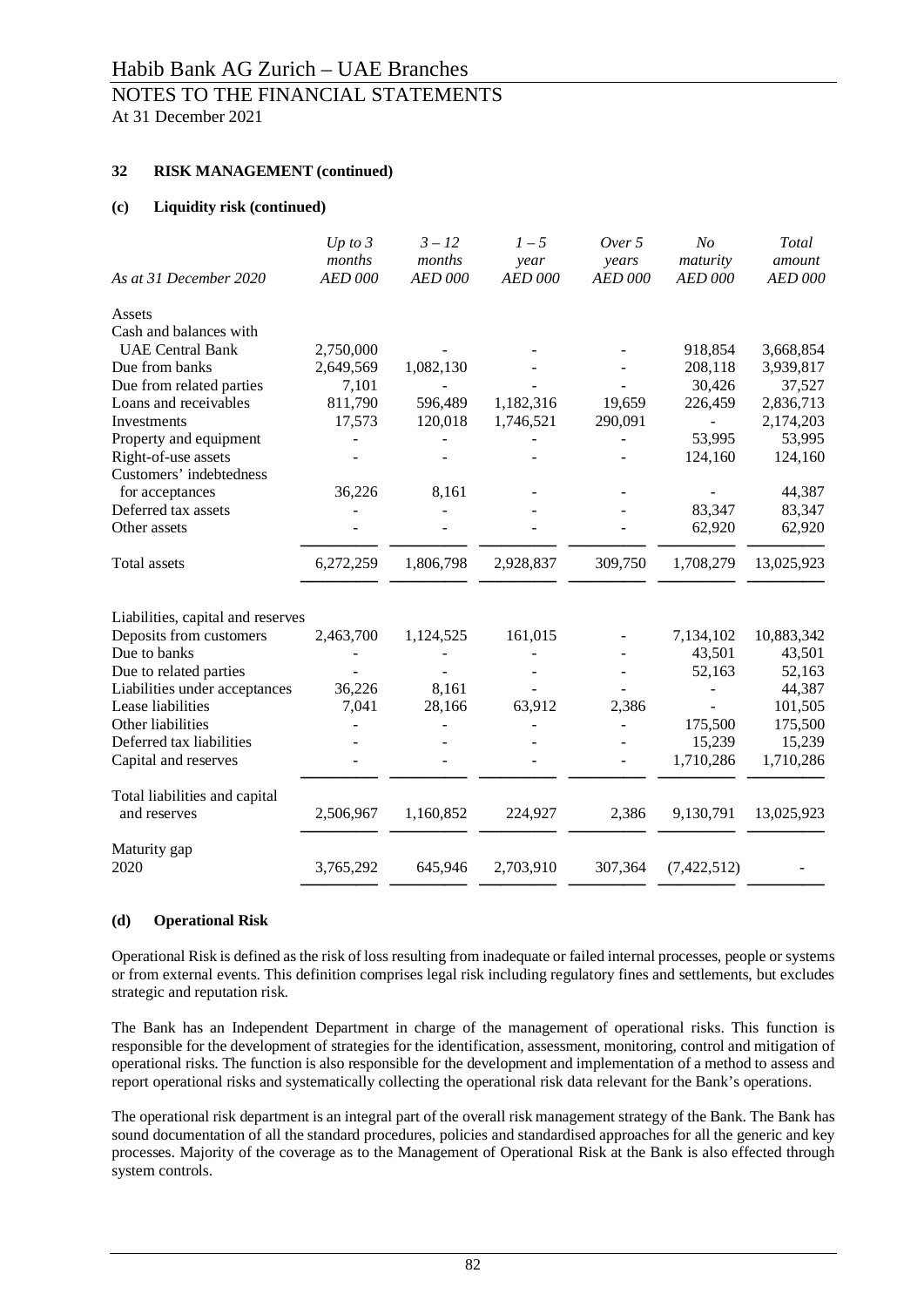#### **(e) Capital risk management**

#### **Capital allocation**

The Bank's lead regulator, the Central Bank of the UAE, sets and monitors regulatory capital requirements.

The Bank's objectives when managing capital are as follows:

- Safeguarding the Bank's ability to continue as a going concern and increase return for shareholders; and
- Comply with regulatory capital set by Central Bank of UAE.

The Bank's policy is to maintain a strong capital base so as to maintain investor, creditor and market confidence and to sustain future development of the business. The impact of the level of capital on shareholders' return is also recognised and the Bank recognises the need to maintain a balance between the higher returns that might be possible with greater gearing and the advantages and security afforded by a sound capital position.

The Bank also assesses its capital requirements internally taking into consideration growth requirements and business plans, and quantifies its Regulatory and Risk/ Economic Capital requirements within its integrated Internal Capital Adequacy Process ("ICAAP") Framework.

Risks such as Interest Rate Risk in the Banking Book, Concentration Risk, Strategic Risk, Legal and Compliance Risk, Stress Risk, Insurance Risk and Reputational Risk are all part of the ICAAP.

Effective from 2017, the capital is computed using the Basel III framework of the Basel Committee on Banking Supervision ('Basel Committee'), after applying the amendments advised by the CBUAE, within national discretion. The Basel III framework, like Basel II, is structured around three 'pillars': minimum capital requirements, supervisory review process and market discipline.

The Bank's regulatory capital is analysed into two tiers:

- CET1 capital is the highest quality form of capital, comprising share capital, legal, statutory and other reserves, fair value reserve, retained earnings, after deductions for intangibles and other regulatory adjustments relating to items that are included in equity but are treated differently for capital adequacy purposes under 'CBUAE' guidelines.
- Tier 2 capital comprises of collective provision which shall not exceed 1.25% of total credit risk weighted assets.

The CBUAE issued Basel III capital regulations, which came into effect from 1 February 2017 introducing minimum capital requirements at three levels, namely Common Equity Tier 1 ('CET1'), Additional Tier 1 ('AT1') and Total Capital.

The minimum capital adequacy requirements as set out by the Central Bank are as follows:

- Minimum common equity tier 1 (CET 1) ratio of 7% of risk weighted assets (RWAs).
- Minimum tier 1 ratio of 8.5% of RWAs.
- Total capital adequacy ratio of 10.5% of RWAs.

Additional capital buffers (Capital Conservation Buffer (CCB) and Countercyclical Capital Buffer (CCyB) maximum up to 2.5% for each buffer) introduced over and above the minimum CET1 requirement of 7%.

For 2021, CCB is effective in transition arrangement and is required to be kept at 2.5% of the Capital base. CCyB is not in effect and is not required to be kept for 2021.

The Bank has complied with all the externally imposed capital requirements.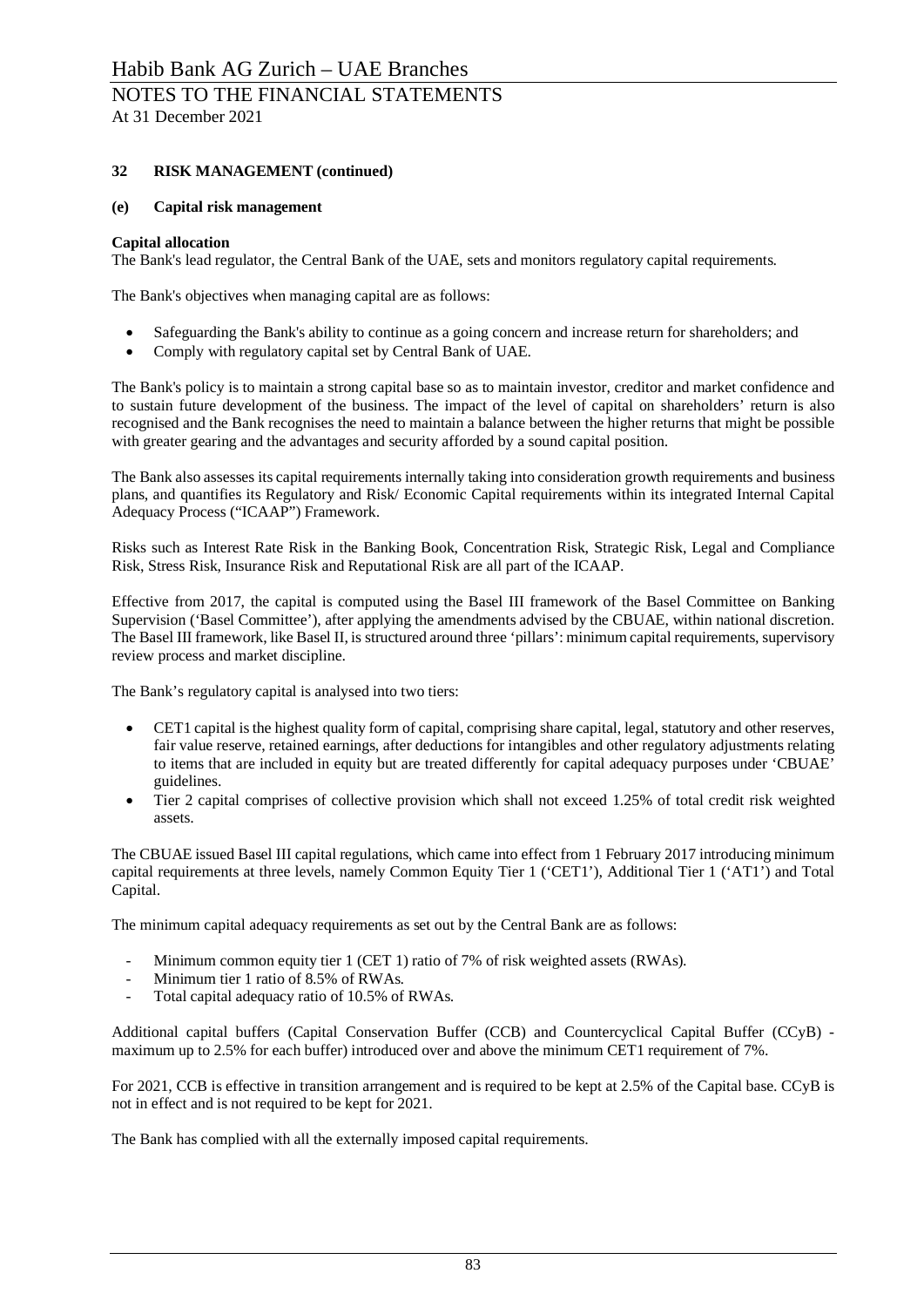#### **32 RISK MANAGEMENT (continued)**

#### **(e) Capital risk management (continued)**

#### **Capital allocation (continued)**

As at 31 December 2021 and 2020, the Bank's regulatory capital position is as follows:

|                                                        | 2021<br><b>AED'000</b> | 2020<br>AED'000 |
|--------------------------------------------------------|------------------------|-----------------|
| <b>Common Equity Tier 1 (CET 1) CAPITAL</b>            |                        |                 |
| Share capital                                          | 100,000                | 100,000         |
| Legal reserves                                         | 50,000                 | 50,000          |
| Retained earnings*                                     | 1,262,040              | 1,427,202       |
| Fair value reserve                                     | 5,895                  | 27,229          |
| <b>Total CET 1 capital</b>                             | 1,417,935              | 1,604,431       |
| <b>Regulatory adjustments</b>                          |                        |                 |
| <b>Total tier 1 capital</b>                            | 1,417,935              | 1,604,431       |
| <b>TIER 2 CAPITAL</b>                                  |                        |                 |
| General provisions                                     | 78,692                 | 76,401          |
| <b>Total tier 2 capital</b>                            | 78,692                 | 76,401          |
| Total regulatory capital (Sum of tier 1 and 2 capital) | 1,496,627              | 1,680,832       |
|                                                        | 2021                   | 2020            |
|                                                        | <b>AED'000</b>         | AED'000         |
| <b>RISK WEIGHTED ASSETS</b>                            |                        |                 |
| Credit risk                                            | 6,295,357              | 6,112,100       |
| Market risk                                            | 9,794                  | 9,120           |
| Operational risk                                       | 754,445                | 777,902         |
| Total risk weighted assets (RWA)                       | 7,059,596              | 6,899,122       |
| Total CET 1 capital expressed as % of RWA              | 20.09%                 | 23.26%          |
| Total tier 1 capital expressed as % of RWA             | 20.09%                 | 23.26%          |
| Total regulatory capital expressed as % of RWA         | 21.20%                 | 24.36%          |
|                                                        |                        |                 |

\*Habib Bank AG Zurich Head Office had proposed the Bank for profit repatriation of AED 117.5 million. This amount is excluded from the retained earnings as at 31 December 2021 for calculation of CET 1 capital.

#### *Risk weights for market risk*

Capital requirement for market risk is calculated using standardised approach. The capital requirement for market risk is analysed into capital requirement for interest rate risk, equity risk, foreign exchange risk and option risk.

#### *Risk weight for operation risk*

Capital requirement for operation risk is calculated using basic indicator approach. This capital change was computed using basic indicator approach by multiplying the three years' average gross income by a predefined beta factor.